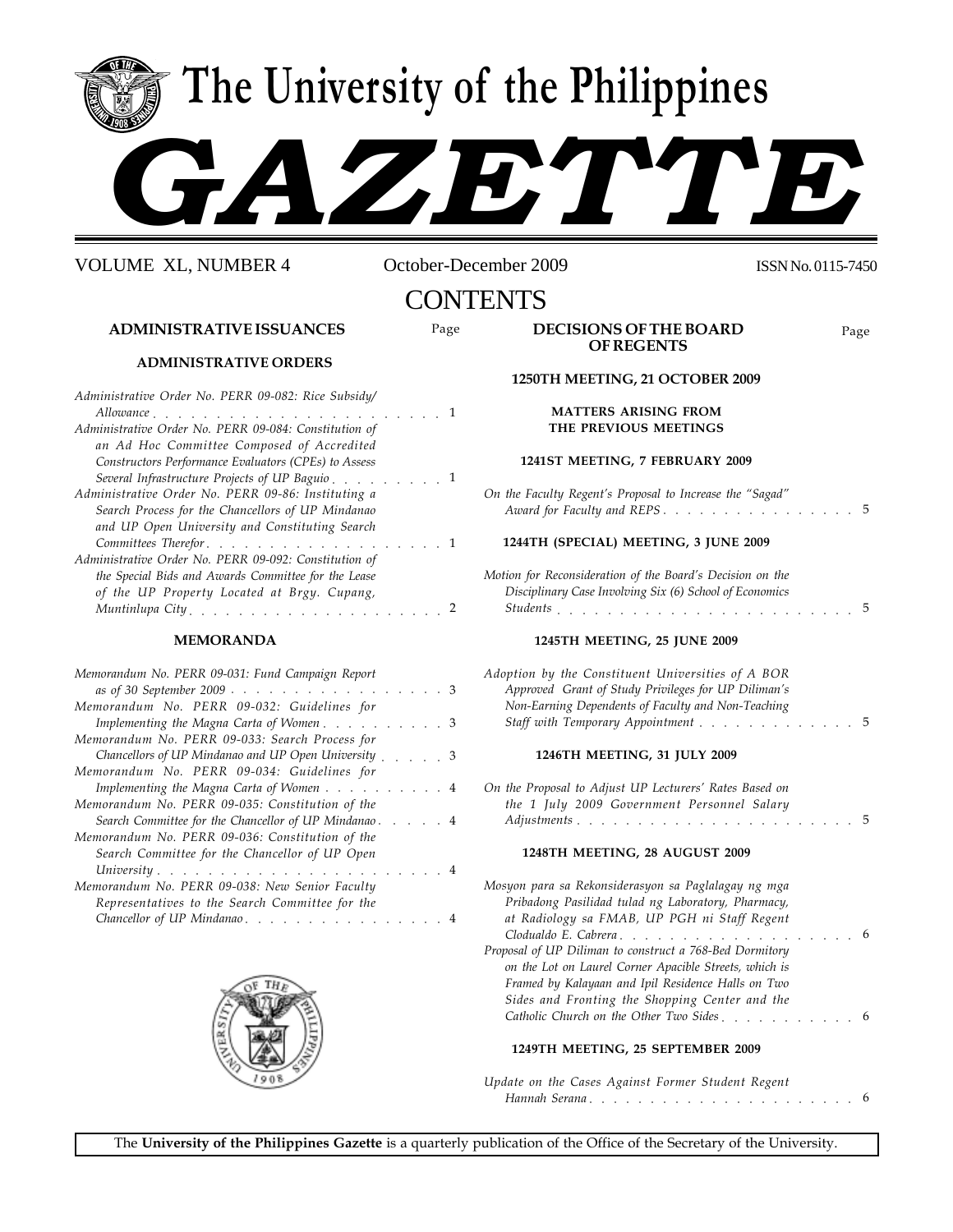| On Military Presence in UP Campuses 7         |  |  |  |  |  |  |  |
|-----------------------------------------------|--|--|--|--|--|--|--|
| On Military Presence in UP Los Baños8         |  |  |  |  |  |  |  |
| On the Proposal of the PNOC Development and   |  |  |  |  |  |  |  |
| Management Corporation for the Assessment and |  |  |  |  |  |  |  |
|                                               |  |  |  |  |  |  |  |

#### **1250TH MEETING, 21 OCTOBER 2009**

|  | On the Minutes of the Board of Regents Meeting |  |  | the contract of the contract of the contract of the contract of the contract of the contract of the contract of |  |  |  |
|--|------------------------------------------------|--|--|-----------------------------------------------------------------------------------------------------------------|--|--|--|
|--|------------------------------------------------|--|--|-----------------------------------------------------------------------------------------------------------------|--|--|--|

## **POLICY MATTERS APPROVED**

| Conferment of the degree of Doctor of Laws (honoris causa) |  |
|------------------------------------------------------------|--|
| Upon Her Royal Highness Princess Maha Chakri               |  |
| - 9                                                        |  |
| Institution of Bachelor of Science in Agricultural         |  |
| Biotechnology Program, including the Institution of        |  |
| Courses, College of Agriculture, UP Los Baños 9            |  |
| Request for waiver of the requirements set in the Modified |  |
| Minimum Qualification Standards (MMQS) in Favor            |  |
| of Mr. FELICITO M. RODRIGUEZ, University                   |  |
| Researcher I, College of Agriculture, UP Los Baños 10      |  |
|                                                            |  |

## **FINANCIAL MATTERS APPROVED**

| Proposal of the College of Architecture, UP Diliman to  |
|---------------------------------------------------------|
| Increase its Graduate Tuition 10                        |
| Proposal of the College of Engineering, UP Diliman to   |
| Charge Laboratory Fee of PhP1,800 for EgyE 205          |
| (Energy Engineering Laboratory). 10                     |
| Proposal for Graduate Tuition Increase of the School of |
| Urban and Regional Planning (SURP), UP Diliman 10       |
|                                                         |

## **APPOINTMENTS**

| Transfer to Permanent Status. 11                                                                                                      |
|---------------------------------------------------------------------------------------------------------------------------------------|
| Extension of Appointment Beyond Compulsory                                                                                            |
| Retirement Age of $65 \cdot \cdot \cdot \cdot \cdot \cdot \cdot \cdot \cdot \cdot \cdot \cdot \cdot \cdot \cdot \cdot \cdot \cdot 11$ |
| Original Appointment Beyond Compulsory                                                                                                |
|                                                                                                                                       |
| Renewal of Appointment Beyond Compulsory                                                                                              |
|                                                                                                                                       |
|                                                                                                                                       |

## **AWARDS/ PROFESSORIAL CHAIRS ESTABLISHED**

| Establishment of the Doña Victoria Ty Tan UP Centennial |  |  |  |
|---------------------------------------------------------|--|--|--|
| Professorial Chair, College of Medicine, UP Manila 12   |  |  |  |

## **AGREEMENTS/ CONTRACTS**

| Memorandum of Agreement between the University of the   |
|---------------------------------------------------------|
| Philippines, the Office of the Vice President of the    |
| Philippines and the Commission on Higher Education 12   |
| Memorandum of Agreement between the University of the   |
| Philippines and the Advanced Science and Technology     |
|                                                         |
| Memorandum of Agreement between the University of the   |
|                                                         |
| Memorandum of Agreement between the University of the   |
| Philippines and the Urdaneta City University (UCU)      |
| Contract between the National Center for Transportation |
| Studies Foundation, Inc. (NCTSFI) and the Clark         |
| Development Corporation (CDC) 14                        |

| Memorandum of Agreement between the University of the                                                                |
|----------------------------------------------------------------------------------------------------------------------|
| Philippines through the UP Law Center and the Office                                                                 |
| . 14<br>of the Ombudsman $\cdots$ $\cdots$ $\cdots$ $\cdots$                                                         |
| Memorandum of Agreement between the University of the                                                                |
| Philippines through the Population Institute and the                                                                 |
| Commission on Population (POPCOM)<br>14                                                                              |
| Memorandum of Agreement between the University of the                                                                |
| Philippines and the Pasig River Rehabilitation                                                                       |
| 15<br>Commission (PRRC), etc., etc., etc., etc., etc., etc., etc., etc., etc., etc., etc., etc., etc., etc., etc., e |
| Memorandum of Agreement between the University of the                                                                |
| Philippines (University) and Senator Manuel "Lito"                                                                   |
| 15<br>Lapid.                                                                                                         |
| Memorandum of Agreement between the University of the                                                                |
| Philippines (University) through the National Center                                                                 |
| for Transportation Studies (NCTS) and the Department                                                                 |
| of Transportation and Communications (DOTC).<br>16                                                                   |
| Memorandum of Agreement between the University of the                                                                |
| Philippines Los Baños and the UPLB Alumni                                                                            |
| Association (UPLBAA)                                                                                                 |
|                                                                                                                      |

## **OTHER MATTERS**

| Request from the International Rice and Research Institute<br>(IRRI) to include Blocks $D24$ , 25 & 26 in their long |  |    |
|----------------------------------------------------------------------------------------------------------------------|--|----|
| . 17<br>$term$ lease $\ldots$ $\ldots$ $\ldots$ $\ldots$                                                             |  |    |
| Rehabilitation of the Existing Pilot Plant for Biofertilizer                                                         |  |    |
| and Upgrading of Common Service Facility for Biotech                                                                 |  |    |
| Products: A Project Proposal to the Agricultural                                                                     |  |    |
| Competitiveness Enhancement Fund (ACEF)                                                                              |  |    |
| Request of President Roman for Authority to Travel to                                                                |  |    |
| Tainan, Taiwan from 11 to 14 November 2009 to attend                                                                 |  |    |
| the 2009 SATU Presidents' Forum                                                                                      |  | 18 |
| Request of President Roman for Authority to Travel to Taipei,                                                        |  |    |
| Taiwan from 2 to 7 December 2009 to attend the Asia-                                                                 |  |    |
| Pacific Academic Consortium of Public Health                                                                         |  | 18 |
|                                                                                                                      |  |    |

## **MATTERS FOR INFORMATION**

| Request of the Philippine Records Management Association, |  |
|-----------------------------------------------------------|--|
| Inc. (PRMA-UPLB Chapter) for Recognition as a             |  |
| Professional Association in UPLB.<br>- 18                 |  |
| Changes in the UP Diliman Academic Calendar for the       |  |
| First Semester, 2009-2010.<br>.18                         |  |
| UP Diliman School of Urban and Regional Planning          |  |
| Academic Calendar for SPRING-Asia Program18               |  |
| Change in Schedule of the UP Manila University            |  |
| Council Meeting<br>- 18                                   |  |
| Changes in the UP Manila Academic Calendar for            |  |
| $AY 2009-2010$<br>- 18                                    |  |
| Changes in the UP Baguio Academic Calendar for the Second |  |
| Semester, SY 2009-2010 and Summer 2010<br>. 18            |  |
| Revision of the UP Visayas Tacloban College Academic      |  |
| Calendar 2009-2010, Especially the Extension of Classes   |  |
| for the First Semester, 2009-2010.<br>19                  |  |
| Memorandum of Agreement between the UP Manila             |  |
| Development Foundation, Inc. (Donee) and Metrobank        |  |
| 19<br>Foundation, Inc. (Donor).                           |  |
| Letter of Dean Edgar A. Porter, Dean of Academic Affairs, |  |
| Ritsumeikan Asia Pacific University, to President         |  |
| Emerlinda R. Roman Expressing His Sorrow at the           |  |
| Great Loss Experienced by the People of the Philippines   |  |
| Following the Devastating Typhoon that Hit the            |  |
| 19<br>Country                                             |  |
|                                                           |  |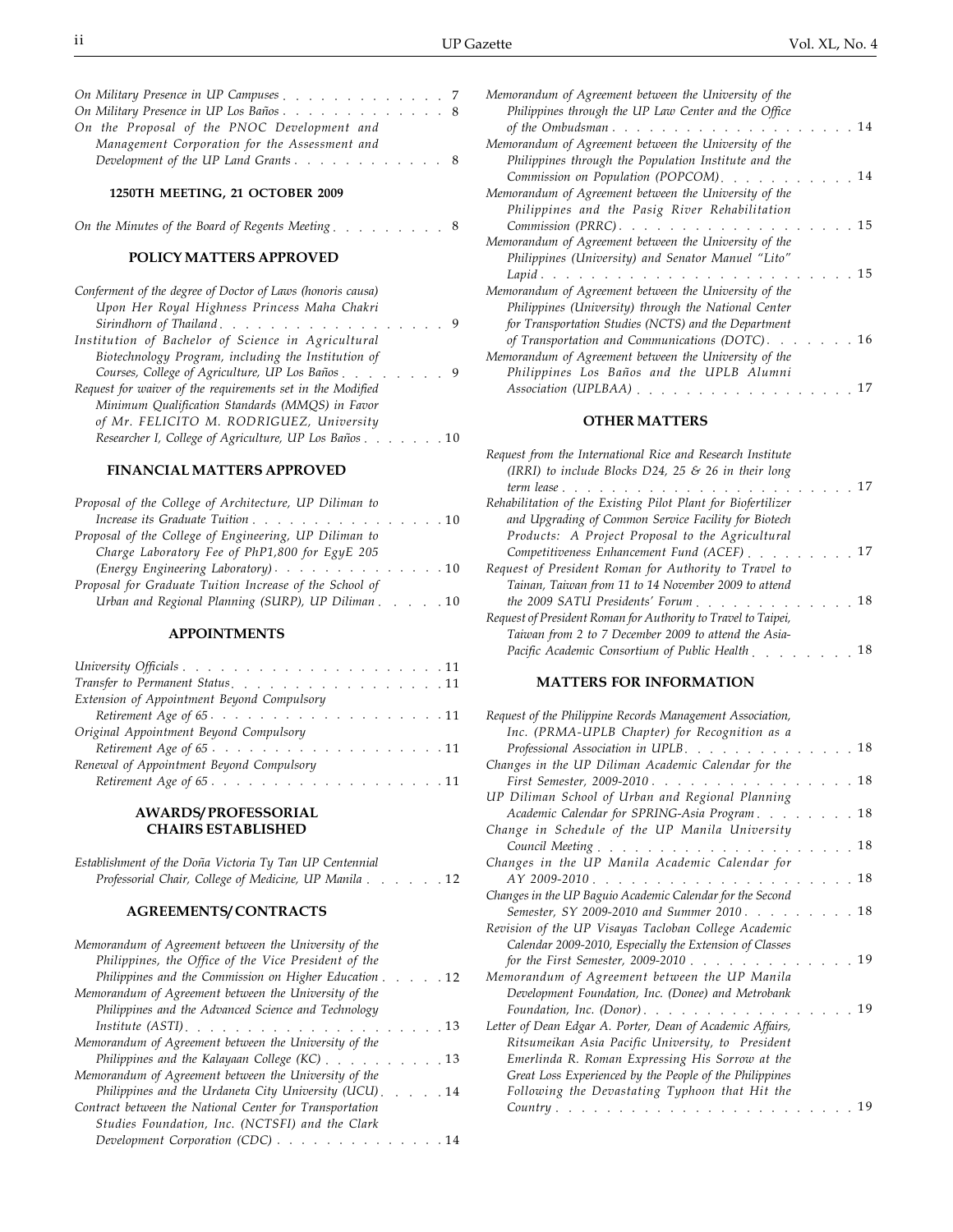| Architectural and Engineering Design Services Agreement      |  |      |
|--------------------------------------------------------------|--|------|
| between the University of the Philippines Diliman            |  |      |
| and the CADA Architects + Planners and DCCD                  |  |      |
| Engineering Corporation (Joint Venture Design                |  |      |
| Consultant).<br>and the state of                             |  | 19   |
| General Construction Agreement between the University of     |  |      |
| the Philippines and PGM Construction and Plumbing            |  |      |
| Services (Contractor)                                        |  | 20   |
| General Construction Agreement between the University of     |  |      |
| the Philippines and KB Konstrak Bilding Solusyons            |  |      |
| $(Contractor)$ , , , , , , , , , ,                           |  | 20   |
| Contract for Security Services between the University of the |  |      |
| Philippines and 168 Security and Allied Services, Inc.       |  |      |
| $(Agency)$ .                                                 |  | 21   |
| Contract for Security Services between the University of the |  |      |
| Philippines Los Baños and the Fisher Comprehensive           |  |      |
| Security Services and Systems Corporation (Agency).          |  | - 21 |
| Contract for Security Services between the University of the |  |      |
| Philippines Baguio and Quality Guards Services and           |  |      |
| Investigation Agency (Agency).                               |  | 21   |
| General Construction Agreement between the University of     |  |      |
| the Philippines Baguio and R.U. Aquino Construction          |  |      |
| and Development Corporation (Contractor)                     |  | 22   |
|                                                              |  |      |

## **1251ST MEETING, 23 NOVEMBER 2009**

## **MATTERS ARISING FROM THE PREVIOUS MEETINGS**

## **1246TH MEETING, 31 JULY 2009**

| Terms of Reference on the Prequalification and Bidding for           |
|----------------------------------------------------------------------|
| the Lease of the University of the Philippines Property              |
| Located at Barangay Cupang, Muntinlupa City $\ldots$ , $\ldots$ , 22 |
|                                                                      |
| 1248TH MEETING, 28 AUGUST 2009                                       |

| Letter dated 6 November 2009 of Mr. Benjamin L. Santos, |  |
|---------------------------------------------------------|--|
| Jr. and M. Jossel I. Ebesate, President and Secretary   |  |
| respectively of the All U.P. Workers Union, Manila      |  |
| Chapter addressed to the Chairman and Members of        |  |
| the Board of Regents on the UP-PGH Faculty Medical      |  |
| Arts Building (FMAB). 26                                |  |

#### **1249TH MEETING, 25 SEPTEMBER 2009**

| Liham ng Pangulo ng All-UP Workers Union na may          |  |  |  |
|----------------------------------------------------------|--|--|--|
| Petsang 6 Oktobre 2009 para sa Kahilingan na             |  |  |  |
| Ikonsedira ng UP Board of Regents ang Ibinigay nitong    |  |  |  |
| Pahintulot sa PNOC Upang Magsagawa ng Assessment         |  |  |  |
|                                                          |  |  |  |
| Further Update on the Case Against Former Student Regent |  |  |  |
|                                                          |  |  |  |
| Report of the Campuses on the Military Presence30        |  |  |  |

## **1250TH MEETING, 21 OCTOBER 2009**

| Motion for Reconsideration of the Board's Decision on the |  |
|-----------------------------------------------------------|--|
| Disciplinary Case Involving Six (6) School of Economics   |  |
|                                                           |  |

## **POLICY MATTERS APPROVED**

| Proposal to Increase the University Professor/University                      |  |      |
|-------------------------------------------------------------------------------|--|------|
| Professor Emeritus Grant from PhP200,000 to                                   |  |      |
| $PhP250,000$<br>$\mathcal{L}^{\text{max}}$ , where $\mathcal{L}^{\text{max}}$ |  | .31  |
| Renaming of the "Learning Resource Center" to the                             |  |      |
| "Teaching and Learning Resource Center", UP Visayas.                          |  | .31  |
| Request for Temporary Waiver of the Faculty Tenure Rule                       |  |      |
| in Favor of Dr. PHILIP J. PIPER, Associate Professor,                         |  |      |
| Archaeological Studies Program, Effective 1 November                          |  |      |
| 2009 until 31 May 2010.                                                       |  | 31   |
| Request for Temporary Waiver of the Faculty Tenure Rule                       |  |      |
| in Favor of Dr. MARIA CATALINA T. DE LUNA,                                    |  |      |
| Assistant Professor 1, Department of Basic Veterinary                         |  |      |
| Science, College of Veterinary Medicine, UP Los Baños,                        |  |      |
| Effective 1 November 2009 until 31 May 2010.                                  |  | 32   |
| Request for Temporary Waiver of the Faculty Tenure Rule                       |  |      |
| in Favor of Ms. MA. TERESITA B. OSALLA, Assistant                             |  |      |
| Professor 1, Department of Development Broadcasting                           |  |      |
| and Telecommunication, College of Development                                 |  |      |
| Communication, UP Los Baños, Effective 1 November                             |  |      |
| 2009 until 31 May 2010.                                                       |  | 32   |
| Request for Temporary Waiver of the Faculty Tenure Rule in                    |  |      |
| Favor of Dr. GERALD F. QUINITIO, Assistant                                    |  |      |
| Professor 4, Institute of Marine Fisheries and Oceanology,                    |  |      |
| College of Fisheries and Ocean Sciences, UP Visayas,                          |  |      |
| Effective 1 November 2009 until 31 May 2010.                                  |  | . 32 |
| Request for Temporary Waiver of the Faculty Tenure Rule                       |  |      |
| in Favor of Prof. ROBERTO C. BASADRE, Assistant                               |  |      |
| Professor 5, UP Visayas Cebu College, Effective 1                             |  |      |
| November 2009 until 31 May 2010                                               |  | 32   |
| Request for Temporary Waiver of the Faculty Tenure Rule                       |  |      |
| in Favor of Prof. RICA P. CAINGLET, Assistant                                 |  |      |
| Professor 1, College of Arts and Sciences, UP Visayas                         |  |      |
| Effective 1 November 2009 until 31 May 2010                                   |  | 33   |
| Request for Temporary Waiver of the Faculty Tenure Rule                       |  |      |
| in Favor of Prof. CONCEPCION P. PONCE, Assistant                              |  |      |
| Professor 1, College of Arts and Sciences, UP Visayas                         |  |      |
| Effective 1 November 2009 until 31 May 2010.                                  |  | 33   |
| Proposed Additional/Revised Guidelines for the UP                             |  |      |
| President Edgardo J. Angara Fellowship Program                                |  | .34  |
|                                                                               |  |      |

## **FINANCIAL MATTERS APPROVED**

| Christmas Grocery Allowance for 2009. 34             |  |  |  |
|------------------------------------------------------|--|--|--|
| Request of UP Diliman for Authority to Charge        |  |  |  |
| PhP63,000,000.00 from the Undergraduate Tuition      |  |  |  |
| Increment Trust Fund as Certified by the UP Diliman  |  |  |  |
| Accounting Office as Available for MOOE and          |  |  |  |
| Construction Outlay 34                               |  |  |  |
| Request of UP Los Baños for Authority to Augment the |  |  |  |
| Computer Loan Program Seed Fund to PhP10,000,000     |  |  |  |
| to be Charged Against the UPLB Endowment Fund 34     |  |  |  |
|                                                      |  |  |  |

## **APPOINTMENTS**

| Extension of Appointment Beyond Compulsory                                                       |  |  |  |  |  |
|--------------------------------------------------------------------------------------------------|--|--|--|--|--|
|                                                                                                  |  |  |  |  |  |
| Original Appointment Beyond Compulsory                                                           |  |  |  |  |  |
| Retirement Age of $65$ . $\ldots$ $\ldots$ $\ldots$ $\ldots$ $\ldots$ $\ldots$ $\ldots$ $\ldots$ |  |  |  |  |  |
| Renewal of Appointment Beyond Compulsory                                                         |  |  |  |  |  |
|                                                                                                  |  |  |  |  |  |
|                                                                                                  |  |  |  |  |  |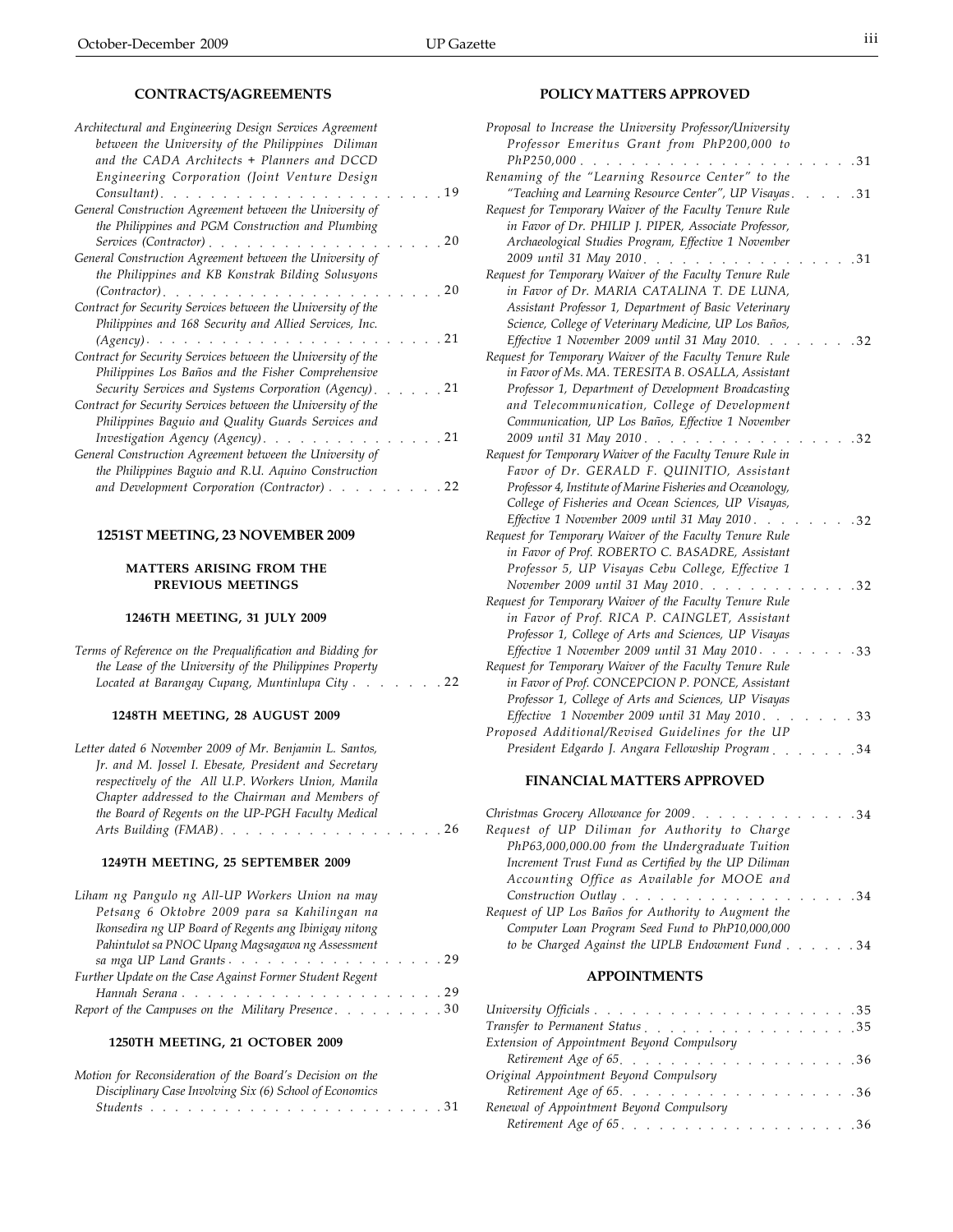| Graduation of Students 36 |  |  |  |  |  |  |  |  |  |  |  |
|---------------------------|--|--|--|--|--|--|--|--|--|--|--|
|                           |  |  |  |  |  |  |  |  |  |  |  |

#### **PROFESSORIAL CHAIRS/GRANTS ESTABLISHED/UPGRADED**

| Establishment of Professorial Chairs in Engineering 37  |
|---------------------------------------------------------|
| Establishment of the Drs. Elieser Suson and Eufrocina   |
| Suson/Napoleon C. Ejercito Faculty Grant in             |
| Otolaryngology, College of Medicine, UP Manila 37       |
| Upgrading of the Vicente C. Quimbo, Sr. (UP AB 1920)    |
| Memorial Professorial Chair to Vicente C. Quimbo, Sr.   |
| (UP AB 1920) Memorial Centennial Professorial Chair. 37 |
| Upgrading of the Novellino Wines Faculty Grant to       |
|                                                         |

## **MATTERS CONFIRMED BY THE BOARD**

## **MEMORANDA OF AGREEMENT**

| Memorandum of Understanding amongst the following:<br>Chulalongkorn University; Burapha University;<br>University of Malaya; University of Indonesia;<br>Universitas Pelita Harapan; University of Social<br>Sciences and Humanities, Hochiminh City; University<br>of Social Sciences and Humanities, Hanoi; University |  |           |
|--------------------------------------------------------------------------------------------------------------------------------------------------------------------------------------------------------------------------------------------------------------------------------------------------------------------------|--|-----------|
| of the Philippines; Royal University of Phnom Penh;<br>National University of Laos; (Participating<br>Universities in Southeast Asia) and Korea Australasia<br>Research Centre, The University of New South Wales,<br>Sydney (KAREC-UNSW)                                                                                |  | 37        |
| $\sim$<br>Memorandum of Agreement between the University of the<br>Philippines and the PNOC Development and                                                                                                                                                                                                              |  |           |
| Management Corporation (PNOC-DMC)<br>Amendment to the Second Consolidated Renewal of Lease<br>Contract between the University of the Philippines<br>System (Lessor) and the International Rice Research                                                                                                                  |  | -38       |
| Institute (Lessee).<br>.<br>Project Contract between the University of the Philippines<br>through the College of Law and the Research &<br>Development Foundation of the College of Education,                                                                                                                           |  | 39        |
| Inc. $(R\&DFCEI)$ .<br>Memorandum of Agreement between the University of the                                                                                                                                                                                                                                             |  | .39       |
| Philippines and the Office of the President<br>Memorandum of Agreement between the University of the<br>Philippines (UP) and the Food and Drug                                                                                                                                                                           |  | .40       |
| Administration (FDA).<br>Memorandum of Understanding between the University<br>of the Philippines, De La Salle University (DLSU),<br>and the Department of Science and Technology (DOST)                                                                                                                                 |  | .40<br>40 |
| Memorandum of Understanding between the University<br>of the Philippines, Ateneo De Manila (ADMU), and<br>the Department of Science and Technology (DOST)                                                                                                                                                                |  | 41        |
| Vehicle Research and Testing Project between the University<br>of the Philippines and the Philippine Council for<br>Industry and Energy Research and Development                                                                                                                                                         |  |           |
| (PCIERD)<br>Renewal of the University of the Philippines' Low Energy<br>Plasmas Project with the Department of Science and<br>Technology (DOST) and the Philippine Council for<br>Advanced Science and Technology Research and                                                                                           |  | 41        |
| Development (PCASTRD)<br>Contract of Award between the University of the Philippines<br>Diliman (Host Institution), the Department of Science<br>and Technology (DOST) and Dr. DENNIS I.                                                                                                                                 |  | 41        |
| MERINO (Awardee)<br>والمناور والمناور والمناور والمناور والمناور والمناور والمناور                                                                                                                                                                                                                                       |  | 42        |

| Addendum to the Contract of Award between the University     |  |  |
|--------------------------------------------------------------|--|--|
| of the Philippines Diliman (Host Institution), the           |  |  |
| Department of Science and Technology (DOST) and              |  |  |
| Dr. ROMMEL D.GOMEZ (Awardee)42                               |  |  |
| Deed of Assignment between the University of the Philippines |  |  |
| and the Programming Guild (Assignors). 42                    |  |  |
| Memorandum of Understanding between the University of        |  |  |
| the Philippines Los Baños and the Far East University        |  |  |
|                                                              |  |  |
|                                                              |  |  |

## **DEEDS OF DONATION**

| Deed of Donation and Acceptance between the University                             |  |  |  |
|------------------------------------------------------------------------------------|--|--|--|
| of the Philippines Diliman (Donee) and the San Miguel                              |  |  |  |
| Foundation Inc. (Donor). $\ldots$ , $\ldots$ , $\ldots$ , $\ldots$ , $\ldots$ , 43 |  |  |  |
| Deed of Donation (Used Computer) between the University                            |  |  |  |
| of the Philippines Open University (Donee) and the                                 |  |  |  |
| International Rice Research Institute (IRRI) (Donor). 43                           |  |  |  |
| Deed of Donation (Used Vehicle) between the University of                          |  |  |  |
| the Philippines Open University (Donee) and the                                    |  |  |  |
| International Rice Research Institute (IRRI) (Donor).                              |  |  |  |

## **OTHER MATTERS**

| Request of UP Los Baños for Authority to Purchase One (1) |  |  |  |
|-----------------------------------------------------------|--|--|--|
| Unit ISUZU ELF, 6-Wheeler Manlift for the Use of the      |  |  |  |
| <b>UPLB</b> Physical Plant Maintenance Services Office    |  |  |  |
| (PPMSO) Electrical Section 44                             |  |  |  |
| PAASCU Accreditation of UP Manila Colleges 44             |  |  |  |
| Proposed Schedule of Meetings of the Board of Regents     |  |  |  |
|                                                           |  |  |  |
| On the Directorship of the UP Diliman Extension Program   |  |  |  |
| in Pampanga46                                             |  |  |  |

## **MATTERS FOR INFORMATION OF THE BOARD**

| Request of The ASEAN University Network for the                                                       |  |  |  |
|-------------------------------------------------------------------------------------------------------|--|--|--|
| University of the Philippines to Host the 2nd ACCESS                                                  |  |  |  |
| Dialogue Event: Physical and Virtual Mobility as                                                      |  |  |  |
| an Instrument for Integration, to be held on 28-30                                                    |  |  |  |
| May 2010 $\cdots$ $\cdots$ $\cdots$ $\cdots$ $\cdots$ $\cdots$ $\cdots$ $\cdots$ $\cdots$ $\cdots$ 46 |  |  |  |
| Constitution and By-Laws of the UP Diliman Extension                                                  |  |  |  |
| Program in Pampanga Student Council                                                                   |  |  |  |
|                                                                                                       |  |  |  |

## **DEEDS OF DONATION**

| Deed of Donation and Acceptance between the University     |    |
|------------------------------------------------------------|----|
| of the Philippines Diliman (Donee) and Engineer Mark       |    |
|                                                            | 46 |
| Deed of Donation between the University of the Philippines |    |
| Los Baños (Donee) and the University of the Philippines    |    |
| Alumni Association of Sacramento and Vicinity (Donor). 46  |    |

## **CONTRACTS/AGREEMENTS**

| General Construction Agreement between the University of |  |
|----------------------------------------------------------|--|
| the Philippines Diliman (University) and the             |  |
| Mechanics Construction Corporation (Contractor) 47       |  |
| General Construction Agreement between the University of |  |
| the Philippines Diliman (University) and the             |  |
| Mechanics Cons. Corporation (Contractor). 47             |  |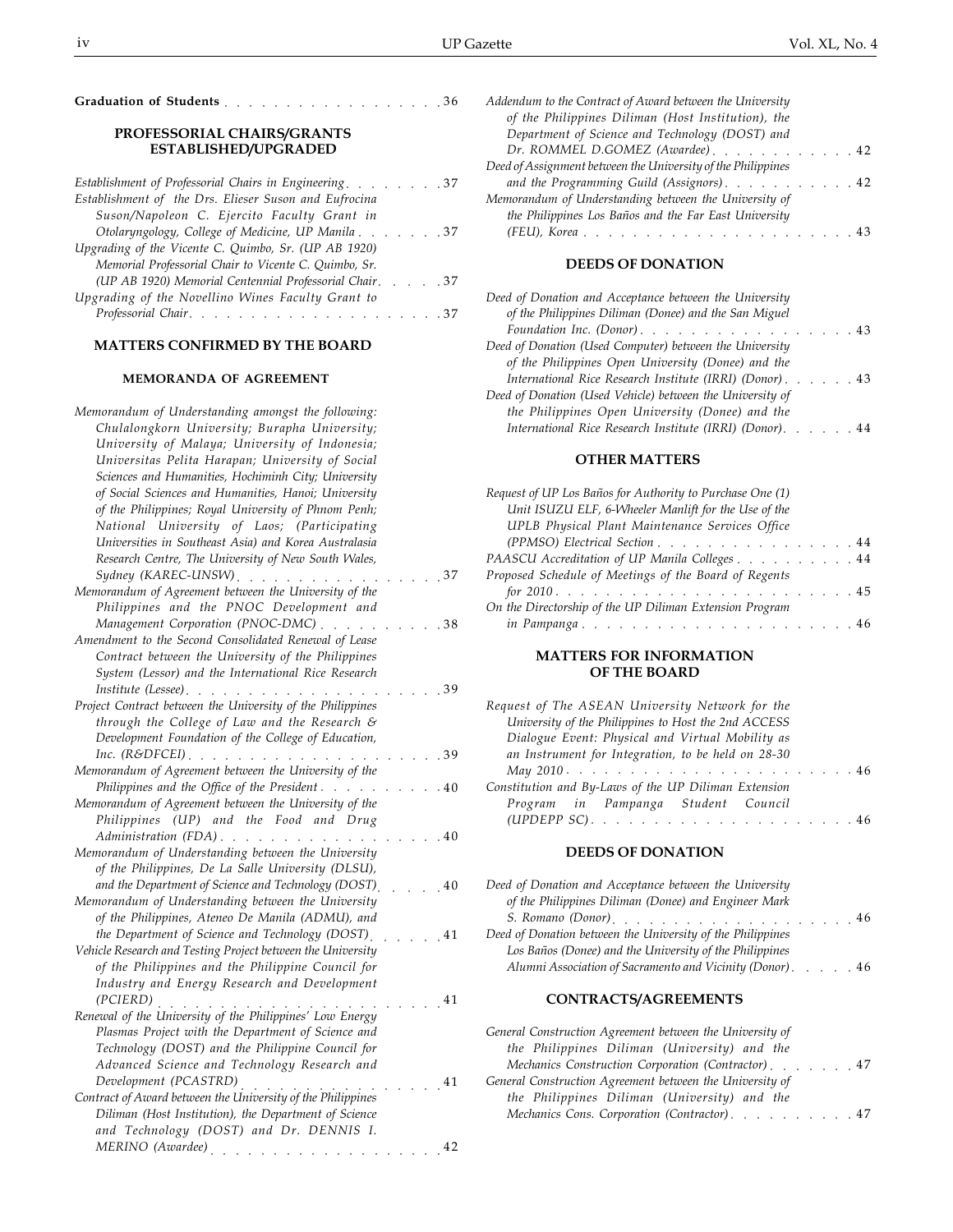| Construction Management Services Agreement between the                                  |  |      |
|-----------------------------------------------------------------------------------------|--|------|
| University of the Philippines Diliman (University)                                      |  |      |
| and TCGI, Inc. (Construction Management                                                 |  |      |
| Consultant)                                                                             |  | - 48 |
| Contract for Security Services between the University of the                            |  |      |
| Philippines Diliman (University) and Bolinao Security                                   |  |      |
| and Investigation Service, Inc. (Agency) 48                                             |  |      |
| Construction Management Service Agreement between the                                   |  |      |
| University of the Philippines Diliman (University)                                      |  |      |
| and Philipp's Technical Consultants Corporation                                         |  |      |
| (Construction Management Consultant) [1999] (Construction Management Consultant) [1999] |  |      |
| Contract of Lease between the University of the Philippines                             |  |      |
| Open University (UPOU) and the Catanduanes State                                        |  |      |
| Colleges (CSC).                                                                         |  |      |
|                                                                                         |  |      |

## **1252ND MEETING, 18 DECEMBER 2009**

## **MATTERS ARISING FROM THE 1251ST MEETING HELD ON 23 NOVEMBER 2009**

| On the Request for Opinion on the Interpretation of Sec. 23               |  |  |
|---------------------------------------------------------------------------|--|--|
| of Republic Act No. 9500 (or the UP Charter of 2008)                      |  |  |
| from the Department of Justice (DOJ), $\ldots$ , $\ldots$ , $\ldots$ , 49 |  |  |

## **REPORT FROM THE SECTORAL REGENTS**

| Report to the November 23, 2009 BOR Meeting. 49         |  |
|---------------------------------------------------------|--|
| Updates on the appeal of the three untenured            |  |
|                                                         |  |
| Proposal to convene the joint monitoring group composed |  |
| of UP representatives and DILG representatives          |  |
| contained in the December 2, 1992 agreement between     |  |
|                                                         |  |
|                                                         |  |

## **POLICY MATTERS APPROVED**

| University of the Philippines Manila Policy on Return    |
|----------------------------------------------------------|
| Service Agreement as an Admission Requirement 50         |
| Establishment of the Office of Design and Planning       |
| Initiatives under the Office of the Vice President for   |
| $\emph{Development}$ 51                                  |
| Proposed Increase in the Subsidy for the Annual Medical  |
| Physical Examination of Faculty, Employees/Staff of      |
| UP Baguio, UP Visayas and UP Mindanao $\cdots$ 52        |
| Request of Mr. DANILO TORRES, JR. for Waiver of Interest |
| Charges on the STFAP Benefits He Has to Reimburse 52     |

## **FINANCIAL MATTERS APPROVED**

| Payment of Productivity Enhancement Incentive (PEI) |  |  |  |  |  |  |  |  |  |  |  |
|-----------------------------------------------------|--|--|--|--|--|--|--|--|--|--|--|
|                                                     |  |  |  |  |  |  |  |  |  |  |  |

#### **APPOINTMENTS**

| Faculty Members Recommended for Appointment                                 |
|-----------------------------------------------------------------------------|
| as UP Artists for the Period 2009-2011. 53                                  |
| Transfer to Permanent Status. 53                                            |
|                                                                             |
| Reappointment/Reemployment53                                                |
| Extension of Service Beyond Compulsory                                      |
| Retirement Age of $65. \ldots \ldots \ldots \ldots \ldots \ldots \ldots 53$ |

| nagement Services Agreement between the     | Original Appointment Beyond Compulsory                                                  |  |
|---------------------------------------------|-----------------------------------------------------------------------------------------|--|
| of the Philippines Diliman (University)     | Retirement Age of 6554                                                                  |  |
| Inc. (Construction Management               | Renewal of Appointment Beyond Compulsory                                                |  |
|                                             |                                                                                         |  |
| rity Services between the University of the | Reappointment Beyond Compulsory                                                         |  |
| )iliman (University) and Bolinao Security   |                                                                                         |  |
| ation Service, Inc. (Agency)48              | Correction of Date of Appointment as Dean [1] Correction of Date of Appointment as Dean |  |
| magamant Carrica Agreement between the      |                                                                                         |  |

## **GRADUATION OF STUDENTS**

| Graduation of students from UP Mindanao who completed       |    |
|-------------------------------------------------------------|----|
| all the requirements for their respective degrees/titles as |    |
| of the end of the First Semester 2009/Third Trimester       |    |
| 2008-2009 or as of the end of semester/term specified       |    |
| and endorsed by the University Council at its meeting       |    |
|                                                             | 54 |

## **PROFESSORIAL CHAIRS/AWARDS/ GRANTS ESTABLISHED**

| Establishment of the CSSP Faculty Award for Continued        |  |  |  |
|--------------------------------------------------------------|--|--|--|
| Excellence in Teaching and Research 55                       |  |  |  |
| Establishment of the Centennial Legacy Professorial Chair 55 |  |  |  |

## **MATTERS FOR CONFIRMATION**

#### **MEMORANDA OF AGREEMENT**

| Minutes of Meeting between the Japanese Detailed Planning |    |
|-----------------------------------------------------------|----|
| Study Team and Authorities Concerned of the               |    |
| Government of the Republic of the Philippines on          |    |
| Japanese Technical Cooperation for the Advanced IT        |    |
| Human Resource Development Project                        | 55 |
| Memorandum of Agreement between the University of the     |    |
| Philippines and the Bases Conversion and Development      |    |
| Authority $(BCDA)$ .                                      | 56 |
| Memorandum of Understanding for Scientific Cooperation    |    |
| between the University of the Philippines and the         |    |
| Philippine Eagle Foundation (PEF)                         | 56 |
| Memorandum of Agreement between the University of         |    |
| the Philippines Diliman, Ateneo de Manila University      |    |
| (ADMU), Department of Science and Technology              |    |
| (DOST) and the Philippine Council for Advanced            |    |
| Science and Technology Research and Development           |    |
| $(PCASTRD)$ , , , , , , ,                                 | 57 |
| Memorandum of Understanding between the University        |    |
| of the Philippines Diliman and the University of San      |    |
| Carlos (USC)                                              | 57 |
| Memorandum of Agreement between the University of the     |    |
| Philippines Diliman and the Philippine Council for        |    |
| Advanced Science and Technology Research and              |    |
| Development (PCASTRD)                                     | 57 |
| Memorandum of Agreement between the University of the     |    |
| Philippines Los Baños and the Philippine Tourism          |    |
| Authority (PTA)                                           | 58 |
|                                                           |    |

## **OTHER MATTERS**

| Effectivity of Promotions 2009. 58                    |  |
|-------------------------------------------------------|--|
| Request of UP Diliman for Permission to Cut           |  |
|                                                       |  |
| Request of President Roman for Authority to Travel to |  |
| Taiwan from 27-31 December 2009 to Participate in a   |  |
| Tour Arranged by the Taipei Economic and Cultural     |  |
|                                                       |  |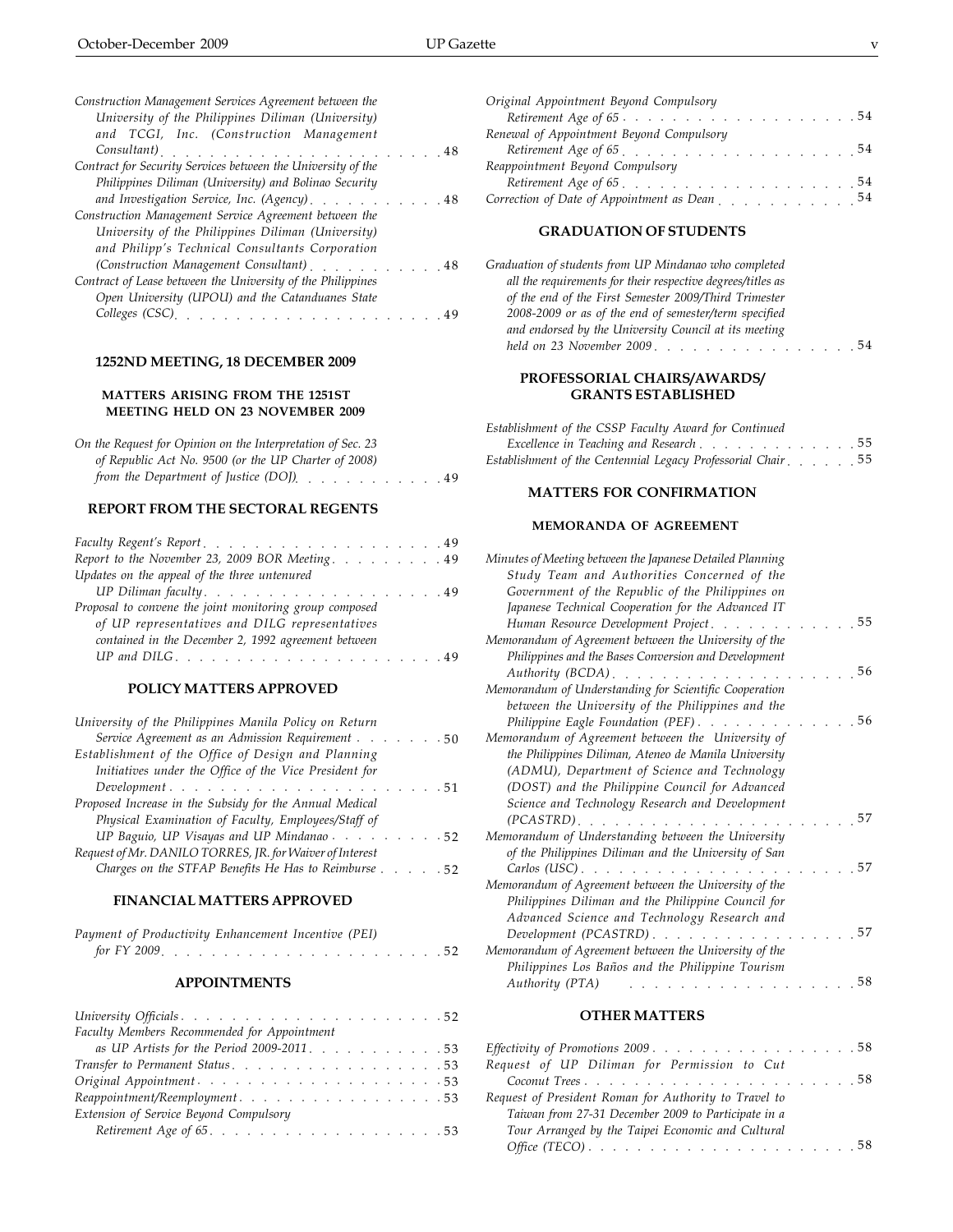| Request of President Roman for Authority to Travel to         |
|---------------------------------------------------------------|
| Kuala Lumpur, Malaysia from 27-31 March 2010 to               |
| Attend the 3rd ASEAN-China Rectors' Conference and            |
| the 2nd AUN Rectors' Meeting<br>. 58                          |
| Request of the UPLB Chancellor for a Board Resolution in      |
| Support of Their Project Proposal Entitled "Geo-spatial       |
| Center for Agro-ecosystem and Environmental Resource          |
| Monitoring, Planning and Disaster Preparedness of             |
| Agricultural Production Areas Towards Food Security".<br>. 58 |
| Request of the Institute of Human Genetics, National          |
| Institutes of Health, UP Manila for Authority to              |
| Purchase the ISCAN System (Microarray Scanner)                |
| from Diamed Enterprise Through Direct Contracting             |
| Under Sec. 50 (c) of RA 9184<br>. 59                          |
| On The Directorship of UP Diliman Extension Program           |
| in Pampanga (UPDEPP)<br>- 59                                  |
| Proposed Acquisition/Use of RV Sardinella, Owned By           |
| UP Visayas for Training and Laboratory Purposes of            |
| SUCs under PASUC VI<br>-59                                    |
| Protest of Regent Abraham Sarmiento on the Election of        |
| Dr. Jose C. Gonzales as Director of the Philippine            |
| General Hospital.<br>. 60                                     |
|                                                               |

## **MATTERS FOR INFORMATION**

| Request of UP Baguio to Move the Schedule of the   |  |  |  |
|----------------------------------------------------|--|--|--|
| University Council Meeting from 7 December 2009 to |  |  |  |
|                                                    |  |  |  |

## **DEEDS OF DONATION**

| Electronic GmbH & Co. KG (Donor) [19] Lectronic GmbH & Co. KG (Donor)                  |
|----------------------------------------------------------------------------------------|
|                                                                                        |
|                                                                                        |
| Equipment (Philippines), Inc. (Donor). $\ldots$ , 60                                   |
|                                                                                        |
|                                                                                        |
| Health Resource Foundation, Inc. (Donor) [19] Health Resource Foundation, Inc. (Donor) |
|                                                                                        |

## **CONTRACTS/AGREEMENTS**

| Architectural and Engineering Design Services Agreement<br>between the University of the Philippines Diliman |
|--------------------------------------------------------------------------------------------------------------|
| (University) and TCGI, Inc. (Design Consultant). 61                                                          |
| General Construction Agreement between the University                                                        |
| of the Philippines Diliman (University) and Incore                                                           |
| Builders and Development (Contractor). 61                                                                    |
| General Construction Agreement between the University                                                        |
| of the Philippines Diliman (University) and Power                                                            |
| Dimension, Inc. (Contractor).<br>. 62                                                                        |
| General Construction Agreement between the University                                                        |
| of the Philippines Diliman (University) and Incore                                                           |
| Builders and Development (Contractor).<br>62                                                                 |
| Contract for Disposal of Hazardous and Toxic Health Care                                                     |
| Waste (CHDTHCW) between the University of the                                                                |
| Philippines Manila (UPM) and Cleanway Technology                                                             |
| Corporation (CTC).<br>- 63<br>.                                                                              |
| General Construction Agreement between the University                                                        |
| of the Philippines Manila (UPM) and PGM                                                                      |
| Construction and Plumbing Services (PGMCPS). 63                                                              |

| Contract for Dismantling and Disposal of Asbestos Ceiling                                                        |
|------------------------------------------------------------------------------------------------------------------|
| Panels between the University of the Philippines                                                                 |
| Manila and ASM Francisco Construction and                                                                        |
| Development Corporation (ASMFDC) extensional values of the set of the set of the Development Corporation<br>- 64 |
| Supply Contract between the University of the Philippines                                                        |
| (University) and Brownstone Asia-Tech, Inc.                                                                      |
| $(Supplier)$<br>. 64                                                                                             |
| Supply Contract between the University of the Philippines                                                        |
| (University) and Lifeline Diagnostics Supplies, Inc.                                                             |
| . 65                                                                                                             |
| Contract of Lease between the University of the Philippines                                                      |
| Open University (UPOU) and UP Baguio (UPB)                                                                       |
| Contract of Lease between the University of the Philippines<br>. 65                                              |
| Open University (UPOU) and the Department of                                                                     |
| Education, Division of Misamis Occidental (DepEd,                                                                |
| . 65                                                                                                             |
|                                                                                                                  |
| <b>SEPARATIONS FROM THE SERVICE</b><br>$\ldots$ 66                                                               |
|                                                                                                                  |
| <b>HISTORICAL DOCUMENT</b><br>. 68                                                                               |

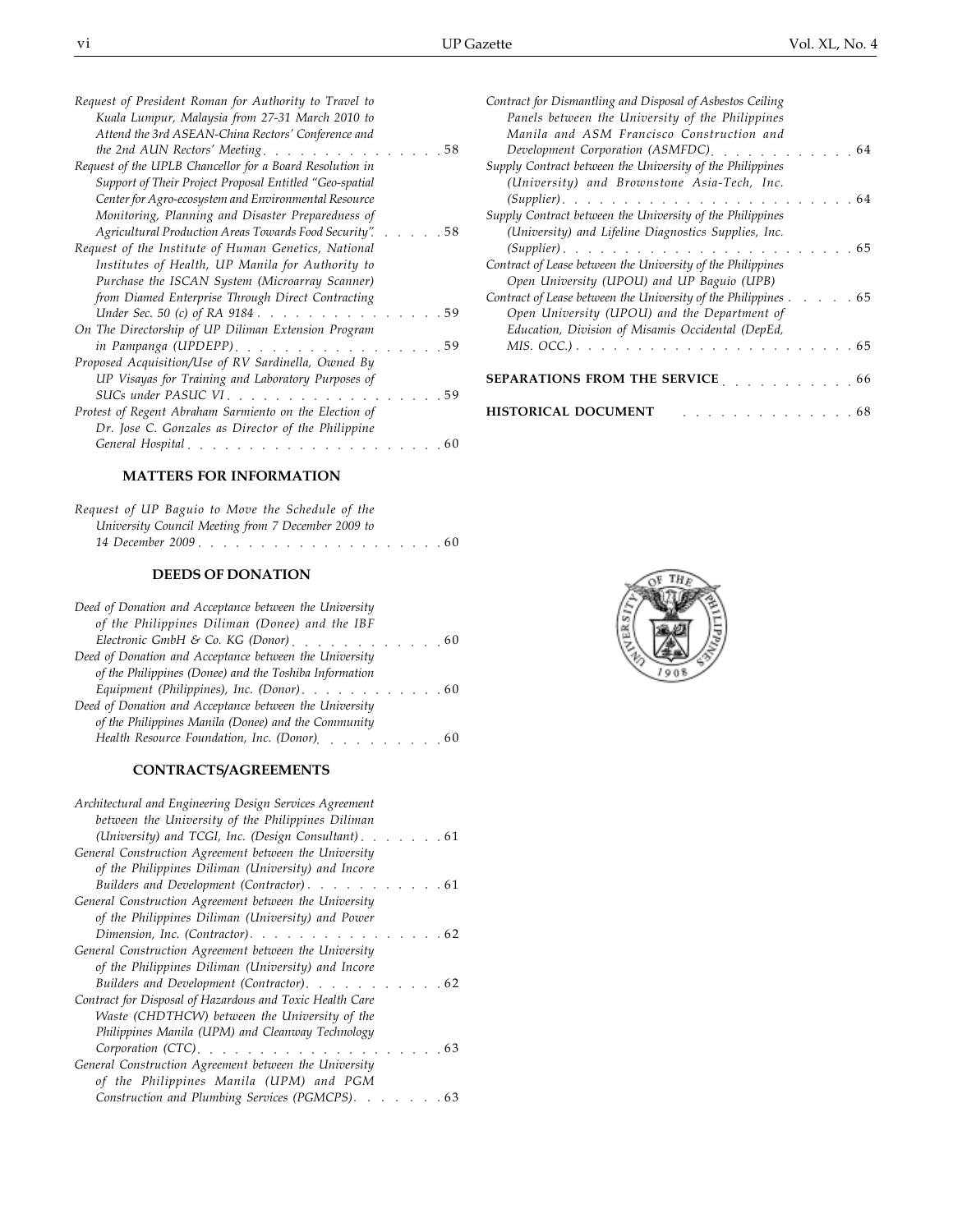Hon. Emmanuel Y. Angeles, Chair *Chairman, Commission on Higher Education* Hon. Emerlinda R. Roman, Co-Chair *President, University of the Philippines* Hon. Manuel "Mar" A. Roxas *Chair, Senate Committee on Education, Arts and Culture* Hon. Cynthia Aguilar-Villar *Chair, House Committee on Higher and Technical Education* Hon. Alfredo E. Pascual *President, UP Alumni Association* Hon. Abraham F. Sarmiento Hon. Nelia T. Gonzalez Hon. Francis C. Chua Hon. Judy M. Taguiwalo *Faculty Regent* Hon. Clodualdo Cabrera *Staff Regent* Hon. Charisse Bernadine I. Bañez *Student Regent*

Dr. Lourdes E. Abadingo *Secretary of the University & of the Board of Regents*

## The **University of the Philippines Gazette**

**Editorial Consultants** Dr. Lourdes E. Abadingo Dr. Carlene Pilar-Arceo

> **Production** Levi Lusterio

## **University Officials**

Dr. Emerlinda R. Roman *President* Dr. Amelia P. Guevara *Vice President for Academic Affairs* Dr. Arlene A. Samaniego *Vice President for Administration* Prof. Edgardo G. Atanacio *Vice President for Planning and Finance* Prof. Armin B. Sarthou, Jr. *Vice President for Development* Dr. Cristina Pantoja-Hidalgo *Vice President for Public Affairs* Prof. Theodore O. Te *Vice President for Legal Affairs* Dr. Lourdes E. Abadingo *Secretary of the University & of the Board of Regents*

> Dr. Sergio S. Cao *Chancellor, UP Diliman* Dr. Luis Rey I. Velasco *Chancellor, UP Los Baños* Dr. Ramon L. Arcadio *Chancellor, UP Manila* Dr. Minda J. Formacion *Chancellor, UP Visayas* Dr. Grace J. Alfonso *Chancellor, UP Open University* Dr. Gilda C. Rivero *Chancellor, UP Mindanao* Dr. Priscilla Supnet-Macansantos *Chancellor, UP Baguio*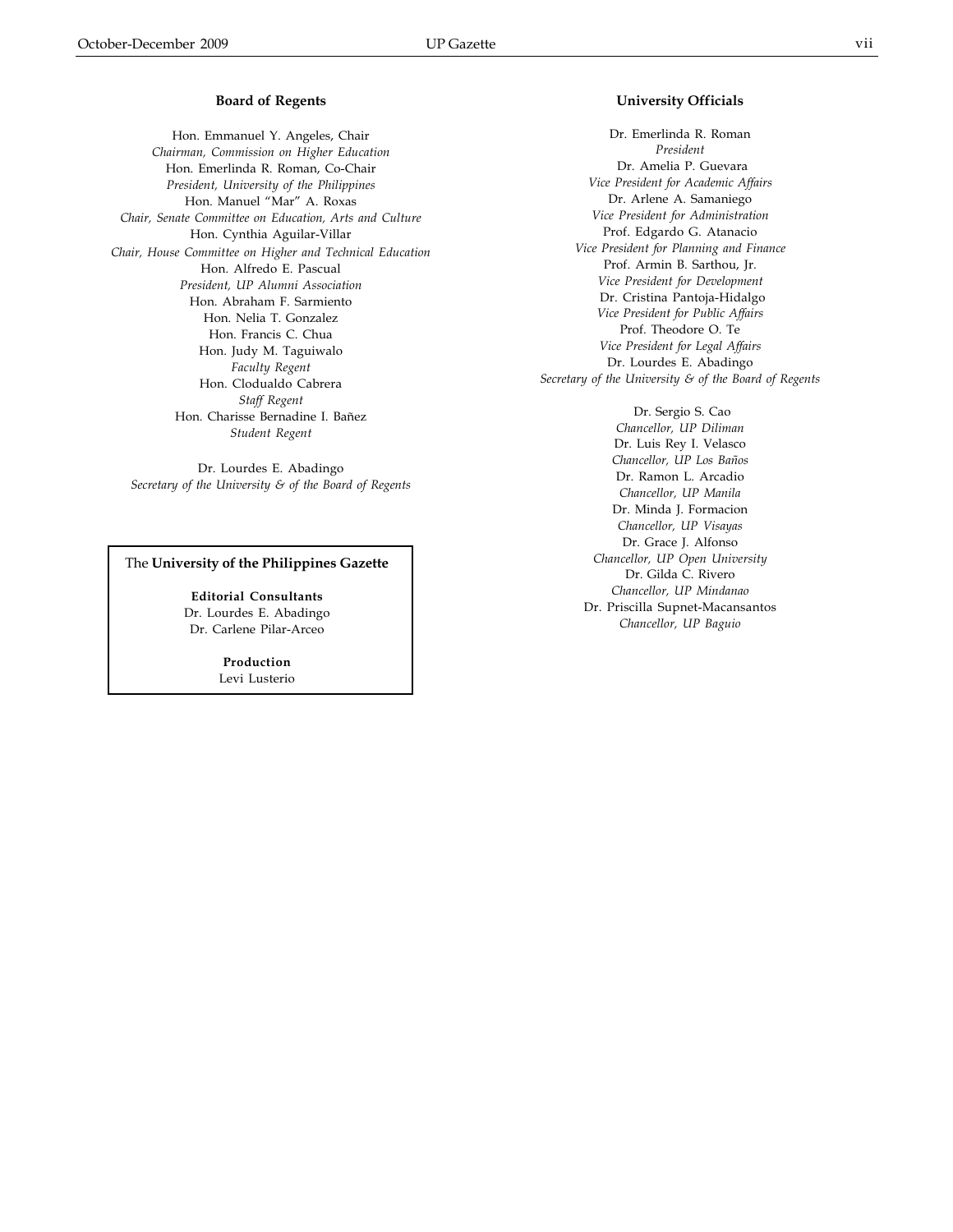# **ADMINISTRATIVE ISSUANCES**

#### **ADMINISTRATIVE ORDERS**

#### **Administrative Order No. PERR 09-082: Rice Subsidy/Allowance**

To: Vice President for Planning and Finance Vice President for Administration All Chancellors

The Board of Regents, at its 1249th meeting on 25 September 2009, approved the grant of the third rice subsidy/allowance for 2009 equivalent to One Thousand Five Hundred Pesos (P1,500) to be given to administrative personnel covered by the Collective Negotiation Agreement (CNA) between the University and the All-UP Workers Union (AUPWU) and to the faculty and REPS covered by the CNA between the University and the All-UP Academic Employees Union (AUPAEU).

In the spirit of equity, the Board of Regents also approved that the same rice subsidy/allowance of P1,500 be given to the faculty, REPS and administrative personnel not covered by the CNAs between the University and the Administrative and Academic Unions.

The Vice President for Administration is authorized to issue the guidelines on the implementation/supervision of distribution of the rice subsidy/allowance.

*05 October 2009*

(Sgd.) **EMERLINDA R. ROMAN** President

**Administrative Order No. PERR 09-084: Constitution of an Ad Hoc Committee Composed of Accredited Constructors Performance Evaluators (CPEs) to Assess Several Infrastructure Projects of UP Baguio**

To: **Arch. Napoleon M. Ibañez** Office of the Campus Architect UP Diliman

> **Engr. Philip P. Almeda** Office of the Campus Architect UP Diliman

**Engr. Isabelo O. Abing** Engineering Consultant UP Baguio

Pursuant to Administrative Order No. PERR 09-031, please constitute yourselves into an ad hoc committee composed of accredited Constructors Performance Evaluators (CPEs) to assess current infrastructure projects of UP Baguio, with Arch. Napoleon M. Ibañez as Chair.

All travel expenses and honoraria of the assigned evaluators from UP Diliman shall be shouldered by UP Diliman. Accommodation and food expenses shall be charged to UP Baguio.

The Committee including the support staff shall be entitled to honoraria for ad hoc committees (level 1).

*12 October 2009*

(Sgd.) **EMERLINDA R. ROMAN** President

**Administrative Order No. PERR 09-86: Instituting a Search Process for the Chancellors of UP Mindanao and UP Open University and Constituting Search Committees Therefor**

To: All University Constitutents

#### I. Background/Purpose

The term of office of Chancellors of the above-mentioned constituent universities will end on 28 February 2010.

In aid of the President's responsibility to recommend the appointment of their successors to the Board of Regents, this Administrative Order is hereby issued to institute a search process and constitute Search Committees therefor.

#### II. Timetable for the Search Process

| 1. Call for Nominations to the<br>Search Committee                     | -Monday, 09 November to<br>Friday, 13 November      |
|------------------------------------------------------------------------|-----------------------------------------------------|
| 2. Constitution of Search<br>Committee                                 | -Monday, 16 November to<br>Wednesday, 18 November   |
| 3. Search Process                                                      | -Thursday, 19 November to<br>Friday, 8 January 2010 |
| 4. Submission of Report of<br>the Search Committee to<br>the President | -Wednesday, 13 January 2010                         |
| 5. Meeting of the Board of<br>Regents to choose the                    | -Thursday, 28 January 2010                          |

#### III. Search Committee

Next Chancellors

Crucial to the process is the Search Committee whose members shall be of good judgment and credibility and are highly respected in the academic community.

Accordingly, a Search Committee is hereby constituted subject to the following guidelines:

- A. The Search Committee shall oversee and manage the process for identifying the nominees for the Chancellorship. The Search Committee shall ensure that there are enough qualified nominees to the position.
- B. The Search Committee shall consist of men and women of unquestionable moral integrity who enjoy the respect of their peers and maintain the highest regard for the interests of the University.
- C. The Search Committee shall consist of two (2) senior faculty members (Associate Professor/Full Professor/University Professor/Emeritus Professor); one (1) junior faculty member (Assistant Professor/Instructor); one (1) REPS; one (1) administrative staff; one (1) student ; and a representative of the President (from outside the constituent university).
- D. The Search Committee is not a COMELEC whose job is to count votes. It is a fact-finding body whose job is to gather all relevant information for the President and the Board of Regents.
- E. Nominations for membership in the Search Committee may be made by any individual, group or groups in each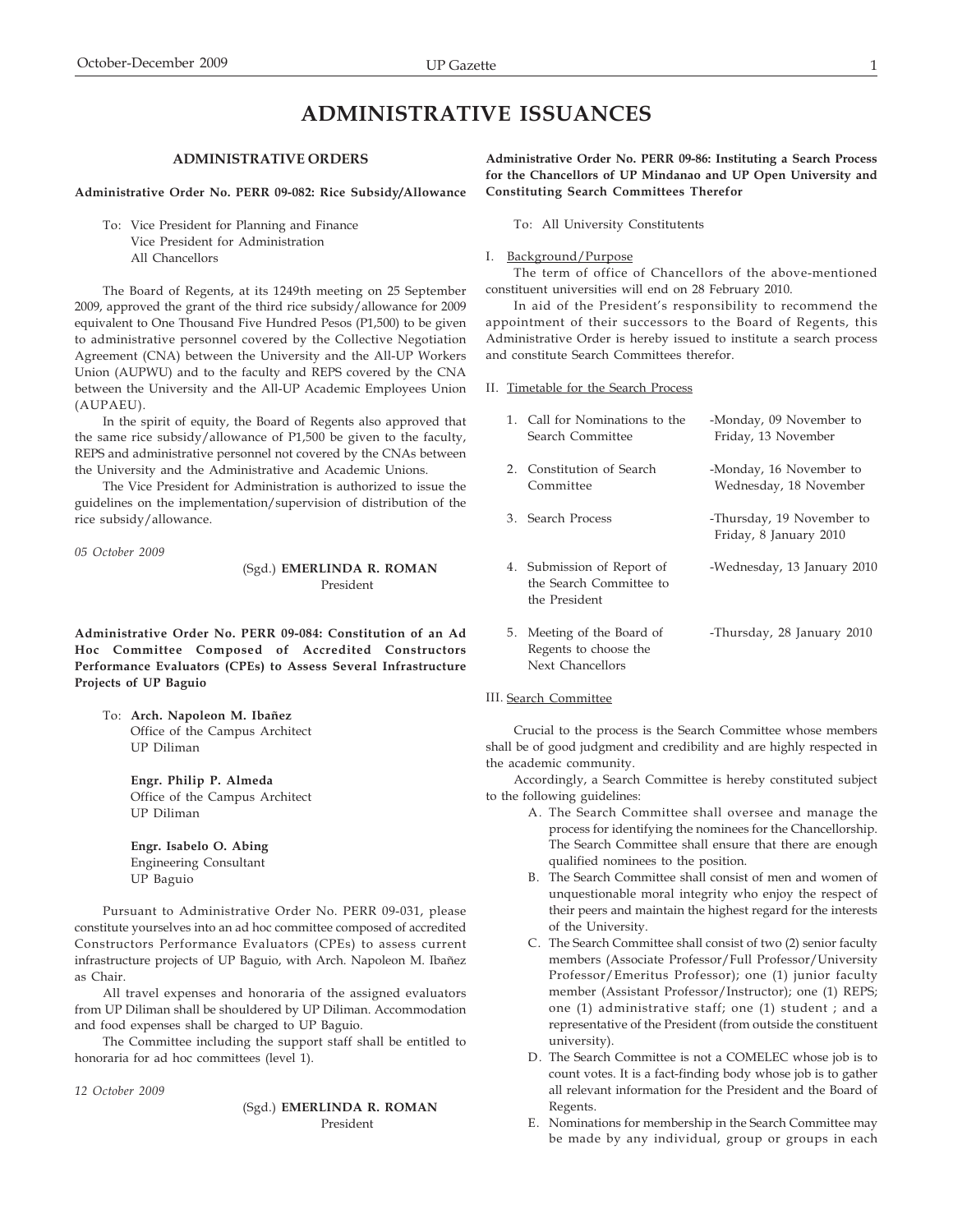constituent university (faculty, students, REPS, administrative personnel, and alumni).

- F. Nominations to the Search Committee shall be sent to the Office of the Secretary of the University, First Floor, Quezon Hall no later than Friday, 13 November 2009. Each nomination shall be accomplished using the attached nomination form.
- G. The President shall appoint the members of the Search Committee on or before Wednesday, 18 November 2009.

#### IV. NOMINATION PROCESS FOR THE CHANCELLORSHIP

#### A. *Who may be nominated to the Chancellorship*

To be nominated, a nominee MUST possess the following qualifications:

- 1. Commitment to academic freedom and the values and ideals of the University;
- 2. Distinction in the nominee's chosen field of expertise coupled with a generalist view and an appreciation of other disciplines;
- 3. Filipino citizen with a strong nationalist commitment;
- 4. Demonstrated observance of the principles of collegiality and the democratic process;
- 5. Unquestionable moral integrity;
- 6. Academic leadership and administrative skill; and
- 7. Willingness to serve as Chancellor on a full-time basis and for the full term of three years.

The nominee need not be presently connected with the University. He/She, however, must have previous ties with the University. (e.g., as a graduate or former faculty member).

#### B. *Who May Nominate*

Any person or group in the University is encouraged to submit their nomination.

#### C. *Nomination Papers to be Submitted*

- 1. The complete set of nomination papers shall include the following:
	- a. A nomination letter specifying the reasons or justifications for the nomination (indicating how the nominee measures up to the qualifications specified in IV-A), and bearing the printed name(s) and signature(s) of the nominator(s); and
	- b. Two (2) clear copies of the nominee's curriculum vitae and a one- or two-page summary thereof.
- 2. THE NOMINATION PAPERS MUST BE SUBMITTED TO THE OFFICE OF THE SECRETARY OF THE UNIVERSITY, FIRST FLOOR, QUEZON HALL, OR TO ANY MEMBER OF THE SEARCH COMMITTEE NO LATER THAN WEDNESDAY, 3 DECEMBER 2009.

#### D. *Conduct of Nomination*

- 1. The Search Committee shall draw up its own schedule of activities and set deadlines as needed.
- 2. The Search Committee shall ask the nominees about their willingness to serve as full-time Chancellor for three years. Those who indicate their willingness to serve must submit

a vision paper of no more than five (5) pages; and a summary of his/her most significant qualifications and achievements in no more than two (2) pages.

- 3. The Search Committee must interview as many constituents as possible as well as outsiders who, in the judgment of its members, may have pertinent information to provide about the qualifications and competence of the nominees. The Committee should ask the interviewees to concretize important but ambiguous assertions and follow up every significant clue.
- 4. The Search Committee must also interview the nominees, giving them ample chance to explain their vision and refute any derogatory information.
- 5. The Search Committee is not authorized to conduct a straw poll because this might create the wrong impression that the search process is a popularity contest whereby the nominee who gets the highest number of votes will be appointed.
- 6. If the Search Committee finds it necessary to gauge community support, it may draw up a short list of no more than five (5) nominees (based on the interviews and documents submitted) who may be invited to a public forum.
- 7. ON OR BEFORE WEDNESDAY, 13 JANUARY 2010, THE SEARCH COMMITTEE SHALL SUBMIT TO THE PRESIDENT A FULL REPORT OF THE SEARCH PROCESS INCLUDING THE FINAL LIST OF NOMINEES, ASSESSING THEIR STRENGTHS AND WEAKNESSES.

#### E. *Appointment*

The President submits the Search Committee Report with her endorsement to the Board of Regents at the latter's meeting on Thursday, 28 January 2010.

*20 October 2009*

#### (Sgd.) **EMERLINDA R. ROMAN** President

**Administrative Order No. PERR 09-092: Constitution of the Special Bids and Awards Committee for the Lease of the UP Property Located at Brgy. Cupang, Muntinlupa City**

To: Dr. Arlene A. Samaniego, Vice President for Administration Prof. Ariel S. Betan, Assistant Vice President for Administration Prof. Ruperto P. Alonzo, School of Economics Prof. Rafael A. Rodriguez, College of Business Administration Representative, Office of Legal Services Representative, COA Prof. Armin B. Sarthou Jr., Vice President for Development As Resource Person

Please constitute yourselves into a Special Bids and Awards Committee (SBAC) for the lease of the UP property located at Brgy. Cupang, Muntinlupa City, with Vice President Arlene A. Samaniego as Chair and Assistant Vice President Ariel S. Betan as Vice Chair.

The Board of Regents, at its 1251st meeting on 23 November 2009, approved the terms of reference on the pre-qualification and bidding for the lease of the Muntinlupa property.

The SBAC shall administer the bidding process and recommend an award for the lease of the Muntinlupa property, in accordance with UP policy, government regulations, and all applicable laws.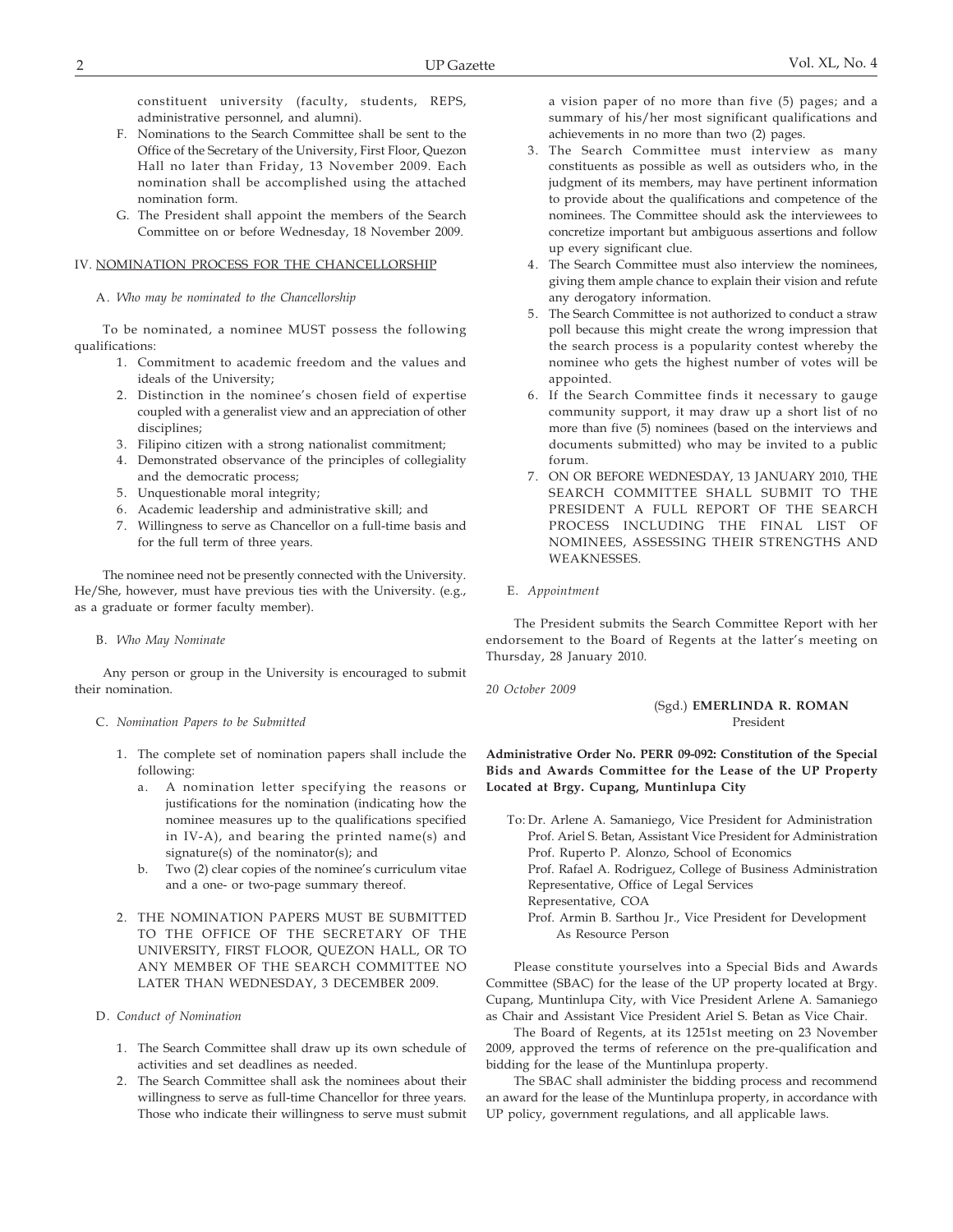The SBAC may secure other resource persons and support personnel as required.

The committee members, resource person, secretariat and support staff shall be granted honoraria consistent with the rates for ad hoc committees (level 2).

*26 November 2009*

(Sgd.) **EMERLINDA R. ROMAN** President

#### **MEMORANDA**

**Memorandum No. PERR 09-031: Fund Campaign Report as of 30 September 2009**

- To: Chancellor Sergio S. Cao Chancellor Luis Rey I. Velasco Chancellor Ramon L. Arcadio Chancellor Minda J. Formacion Chancellor Grace J. Alfonso Chancellor Gilda C. Rivero Chancellor Priscilla S. Macansantos
- Attn: CU Database Administrators, UP Centennial Fund Campaign
- 1. The following table is self-explanatory

 **STATUS OF SUBMISSIONS TO DONATIONS DATABASE**

| Constituent University    | Updated as of     |
|---------------------------|-------------------|
| UP Diliman                | 30 June 2009      |
| UP Los Baños              | 31 December 2008  |
| UP Manila                 | 30 June 2009      |
| UP Visayas                | 31 December 2008  |
| <b>UP Open University</b> | 30 June 2009      |
| UP Mindanao               | 30 June 2009      |
| UP Baguio                 | 31 December 2008* |
| UP System Adm. (UPSA)     | 30 June 2009      |

- 2. Please send your end-September updates not later than 31 October 2009.
- 3. Please be reminded that starting January 2009, CUs were to submit new donations and corrections of errors in existing entries only, not the entire database.
- 4. Enclosed is a CD of your latest database edited by the O.P. [Office of the President] staff using the revised template. To avoid confusion, please discard or archive your old database. The Office of the President will send you a copy of your updated database at the end of every quarter until we get to the steady state.
- 5. We are again enclosing our proposed *Single Donation Report Form* which you may wish to distribute to your units for their use when reporting occasional donations. CUs' reports to the Office of the President should be in the 19-column table earlier prescribed. Once again, kindly remind your staff to course all submissions through the Chancellor.
- 6. Also enclosed is the summary of donations for the second quarter.

Thank you.

*06 October 2009*

(Sgd.) **EMERLINDA R. ROMAN** President

## **Memorandum No. PERR 09-032: Guidelines for Implementing the Magna Carta of Women**

To: Dr. Sylvia Estrada-Claudio Dean Marvic Leonen Dr. Rose Torres-Yu Dr. Anthony Cordero Faculty Regent Judy Taguiwalo

With Dr. Sylvia Estrada-Claudio as Chairperson, you are hereby constituted into a committee to study and recommend the guidelines to implement in the University of the Philippines the Magna Carta of Women which has recently been passed.

Regent Nelia T. Gonzalez, Vice-President Amelia P. Guevara and I shall serve as resource persons for the Committee.

As Committee members, you shall be entitled to honoraria as prescribed by the Board of Regents. You may also solicit the assistance of staff members who shall likewise be remunerated in accordance with approved rules.

Please submit to my office your requirements for staff assistance so that they may be officially appointed, as well as your proposed timetable to complete your work.

*05 October 2009*

#### (Sgd.) **EMERLINDA R. ROMAN** President

#### **Memorandum No. PERR 09-033: Search Process for Chancellors of UP Mindanao and UP Open University**

To: Chancellors of UP Mindanao and UP Open University, Deans, Directors, Heads of Offices, Heads of Sector Organizations and Student Organizations

The terms of office of the incumbent Chancellors of UP Mindanao and the UP Open University will end on 28 February 2010. In connection with this, I am issuing Administrative Order No. 86, INSTITUTING A SEARCH PROCESS FOR THE CHANCELLORS OF UP MINDANAO AND UP OPEN UNIVERSITY AND CONSTITUTING SEARCH COMMITTEES THEREFOR.

Chancellors play crucial and significant roles in their respective constituent universities and the University System as a whole. Their visions, both in words and in deeds, contribute in immeasurable ways towards the accomplishment of the University's goals and aspirations. With this in mind, I enjoin everyone to actively participate in the search process, guided at all times by the ideals and the best interests of the University.

Meanwhile, may I request the above-mentioned officials and the heads of offices and organizations to disseminate Administrative Order No. 86 to ensure the widest participation by all concerned in this democratic exercise.

*20 October 2009*

(Sgd.) **EMERLINDA R. ROMAN** President

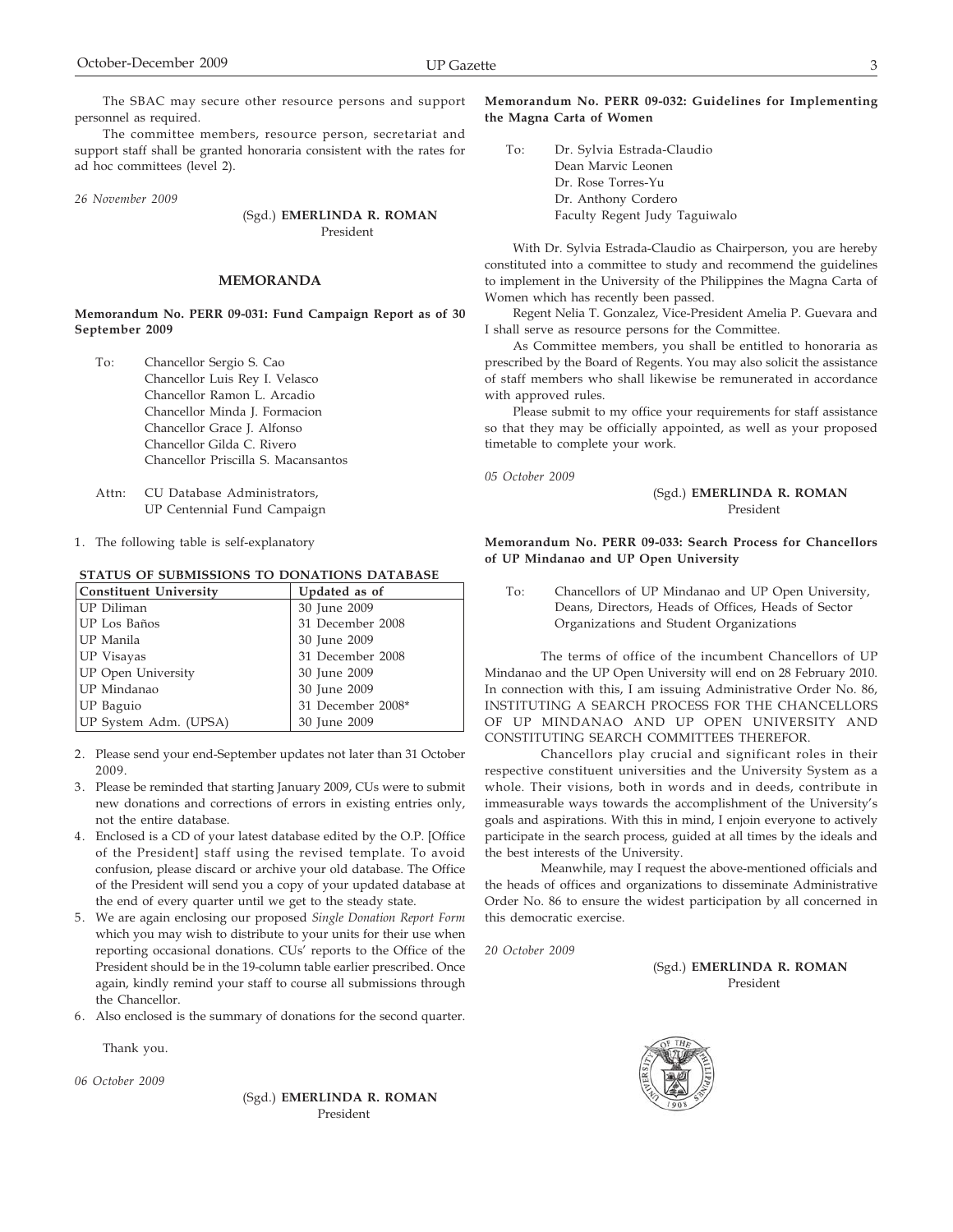#### **Memorandum No. PERR 09-034: Guidelines for Implementing the Magna Carta of Women**

To: Dr. Sylvia Estrada-Claudio Dean Marvic Leonen Dr. Rose Torres-Yu Dr. Anthony Cordero Dr. Judy M. Taguiwalo

With Dr. Sylvia Estrada-Claudio as Chairperson, you are hereby constituted into a committee to study and recommend the guidelines to implement in the University of the Philippines the Magna Carta of Women which has recently been passed.

Regent Nelia T. Gonzalez, Vice-President Amelia P. Guevara and I shall serve as resource persons for the Committee.

As Committee members, you shall be entitled to honoraria as prescribed by the Board of Regents. You may also solicit the assistance of staff members who shall likewise be remunerated in accordance with approved rules.

Please submit to my office your requirements for staff assistance so that they may be officially appointed, as well as your proposed timetable to complete your work.

This memorandum supersedes Memorandum No. PERR-09-032 dated October 5, 2009. It is being issued to clarify that the participation of Dr. Judy M. Taguiwalo in the committee is by virtue of her being a faculty member of the Department of Women and Development Studies of the College of Social Work and Community Development, and not as Faculty Regent.

*04 November 2009*

(Sgd.) **EMERLINDA R. ROMAN** President

## **Memorandum No. PERR 09-035: Constitution of the Search Committee for the Chancellor of UP Mindanao**

To: Prof. Ricardo M. de Ungria, Senior Faculty Prof. Ruth Gamboa, Senior Faculty Prof. Joseph E. Acosta, Junior Faculty Mr. Briccio M. Merced, REPS Ms. Teresita V. Lagsub, Admin Ms. Stella Monette De Castro, Student VP Theodore O. Te, President's Representative

With Prof. Ricardo M. de Ungria as Chair, please constitute yourselves into a Search Committee that would assist the President and the Board of Regents in the selection of the next Chancellor of UP Mindanao.

We are sending herewith Memorandum No. PERR 09-33, "Search Process for Chancellors of UP Mindanao and UP Open University," and Administrative Order No. PERR 09-86, "Instituting a Search Process for the Chancellors of UP Mindanao and UP Open University and Constituting Search Committees Therefor," for your guidance.

The deadline for submission of the Search Committee report which must include the final list of all nominees, assessing not only their strengths and weaknesses, but their suitability for the position, given the needs and thrusts of the constituent university, is Wednesday, 13 January 2010.

All expenses of the Committee in the discharge of its task will be borne by the Office of the President. Moreover, the Committee Chair and Members, including the staff shall be entitled to honoraria as set by the Board of Regents.

**Memorandum No. PERR 09-036: Constitution of the Search Committee for the Chancellor of UP Open University**

To: Prof. Marilou G. Nicolas, Senior Faculty Prof. Aura C. Matias, Senior Faculty Prof. Primo G. Garcia, Junior Faculty Ms. Alvie Simonette Q. Alip, REPS Ms. Gina P. Roa, Administrative VP Armin B. Sarthou, Jr., President's Representative

With Dr. Aura C. Matias as Chair, please constitute yourselves into a Search Committee that would assist the President and the Board of Regents in the selection of the next Chancellor of UP Open University.

We are sending herewith Memorandum No. PERR 09-33, "Search Process for Chancellors of UP Mindanao and UP Open University," and Administrative Order No. PERR 09-86, "Instituting A Search Process for the Chancellors of UP Mindanao and UP Open University and Constituting Search Committees Therefor," for your guidance.

The deadline for the submission of the Search Committee Report which must include the final list of all nominees, assessing not only their strengths and weaknesses, but their suitability for the position, given the needs and thrusts of the constituent university, is Wednesday 13 January 2010.

All expenses of the Committee in the discharge of its task will be borne by the Office of the President. Moreover, the Committee Chair and Members, including the staff shall be entitled to honoraria as set by the Board of Regents.

*18 November 2009*

## (Sgd.) **EMERLINDA R. ROMAN** President

**Memorandum No. PERR 09-038: New Senior Faculty Representatives to the Search Committee for the Chancellor of UP Mindanao**

To: Virginia P. Obsioma, Senior Faculty Antonio R. Obsioma, Senior Faculty

With Prof. Virginia Obsioma as Chair, you are hereby designated as members of the Search Committee that would assist the President and the Board of Regents in the selection of the next Chancellor of UP Mindanao vice Prof. Ricardo M. de Ungria and Prof. Ruth Gamboa who both withdrew from the Committee.

We are sending herewith Memorandum No. PERR 09-33, "Search Process for Chancellors of UP Mindanao and UP Open University," and Administrative Order No. PERR 09-86, "Instituting a Search Process for the Chancellors of UP Mindanao and UP Open University and Constituting Search Committees Therefor," for your guidance.

The deadline for the submission of the Search Committee Report which must include the final list of all nominees, assessing not only their strengths and weaknesses, but their sustainability for the position, given the needs and thrusts of the constituent university, is Wednesday, 13 January 2010.

All expenses of the Committee in the discharge of its task will be borne by the Office of the President. Moreover, the Committee Chair and Members, including the staff shall be entitled to honoraria as set by the Board of Regents.

Thank you.

*01 December 2009*

(Sgd.) **EMERLINDA R. ROMAN** President

*18 November 2009*

(Sgd.) **EMERLINDA R. ROMAN** President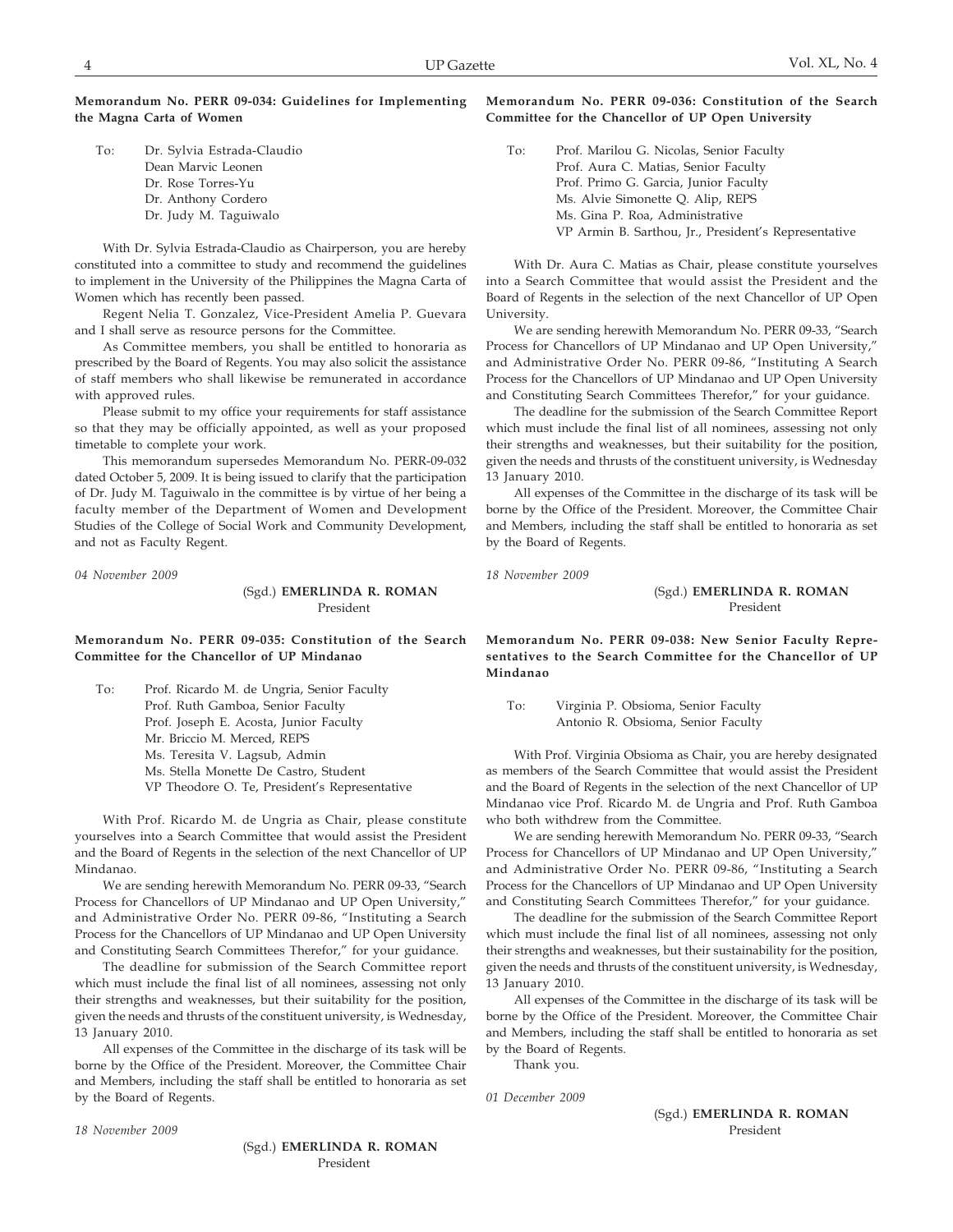# **DECISIONS OF THE BOARD OF REGENTS**

#### **1250TH MEETING, 21 OCTOBER 2009**

## **MATTERS ARISING FROM THE PREVIOUS MEETINGS**

## **1241ST MEETING, 7 FEBRUARY 2009**

#### **On the Faculty Regent's Proposal to Increase the "Sagad" Award for Faculty and REPS**

The President gave the following update on the proposal of the Faculty Regent to increase the "Sagad" Award for Faculty and REPS.

> "It was reported that the PhP20 Million from the DBM has not yet been released despite repeated efforts by the UP Controllership and Budget Staff. DBM is reportedly busy with the budget hearings and is unable to attend to UP's request. Former DBM Secretary Emilia Boncodin has confirmed that during the budget hearing season, DBM's efforts are focused on the hearings.

> What this means is that UP has not yet implemented the promotion. The Chancellors have indicated that unless the money is released, they cannot determine if they could still afford to increase the amount of the award."

> > Board action: **NOTATION.**

## **1244TH (SPECIAL) MEETING, 3 JUNE 2009**

#### **Motion for Reconsideration of the Board's Decision on the Disciplinary Case Involving Six (6) School of Economics Students**

The UP Diliman University Council (UC) held a special meeting (110th) on August 17, 2009 to discuss the decision of the Board of Regents (BOR) to deny the UC Resolution withdrawing the degree of six (6) School of Economics students in SDT Case No. 08-001. The UC was provided the Minutes of the 1244<sup>th</sup> BOR meeting on 25 June 2009 where the BOR denied the UC recommendation.

The UC, by a vote of 138 for, 4 against, with 5 abstaining, approved the motion to take specific courses of action with regard to the BOR's action reversing the UC's recommendation pertaining to the said case of the six (6) School of Economics students. As agreed upon, the course of action is this appeal for a reconsideration of the said BOR decision.

> Board action: **The Board did not give due course to the Motion for Reconsideration. However, it agreed to discuss in its next meeting the possibility of holding a dialogue with the University Council including the creation of a Committee for this purpose.**

#### **1245TH MEETING, 25 JUNE 2009**

**Adoption by the Constituent Universities of A BOR-Approved Grant of Study Privileges for UP Diliman's Non-Earning Dependents of Faculty and Non-Teaching Staff with Temporary Appointment**

At its 1246<sup>th</sup> meeting held on 31 July 2009, the Board of Regents approved the proposal of UP Diliman to grant study privileges to the non-earning dependents of faculty members with temporary appointment. The Board likewise agreed to extend the privileges to the non-earning dependents of the non-teaching staff with temporary appointment.

During the meeting of the President's Advisory Council held on 12 October 2009, the Chancellors of the other CUs agreed to adopt the aforementioned BOR decision.

Board action: **APPROVAL.**

#### **1246TH MEETING, 31 JULY 2009**

#### **On the Proposal to Adjust UP Lecturers' Rates Based on the 1 July 2009 Government Personnel Salary Adjustments**

The President gave the following update on the proposal of the Faculty Regent to adjust UP lecturers' rates based on the 1 July 2009 Government Personnel Salary Adjustment.

> "This matter has been discussed by the President's Advisory Council meeting three times, the last discussion of which was on October 12, 2009.

> The Chancellors were requested to study the feasibility of increasing the honoraria for lecturers in light of the recently approved salary increase which took effect in July 2009. The Vice Presidents for Administration and for Planning and Finance prepared the basis for estimating the rates, which the Chancellors used to determine the amount needed to effect an increase.

Feedback from the Chancellors are the following:

- 1. UP Diliman, UP Los Baños, UP Visayas, UP Baguio and UP Open University estimate that they may be able to afford up to 20% increase but are uncertain they could afford increases in the near future. They have also recommended an effectivity date of November 2009, if the increase pushes through.
- 2. UP Manila reported it could not afford an increase which would amount to about PhP1.5 Million. However, the Chancellor said he would ask his staff to go over the figures again.
- 3. UP Mindanao cannot afford the increase. As it is the campus is still having problems with the salary increases of those whose salaries are charged to PS Lump Sum.

In the case of UP Diliman, the Chancellor reported that the units are reviewing their need for lecturers. Some units, for example, have indicated that they will first exhaust their budget for overload honoraria before they consider hiring **lecturers** 

The PAC hopes to finalize its recommendation in next month's meeting."

#### Board action: **Notation.**

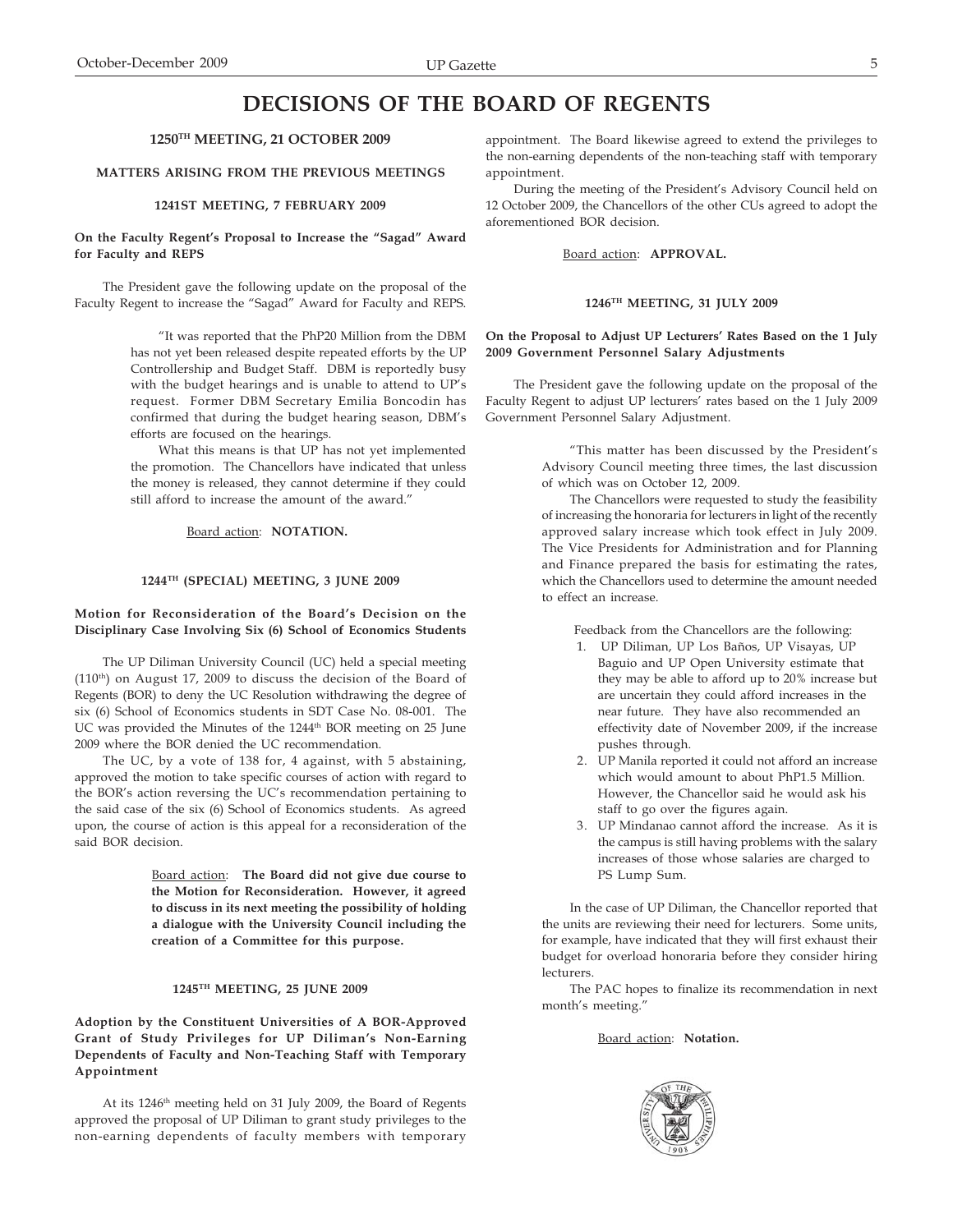## **1248TH MEETING, 28 AUGUST 2009**

## **Mosyon para sa Rekonsiderasyon sa Paglalagay ng mga Pribadong Pasilidad tulad ng Laboratory, Pharmacy, at Radiology sa FMAB, UP PGH ni Staff Regent Clodualdo E. Cabrera**

*"Malugod kong inihahain ang aking mosyon para sa rekonsiderasyon sa paglalagay ng mga pribadong pasilidad tulad ng laboratory, pharmacy, at radiology sa FMAB na magdudulot ng malaking disbentahe sa unibersidad, sa ating pamahalaan at mahihirap na mamamayan:*

- *1. PAGBABA NG KITA NG SARILING PASILIDAD NG PGH: Ang paglalagay ng pribadong laboratory, pharmacy, radiology sa FMAB na nasa loob mismo ng bakuran ng PGH ay maaring magdulot ng pagbaba ng kita ng mga katulad na mga departamentong nasa direktang pangangasiwa ng PGH. Halimbawa, ang ating pharmacy ay kumikita ng halos P25 milyon sa isang taon. Malaki ng di hamak ito sa kontrata ng DMMC sa UPPGH na P1 milyong renta bawat buwan o P12 milyon bawat taon.*
- *2. MAS MALAKI NG DI HAMAK ANG KONTRIBUSYON NG SARILING PASILIDAD NG PGH SA INAASAAHANG RENTA MULA DMMC. Ang pagbaba ng kita ng pharmacy ay tiyak na magdudulot ng malaking epekto sa sabsidyong P24 milyon o P2 milyon kada buwan sa Revolving Fund o RF ng PGH na nakalaan para pambili ng mga antibiotic ng mga mahihirap nating pasyente. Samantalang kung lalo nating paunlarin ang sarili nating pharmacy ay maaaring hindi lamang P1 Bilyon ang ipapasok nitong kita sa PGH sa loob ng 25 taon kung ikumpara sa sinasabing P815 milyong renta sa loob ng 25 taon mula sa DMMC. Hindi pa kasama sa kwentang ito ang kinikita ng laboratory, na ayon sa mga opisyal ng PGH ay ang numero unong income center ng ospital.*
- *3. APEKTADO ANG MGA KONTRAKWAL NA EMPLEYADO NG PGH. Kung mababawasan ang kita ng laboratory, radiology lalo na ang pharmacy na marami ang kontrakwal na empleyado sa kasalukuyan, ay maaring magdulot ito ng tanggalan sa hanay ng mga kawani ng Pharmacy.*
- *4. NAPAKABABANG RENTA KADA METRO KWADRADO KUNG IKUMPARA SA RENTA NG IBANG MGA OPISINA. Kailangan din nating suriin na ang halaga ng ating pagpaparenta ay lubhang napakababa at kung ganoon ay naglalagay sa disbentahe sa atin. Sa aking pagtutuos lumalabas na 249.56/sq.m. lamang ang halaga ng renta ng DMMC. Sobrang napakababa nito kahit isama pa ang gagastusin ng DMMC sa renovation ng gusali. Halimbawa, ang renta ng PNB sa Diliman ay P450.00/sq. m. Sa pagtatanong ko sa mga clinic sa labas ng PGH, ang karaniwang renta para sa mga clinic spaces ay nasa pagitan ng P450.00 to P600.00 bawat square meter.*

*Kung mabibigyan ng rekonsiderasyon ang kahilingang ito, iminumungkahi ko na magbuo kaagad ng Regents Committee upang manguna sa pagbabalangkas ng mga mungkahi at plano kung papaano maitatayo ang Faculty Medical Arts Building na paglalagyan ng mga klinika ng* *ating mga doktor tulad ng mga naitayo na sa maraming pampublikong ospital na hindi nangangailangan pribadong kompanya ang magtatayo at mapapatakbo at hindi maglalagay ng mga pribadong pasilidad (laboratory, pharmacy, radiology) katulad ng planong gawin sa PGH."*

#### Board action: **DENIAL OF THE MOTION.**

**Proposal of UP Diliman to construct a 768-Bed Dormitory on the Lot on Laurel Corner Apacible Streets, which is Framed by Kalayaan and Ipil Residence Halls on Two Sides and Fronting the Shopping Center and the Catholic Church on the Other Two Sides**

The Board at its 1248<sup>th</sup> meeting held on 28 August 2009, deferred its action on the proposal. The Board requested more details.

UP Diliman requests approval from the Board to construct a 768-bed dormitory on the lot on Laurel corner Apacible Streets, which is framed by Kalayaan and Ipil Residence Halls on two sides and fronting the shopping center and the Catholic Church on the other two sides, in the amount of PhP167,891,648, to be charged to the income from the tuition increase.

The proposal cannot be timelier for Diliman, given that its dormitory capacity has declined to around eleven per cent (11%) only of its student population, mainly due to the wear and tear of the aging dormitories. Even the Centennial Dormitories expected to be donated by PHINMA will be making only a slight dent on the campus' accommodation requirement for students, although said dorms are certainly going to be a welcome relief.

#### Board action: **APPROVAL.**

#### **1249TH MEETING, 25 SEPTEMBER 2009**

#### **Update on the Cases Against Former Student Regent Hannah Serana**

In the last BOR meeting, Regent Sarmiento requested the President to direct the Vice President for Legal Affairs to give the Board an update of this particular case.

The Vice President for Legal Affairs submitted the following report on 9 October 2009:

> *"Ms. Serana is charged before the Sandiganbayan for estafa for misappropriating P15 Million; she had previously asked that the charge against her be quashed but the same was denied by the Sandiganbayan which action of the Sandiganbayan was affirmed by the Supreme Court in its January 22, 2008 Decision in G.R. No. 162059. The OLS made representations before the Sandiganbayan for a copy of the records but has been told that since UP is not a party to the case, UP could not be given a copy of the same. UP made representations with the Student Regent, the Hon. Charisse Bernadine Banez, for her Office to secure the records considering that the complainant on record is the Office of the Student Regent. In a separate administrative complaint before the SDT of UP Diliman, Ms. Serana was found GUILTY of violating Section 2(m) of the Rules and Regulations on Student Conduct and Discipline and meted the penalty of expulsion; she was also found GUILTY of violating Section 2(f) of the RRSCD and was meted the penalty of one year suspension. No appeal from this Decision appears on record in the files."*

#### Board action: **NOTATION.**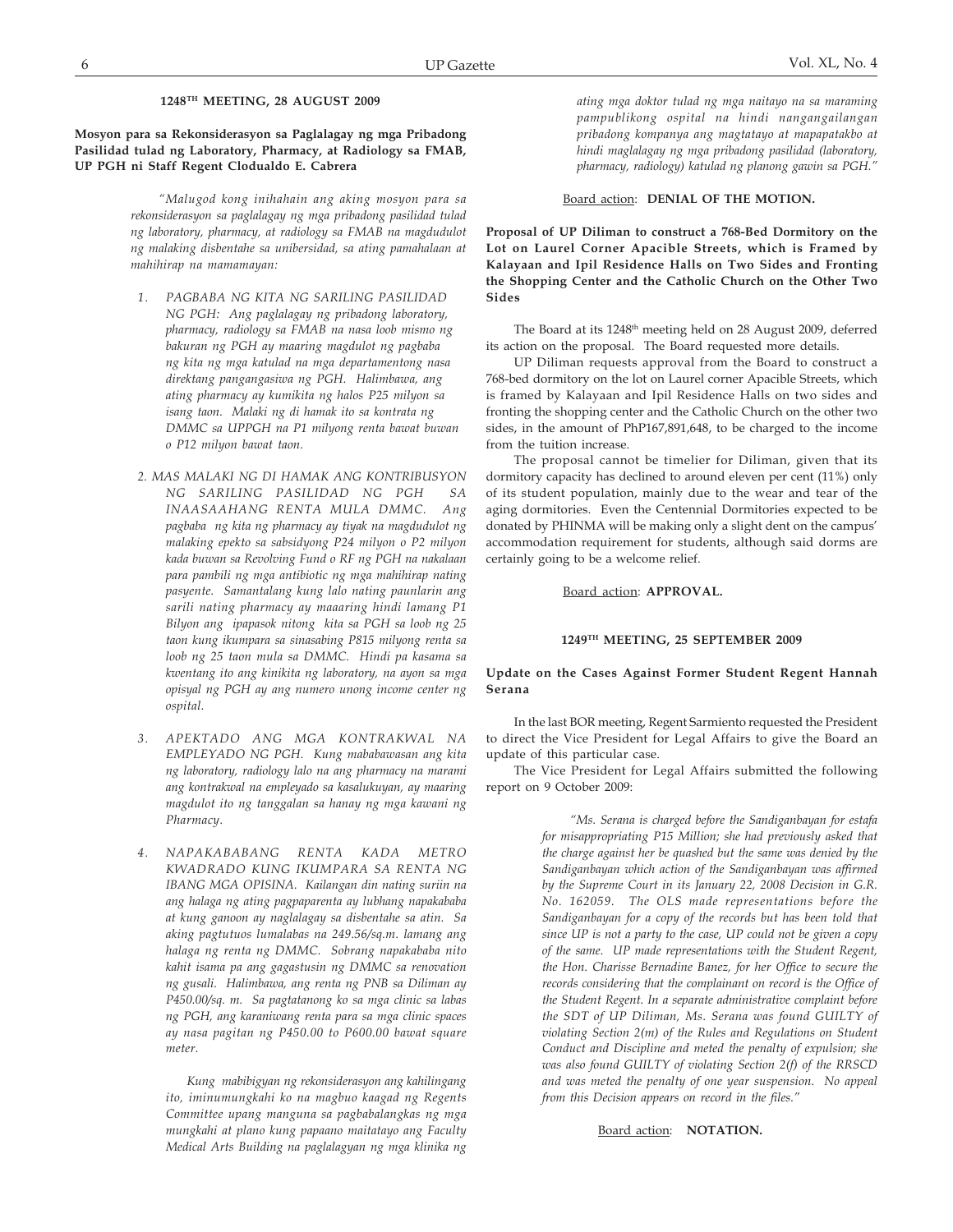*N.B. Regent Bañez informed the Board that the Office of the Vice President for Legal Affairs called up her Office since the Complainant in this case is former Student Regent Kristine Claire Bugayong who is now based in Canada, and the new Student Council Alliance in UP, the Katipunan ng Sangguniang Mag-aaral sa UP. Ms. Bugayong is pleased that this case is being followed up. Regent Bañez said they would discuss how they would pursue this case with the Sandiganbayan.*

*When asked by the Chair if they are for the prosecution of Ms. Serana, Regent Bañez answered in the affirmative.*

#### **On Military Presence in UP Campuses**

Hereunder is a memorandum from the Student Regent dated 8 October 2009, addressed to the Honorable Members of the Board of Regents:

> *"Relative to our discussion on the presence of elements of the Armed Forces of the Philippines (AFP) in UP Campuses during the last Board of Regents Meeting held on 25 September 2009 at the UP Baguio Campus, the UP Mindanao University Student Council has brought to the attention of the Office of the Student Regent (OSR) the continuing presence of the 11th Regional Community Defense Group Army Reserve Command Headquarters in the UP Mindanao Campus in Mintal, Tugbok District, Davao City.*

> *While the 55th Infantry Battalion of the AFP left the UP Mindanao Campus, the 11th RCDG Army Reserve Command continues to occupy the building supposedly intended for the use of the School of Management. According to the UP Mindanao USC, such building and areas occupied by the 11th RCDG is near the Human Kinetics Center (HKC) where students hold their Physical Education classes and is approximately 400 meters away from the College of Humanities and Social Sciences (CHSS) Building or the Administration Building. Further, the School of Management instead is given about 2 to 3 rooms in the Administration Building for their use aside from the spaces SOM uses in Downtown, Davao City.*

> *Relative to the proposal of the Honorable Regent Abraham Sarmiento to direct all UP units to report cases of military presence to the Board of Regents, the OSR formally requests the Office of the President to immediately communicate such to the Chancellors and Student Councils of the UP Constituent Universities and in this particular case, to the Chancellor of UP Mindanao. (This has been communicated to all the Chancellors by the Secretary of the University and of the Board of Regents through a memorandum dated 30 September 2009)*

> *It will also do well if the Office of the President could immediately communicate to all Chancellors as regards the standing Memorandum of Agreement signed between UP and the Department of National Defense (1989) and Department of Interior and Local Government (1992) to remind the respective administrations of UP units to take note of and comply with the provisions stipulated in the aforementioned documents.*

> *Setting this aside, the undersigned wishes to manifest a particular point the undersigned was not able to express in the last BOR meeting when we discussed this particular case in UP Los Baños where the Laguna Peace and Order Council (LPOC), which the OSA Director of UPLB is a part of, held a meeting where the "on-going education campaigns on the counterinsurgency program of the AFP; assessment on progressive partylist groups (essentially tagging progressive groups as communist fronts)"; and how it will deploy intelligence agents during the LAKBAYAN activity of which the UPLB USC is a part of, were tackled.*

*In the report of the Special Rapporteur on extrajudicial, summary or arbitrary executions submitted to the United Nations Human Rights Council after his mission to the Philippines and tackled during the UN General Assembly held last 16 April 2008, Philip Alston rendered the recommendation that "the government (GRP) should immediately direct all military officers to cease making public statements linking political or other civil society groups to those engaged in armed insurgencies".*

*The OSR believes that the University should not, in any way, allow itself to be used as a venue to proliferate the theories and propaganda "of a Military in Denial" of the numerous human rights violation implicated among their ranks as rendered by Philip Alston in his report as such may pose threats to the institutional autonomy and academic freedom of a University which strives to be a citadel of truth and is committed to our continuing quest for resolutions to the true extent of our nation's problems."*

President Roman informed the Board that this concern was taken up in the last meeting of the Board held in UP Baguio. The agreement then was to request the Chancellors to submit reports on the presence or absence of the military in their respective campuses. UP Los Baños through its Director for Student Affairs Vivian Gonzales has submitted its report and this is part of the materials distributed to the Regents.

Regent Taguiwalo recalled that the request was for the Chancellor himself to submit the report. It is not only the issue of Dr. Vivian Gonzalez, a Lt. Colonel heading the Office of the Student Affairs, but also other concerns raised by the students.

Regent Bañez said that her memorandum is simply an update of what was reported in the UP Baguio BOR meeting.

The Student Regent pointed out that the letter of Dr. Gonzales does not answer the points she raised. After the Board tackled this issue in the UP Baguio meeting, on 12 October 2009, another black propaganda came out naming 111 students of UPLB as *"Teroristang NPA at Mga Komunista."* There were also faculty members included in the black propaganda. This is not the first time this has happened. The matter has been conveyed to the OSA Director, but to date no action has been taken by the UPLB Administration.

President Roman informed the Board that the paper alluded to was unsigned. It is therefore not possible for the Chancellor to respond.

Regent Bañez said that all that they are asking is for the UPLB Administration to issue a statement condemning the tagging of students and faculty members as members of the CPP-NPA-NDF and calling them terrorists.

The Student Regent informed the Board that when a similar forum was conducted by the Armed Forces of the Philippines in UP Diliman and there was a similar tagging of legal organizations as fronts of the CPP-NPA-NDF, the Office of the Chancellor issued a statement condemning what happened.

Regent Taguiwalo said that while the paper mentioned by the Student Regent was unsigned, the students requested the Chancellor to help investigate the name tagging. This is not just a matter of black propaganda, according to the Faculty Regent since there is already the report of Philip Alston. Moreover, there are also faculty members tagged as communist sympathizers, including Prof. Teodoro Mendoza, the Vice President of the All UP Academic Union. This may also be related to the extra-judicial killings and cases of abduction in the past, according to the Faculty Regent.

When asked about military presence in UPLB, Chancellor Velasco, who was requested to be around for this particular item, said that they had military visitors for the last two weeks because of the relief operations of ABS-CBN. These military personnel helped in the distribution of relief goods in the province. However, there are no permanent militarization efforts in UPLB, according to Chancellor Velasco.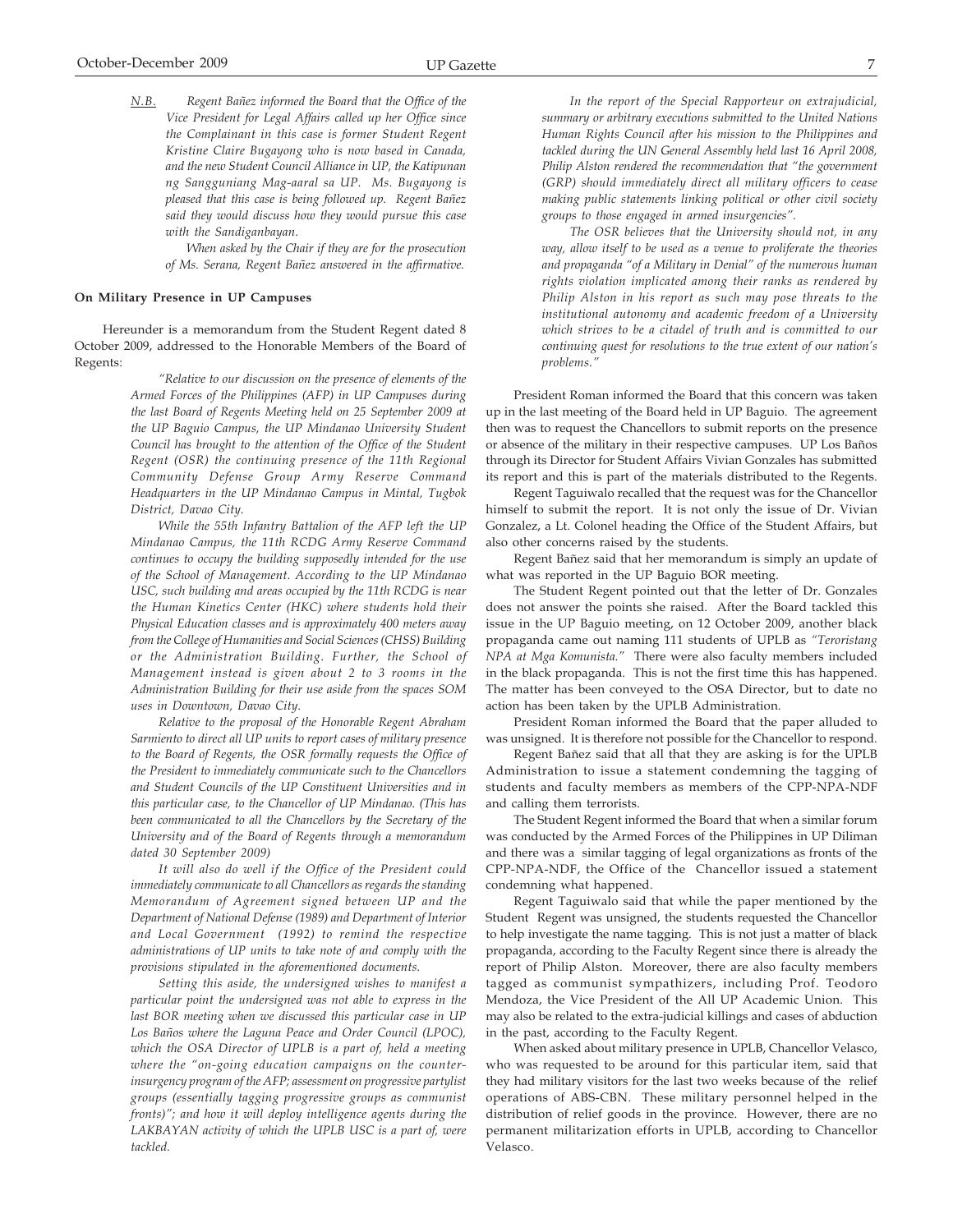Chancellor Velasco pointed out that the Student Regent's concern is really the meeting of the Laguna Peace and Order Council which was held in UPLB. This was attended by high ranking military officials. The meeting was held in UPLB because the OSA Director is a member of the Council, representing the academe and it was her turn to host the meeting.

Regent Bañez said that Dr. Gonzales did not respond to the query as to what were tackled during the meeting of the Laguna Peace and Order Council. Anyway, she said, the concern of her Office is to get the reports of the Chancellors on the presence or absence of the military in their respective CUs. Moreover, in the light of the black propaganda going around UPLB, the Student Regent is suggesting that the Board create a Regents' Committee that would look into this concern.

When asked by the Chair if he was aware of the black propaganda, Chancellor Velasco said the list was mailed to him. However, he has difficulty acting on it because it was unsigned. He said he did not know how to address it. He is making sure though that the students are secured and protected.

Chancellor Velasco informed the Board that there is indeed preponderance of black propaganda on campus. He said he has adopted a policy of tolerance since UP is an academic institution. In fact, Chancellor Velasco said, the Student Regent herself invited some visitors from Quezon who stayed overnight in UPLB. He has allowed this even if the group did not secure the necessary permit from his **Office** 

Regent Taguiwalo said that she appreciates the fact that the UPLB Administration tolerates the solidarity networks of the various student organizations. She asked if it is possible for the Chancellor to come out with a memorandum clarifying that the University does not condone the information being disseminated through unsigned letters/ papers. This will help clarify to the students and to the faculty and the public at large that the UPLB Administration upholds traditions very dear to the University, i.e., academic freedom and freedom of assembly.

The reality of the matter, according to Chancellor Velasco, is that there are students of UPLB who went up to the mountains and joined the NPA. The Chancellor said he has the records of those who admitted that they stayed in the mountains. There is even one who wanted to come back because she is pregnant and she wanted to continue her studies.

Regent Taguiwalo pointed out that members of the NPA are subject to a different law. If they are students and members of the socalled Leftist Organizations, they are not NPA and should not be called communists/terrorists.

The Faculty Regent then reiterated her earlier suggestion for the Chancellor to issue a statement/memorandum clarifying that legitimate student as well as legitimate faculty organizations should not be branded communists/terrorists, more so that there are precedents of extra judicial killings and abduction in the Philippines.

Chancellor Velasco said that his position is to come up with a statement advising all concerned to bring their case to a legal battle. If those branded are indeed terrorists and have violated the laws of the country, then they should be brought to Court.

Chair Angeles advised Chancellor Velasco to issue a statement that his Administration is not condoning the branding of his faculty and students as communists/terrorists. It is demoralizing on the part of those branded if the Chancellor would keep his silence on this issue.

Chancellor Velasco assured the Board that he would issue the suggested Statement.

Chair Angeles said the Board would take up in its next meeting Chancellor Velasco's Report on the actions taken in response to the concerns raised by the Student Regent.

#### **On Military Presence in UP Los Baños**

On 25 September 2009, Dr. Vivian Gonzales, Director, UPLB Student Affairs wrote to the Honorable Members of the Board of Regents to respond to the issues raised by the Student Regent in her report on "Military Presence in UP Los Baños."

#### Board action: **Notation**.

#### **On the Proposal of the PNOC Development and Management Corporation for the Assessment and Development of the UP Land Grants**

At its 1249th meeting held on 25 September 2009, the Board approved the proposal of the PNOC DMC for the Assessment and Development of the UP Land Grants. The Board gave the go signal to proceed with the proposed agreement that would allow PNOC DMC to assess the potentials of the three properties, i.e. the Laguna-Quezon Land Grant, Laguna-Land Grant and the Mt. Makiling Experimental Forest Reserve, relative to such resources as geothermal energy reserves, wind power potential, as well as hydro resources, the objective being to identify sites that can spawn specific revenue generating projects.

Related to this, Staff Regent Cabrera called the attention of the Board to a letter dated 6 October 2009 from the President of the All UP Workers Union. The said letter is requesting that the Board reconsider the permission it had granted to the PNOC to do an assessment of the UP Land Grants.

Since the letter was not included in the Agenda, the Board agreed that this be taken up in the November meeting of the Board.

President Roman informed the Board that based on its approval, the Memorandum of Agreement with PNOC has already been signed.

#### **1250TH MEETING, 21 OCTOBER 2009**

#### **On the Minutes of the Board of Regents Meeting**

On a point of privilege, Regent Pascual called the attention of the Board of Regents to the manner minutes of the meetings are done. Minutes, he said, are usually blow by blow accounts of the discussions. Regent Pascual said that not all discussions of the Board are for the record. The formal set of minutes according to Regent Pascual should contain only the notations and action taken. The record of discussions should be separate from the minutes. There are times when the Board is not able to review the record of discussions which is made available to other constituencies. This makes the Board vulnerable.

Regent Pascual pointed out that the detailed minutes should effectively be confidential unless the Board approves their release.

President Roman explained that once the minutes are approved they become public documents.

Since the minutes become public documents, the more the Board should be careful, according to Regent Pascual.

The Chair said the point of Regent Pascual is well taken. Thus, minutes of Board meetings should only contain the notations, actions taken and the basis of the decision.

Secretary Abadingo informed the Board that after a Board meeting, the Office of the Secretary of the University and of the Board of Regents issues excerpts from the minutes which contain a summary of the proposal and the action taken by the Board. There is no discussion whatsoever.

Regent Pascual's concern is on the minutes which when approved become public documents. Some Regents, he said, may not have read the minutes but simply approved.

President Roman said that the minutes are sent to the Regents ahead of time so they can review these and make the necessary corrections/amendments before these are approved.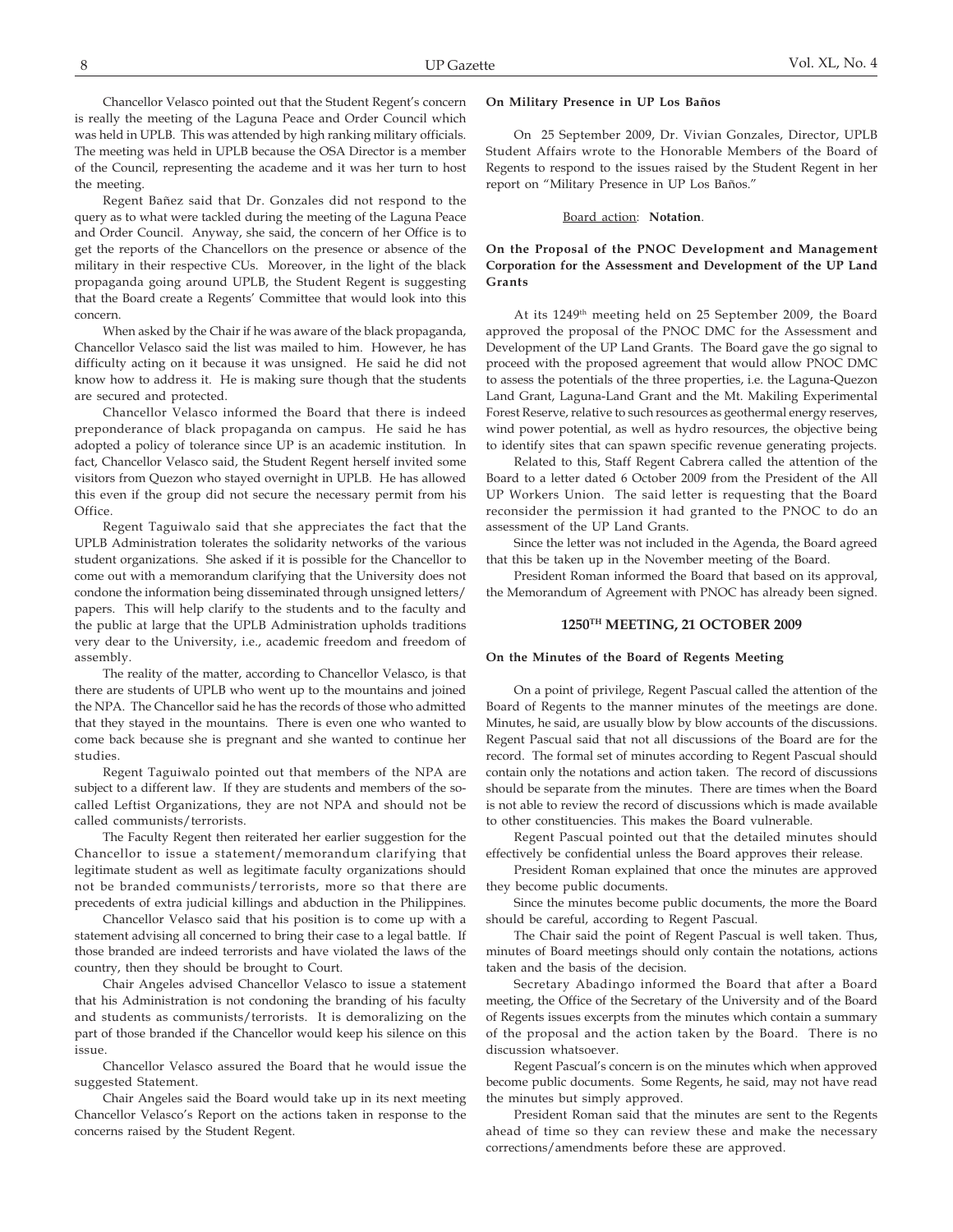The Secretary is placed in a difficult situation according to President Roman. Earlier, the Student Regent was saying that the BOR Secretariat should be faithful to the discussions and should reflect the actual statement of the Chancellor. Each Regent should so indicate if what he/she is saying is "off the record" or "for the record." When statements are couched in general terms, some Regents react also and they look for their particular statements.

Regent Cabrera pointed out that each Regent is accountable for what he/she said. If one wants his statements to be "off the record," he/she should say so.

President Roman explained that even in faculty meetings, they look at the minutes of meetings thoroughly, including comma, period, etc. Part of UP's culture, she said, is such that everybody is made to account for what he/she says.

Regent Taguiwalo informed the Board that even the deliberations of the Senate and the House of Representatives including the detailed deliberations during plenary meetings are for public viewing. These can be read online and thus serve a historical purpose.

Regent Pascual pointed out that members of Congress are elected by the people and are therefore accountable to them. The Regent is not elected by the public and hence not accountable to the public.

Regent Taguiwalo said that as Regents they are accountable to their constituents, and the Board is accountable to the public.

The Faculty Regent clarified that discussions done in Executive Sessions are not for dissemination. The President affirmed this statement of the Faculty Regent. With this, Regent Pascual rested his case.

#### **POLICY MATTERS APPROVED**

#### **Conferment of the degree of Doctor of Laws** *(honoris causa)* **Upon Her Royal Highness Princess Maha Chakri Sirindhorn of Thailand**

The System Committee on Honorary Degree recommends the conferment of the degree of Doctor of Laws (*honoris causa*) upon Her Royal Highness Maha Chakri Sirindhorn of Thailand. This is in recognition of her significant contribution in addressing agricultural education and development in South East Asia.

Her Royal Highness is a tireless community and social development worker, a dedicated educator, and an upright leader of her country. She was a recipient of the Ramon Magsaysay Award for Public Service in 1991.

#### Board action: **APPROVAL.**

**Institution of Bachelor of Science in Agricultural Biotechnology Program, including the Institution of Courses, College of Agriculture, UP Los Baños**

#### **Rationale**

The advances in science and technology in the past forty years have contributed to the advancement in health and medicine, information technology, various industries and in food and agriculture as well. Much of these advances have been in biotechnology, especially in recombinant DNA technology or genetic engineering, which cuts across disciplines and fields, from breeding and genetics, biochemistry, physiology and engineering, to plant, animal, microbial and environmental sciences. To date, the contributions of biotechnology in agriculture include, among others, diagnostics for plant and animal diseases, rapid propagation of disease-free planting materials, superior animals through improved reproductive biotechnology, production of pharmaceutical in microorganisms, plant and animals, more reliable and accurate selection and breeding using molecular markers, and the development of important traits in crops and animals by genetic engineering among others. Protection of the environment through biotechnology includes bioremediation technologies, biofertilizers and biotech crops that use less chemical fertilizers and pesticides. Biotechnology-based industry or bioindustry is one of the industry's fast rising sectors with growth of as much as 20% per year. In 2006, agricultural biotechnology market was worth \$5 Billion while the global health biotechnology market hit more than \$50 Billion.

Recognizing the potential and actual benefits of biotechnology, the University of the Philippines Los Baños (UPLB) has chosen biotechnology as one of its key programs along with agriculture and environment. In support of the University's key programs to address the need for human resource development in this increasingly important field of biotechnology, the UPLB College of Agriculture (CA) is proposing to offer a new program, Bachelor of Science in Agricultural Biotechnology.

In the Philippines, only a few universities offer biotechnology or related courses. The University of the Philippines Diliman pioneered in the offering of BS Molecular Biology and Biotechnology (MBB), MS and PhD in MBB starting in the late 1980s. However, BS MBB graduates of UPD mostly go to medical school. UPLB started offering MS MBB in 1999 and PhD MBB in 2001. Mapua Institute of Technology started offering BS Biotechnology in 2003 and Visayas State University opened its BS Biotechnology program recently. However, the UPLB College of Agriculture has been a leader in agricultural biotechnology R&D for the past four decades. Many of its faculty, researchers and alumni are involved in the offering of the graduate courses in MBB, on developing the national crop biotechnology R&D agenda in the country and in the biosafety regulation of research and products of modern biotechnology. The Institute of Plant Breeding under this College was identified by the Philippine Seed Industry Act of 1992 to lead in plant biotechnology activities. The UPLB College of Agriculture is therefore in the best position to offer this new BS Agricultural Biotechnology Program.

Since this new program is interdisciplinary in nature, it will involve and cut across all the existing teaching, research institutes and centers of the five Clusters of the College. Hence, it will promote cooperation in teaching and research and in sharing of resources among these units. Moreover, it will encourage scientific innovativeness, bioentrepreneurship and socio-economic awareness among students, faculty and staff.

This proposed new program will maximize the contributions of the College of Agriculture, UPLB in human resource development and will link the skills and the talents of new graduates into the mainstream of global development in modern agriculture and environmental science.

#### Program Goals

#### *The program aims to produce graduates who:*

- shall have acquired knowledge and developed skills in the application of biotechnology, genetic control and environmental manipulation technologies to improve agricultural production and maintain quality agro-environments;
- shall have been trained in the new emerging scientific concepts;
- shall be able to discuss issues and concerns related to biotechnology and form science-based decisions;
- shall have been trained in technology innovation and bioentrepreneurship; and
- should be able to work independently as well as be productive members of interdisciplinary teams.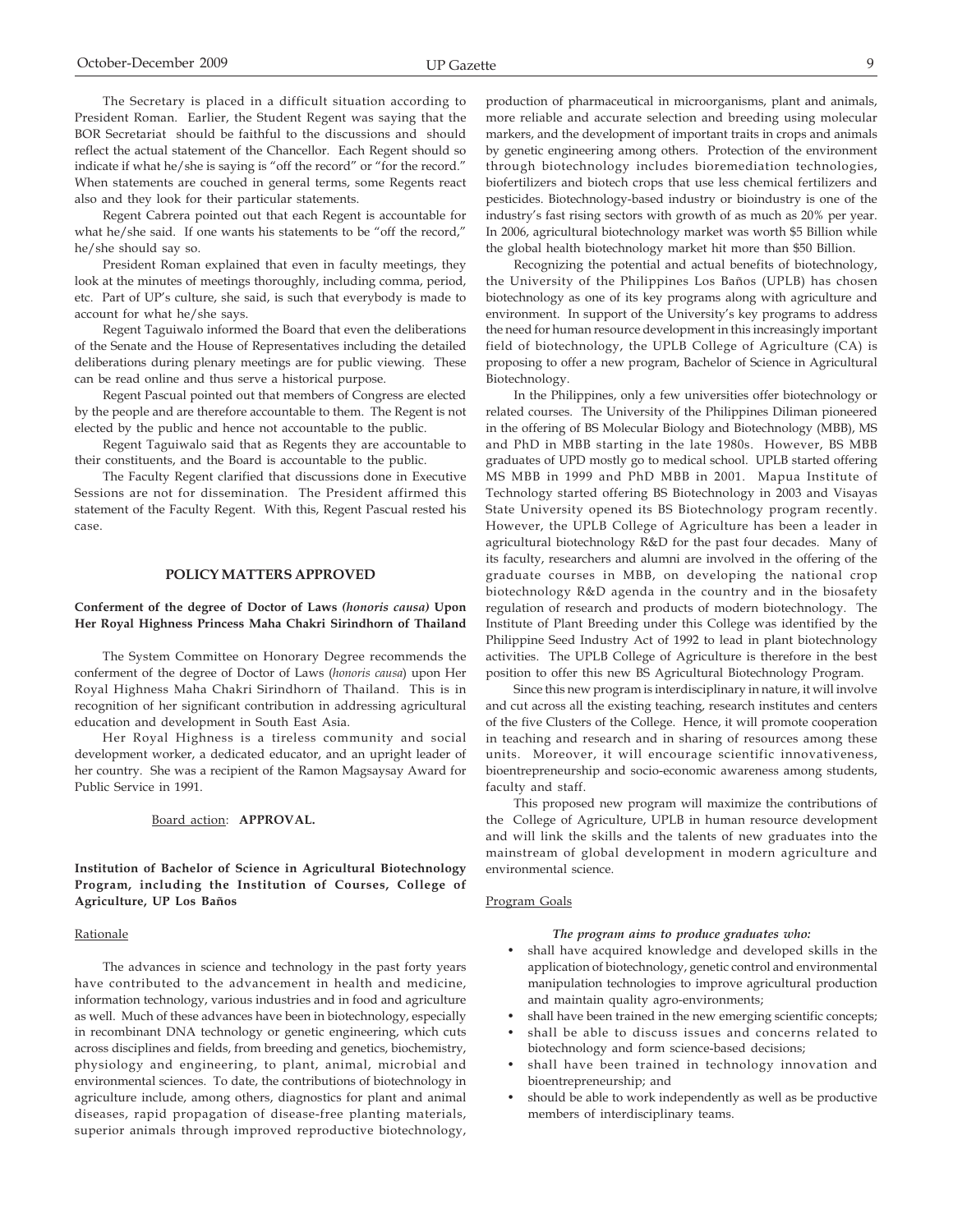*The graduates of this program will be qualified to:*

- teach various aspects of agricultural biotechnology or biotechnology in general in universities and colleges in the country and region;
- join various government agencies (DA,DENR, DOST, DTI,DOH, etc.) as biotechnologists especially in the regulatory and research monitoring agencies;
- work in research laboratories in public and private institutions;
- work in private companies engaged in biotechnology-related production activities;
- engage in bioentrepreneurial pursuits; and
- pursue graduate studies in related/relevant degree courses.

The curricular proposal was favorably acted upon by the UPLB University Council in its Special Meeting held on 2 October 2009.

Board action: **APPROVAL.**

#### **Request for waiver of the requirements set in the Modified Minimum Qualification Standards (MMQS) in Favor of Mr. FELICITO M. RODRIGUEZ, University Researcher I, College of Agriculture, UP Los Baños**

Mr. Rodriguez is an employee of the Institute of Plant Breeding, Crop Science Cluster, College of Agriculture, UP Los Baños. He has been with the University for over 30 years and his current position is University Researcher I (SG 16-6). He is an affiliate faculty at the Institute of Human Nutrition and Food, College of Human Ecology for the last six years.

In the last two rounds of promotion, Mr. Rodriguez was able to garner enough points from his publications that qualified him for promotion to the next higher rank, that of University Researcher II. However, after the evaluation of the CA-Academic Personnel Committee, he was told that he could not be promoted because he lacks a Master of Science degree. Currently, Mr. Rodriguez is a senior/ co-author of 5 ISI publications, 10 refereed journals, 1 book, 1 chapter in a book and 2 bulletins. He has presented over 20 posters and oral papers in both local and international conferences.

Under the BOR approved MMQS for Appointment/Promotion To Appropriate Rank for UPLB REPS for Salary Grades 16 and up, promotion to position higher than SG 16 requires a master's degree. Thus, a waiver of the existing BOR approved MMQS would be necessary so Mr. Rodriguez could be promoted.

#### Board action: **APPROVAL.**

#### **FINANCIAL MATTERS**

#### **Proposal of the College of Architecture, UP Diliman to Increase its Graduate Tuition**

The College of Architecture, UP Diliman proposes to increase its graduate tuition as follows:

|                          | <b>FROM</b> | ТΟ            |
|--------------------------|-------------|---------------|
| <b>Incoming Students</b> | PhP500/unit | PhP2,000/unit |
| Old Students             | PhP500/unit | PhP1,500/unit |

The last time the College of Architecture had a tuition increase was in 2001 from P300 per unit to the current P500 per unit. The proposal to increase the graduate tuition was presented in a Graduate Program Assembly early this semester and supported by a survey sheet in which majority of the students affected were consulted and 24 respondents out of 45 active graduate students or 53% of those surveyed favorably responded.

The College of Architecture proposes that resources generated from the tuition increase will be allocated for the following:

| Faculty enhancement  | 50% |
|----------------------|-----|
| Equipment            | 20% |
| Augmentation of MOOE | 20% |
| Scholarships         | 10% |

#### Board action: **APPROVAL.**

#### **Proposal of the College of Engineering, UP Diliman to Charge Laboratory Fee of PhP1,800 for EgyE 205 (Energy Engineering Laboratory)**

The College of Engineering proposes to charge a laboratory fee of PhP1,800 for EgyE 205, a 1-unit laboratory course instituted when the curricular revisions for the M.S. Energy Engineering Program was approved in the December 5, 2008 University Council Meeting.

#### Board action: **APPROVAL.**

#### **Proposal for Graduate Tuition Increase of the School of Urban and Regional Planning (SURP), UP Diliman**

The School of Urban and Regional Planning (SURP) proposes an increase in graduate tuition, as follows:

|                             | <b>FROM</b> | то            |
|-----------------------------|-------------|---------------|
| Incoming students (Regular) | PhP500/unit | PhP2.000/unit |
| <b>Old Students</b>         | PhP500/unit | PhP1.000/unit |
| LGU's (Incoming)            | PhP500/unit | PhP1.500/unit |

The last time the SURP had a tuition increase was on May 24, 2001 from PhP300 per unit to the current PhP500.00 per unit that was implemented First Semester of SY 2001-2002. The decision of SURP to increase graduate tuition is based on the current costs of offering graduate classes and is supported by a survey conducted on January 16-31, 2009 and August 24-29, 2009. Of the approximately 115 students surveyed, 105 or 91.34% are in favor of a minimum increase of PhP1,000.

SURP proposes that resources generated from the tuition increase be allocated for the following:

| Faculty enhancement                                |   | 40% |
|----------------------------------------------------|---|-----|
| Maintenance and purchase of equipment              | - | 30% |
| Development of curriculum and teaching materials – |   | 20% |
| Scholarship assistance                             |   | 10% |

#### Board action: **APPROVAL.**

*N.B. Regent Bañez inquired why the proposed graduate tuition increase for both College of Architecture and the School of Urban and Regional Planning covers old students.*

*President Roman said that the proposed graduate tuition increase in the College of Architecture and the School of Urban and Regional Planning was supported by surveys where majority of the students affected including old students were consulted and majority endorsed the proposed increase. Staff Regent Cabrera proposed that from the resources to be generated from the graduate tuition increases, provision for staff/REPS enhancement should likewise be considered, in addition to faculty enhancement.*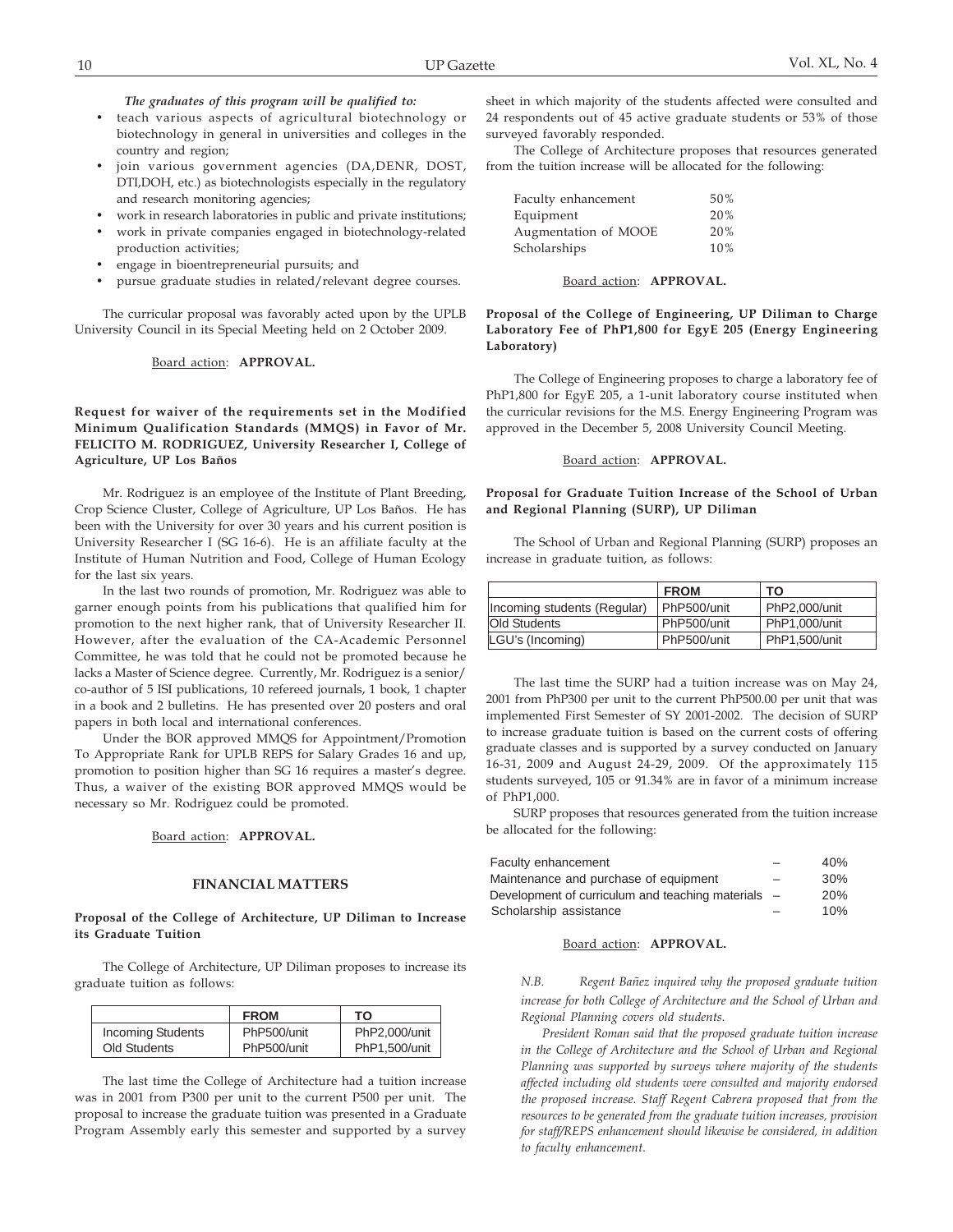*President Roman clarified that not all faculty are covered by the provision on faculty enhancement. Only those who teach the course are entitled to incentives.*

*Regent Cabrera pointed out that he is not at all concerned with the % allocation. What is important is that the Staff/REPS involved in the delivery of the courses be given incentives.*

*This is something difficult to decide, according to the President. It is the College that decides how the resources generated from tuition increase would be allocated/ utilized.*

*Regent Taguiwalo suggested that the concern of Regent Cabrera be discussed with the Chancellors. She recalled that, in previous meetings where the proposals for graduate tuition increase were discussed, there were units that considered provision for benefits to the non-teaching staff. The Chancellors should therefore be encouraged to consider benefits for the non-teaching staff when they recommend graduate tuition increases.*

*The Faculty, Staff and Student Regents did not approve the aforementioned proposals to increase graduate tuition.*

#### **APPOINTMENTS**

*The Board APPROVED the appointments of the following:*

#### **UNIVERSITY OFFICIALS**

#### **UP Diliman**

**Dr. MARIO MICLAT** as Dean, Asian Center, effective 21 October 2009 until 20 October 2012

**Prof. FLORENTINA P. COLAYCO** as Dean, College of Fine Arts, effective 1 October 2009 until 30 September 2012

#### **UP Visayas**

**Dr. ENRIQUE M. AVILA** as Dean, UP Visayas Cebu College, effective 1 December 2009 until 30 November 2012

#### **TRANSFER TO PERMANENT STATUS**

#### **UP Diliman**

**Prof. Jason B. Banal**, Assistant Professor 2 (Salary Grade 19-1), College of Mass Communication, effective 21 October 2009

**Prof. Francis Grace Habitan Duka-Pante**, Assistant Professor 1, (Salary Grade 28-1), College of Education, effective 21 October 2009

**Prof. Joselito G. Florendo**, Assistant Professor 2 (Salary Grade 19-1), College of Business Administration, effective 21 October 2009

**Prof. Hilario Sean O. Palmiano**, Assistant Professor 4 (Salary Grade 20-1), College of Engineering, effective 21 October 2009

**Prof. Joanna Z. Resurreccion**, Assistant Professor 1 (Salary Grade 18-1), College of Engineering, effective 21 October 2009

#### **UP Los Baños**

**Prof. Edgar E. Devera**, Assistant Professor 1 (Salary Grade 18-1), College of Forestry and Natural Resources, effective 21 October 2009

#### **UP Manila**

**Dr. Norieta M. Calma-Balderrama**, Associate Professor 2 (Salary Grade 22-5) (part-time), College of Medicine, effective 21 October 2009

**Dr. Maria Lourdes G. Genuino**, Associate Professor 1 (Salary Grade 22-4) (part-time), College of Medicine, effective 21 October 2009

**Dr. Nelson T. Geraldino**, Associate Professor 3 (Salary Grade 23-5) (part-time), College of Medicine, effective 21 October 2009 **Dr. Francisco M. Heralde III**, Associate Professor 2 (Salary

Grade 22-5), College of Medicine, effective 21 October 2009

**Dr. Jerry Mortela Obaldo**, Associate Professor 1 (Salary grade 22-4) (part-time), College of Medicine, effective 21 October 2009

#### **UP Mindanao**

**Prof. Danor Marie N. Del Mundo**, Assistant Professor 1 (Salary Grade 18-1), College of Science and Mathematics, effective 21 October 2009

**Prof. Ritchie Mae T. Gamot**, Assistant Professor 1 (Salary Grade 18-1), College of Science and Mathematics, effective 21 October 2009

**Prof. Vanessa C. Ramoran**, Assistant Professor 1 (Salary Grade 18-1), College of Science and Mathematics, effective 21 October 2009

#### **UP Visayas**

**Prof. Demelo M. Lao**, Assistant Professor 2 (Salary Grade 19- 1), UP Visayas Cebu College, effective 21 October 2009

#### **EXTENSION OF APPOINTMENT BEYOND COMPULSORY RETIREMENT AGE OF 65**

#### **UP Diliman**

**Prof. Julian E. Abuso**, Professor 8 (Salary Grade 28-8), College of Education, effective 18 October 2009 until 31 May 2010

**Prof. Virgilio S. Almario**, Professor 12 (Salary Grade 29-8), College of Arts and Letters, effective 1 November 2009 until 31 May 2010

#### **UP Manila**

**Prof. Rosa Maria I. Llanes**, Associate Professor 2 (Salary Grade 24-3), College of Arts and Sciences, effective 29 March 2009 until 30 April 2009

**Dr. Serafin C. Hilvano**, Professor 8 (Salary Grade 28-7), College of Medicine, effective 31 May 2009 until 31 December 2009

#### **ORIGINAL APPOINTMENT BEYOND COMPULSORY RETIREMENT AGE OF 65**

#### **UP Manila**

**Prof. Rosa Maria I. Llanes**, Senior Lecturer 2, College of Arts and Sciences, effective 1 June 2009 until 31 May 2010

#### **RENEWAL OF APPOINTMENT BEYOND COMPULSORY RETIREMENT AGE OF 65**

#### **UP Diliman**

**Prof. Estelita C. Aguirre**, Professorial Lecturer 1, College of Business Administration, effective 1 January 2009 until 31 October 2010

**Prof. Wilhelm G. Solheim II**, Faculty Consultant, Archaeological Studies Program, effective 1 November 2008 until 31 October 2010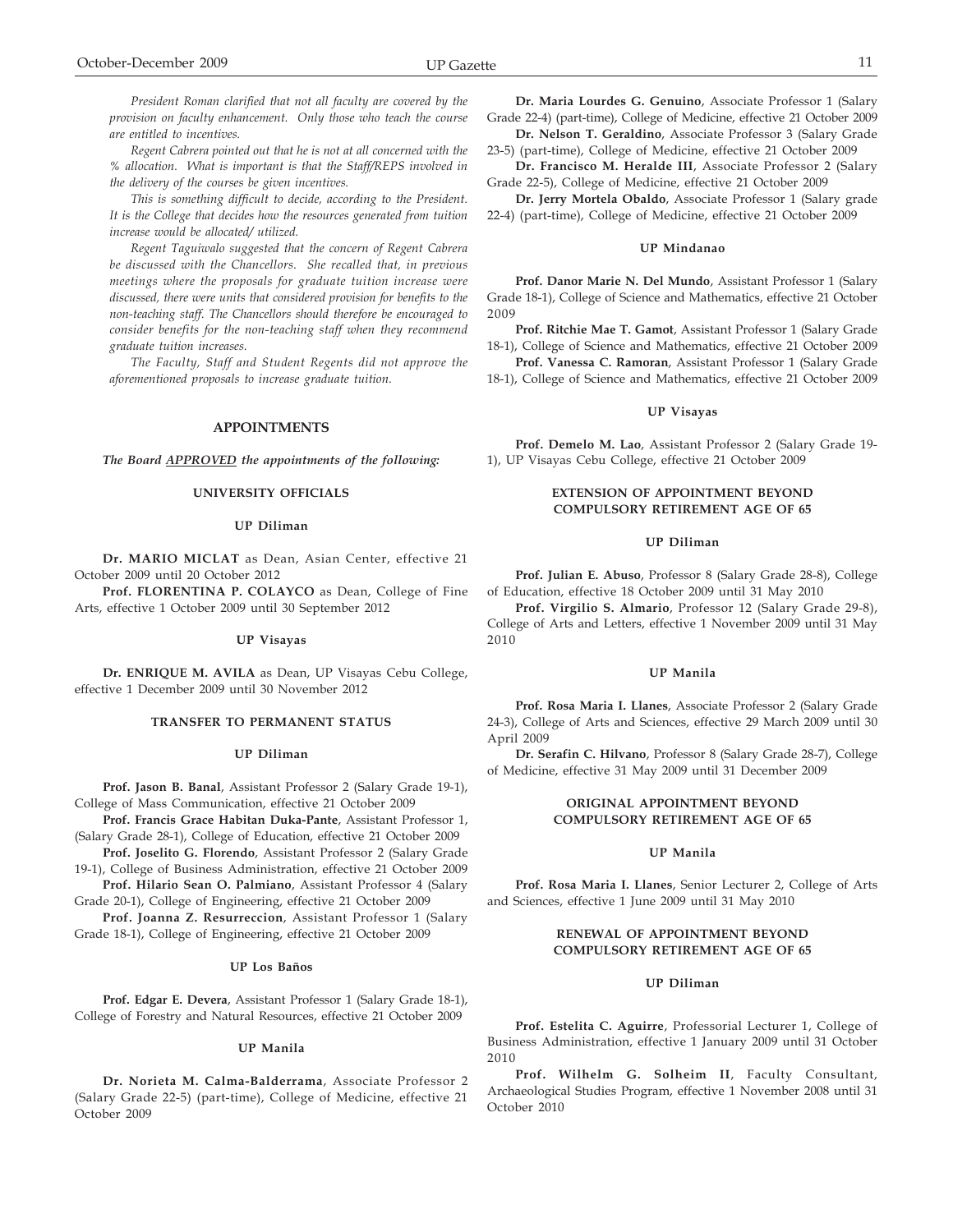## **UP Manila**

**Dr. Carmencita S. Loyola**, Professorial Lecturer 3, College of Public Health, effective 1 June 2009 until 31 May 2010

**Dr. Rosie R. Noche**, Clinical Professor, College of Medicine, effective 1 June 2009 until 31 May 2010

#### **AWARDS/ PROFESSORIAL CHAIRS ESTABLISHED**

**Establishment of the Doña Victoria Ty Tan UP Centennial Professorial Chair, College of Medicine, UP Manila**

Grant: PhP1,500,000 as capital investment to fund one (1) Centennial Professorial Chair in Medicine

Donor: Metrobank Foundation, Inc.

| Beneficiary: | College of Medicine, UP Manila |  |
|--------------|--------------------------------|--|
|              |                                |  |

Fund Management: UP Manila Development Foundation, Inc. (UPMDFI)

The purpose of the Chair is to provide assistance to the UPMDFI to better enable UPM develop and enhance its programs in Medicine Education by encouraging its corps of professors to author and publish treatises which introduce innovative concepts and approaches in designated areas of medicine which will promote competence, excellence and efficiency in Philippine Medicine.

Effectivity: Effective on the date of signature of the parties

Date signed: 24 November 2008

Board action: **APPROVAL.**

#### **MATTERS CONFIRMED BY THE BOARD**

#### **AGREEMENTS/ CONTRACTS**

#### **UP System**

**Memorandum of Agreement between the University of the Philippines, the Office of the Vice President of the Philippines and the Commission on Higher Education**

Project: Study Grant Program entitled "Vice President Noli De Castro Study Grant Program"

Particulars:

*In the administration of the Program, the Office of the Vice President of the Philippines (OVP), the Commission on Higher Education (CHED) and the University of the Philippines (UP) undertake the following responsibilities:*

- a. Office of the Vice President (OVP)
	- 1. Screen applicants for the Program;
	- 2. Select grantees of the Program and select replacement of those grantees whose scholarships were terminated upon the recommendation of UP;
	- 3. Determine the manner of payment of the scholarship grant to be given to the scholars;
	- 4. Issue to the grantees the appropriate Notice of Award, Notice of Discontinuance or Notice of Substitution; and
- 5. Direct CHED to allocate and transfer to UP the appropriate funds for the grantees.
- b. Commission on Higher Education (CHED)
	- 1. Immediately upon receipt of the directive of the OVP, allocate and transfer to UP the sum of PhP240,000.00 per grantee for the grantee's educational expenses for Academic Years 2009- 2013;
	- 2. Send a notice to UP specifying the list of grantees intending to study in UP;
	- 3. Coordinate with OVP and UP for the prompt and efficient release of the funds as well as to monitor the performance of the grantees:
	- 4. Update the OVP and UP of any policy/changes in policy affecting the Program, which policy/changes in policy shall be considered as annexed and made a part of the Agreement; and
	- 5. Request from UP through the OVP, any other reports/updates regarding the Program.
- c. University of the Philippines (UP)
	- 1. Accept for enrollment grantees who have passed the necessary admission requirements;
	- 2. Orient the grantees at the start of every semester about the guidelines, rules and regulations of the Program;
	- 3. In the event that the grantee is also a recipient of UP's Socialized Tuition and Financial Assistance Program (STFAP), the balance of the tuition fee that the grantee shall pay after applying the STFAP discount shall be charged against the grant. Where applicable, the remaining balance of the grant shall be released to the grantee as school allowance. In case of grantees who belong to STFAP Bracket E, the entitlement to monthly stipend shall follow UP rules.
	- 4. Release to each grantee his/her financial benefits after receiving from the OVP the updated list of grantees, without prejudice to other scholarship or study grants that the students may be currently availing of or may have received. The financial benefits shall be released to the grantee for the duration of his/her course unless he/she enrolls in a course other than the regular 4- or 5-year course, in which case, the entire financial benefit shall be given for the first four (4) years of the grantee's course;
	- 5. Submit to the OVP an annual report on the availment of the grant funds in accordance with accounting and auditing rules and regulations;
	- 6. Require the grantees to submit the following and to collate the same for transmittal to the CHED and OVP, to wit:
		- 6.1 Certified photocopy of registration/enrollment for the semester;
		- 6.2 Statement of account of school fees paid for the semester; and
		- 6.3 Grades obtained during the previous semester certified by the registrar.
	- 7. Submit to the CHED-Administrative and Financial Services (AFS) disbursement reports of the study grant funds; and
	- 8. Monitor the academic and non-academic performance of the grantees and promptly report to CHED's Office of Student Services/Regional Office any concern that requires immediate attention.
- Effectivity: Effective upon signing and remain in full force and effect for Academic Years 2009-2013

Date notarized: 18 September 2009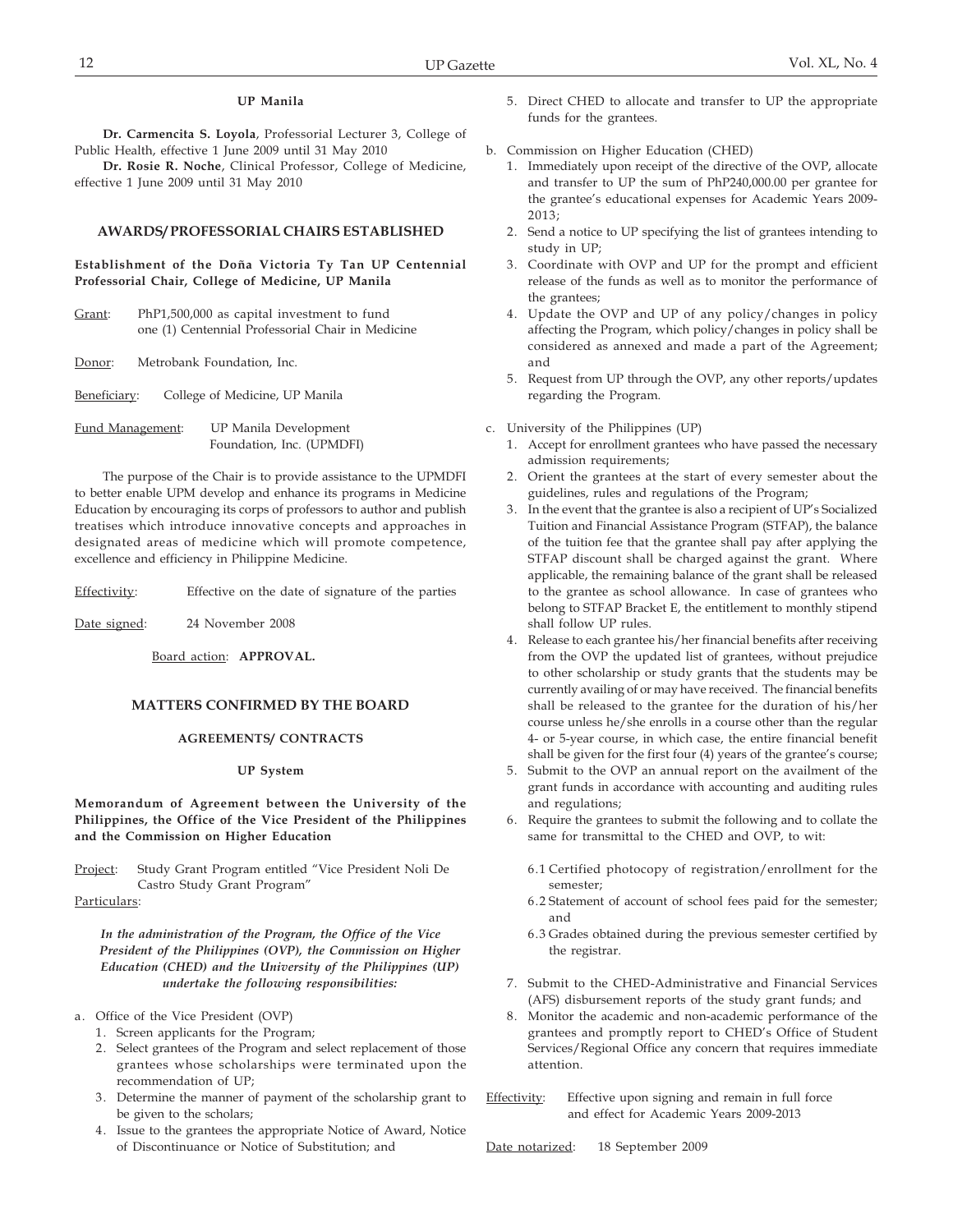Service: Provision by ASTI of PREGINET Internet Service, which includes access to associated global Research and Education Networks and the commodity Internet, on a "point-to-point" and on a 24-hours per day and 7-days per week basis

Total Cost for One Year: PhP2,497,000

#### Particulars:

#### *Responsibilities of ASTI:*

- 1. ASTI shall allow UP, particularly its Constituent Universities: UP Manila, UP Los Baños, and UP Visayas Cebu College to connect to the PREGINET network;
- 2. ASTI shall operate, monitor and maintain the Service, including the national backbone up to regional access points, Internet connectivity and international Research and Education connectivity;
- 3. ASTI and/or Connectivity Provider, shall install the necessary equipment to establish the Service. The installation schedule of the said equipment shall be agreed upon between UP and ASTI;
- 4. ASTI shall abide with the applicable safety procedures, policies and standards of UP, which procedures, policies and standards shall have been communicated to ASTI in writing, prior to the implementation of the Agreement when performing installation, repair, maintenance or inspection of facilities and equipment within UP's premises;
- 5. ASTI shall immediately inform UP, whenever feasible, of any operational problems or outages that may arise in its network and shall forthwith restore the Service upon occurrence; and
- 6. ASTI shall notify UP at least five (5) calendar days prior to any scheduled Service interruption.

#### *Responsibilities of UP:*

- 1. UP shall allow ASTI or its Connectivity Provider to provide and install equipment at UP's premises for the sole purpose of enabling and operationalizing the Service;
- 2. UP shall, at its expense, supply the electric power and airconditioning needed for the smooth and uninterrupted operation of the ASTI or Connectivity Provider equipment installed at its premises;
- 3. UP shall not in any manner alter ASTI's or Connectivity Provider's equipment nor attach any equipment or other devices thereto without the prior written approval of ASTI or Connectivity Provider;
- 4. UP shall not assign, transfer, sublease, change or otherwise part with ASTI's or Connectivity Provider's equipment;
- 5. UP shall exercise due care in the handling of ASTI's or Connectivity Provider's equipment. Any loss or damage to any ASTI-owned or Connectivity Provider-owned equipment resulting from the negligent act or omission of UP, its employee or employees or representatives and/or agents, if any, shall be chargeable to UP up to the actual cost of the said equipment in case of loss or the actual cost of repair in case of repairable damage;
- 6. Upon the termination of the Agreement, UP shall allow ASTI or Connectivity Provider to retrieve the ASTI-owned and Connectivity Provider-owned equipment and other appurtenances found at and/or installed at UP's premises;
- 7. UP shall provide necessary networking equipment for UP to connect to PREGINET through ASTI;
- 8. UP shall acknowledge the assistance of DOST-ASTI-PREGINET in press releases or statements, advertisements, printed materials, and in UP website;
- 9. UP shall participate as a voting member in the meetings of PREGINET Partners and of meetings called for by PREGINET;
- 10. UP shall adhere to all network policies to be instituted by PREGINET in relation to the use of the Service; and
- 11. UP shall use the Service only for its own internal use and shall not in any manner, directly or indirectly, allow any third party to use, avail of, or benefit from the Service unless otherwise mutually agreed upon in writing by UP and ASTI in which case said agreement shall be reflected as an addendum to the Agreement.

Effectivity: Effective for a period of one (1) year unless sooner terminated by either of the parties

Date notarized: 25 August 2009

#### **UP Diliman**

**Memorandum of Agreement between the University of the Philippines and the Kalayaan College (KC)**

Project: Academic Cooperation (Teaching Services)

Particulars:

#### *Request (initial or renewal) by another university for the teaching services of UP faculty members or academic personnel shall be processed in the following manner:*

- a. The President of the other university addresses his/her request for the services of UP faculty to the Chancellor, specifying, among others, the following:
	- Name and unit of all faculty members or academic personnel whose services are sought;
	- Nature of projected assignment or involvement;
	- Projected service hours; and
	- Approximate duration of assignment.
- b. The Chancellor refers the requests to the unit concerned.
- c. The Department Chair, Institute Director or Division Head evaluates the request and (a) endorses it to the Dean together with the written consent of the faculty member concerned; or (b) finding that the services of the faculty member cannot be made available, communicates directly with the other university. In the latter case, the Chair need not forward the request to the Dean.
- d. The Dean either (a) endorses the request to the Chancellor, or (b) finding that the services of the faculty member cannot be made available, communicates directly with the other university. In the case of the latter, the Dean need not forward the request to the Chancellor. The Dean shall, however, inform the department Chair and the faculty member concerned.
- e. The Chancellor approves or disapproves the Dean's recommendation and informs the other university as well as the Dean and Department Chair of his/her decision in writing.

All rules, issuances or decisions that are inconsistent with the above are hereby repealed or amended, as the case may be.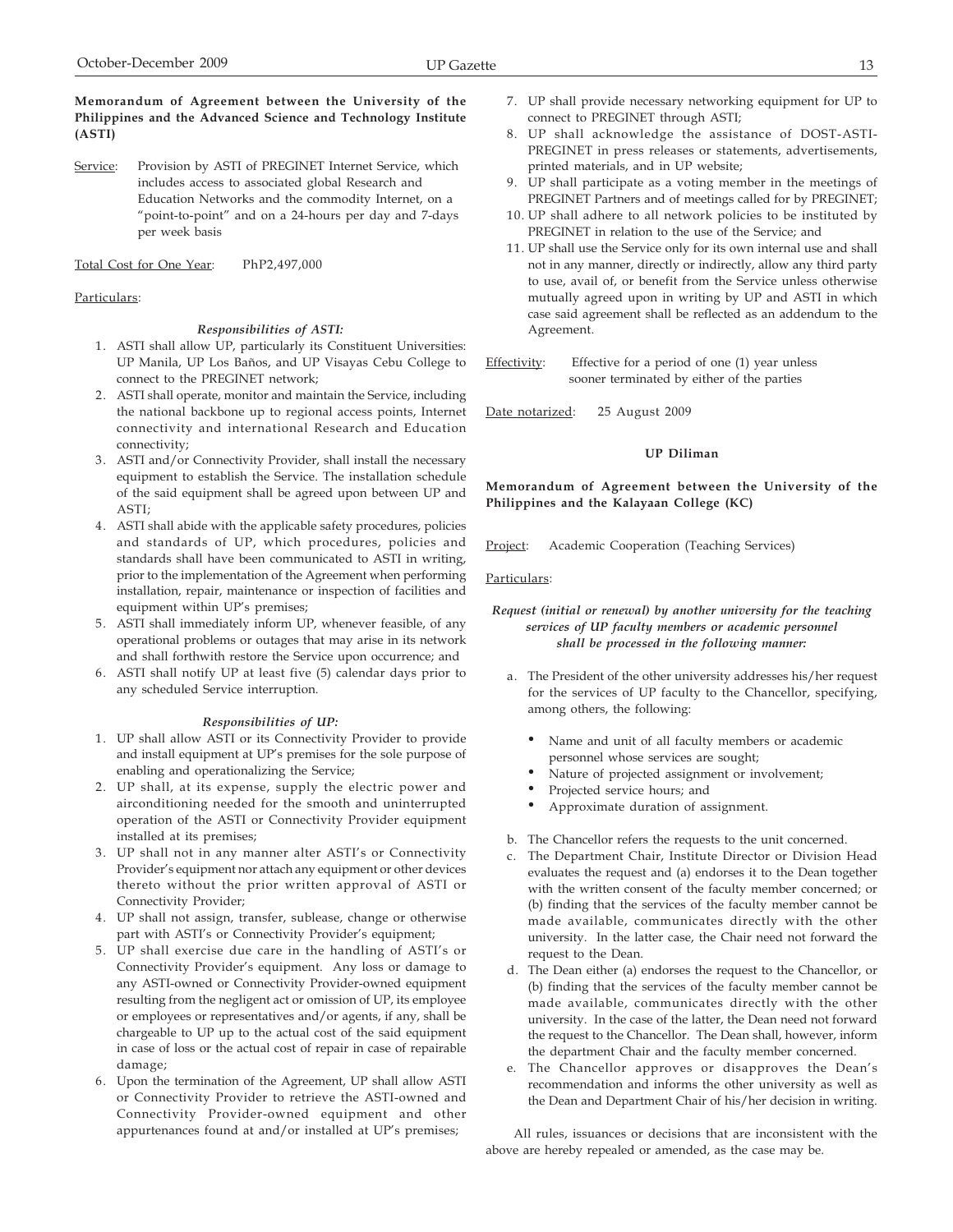Effectivity: Effective for a period of three (3) years from the date of execution, subject to review by the parties every year

Date notarized: 30 July 2009

**Memorandum of Agreement between the University of the Philippines and the Urdaneta City University (UCU)**

Project: Academic Cooperation

#### Particulars:

Subject to requirements of each University's academic programs and other academic understanding, the partners may cooperate in specific fields of discipline that are mutually acceptable to the parties:

- a. Exchange of faculty for part-time teaching in undergraduate and graduate school levels;
- b. Participation in seminars, lectures and academic meetings;
- c. Research and/or extension collaboration and other related activities; and
- d. Each party may, subject to approvals, allow its faculty members to be seconded as part-time teacher in the other university; provided, that the rules and procedures governing such activity as embodied in the Annex and made integral part of the Agreement, are strictly followed.
- Effectivity: Effective upon signing by the parties and shall remain in force for a period of three (3) years subject to annual review, without prejudice to renewal upon mutual agreement of the parties

Date signed: 1 September 2009

**Contract between the National Center for Transportation Studies Foundation, Inc. (NCTSFI) and the Clark Development Corporation (CDC)**

Project: Conduct of Traffic Study in the Clark Freeport Zone

Amount of Project:PhP945,000

#### Particulars:

#### *Obligation of the University:*

The UP-NCTSFI shall conduct a study to update the 2002 traffic study for the CFZ. Specifically it aims to:

- 1. Assess baseline conditions for traffic forecasting using primary and secondary data;
- 2. Formulate traffic management schemes to address current conditions and future developments in the short-term;
- 3. Develop a traffic demand forecasting model using state of the art software;
- 4. Estimate future traffic volumes along the facility for the short-, medium-, and long-term periods; and
- 5. Formulate recommendations pertaining to the effective circulation and management of traffic within Clark.

#### *Obligations of CDC:*

CDC shall make available to NCTS the information as may be deemed critical inputs to the study. These include the following:

- 1. Past studies on Clark, including those for DMIA, the Next Frontier, and the Logistics Hub;
- 2. Pertinent data information in the Environmental Impact Assessment (i.e. data on traffic count, etc.); and
- 3. Other pertinent data/information such as digital maps or aerial photographs that may be useful in the conduct of the study that is available with CDC.
- Period of Project: Effective upon issuance of Notice to Proceed. The project will be completed within eight (8) calendar weeks
- Date signed: 3 September 2009

**Memorandum of Agreement between the University of the Philippines through the UP Law Center and the Office of the Ombudsman**

Project: Mandatory Continuing Legal Education (MCLE) Seminar

Implementing Unit: UP Law Center

Amount of Project: PhP4,000 per participant

Particulars:

- a. The parties will jointly conduct a series of seminars for lawyers of the Office of the Ombudsman as compliance with the requirement of Bar Matter No. 850. For this purpose, the parties shall agree upon the specific topics, the lecturers and the schedule of the seminar;
- b. The University shall take charge of the design of the modules and of their implementation, and the accreditation thereof by the MCLE Office, deploying its resources for the purpose. The University shall also be responsible for inviting the selected lecturers, providing honoraria for said lecturers and preparing sufficient food and seminar materials for at least two hundred participants;
- c. The Ombudsman shall take charge of the identification of the participants and their invitations to the seminar; and
- d. The food for the seminars shall be for the account of the Ombudsman.

Effectvity: 10 whole-day sessions (August 10-14, 2009, September 7-11, 2009)

Date notarized: 15 September 2009

**Memorandum of Agreement between the University of the Philippines through the Population Institute and the Commission on Population (POPCOM)**

- Program: A Study on Young Professionals Working in Call Centers
- Amount of Project: Pursuant to the Notice of Awards, POPCOM shall release to the University the total amount of PhP1,700,000.00 inclusive of ten percent (10%) administrative overhead cost which is likewise to be paid to the University.

#### Particulars:

POPCOM and the University have mutually agreed to undertake the project in accordance with the Terms of Reference (TOR).

#### *The University shall:*

- a. Submit research proposal;
- b. Review/collate existing literature and or studies, if any;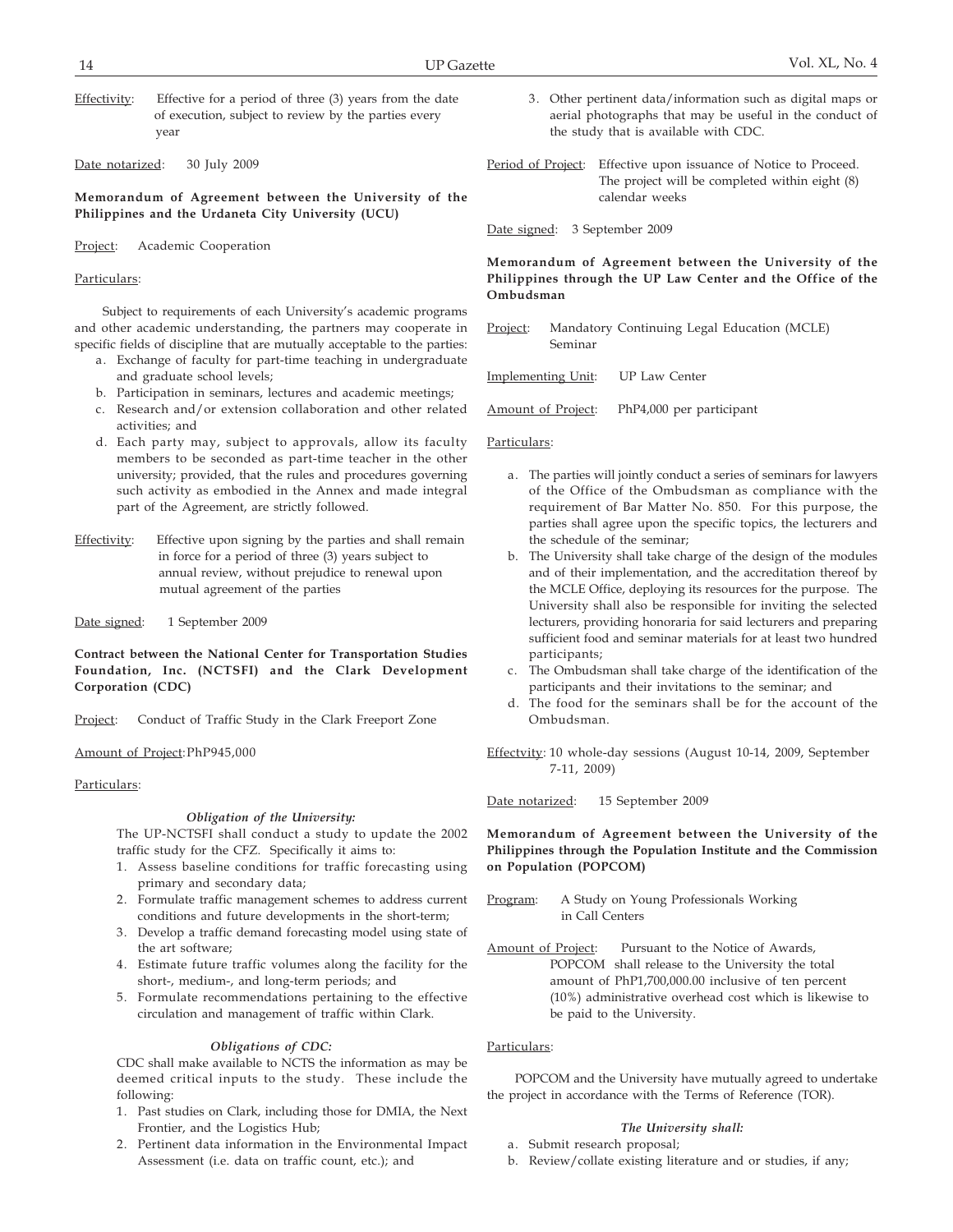- c. Design research instrument or tool appropriate to the faculty;
- d. Conduct study on selected call centers in key cities;
- e. Present results of the study to stakeholders;
- f. Submit study report including policy recommendations;
- g. Submit to POPCOM on or before 22 June 2009, the following:
	- Research Framework and Plan
	- List of Call Centers to be covered
	- List of Research Experts and Staff (with CVs)
- h. Submit to POPCOM on or before 15 September 2009 the Field Reports; and
- i. Submit to POPCOM on or before 29 December 2009 the Final Research Report.

Effectivity: Effective 15 June 2009 until 29 December 2009

Date notarized: 30 August 2009

## **Memorandum of Agreement between the University of the Philippines and the Pasig River Rehabilitation Commission (PRRC)**

Project: Survey and Assessment of Pasig River System Tributaries

Implementing Unit: UP Training Center for Applied Geodesy and Photogrammetry (UP-TCAGP)

Amount: PhP27,278,916.28

#### Particulars:

#### *The PRRC shall:*

- a. Review and approve the Work and Financial Plan for each phase of the Study according to the Work and Financial Proposal prepared by UP;
- b. Provide the necessary funds to support the activities of UP based on the approved Work and Financial Plan to be submitted in each phase of Study;
- c. Provide UP with available data and/or documentation needed to perform the Study;
- d. Undertake regular monitoring and evaluation of the progress of activities of UP and recommend appropriate actions needed to ensure that the project execution is within the scope of work, budget, time frame and standards as stipulated in the Contract;
- e. Assist UP in Coordinating with other government offices/agencies in matters relevant to the implementation of the project; and
- f. Recommend appropriate actions needed based on the results of the regular monitoring and evaluation and periodic coordination with the UP-TCAGP.

#### *UP Shall:*

- a. Submit a Work and Financial Plan for each phase of the study for review and approval by the PRRC;
- b. Open a trust account where the PRRC may transfer funds to be used exclusively for the purposes of the Project;
- c. Execute the approved Work and Financial Plan and submit the required outputs to the PRRC as listed in Article II of the Agreement;
- d. Promptly submit to the PRRC the required outputs, including proofs of activity completion on actual expenditures;
- e. Ensure that the disbursement of funds is in accordance with the guidelines on the utilization of funds under Article III of the Agreement;
- f. Submit, apart from the above outputs, COA-audited financial reports for each phase of the project;
- g. Coordinate with the PRRC concerning the conduct of field activities, arrangements and assistance that may be sought by UP in activities necessary to complete the study;
- h. Allocate a space or room at UP-TCAGP to serve as a Project Management Office for the duration of the Project;
- i. Ensure that any unutilized/undisbursed amount at the end of the project shall be reverted to PRRC;
- Transmit any interest earned from trust fund account to the Bureau of Treasury through the PRRC; and
- k. Turn over to the PRRC all equipment purchased using Project funds after the completion of all the phases of the project or request transfer thereof subject to approval from the PRRC.
- Effectivity: Effective upon signing by both parties, and shall be implemented for a period of two and a half years starting from the initial release of funds to the University of the Philippines

Date notarized: 25 August 2009

**Memorandum of Agreement between the University of the Philippines (University) and Senator Manuel "Lito" Lapid**

Project: Tuition Fee Assistance Grants for the 1<sup>st</sup> and 2<sup>nd</sup> Semesters for School Year 2009-2010

## Particulars:

## *Responsibilities of Senator Lapid:*

- a. Shall provide tuition fee assistance grants for five (5) students enrolled in undergraduate courses who will meet the qualifications based on the proposed rules to govern the tuition fee assistance grants and subject to the rules for Scholarships and Fellowships of the University;
- b. Shall leave the selection of the recipients of the grant exclusively to the University; and
- c. Shall remit the amount of PhP100,000 for school year 2009- 2010. The amount shall cover the full scholarship assistance to the grantees of PhP20,000 for two semesters.

#### *Responsibilities of University through OSSS:*

- a. Shall implement the qualification standards agreed upon by Senator Lapid and the University for the selection of the grantees;
- b. Shall identify the students who will be granted the tuition fee assistance grants at P10,000 per semester per grantee;
- c. The amount remitted shall be kept in trust by the University for the purpose intended and the grantees shall draw the necessary amount therefrom in accordance with the rules and regulations of the University;
- d. Shall send, upon the closing of school year, a statement of expenditures of the grant to Senator Lapid. Any unexpected amount shall be credited for the next year's remittance; and
- e. The University shall make periodic reports to Senator Lapid on the progress of the grantees, subjects taken and grades obtained at the close of every semester.

Date notarized: 16 September 2009

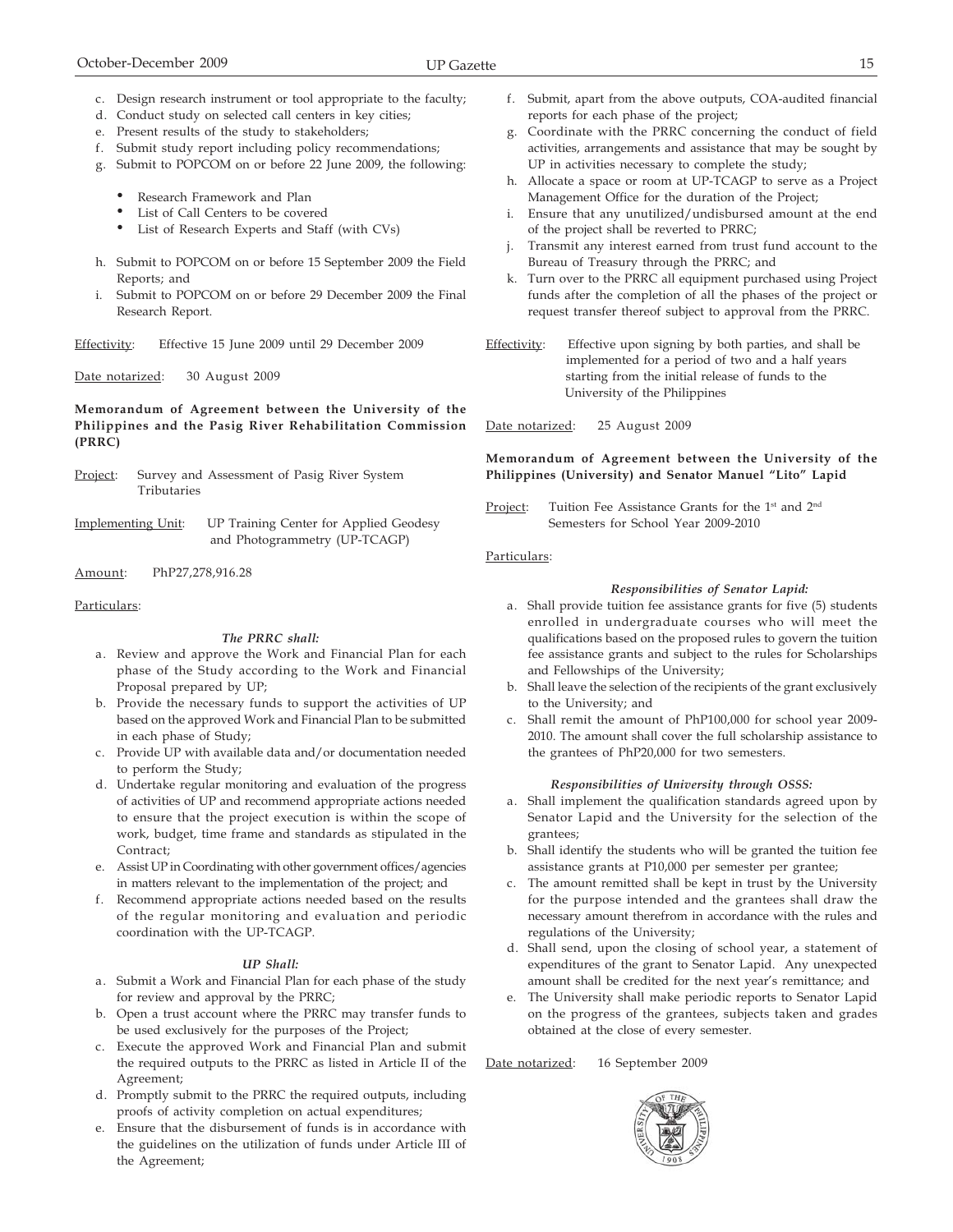Project: Development of a Mega Manila Public Transportation Planning Support System

Amount: PhP25,700,000

#### Particulars:

#### *Obligation of the University:*

- a. The University shall procure the necessary equipment and facilities for the Project to ensure the timely completion of the Project by NCTS through competitive bidding, except in cases where the manner of procurement can be well accomplished by administration subject to COA Rules and Regulations;
- b. The University is required to maintain a separate Trust Account to be known as the Special Vehicle Pollution Control Fund (SVPCF) Disbursement Account by opening a Local Currency Account (LCCA) in any authorized government depository bank, preferably Land Bank of the Philippines, and provide DOTC with the LCCA number to facilitate the transfer of funds;
- c. The University shall deposit all money from Special Vehicle Pollution Control Fund (SVPCF) in the LCCA;
- d. The University shall submit a monthly report of expenditures to DOTC, within fifteen (15) days after the end of each month. The disbursement report must be duly certified by the University's Chancellor and his/her Chief Accountant, duly verified by its COA auditor;

Any unexpected amount left after the project completion shall be remitted to DOTC. Succeeding release of SVPCF shall be made only after full liquidation of previous cash advances.

- e. The University shall be fully/solely accountable for the funds for the projects released to it by DOTC;
- f. The University through NCTS shall be responsible for the following:
	- 1. Review and assess existing public transport data and public transportation planning practices and identify gaps and weaknesses;
	- 2. Conduct primary data collection through public transport surveys to include classified traffic volume counts, boarding and alighting surveys, vehicle occupancy surveys, and all license plate surveys;
	- 3. Conduct user needs and business process analyses and identify needed information systems for integrated public transportation planning;
	- 4. Develop a prototype public transportation planning support system for Mega Manila, to include an integrated public transportation database and a calibrated travel demand forecasting model; and
	- 5. Develop an institutionalized management framework and strategic implementation plan for the Mega Manila Public Transportation Planning Support System.
- g. The University through the NCTS shall prepare and submit to DOTC, the Completion Report in the specified format within fourteen (14) calendar days upon receipt of the comments on the draft final report from the DOTC. The Completion Report shall contain the following:
	- 1. The expenditure in cash terms for the duration of the project; and
	- 2. Describe the works completed in sufficient details.

h. The University through the NCTS shall prepare and submit to DOTC the following:

## 1. Inception Report

The Inception Report must be submitted to DOTC within fifteen (15) calendar days from the issuance of the Notice to Proceed, and should include the methodology and survey plans for the project.

#### 2. Progress Report

Progress Report must be submitted to DOTC every two (2) months from the commencement of work. Each report should include results of data collection, and partial analysis and results.

#### 3. Draft Final Report

The Draft Final Report must be submitted to DOTC within five (5) months from the commencement of work. It should include the complete and detailed findings and recommendations for review and comments of the DOTC.

4. Final Report

The Final Report shall include the complete and detailed findings and recommendations incorporating the comments of DOTC. Ten (10) hard copies and a soft copy in compact disc (CD) form of the Final Report shall be submitted within fourteen (14) calendar days from receipt of the comments of DOTC.

5. Revision

Revision/additional information as may be reasonably required by the DOTC for the project during its review.

6. Documentation All forms used during the data gathering must be turned over to DOTC. All reports must be submitted by University to DOTC.

#### *Obligations of DOTC:*

- a. The DOTC shall release the amount of PhP25,700,000 representing the amount approved for the project as referred to in the Terms of Reference (TOR) attached to the MOA, to the University through a Letter of Advice of Allotment Release (LAA) together with the corresponding checks;
- b. The schedule of release of the amount shall be made in 3 tranches;
- c. The DOTC shall assign, provide technical assistance to the University in preparing implementation mechanism standards and procedures of SVPCF project implementation, and provide training for institution capacity building;
- d. The DOTC including its attached agencies shall make available to the University the information as may be deemed critical inputs to the Project. These include the following:
	- 1. Reports of previous transport and traffic studies; and
	- 2. Other pertinent data that may be employed in the development of the prototype Mega Manila Public Transport Planning Support System.
- e. The DOTC and the University shall conduct an assessment of each of the completed project(s) and shall issue a Joint Certificate of Completion.

## Effectivity: The MOA shall be effective from the date of its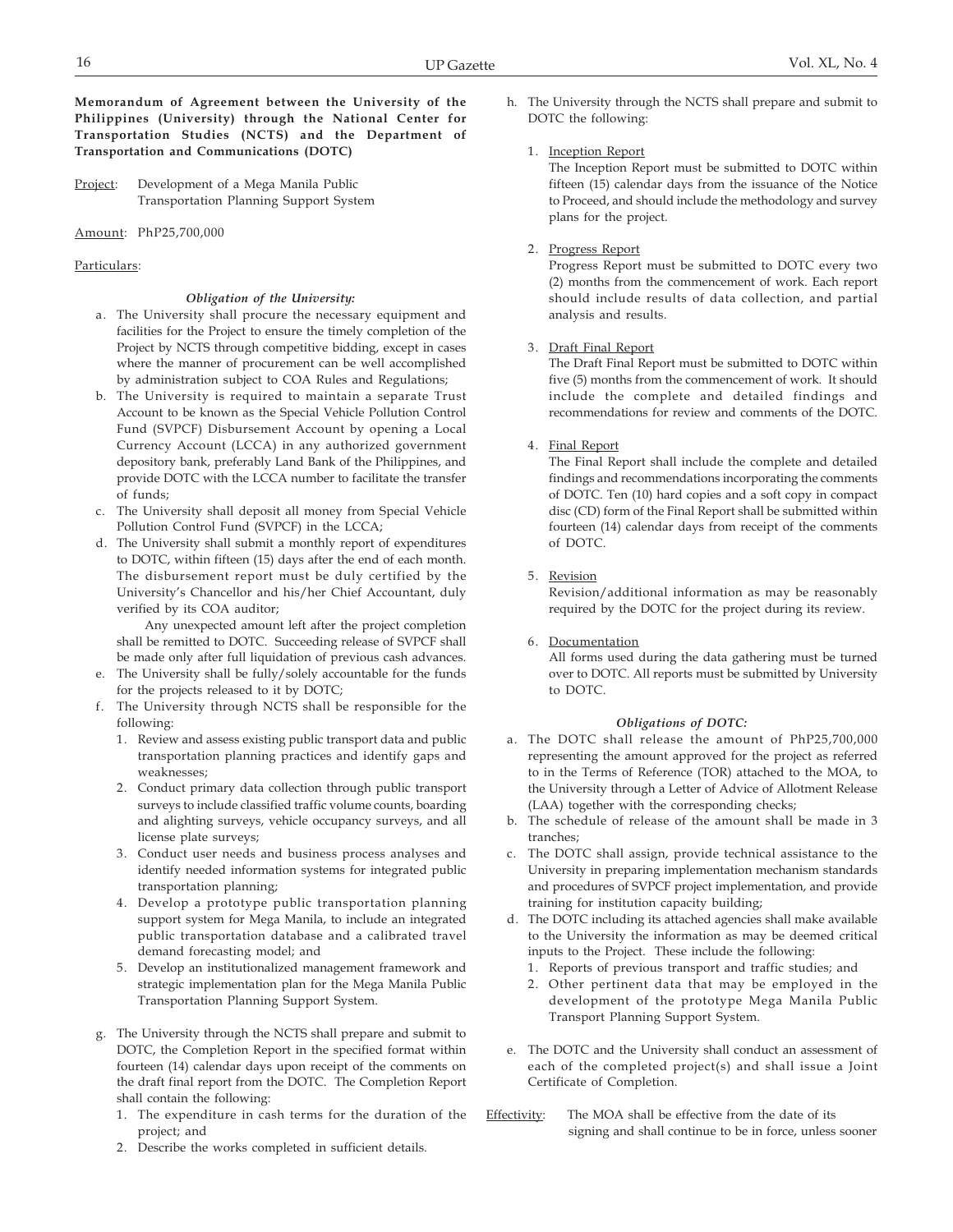terminated by either party which must be in writing thirty days before the desired date of termination

Date notarized: 1 August 2009

#### **UP Los Baños**

**Memorandum of Agreement between the University of the Philippines Los Baños and the UPLB Alumni Association (UPLBAA)**

Project: Development of the UPLB Alumni Plaza

#### Particulars:

#### *On the part of the UPLB:*

- a. The UPLB shall officially designate as the "UPLB Alumni Plaza" that portion of the UPLB campus which shall include the Rizal Centenary Carillon and the adjoining areas, covering a total area of 8,000 square meters, more or less;
- b. The UPLB shall allow UPLBAA to prepare detailed development projects in the UPLB Alumni Plaza in accordance with the duly approved master development plan;
- c. The UPLB shall accept the completed development projects if the same conforms with the duly approved plans;
- d. All improvements shall be owned by UPLB which shall have jurisdiction at all times over the UPLB Alumni Plaza; and
- e. The UPLB shall assume responsibility for securing and maintaining the Alumni Plaza, as part of the regular campus security, maintenance and enhancement program.

#### *On the part of the UPLB Alumni Association:*

- a. The UPLBAA shall prepare a master development plan for the "UPLB Alumni Plaza" to conform with the approved UPLB campus development plan and shall submit the same to the UPLB for approval. The master development plan shall not be implemented nor amended without the approval of UPLB observing the same formalities. The execution of the master development plan shall be designated to be completed within three (3) years from signing of the agreement;
- b. All expenses for the development of the UPLB Alumni Plaza shall be for the account of the UPLBAA. It shall cause and supervise the development of the UPLB Alumni Plaza as planned;
- c. The UPLBAA shall be responsible in preparing specific development projects, ensuring sourcing funds and contributions for specific projects for the development of the UPLB Alumni Plaza in accordance with approved master development plan;
- d. UPLBAA accepts that all improvements in the UPLB Alumni Plaza are owned by UPLB; and
- e. UPLBAA shall exercise due diligence in guarding against the use of UPLB and UPLBAA's good names for fraudulent solicitation of funds relative to the development of the UPLB Alumni Plaza. All communication for solicitation should provide the following: "This is a project of UPLBAA."

#### *On the part of the UPLB and the UPLB Alumni Association (UPLBAA):*

- a. The needs and welfare of UPLB—its students and faculty and other constituents shall be the primary consideration in the use of the UPLB Alumni Plaza; and
- b. An *ad hoc* joint committee of UPLB and UPLBAA shall determine the rules and regulations in the use of the UPLB Alumni Plaza, taking into consideration Section C.1 of the

Agreement. The rules shall be effective upon the approval of the Chancellor. The Joint Committee shall be composed of five (5) members. Two (2) members shall be appointed by the Board of the UPLBAA who should be members in good standing, and three (3) from UPLB, including the Director of Alumni Relations as ex-officio member. In case the Committee shall not be able to issue the rules and regulations for the use of the Plaza within the time mutually agreed upon by UPLB and UPLBAA, the Chancellor shall issue said rules. Upon issuance of the rules, the committee is dissolved.

Effectivity: Effective upon signing and terminated upon completion of the UPLB Alumni Plaza in accordance with the Master Development Plan, or three (3) years from the signing of the agreement; or earlier in case the agreement shall no longer be in conformity with Sec. C.1

Date notarized: 21 July 2009

#### **OTHER MATTERS**

#### **Request from the International Rice and Research Institute (IRRI) to include Blocks D24, 25 & 26 in their long term lease**

Due to some generous donor support, IRRI is in urgent need to expand screen house facilities. Current screen houses used are at full capacity and inadequate for IRRI's scientific endeavors.

IRRI would like to construct additional screen houses on Blocks D24, 25 & 26 of the lowland farm. This is an area of approximately 3900 sq.m. These blocks are adjacent to the research buildings and ideally located for this purpose with proximity to services such as electricity and water. Currently, these blocks are fallow and have been for many years. They are not set up for paddy rice cultivation.

The proposal is to construct four identical screen houses of approximately 1000 sq.m. each. These screen houses will be used for studies on insect behavior, plant breeding and varietal enhancement. They are simple structures consisting of metal frame with insect screen and rodent-proof sides. Interiors will have concrete partitions.

The Chancellor of UP Los Baños endorses the request of IRRI to include Blocks D24, 25 & 26 in their long term lease. The requested area is adjacent to a building and solar drying area of the Crop Science Cluster. According to Dr. Jose E. Hernandez, CSC Director, the unit poses no objection to the favorable endorsement of IRRI's request as long as their access to their facilities will be retained.

#### Board action: **APPROVAL.**

**Rehabilitation of the Existing Pilot Plant for Biofertilizer and Upgrading of Common Service Facility for Biotech Products: A Project Proposal to the Agricultural Competitiveness Enhancement Fund (ACEF)**

This proposal was presented to Secretary Arthur Yap during the launching of the "Yap Corn" in UPLB last 10 June 2009.

One of the requirements of the ACEF is an approved BOR resolution on the following:

- request of ACEF assistance;
- proposed equity contribution;
- assurance of funds for MOOE during and after the project implementation; and
- designated representative who shall transact with DA for and its behalf.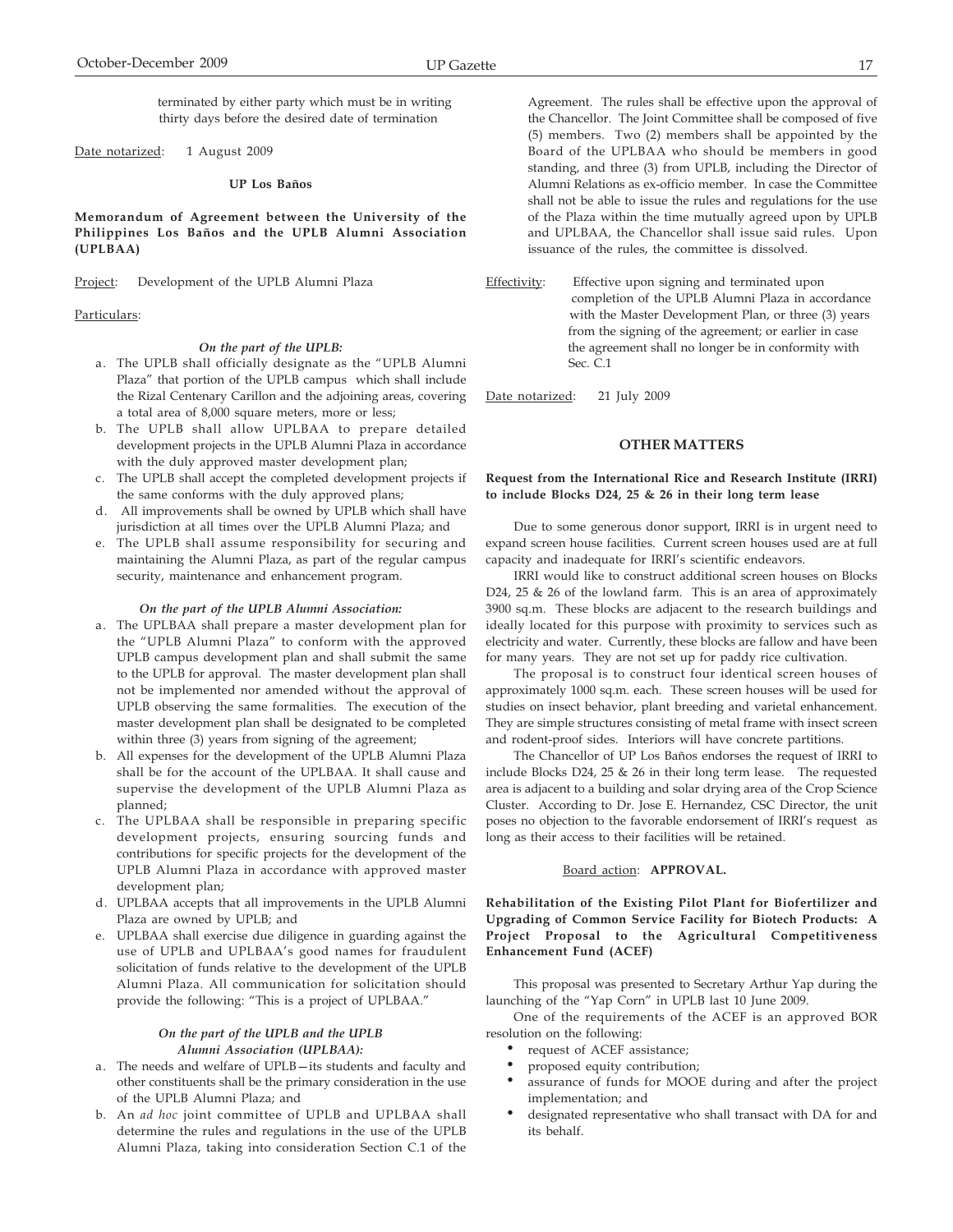With the approval and implementation of the project, the National Institute of Molecular Biology and Biotechnology (BIOTECH) of UPLB hopes to increase the production of biofertilizer by at least 50%, and improve BIOTECH products and services which will boost consumer confidence and allow BIOTECH to be more competitive with private manufacturers and foreign producers. Moreover, BIOTECH will be able to pilot test its new bench scale products.

#### Board action: **APPROVAL.**

#### **Request of President Roman for Authority to Travel to Tainan, Taiwan from 11 to 14 November 2009 to attend the 2009 SATU Presidents' Forum**

The President requests permission to travel on official time to Tainan, Taiwan from 11 to 14 November 2009, inclusive of travel time, to attend the 2009 SATU Presidents' Forum Steering Committee Meeting and Workshop on E-Classroom International Mobility Program which will be held at the National Cheng Kung University in Tainan, Taiwan from November 12-13. UP is a member of the Steering Committee until 2010, after which membership will be transferred to another Philippine university through votation of the members.

The SATU will bear the cost of airfare and hotel accommodation.

#### *From UP, the President requests the following*

#### *to be taken from the UP International Linkages Fund:*

- 1. the usual pre-travel allowance;
- 2. actual cost of un-sponsored meals; and
- 3. portion of the daily subsistence allowance (DSA) intended for the incidentals.

The President also requests her salary for the period, permission to use the official passport and exemption from payment of travel tax.

#### Board action: **APPROVAL.**

#### **Request of President Roman for Authority to Travel to Taipei, Taiwan from 2 to 7 December 2009 to attend the Asia-Pacific Academic Consortium of Public Health**

The President requests permission to travel on official time to Taipei, Taiwan from 2 to 7 December 2009, inclusive of travel time, to attend the Asia-Pacific Academic Consortium of Public Health (APACPH).

The APACPH organizing committee will provide the ticket and hotel accommodation for 5 nights.

#### *From UP, the President requests the following to be taken from UP:*

- 1. the usual pre-travel allowance;
- 2. actual cost of un-sponsored meals; and
- 3. portion of the daily subsistence allowance (DSA) intended for the incidentals.

The President also requests her salary for the period, permission to use the official passport and exemption from payment of travel tax.

Board action: **APPROVAL.**

## **MATTERS FOR INFORMATION**

**Request of the Philippine Records Management Association, Inc. (PRMA-UPLB Chapter) for Recognition as a Professional Association in UPLB**

The request for recognition by the Philippine Records Management Association, Inc. – UPLB Chapter as a professional association has undergone clearance procedure through the Offices of the Vice President for Legal Affairs, Vice President for Administration, and Vice President for Development.

The duly signed and notarized copies of the Undertaking, completes the PRMA-UPLB Chapter's requirements for recognition.

#### **Changes in the UP Diliman Academic Calendar for the First Semester, 2009-2010**

The changes are the consequence of the recent suspension of classes for various reasons, including suspensions due to Typhoon Ondoy.

These changes have been approved by the President by virtue of the authority vested upon her by the Board of Regents.

#### **UP Diliman School of Urban and Regional Planning Academic Calendar for SPRING-Asia Program**

This is in line with the MS degree program in Regional Development Planning being offered by the School of Urban and Regional Planning in cooperation with the Spring Center, Technische Universitat Dortmund (TU Dortmund, Germany).

The President, by virtue of the authority granted her by the Board of Regents, approved this request on 16 September 2009.

#### **Change in Schedule of the UP Manila University Council Meeting**

The change in schedule of the University Council meeting, as previously approved in the UP Manila Academic Calendar, from *Friday, December 4, 2009* to Thursday, December 3, 2009 is due to the invitation for UP Manila officials to attend an inter-university meeting on December 4, 2009.

The President, by virtue of the authority granted her by the Board of Regents, approved this request on 16 September 2009.

#### **Changes in the UP Manila Academic Calendar for AY 2009-2010**

The Academic Calendar for AY 2009-2010 is being revised in view of the disruption in class schedule due to Typhoon "Ondoy".

The revisions in the Academic Calendar have been approved by the President by virtue of the authority vested upon her by the Board of Regents.

#### **Changes in the UP Baguio Academic Calendar for the Second Semester, SY 2009-2010 and Summer 2010**

The changes are being done in view of the suspension of classes due to Typhoon Pepeng which hit Baguio City.

These changes have been approved by the President by virtue of the authority vested upon her by the Board of Regents.

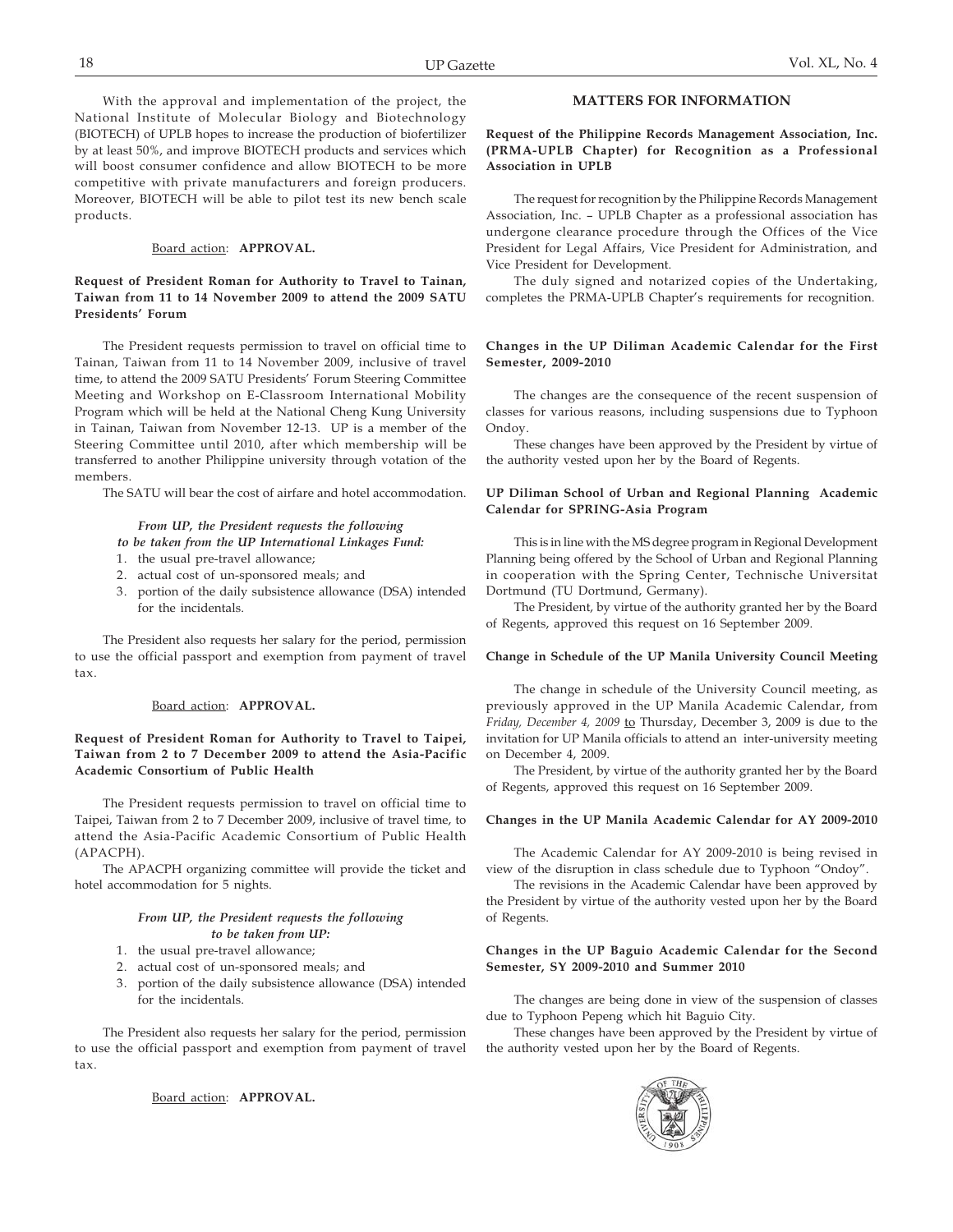## **Revision of the UP Visayas Tacloban College Academic Calendar 2009-2010, Especially the Extension of Classes for the First Semester, 2009-2010**

UP Visayas Tacloban College requests revision of their Academic Calendar, specifically the extension of classes for the First Semester, 2009-2010.

The proposed extension will compensate for class hours missed when classes at UP Visayas Tacloban College were suspended on July 20-25, 2009 because of the AH1N1 pandemic. The extension will affect only the removal and registration periods for the Second Semester, 2009-2010 but the start of classes will not be affected.

|                          | <b>FROM</b>                           | TO. |
|--------------------------|---------------------------------------|-----|
| <b>Final Examination</b> |                                       |     |
| Other classes            | Oct. 13 (T)-16 (F)   Oct. 20(T)-23(F) |     |

The President, by virtue of the authority granted her by the Board of Regents, approved this request on 23 September 2009.

#### **Memorandum of Agreement between the UP Manila Development Foundation, Inc. (Donee) and Metrobank Foundation, Inc. (Donor)**

| Donation: | $PhP1,500,000$ as Capital Investment to fund one $(1)$ |
|-----------|--------------------------------------------------------|
|           | Centennial Professorial Chair in Medicine              |

Purpose: For the establishment of Doña Victoria Ty Tan UP Centennial Professorial Chair

#### Beneficiary Unit: College of Medicine, UP Manila

## Particulars:

The purpose of the Chair is to provide assistance to the UPMDF to better enable UPM develop and enhance its programs in Medicine Education by encouraging its corps of professors to author and publish treatises which introduce innovative concepts and approaches in designated areas of medicine which will promote competence, excellence and efficiency in Philippine Medicine.

Qualification and Selection of Recipient. The Chair and activities related thereto shall be under the exclusive supervision and administration of the UPMDF.

UPM shall determine the awarding of the Chair that shall not be inconsistent with the related policies and procedures of the University of the Philippines System, where the awardee shall be a regular faculty member of the UPM College of Medicine.

UPMDF shall advise the Foundation in writing of such awarding, submitting the name, academic rank and field of specialization of the awardees.

Awarding of the Professorial Chair. The awarding of the Chair shall be made annually.

#### *The awarding shall consider the awardee's record of:*

- a. Preparing a treatise introducing innovative concepts and approaches in the designated area of medicine which will promote competence, excellence and efficiency in the field of Medicine; and
- b. Delivering a lecture before a select audience chosen by UPM and submitting the treatise in its final text on the same occasion.
- Although the copyright of the work submitted shall belong to the awardee, the right to publish and reproduce the treatise shall belong to UPM.

#### *Responsibilities of the UPMDF*

- a. It shall have custody of the Fund to finance the annual awards for the Chair;
- b. It shall recognize the Foundation's rights and privileges as allowed by law to donors of professorial chair funds;
- c. It shall submit reports and papers specifically requested by the Foundation regarding the endowment;
- d. It shall acknowledge the donation of the Foundation in all publications released by it regarding the endowment; and
- e. It shall allow the Foundation to invite participants to such public forum.

Date notarized: 24 November 2008

**Letter of Dean Edgar A. Porter, Dean of Academic Affairs, Ritsumeikan Asia Pacific University, to President Emerlinda R. Roman Expressing His Sorrow at the Great Loss Experienced by the People of the Philippines Following the Devastating Typhoon that Hit the Country**

## **CONTRACTS/AGREEMENTS**

## **UP Diliman**

**Architectural and Engineering Design Services Agreement between the University of the Philippines Diliman and the CADA Architects + Planners and DCCD Engineering Corporation (Joint Venture Design Consultant)**

- Project: Proposed Institute of Environmental Science and Meteorology (IESM) Building, National Science Complex, College of Engineering, UP Diliman
- Mode of Procurement: Public bidding in accordance with RA 9184 and its Implementing Rules and Regulations
- Amount of Project: PhP3,603,859

#### Particulars:

#### *Scope of Work:*

- a. The Joint Venture Design Consultant shall provide and perform for the University the following architectural and engineering design services:
	- 1. Detailed Design of the IESM Building

Preparation of detailed and scaled floor plans, elevations and sections, architectural details, structural and civil plans and details; mechanical and electrical plans and details, outline specifications, cost estimate and site development.

2. Contract Documents Preparation

Complete construction drawings, specifications and bill of quantities of the IESM Building based on the approved detailed designs, specifications and estimates.

3. Technical Support During Construction Regular site visits and attendance in construction meetings to check on the faithfulness of the execution of the Project to the plans, specifications and other related contract documents.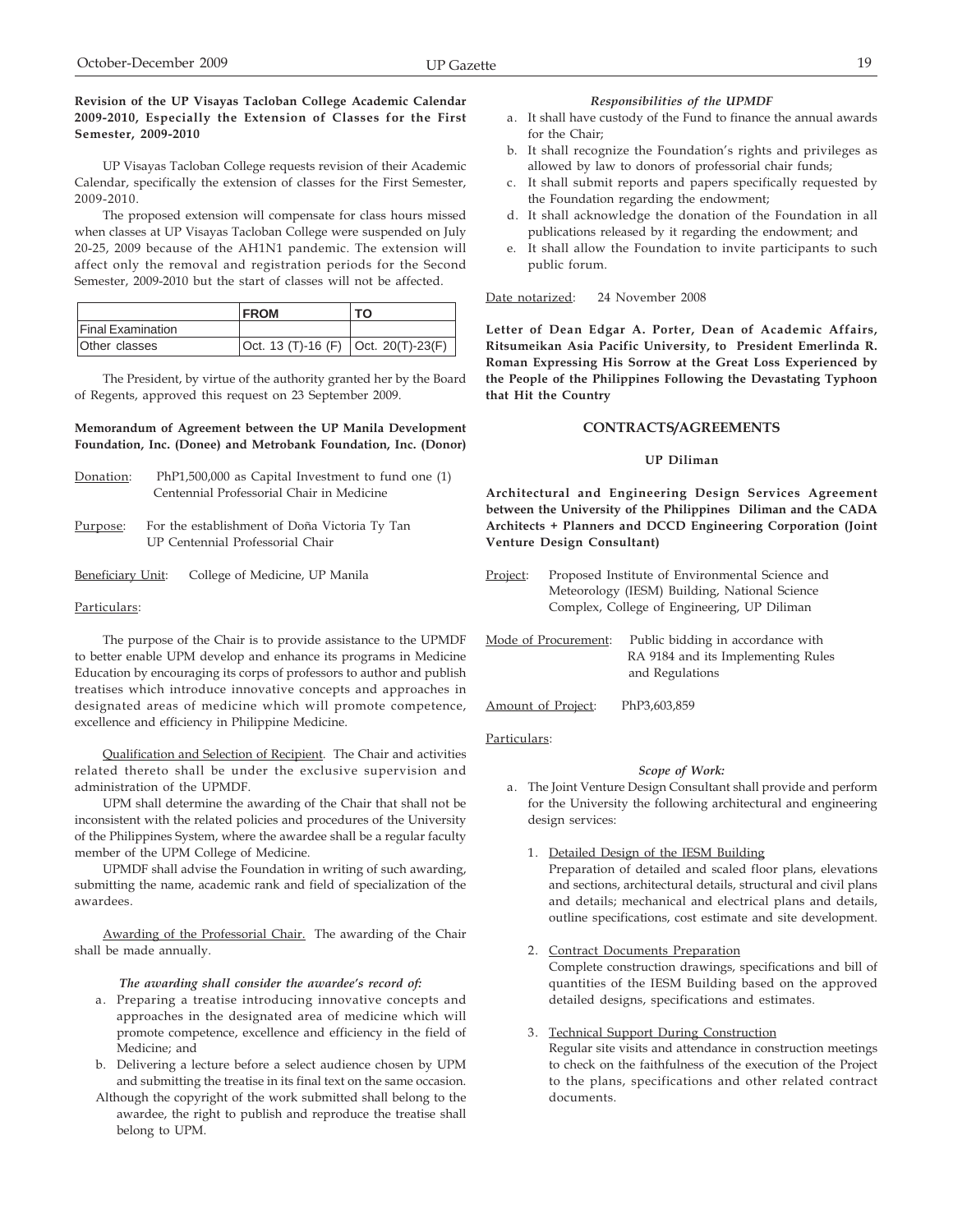- b. The Joint Venture Design Consultant shall perform the following services:
	- **Architectural**
	- Structural Engineering
	- Electrical Engineering
	- Mechanical Engineering
	- Sanitary Engineering
	- Geotechnical Engineering
	- Landscape Architectural
- c. Prior to or upon signing of the Agreement, the Joint Venture Design Consultant shall furnish the University a Performance Bond to guarantee the faithful performance of its obligations under the Agreement and to answer for obligations arising out of or in accordance with the Agreement.

#### *The University, through the OCA, shall:*

- a. With the assistance of the End-User, provide the Joint Venture Design Consultant with full information regarding the requirements of the Project;
- b. Ensure the availability, programming and allocation of funds for the payment of the services of the Joint Venture Design Consultant;
- c. Coordinate with the Joint Venture Design Consultant, the Construction Management Team, and the End-User on the design and implementation of the Project;
- d. Assist in the coordination of the Joint Venture Design Consultant with various utility agencies during the phases of the Project; and
- e. Facilitate the prompt transmission of comments and requests for revisions of the End-User and the University on the documents submitted by the Joint Venture Design Consultant.
- Period of Project: 120 Calendar Days specified in the Notice of Proceed
- Date notarized: 4 June 2009

**General Construction Agreement between the University of the Philippines and PGM Construction and Plumbing Services (Contractor)**

- Project: Proposed Re-roofing and Miscellaneous Works, College of Human Kinetics, UP Diliman
- Amount of Contract: PhP1,2113,168.79
- Mode of Procurement: Public bidding in accordance with RA 9184 and its Implementing Rules and Regulations

#### Particulars:

- a. The Contractor shall:
	- 1. Supply and provide all labor, materials, tools, and equipment, including power and water, transportation and other facilities, services, and all related works for the project, in accordance with the issued plans, drawings, schedule, technical specifications, and other related contract documents, necessary to prosecute the work to completion, as called for in the Plans and Scope of Works;
	- 2. At its own expense, be responsible for the unloading, unpacking, and inspection of all contract-furnished materials, machinery, and equipment delivered to the construction site, and shall also be responsible for the storage, control, transportation, safekeeping, and any other necessary

arrangement for such materials, machinery, and equipment within the site;

- 3. Ensure adequate protection at all times of all materials, machinery, and equipment in the construction site against damage, robbery, and pilferage, and shall be responsible for any damage or loss; and
- 4. Render warranty services on all works performed in accordance with the provisions of the agreement and the contract documents.
- b. Prior to or upon signing of the Agreement, the Contractor shall furnish the University a performance bond to guarantee the faithful performance of its obligations under the agreement and to answer for obligations arising out of or in accordance with the agreement.
- c. The Contractor shall furnish the University with a guarantee bond in an amount equal to ten percent (10%) of the Contract Price, effective for a period of one year reckoned from the date of Final Acceptance. Said Guarantee Bond is to answer for any loss, damage, injury, or expense which the University may incur to make good defects in workmanship or materials that may become evident within one (1) year from the date of Final Acceptance.
- d. The Office of the Campus Architect of the University shall have the following functions and responsibilities:
	- 1. Supervise all phases of the construction works covered under the agreement;
	- 2. Conduct regular inspection of the ongoing construction works, its premises, including the inspection of the materials and supplies being used for construction;
	- 3. Recommend to the University or its proper authorities, any work changes, suspension, or stoppage of the works; and
	- 4. Certify as to the percentage of completion of the construction works.

In the Procurement of Civil Works for this Project, the requirements of RA 9184 and its Implementing Rules and Regulations, as well as the University's Delineation of Authority have been complied with.

Period of Contract: Ninety (90) Calendar Days as specified in the Notice to Proceed issued by the University

Date Notarized: 3 September 2009

**General Construction Agreement between the University of the Philippines and KB Konstrak Bilding Solusyons (Contractor)**

- Project: Proposed Perimeter Fence for DZUP, College of Mass Communication, UP Diliman
- Amount of Contract: PhP753,388.50
- Mode of Procurement: Public Bidding in accordance with RA 9184 and its Implementing Rules and Regulations

#### Particulars:

- a. The Contractor shall:
	- 1. Supply and provide all labor, materials, tools, and equipment, including power and water, transportation and other facilities, services, and all related works for the project, in accordance with the issued plans, drawings, schedule, technical specifications, and other related contract documents, necessary to prosecute the work to completion, as called for in the Plans and Scope of Works;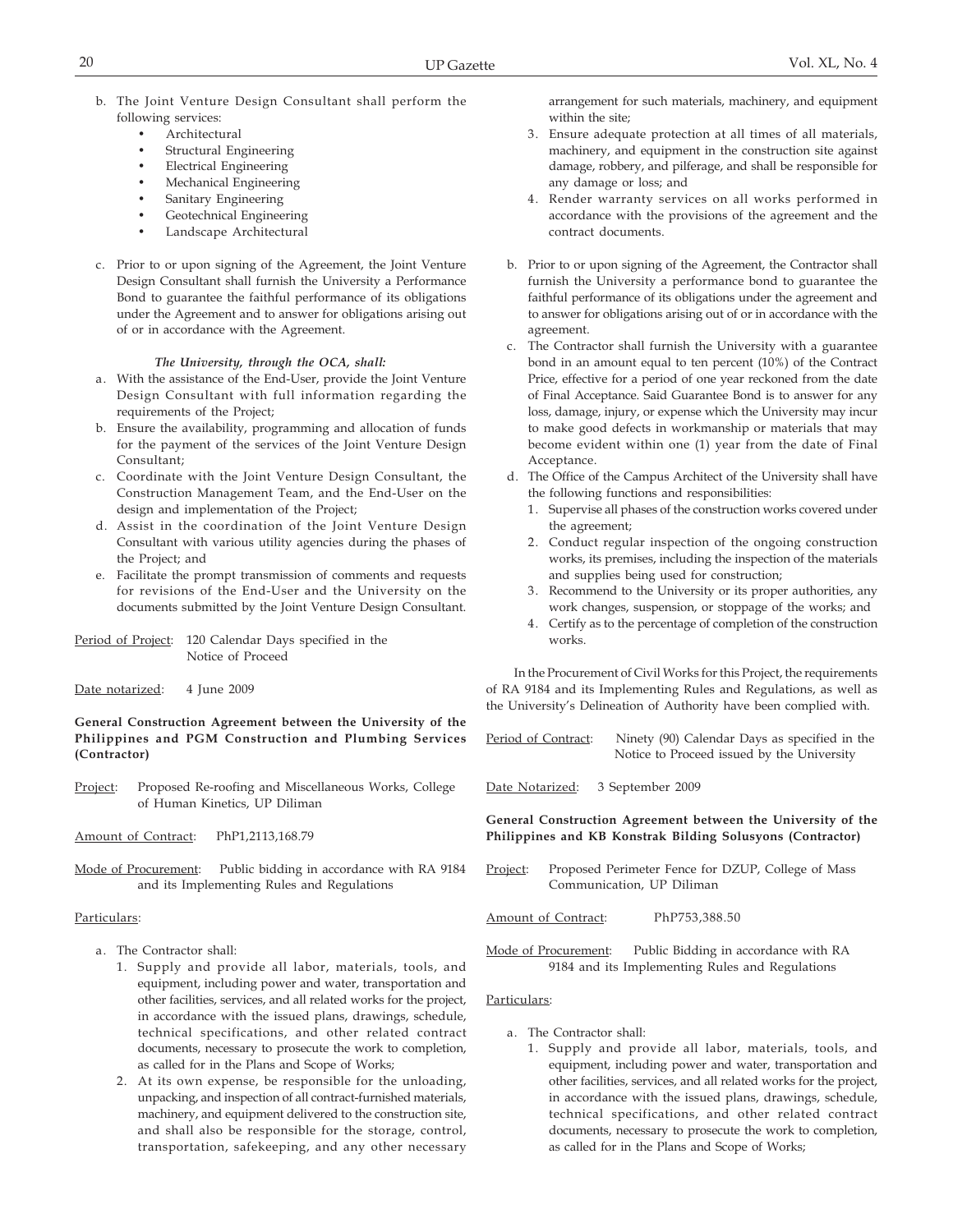- 2. At its own expense, be responsible for the unloading, unpacking, and inspection of all contract-furnished materials, machinery, and equipment delivered to the construction site, and shall also be responsible for the storage, control, transportation, safekeeping, and any other necessary arrangement for such materials, machinery, and equipment within the site;
- 3. Ensure adequate protection at all times of all materials, machinery, and equipment in the construction site against damage, robbery, and pilferage, and shall be responsible for any damage or loss; and
- 4. Render warranty services on all works performed in accordance with the provisions of the agreement and the contract documents.
- b. Prior to or upon signing of the Agreement, the Contractor shall furnish the University a performance bond to guarantee the faithful performance of its obligations under the agreement and to answer for obligations arising out of or in accordance with the Agreement.
- c. The Contractor shall furnish the University with a guarantee bond in an amount equal to ten percent (10%) of the Contract Price, effective for a period of one year reckoned from the date of Final Acceptance. Said Guarantee Bond is to answer for any loss, damage, injury, or expense which the University may incur to make good defects in workmanship or materials that may become evident within one (1) year from the date of Final Acceptance.
- d. The Office of the Campus Architect of the University shall have the following functions and responsibilities:
	- 1. Supervise all phases of the construction works covered under the agreement;
	- 2. Conduct regular inspection of the ongoing construction works, its premises, including the inspection of the materials and supplies being used for construction;
	- 3. Recommend to the University or its proper authorities, any work changes, suspension, or stoppage of the works; and
	- 4. Certify as to the percentage of completion of the construction works.

In the Procurement of Civil Works for this Project, the requirements of RA 9184 and its Implementing Rules and Regulations, as well as the University's Delineation of Authority have been complied with.

| Period of Contract: | Sixty (60) Calendar Days as specified in the |
|---------------------|----------------------------------------------|
|                     | Notice to Proceed issued by the University   |

Date Notarized: 2 September 2009

## **UP Manila**

## **Contract for Security Services between the University of the Philippines and 168 Security and Allied Services, Inc. (Agency)**

Project: Assignment of security guards at the premises of the UP Manila, including the Philippine General Hospital Compound located at Taft Avenue, Padre Faura and Pedro Gil Streets

Mode of Procurement: Public Bidding – 29 May 2009

Amount of Project: PhP43,073.950.08

- Statement of compliance: The provisions of R.A. 9184, the Government Accounting and Auditing Manual, and the University Rules and Regulations have been complied with.
- Effectivity: Effective one (1) year commencing on 01 August 2009 until 31 July 2010 renewable for another year provided the Performance Rating of the Contractor is at least Very Satisfactory during the last (3) quarters of the first year

#### **UP Los Baños**

**Contract for Security Services between the University of the Philippines Los Baños and the Fisher Comprehensive Security Services and Systems Corporation (Agency)**

Project: Provision of security services in UPLB Campus

(To guard and protect its campus, residence halls, buildings and other facilities and their immediate premises situated at College, Los Baños, Bay, Laguna, and other land and places under its jurisdiction including the authorized residents, bona fide students, personnel and equipment, materials and other properties therein, as well as vehicles of its personnel and students, and vehicles of official guests parked in the said premises from injuries, damages and losses arising from assault, trespass, arson, theft, robbery, mischief or other unlawful acts, or negligence.)

Mode of Procurement: Public Bidding

Amount of Project: PhP8,155,002.24

Statement of compliance: The provisions of R.A. 9184 and its Implementing Rules and Regulations (IRR-A) have been complied with.

Effectivity: June 1, 2009 to December 31, 2009

Date notarized: 8 August 2009

#### **UP Baguio**

**Contract for Security Services between the University of the Philippines Baguio and Quality Guards Services and Investigation Agency (Agency)**

Project: Provision of 17 licensed, qualified and uniformed guards with authorized and licensed firearms at the buildings and premises of UP Baguio Compound located at Gov. Pack Road, Baguio City for a twelve-month period

Mode of Procurement: Public Bidding

Amount of Project: PhP2,233,800

Statement of compliance: The provisions of RA 9184, the Government Accounting and Auditing Manual, and the University Rules and Regulations have been complied with.

Date notarized: 30 August 2009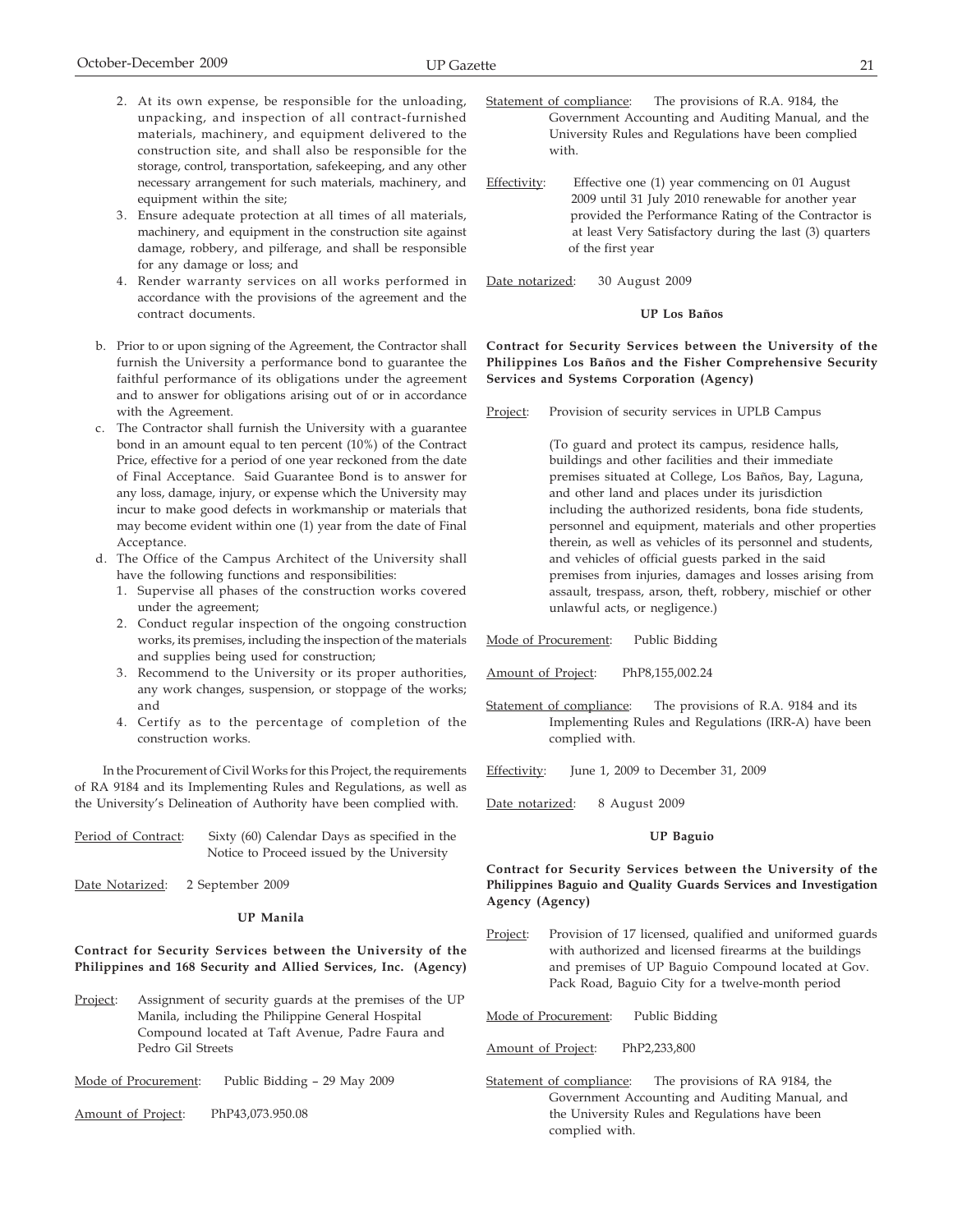Effectivity: Effective one (1) year commencing on 01 September 2009 until 31 August 2010

Date notarized: 31 August 2009

**General Construction Agreement between the University of the Philippines Baguio and R.U. Aquino Construction and Development Corporation (Contractor)**

|  | Project: | Completion of UP Baguio Library Basement |  |  |  |  |
|--|----------|------------------------------------------|--|--|--|--|
|--|----------|------------------------------------------|--|--|--|--|

Amount of Contract: PhP953,394.84

Mode of Procurement: Public Bidding in accordance with RA 9184 and its Implementing Rules and Regulations

#### Particulars:

#### *The Contractor shall:*

- a. Supply and provide all labor, materials, tools, and equipment, including power and water, transportation and other facilities, services, and all related works for the project, in accordance with the issued plans, drawings, schedule, technical specifications, and other related contract documents, necessary to prosecute the work to completion, as called for in the Plans and Scope of Works;
- b. At its own expense, be responsible for the unloading, unpacking, and inspection of all contract-furnished materials, machinery, and equipment delivered to the construction site, and shall also be responsible for the storage, control, transportation, safekeeping, and any other necessary arrangement for such materials, machinery, and equipment within the site;
- c. Ensure adequate protection at all times of all materials, machinery, and equipment in the construction site against damage, robbery, and pilferage, and shall be responsible for any damage or loss;
- d. Render warranty services on all works performed in accordance with the provisions of the agreement and the contract documents; and
- e. The detailed tasks involved for each individual item of work set forth in the immediately preceding paragraph are enumerated in the Scope of Work and Technical Specifications.

In the Procurement of Civil Works for this Project, the requirements of RA 9184 and its Implementing Rules and Regulations, as well as the University's Delineation of Authority have been complied with.

Period of Contract: September 11, 2009 to November 2, 2009

Date Notarized: 9 September 2009



## **1251ST MEETING , 23 NOVEMBER 2009**

#### **MATTERS ARISING FROM THE PREVIOUS MEETINGS OF THE BOARD**

#### **1246TH MEETING, 31 JULY 2009**

## **Terms of Reference on the Prequalification and Bidding for the Lease of the University of the Philippines Property Located at Barangay Cupang, Muntinlupa City**

At its 1248th meeting on 28 August 2009, the Board deferred its action on the proposed Terms of Reference. The Vice President for Legal Affairs was instructed by the Chair to provide the Board with the background and documents relative to the University's Cupang Property.

Hereunder is the requested background. The pertinent documents are in the appendices.

The University is the owner of three (3) contiguous parcels of land located in Barangay Cupang, Muntinlupa, Rizal with an aggregate area of 38,208 square meters. This was subject of a donation by 3M on 23 May 1975. The property was subsequently leased back by UP to 3M on the same date for a term of twenty five (25) years, renewable for another twenty five (25) years at the option of the lessee; the annual rentals were based on percentage based on the fair market value of the property, as determined by the Bureau of Internal Revenue. The lease agreement was amended on 12 January 1977 and 3M retained ownership of several buildings and improvements constructed on the land.

A dispute arose between the parties in connection with the lease agreement and the extent of 3M's liability to pay rentals under the Lease Agreement or a renewal or extension of the lease agreement. This resulted in suit filed by 3M against the University in 2000, docketed as Civil Case No. 00-756 before Branch 148 of the Regional Trial Court of Makati. On 1 July 2002, 3M turned over the land and improvements to UP, which UP accepted, as part of a Compromise Agreement. This Compromise Agreement was signed by President Francisco Nemenzo for the University and later submitted for approval by the Board; it was approved by the Board during its 1188<sup>th</sup> meeting on 28 October 2004.

#### Project Title

Bidding for the Lease of the University of the Philippines (UP) Property at Barangay Cupang, Muntinlupa City

#### **Rationale**

The University of the Philippines (UP) invites proponents to bid for the lease of its property located at Barangay Cupang, Muntinlupa City (hereinafter "the Property").

UP owns the Property as well as the structures and improvements therein.

The Property is suitable for commercial/industrial use because of its strategic location. The site is not part of any academic, academic support or protected zone of any UP campus or landholding.

> Sec. 22 (*Land Grants and Other Real Properties of the University) of* Republic Act No. 9500, "An Act to Strengthen the University of the Philippines as the National University", signed into law on 29 April 2008, provides that the UP Land Grants, or "parcels of land ceded by law, decree or presidential issuance to the University of the Philippines are…declared to be reserved for the purposes intended," RA 9500 confirms "the absolute ownership of the national university over these landholdings, including those covered by original and transfer certificates of title in the name of the University of the Philippines and their future derivatives…" Sec. 22 states that: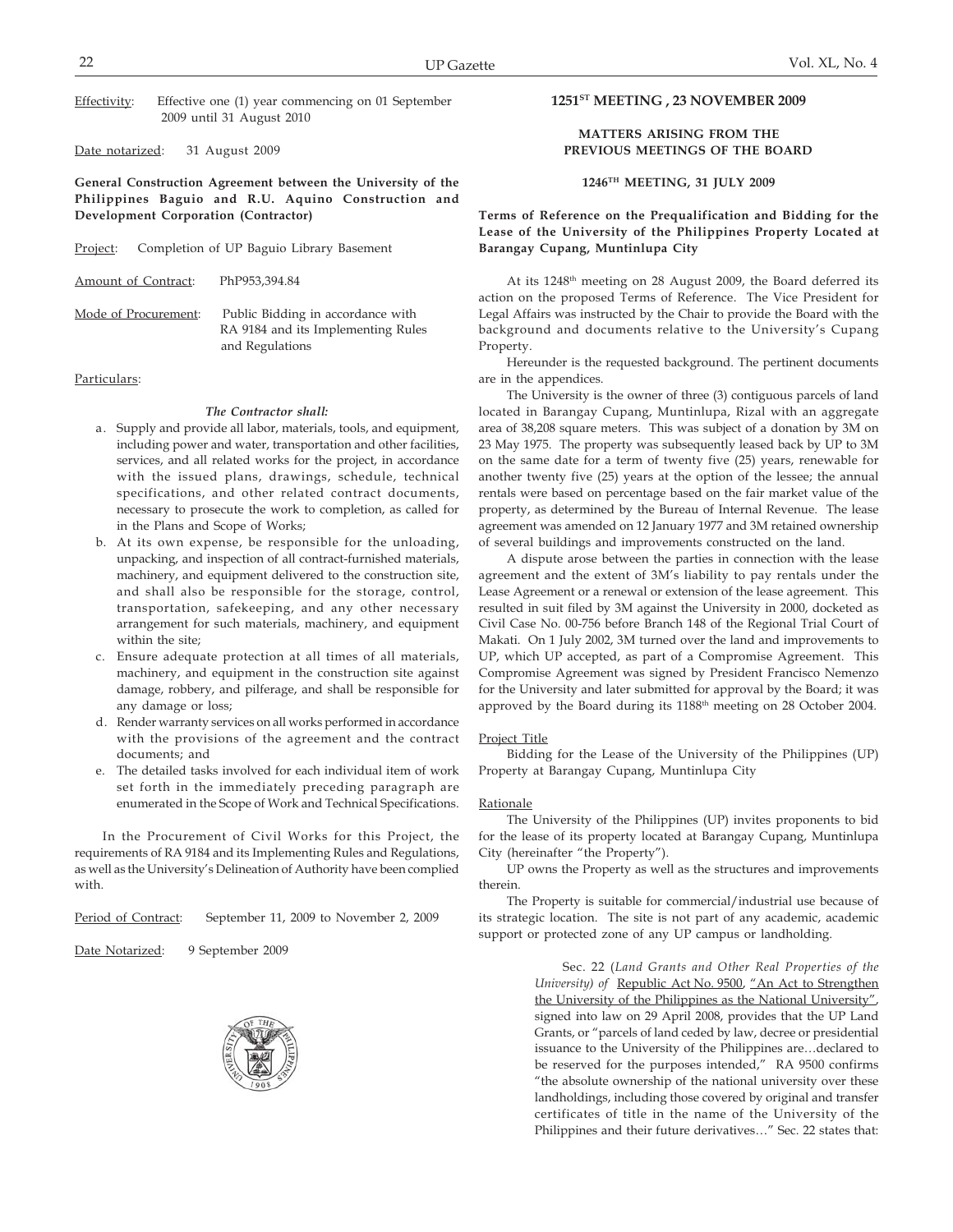"The Board may plan, design, approve and/or cause the implementation of land leases: *Provided,* That such mechanisms and arrangements shall sustain and protect the environment in accordance with law, and be exclusive of the academic core zone of the campuses of the University of the Philippines: *Provided, further,* That such mechanisms and arrangements shall not conflict with the academic mission of the national university." Sec. 23 (*Safeguards on Assets Disposition)* provides that "the preservation of the value of the assets of the national university shall be of primordial consideration," and that "the sale of any existing real property of the national university shall be prohibited: *provided,* that the Board may alienate real property donated after the effectivity of [RA 9500] if the terms of the donation specifically allow it."

The Board of Regents, at its 1230<sup>th</sup> meeting on 29 February 2008, suggested that the University explore the possibility of long-term lease for the UP Muntinlupa Property.

#### Description of the Property

*Background* – As a result of the expiration of the Laurel-Langley Agreement, UP acquired ownership of the Property on 23 May 1975, by virtue of a Deed of Donation between 3M Philippines Inc. and UP, whereby the former donated and conveyed to UP three (3) contiguous parcels of land situated at Barrio Cupang, Muntinlupa, Rizal. UP and 3M Philippines Inc. entered into a lease agreement whereby UP leased the Property to the latter for a period of twenty-five (25) years, which began on 23 May 1975 and ended on 23 May 2000.

*Area* - The Property consists of three (3) contiguous parcels of land with a total aggregate area of approximately thirty-eight thousand nine hundred forty-three (38,943) square meters.

*Location* - The Property is an industrial compound (identified as the former site of 3M Philippines Inc.) located at Kilometer 21, East Service Road, South Luzon Expressway (SLEX), Barangay Cupang, Muntinlupa City, Metropolitan Manila, beside and on the north of the industrial compound of Amkor Anam Philippines Inc. The Property is about 250 meters south of Concepcion Industries Inc., 1.50 km south from Sucat Interchange, 3 km north from Alabang, and 16 km from Makati Central Business District. East Service Road is about 10 m wide, asphalted and concreted and provided with concrete curbs and gutter, underground drainage and culverts, and cemented sidewalks. *(Please see attached Location/Vicinity and Property Maps.)*

*Titles* - The Property is covered by the following Transfer Certificates of Title (TCT) issued in favor of UP on 27 May 1975 by the Registry of Deeds for the Province of Rizal: TCT Nos. S-10651 (6,217 sq.m.), S-10652 (2,726 sq.m.), and S-10653 (30,000 sqm). *(Copies of TCTs available upon request.)*

*Technical Description* – The Property consists of three (3) contiguous parcels of lots having a total area of approximately thirty-eight thousand nine hundred forty-three (38,943) square meters, technically identified as follows:

| <b>TCT No.</b> | Blk No. | Survey No.      | Area (sqm) |
|----------------|---------|-----------------|------------|
| S-10651        | ⌒       | (LRC) Pcs-16349 | 6.217      |
| S-10652        | 44-C    | (LRC) Psd-4185  | 2.726      |
| S-10653        |         | Plan Pcn-237    | 30,000     |
|                |         | <b>TOTAL</b>    | 38.943     |

The Property as a whole is bounded by the following:

| Northeast | Lots 62, 1309 and 68, Muntinlupa Estate |
|-----------|-----------------------------------------|
| Southeast | Lots 62 and 66, Muntinlupa Estate       |
| Southwest | Lot 1, Muntinlupa Estate                |
| West      | East Service Road. South Luzon          |
|           | Expressway (SLEX)                       |
|           |                                         |

*(Specific Technical Description and bearings are reflected in the TCTs.)*

*Terrain* – The terrain of the land is considered generally flat, with elevation at the same grade with the compound roads.

*Structures/Improvements* - The improvements within the Property include buildings and utility structures with approximate floor areas as follows:

| <b>STRUCTURE</b>            | <b>FLOOR AREA (sqm)</b> |
|-----------------------------|-------------------------|
| Warehouse/Office Building 1 | 4,973                   |
| Warehouse/Office Building 2 | 1,376                   |
| Warehouse/Office Building 3 | 720                     |
| Warehouse/Office Building 4 | 4,140                   |
| Drying Area A               | 324                     |
| Drying Area B               | 24                      |
| <b>Genset Building</b>      | 15                      |
| Maintenance Building        | 12                      |
| <b>Waiting Shed</b>         | 20                      |
| <b>Guard House</b>          | 25                      |

– The Property is situated in an area where land development is generally for industrial use. Improvements in the area are mostly lofty warehouse-type structures constructed of strong materials. Noted developments in the vicinity include Amkor Anam Philippines Inc., Concepcion Industries Inc., Embassy Village, Intercity Homes, and the Sucat Interchange. Generally, the main streets in the neighborhood are designed to carry light to heavy vehicular and pedestrian traffic loads. Major thoroughfares are either concreted or asphalted with widths ranging from 10 to 60 meters and with street lights. Electric power supplied by Meralco, water supply and telecommunication facilities are available at the site. Community facilities like public market, commercial centers, churches, private and public schools and hotels are accessible from the Property. Public transportation is available throughout the day along East Service Road which the Property fronts and connects to other sections of the area. Street lights, garbage collection, foot and mobile patrols of the Philippine National Police, and other community facilities and utilities are maintained by the City Government.

*Existing Agreement/Lease* – A Contract of Lease entered into between UP (Lessor) and Sunnyvale Advertising and Marketing Enterprise (Lessee) is in effect for a three-year period, from 02 December 2006 to 02 December 2009, for a portion of the Property consisting of approximately one hundred sixty-two (162) square meters identified as Portion Lot 44-C [LRC] Psd-4185, covered by TCT No. S-10652. The leased portion is being used by Sunnyvale Advertising for its billboard ads business. *(Copy of Contract of Lease available upon request.)*

*Offer from the Department of Public Works and Highways (DPWH)* - On 31 July 2009, at its  $1246<sup>th</sup>$  meeting, the UP Board of Regents approved the 13 July 2009 offer of the Department of Public Works and Highways (DPWH) for the purchase of certain portions of the Property, which will be affected by the road right-of-way/site of the proposed South Metro Manila Skyway Project, Phase 2. *(Copy of BOR Excerpts and DPWH letter offer attached.)*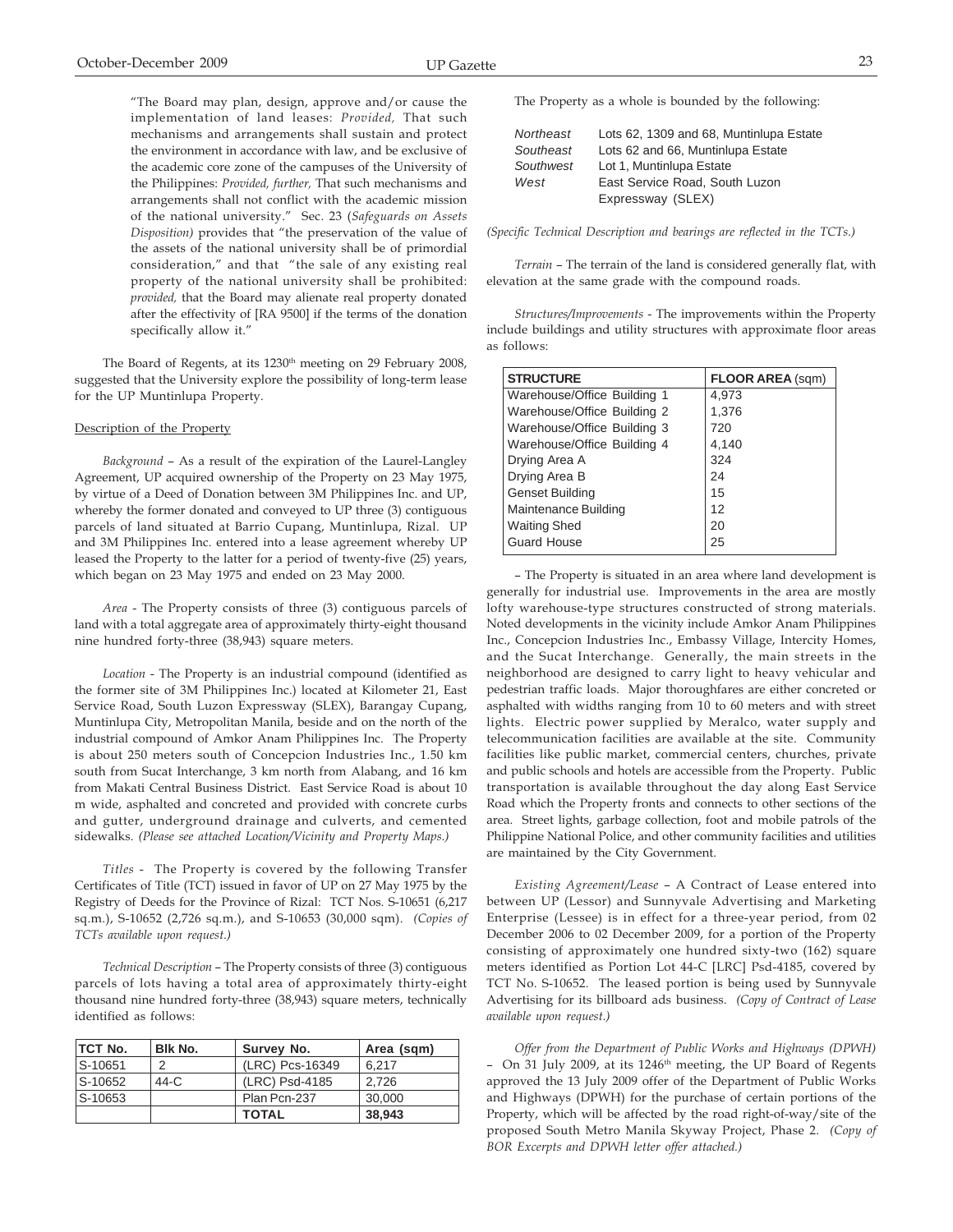#### General Guidelines and Requirements

The preparation, submission and evaluation of bids shall be governed by these Terms of Reference.

*Invitation to Bid* - UP shall publish in at least two national newspapers of general circulation once a week for two consecutive weeks the Invitation to Bid for the lease of the Property, pursuant to Section 21 of Republic Act No. 9184. Information packages, which include the Terms of Reference, application forms, and other references shall be made available to interested proponents.

*TOR and Bid Documents* – The Terms of Reference (TOR) and bid documents can be secured upon payment of non-refundable fee of PhP5,000.00 at the following address:

#### **Special Bids and Awards Committee** (SBAC)

 UP System Supply and Property Management Office (UPS-SPMO) Lower Ground Floor, Quezon Hall, University of the Philippines Diliman, Quezon City 1101

Submission of Prequalification Applications – Interested proponents shall submit applications for prequalification (including duly accomplished forms) to the SBAC at the following address:

#### **Special Bids and Awards Committee** (SBAC)

 UP System Supply and Property Management Office (UPS-SPMO) Lower Ground Floor, Quezon Hall, University of the Philippines Diliman, Quezon City 1101

Deadline for submission of prequalification applications will be on \_\_\_\_\_\_\_\_\_\_\_\_\_\_\_\_. The SBAC shall evaluate all applications to produce a shortlist of prequalified proponents. *(Please see Section 5.0 for detailed Prequalification Requirements.)* All prequalified proponents will be eligible to submit formal proposals (bids) for the lease and development of the Property.

*Prebid Conference* - A Prebid Conference for prequalified proponents (bidders) shall be held on the date indicated in the published announcements. The Prebid Conference will clarify the bidding requirements and the Terms of Reference. Only written inquiries (email or fax allowed) will be entertained prior to and after the Prebid Conference.

*Inspection of Property* - The property is available for inspection to all prospective bidders during business days and hours from Mondays to Fridays.

*Terms of Lease* - The lease of the property shall be for a period of five (5) years, renewable upon mutual agreement of the parties.

*Minimum Bid* - The Minimum Bid shall be Pesos

*Bidder's Bond* - The Bidder's Bond shall not be less than 1% of the Minimum Bid. The Bidder's Bond shall be in the form of Manager's/ Cashier's Check issued by a reputable commercial or universal bank, to be submitted to the following address:

#### **Special Bids and Awards Committee** (SBAC)

\_\_\_\_\_\_\_\_\_\_\_\_\_\_\_\_\_\_.

 UP System Supply and Property Management Office (UPS-SPMO) Lower Ground Floor, Quezon Hall, University of the Philippines Diliman, Quezon City 1101

*Submission of Sealed Bids (Proposals)* – All prequalified proponents shall submit a formal proposal for the planning, development, use and management of the Property. Said proposal shall include a detailed plan for developing the property with the proponent as prospective developer/lessee for five (5) years. Should the prospective developer desire a lease period exceeding five (5) years, the developer shall provide, in addition to the requirements for bidding, a "Multi-Year Comprehensive Development Plan", pursuant to Sec. 23(b) of RA 9500, which states that for leases of more than five (5) years: *"the transactions shall be based on a multi-year comprehensive development plan, crafted and developed by qualified urban planning professionals having at least five (5) years experience, with prior consultations with and concurrence of third-party experts and duly approved by a majority vote of all the members of the Board."*

These information shall be contained in the formal proposal consisting of two (2) parts: the Technical Proposal, and the Business Plan/Financial Proposal. *(Please see Section 6.0 for Contents of the Proposal.)* The proposals should be dropped at the designated drop box located at the following address:

#### **Special Bids and Awards Committee** (SBAC)

 UP System Supply and Property Management Office (UPS-SPMO) Lower Ground Floor, Quezon Hall, University of the Philippines Diliman, Quezon City 1101

The deadline for submission of formal proposals (Technical and Business/Financial) will be on

#### **Prequalification Requirements**

The proponent must be a duly registered and existing corporation, which should be at least 50% Filipino-owned, with a minimum net worth of PhP \_\_\_\_\_\_\_ as of December 31, 2008, or as of the end of the company's last fiscal year. Said proponent should show adequate financial capacity and administrative capabilities to manage and lease the Property.

*Application Forms* – Deadline for submission of prequalification applications, using the prescribed forms, will be on \_\_\_\_\_\_\_\_\_\_\_\_\_\_\_\_\_\_ *(see Forms 1, 2, 3 and 4).*

Form 1 – Letter of Application

Name, address and signature of proponent

Name, title/position and signature of authorized representative

Form 2 – Information on Proponent Firm

- Name, business address, contact person(s), e-mail address and telephone/fax numbers of the firm
- Year established, country, type
- Firm's net worth (as of December 31, 2008, or as of the end of the company's last fiscal year)
- Narrative description of the firm.
- Append: Information on the key officials of the firm (i.e. President, Vice-President, CEO, Members of the Board of Directors).
- Append: Copies of business papers SEC Registration, Business and Mayor's Permits, Tax Clearance.

#### Form 3 – Relevant Experience

A listing and brief description of the development projects undertaken by the proponent in the past five (5) years (tabulate project names, locations, project descriptions, project sizes [gross amount and area in sq.m.], clients' names/ addresses/tel. no./contact person, year started/completed, status to date)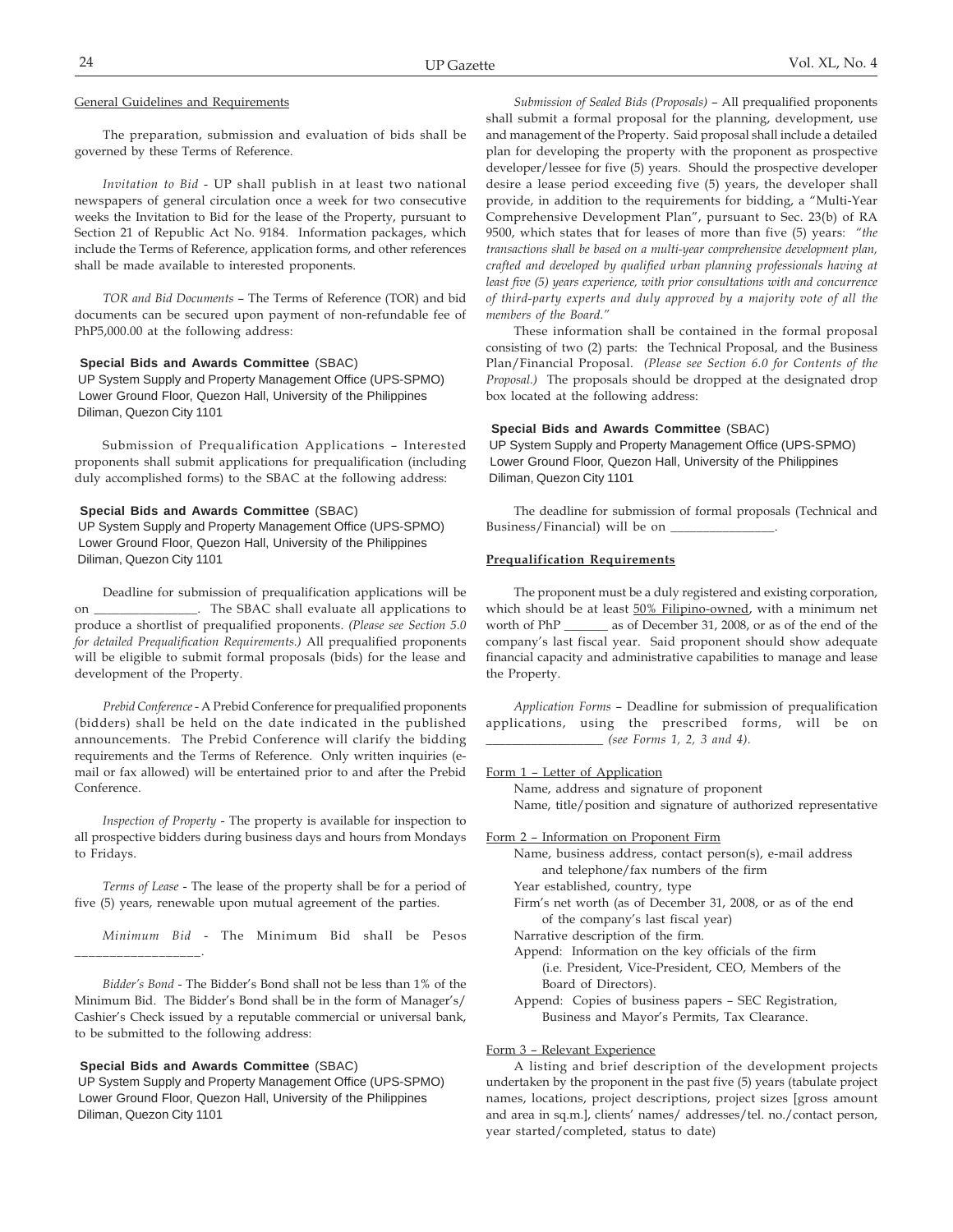Form 4 – Audited Financial Statements

Annual Reports for the previous three (3) years, containing audited financial statements.

#### **Contents of the Proposal**

Only prequalified proponents may submit their formal proposals (bids), consisting of two (2) parts: the Technical Proposal and the Business Plan/Financial Proposal. The deadline for submission of formal proposals will be on

*Scope of Proposal* – The proposals for the planning, development and management of the Property shall include the following: detailed commitment as prospective long-term lessee in developing and using the property in accordance with applicable University policy and guidelines; strategies for management and use of the site; implementation schedules; amount and timing of investment outlays; detailed level of resource commitment.

It is understood that at the end of the proposed lease period, the existing structures in the property shall in no way be diminished; i.e. that structures of similar or greater value would have been erected to take their place.

The following information shall be contained in the proposal consisting of two (2) parts (Technical Proposal and Business Plan/ Financial Proposal):

*Technical Proposal* – The Technical Proposal should be a Physical Development Plan which contains, among others, the following:

- Horizontal site amenities (roads, utilities and facilities)
- Vertical structures (footprints and massing)
- Landscaping
- Land Use Distribution
- Statement on compliance with government requirements and licenses for the site, including Environmental Compliance Certificate (ECC)
- Development timetable (consistent with timetables used in preparing the Financial Proposal).
- Other information which the proponent may find relevant.

Should the prospective developer desire a lease period exceeding five (5) years, the developer shall provide, in addition to the requirements for bidding, a "Multi-Year Comprehensive Development Plan", pursuant to Sec. 23(b) of RA 9500.

Use of the leased premises shall be in accordance with all applicable University policy and government zoning and environmental regulations.

All drawings shall be submitted as Size A3 hard copy and as electronic file.

In the Technical Proposal, the proponents will be required to indicate the names of the key professionals in their design team (e.g. planners, architects and engineers), UP reserves the right to disallow any design professional (firm or individual) from participation in the project.

*Business Plan/Financial Proposal* – The Business Plan/Financial Proposal shall contain the following:

- Strategies and timetables for management and use of the Property
- Proposed rental or lease compensation to the University, the manner of its determination, and the timing of payment
- Proposed lease term: should be between five (5) and fifteen

(15) years, provided that should the prospective developer desire to lease the property for a period exceeding five (5) years, the developer shall provide, in addition to the other requirements, a "Multi-Year Comprehensive Development Plan", in accordance with the pertinent provisions of RA 9500. The lease term (expressed in years and months) is the period at the end of which the proponent agrees to surrender the property to the University.

- Projected financial statements (balance sheet, cash flow, and income statements)
- Proposed financing strategy to implement projects
- Other information which the proponent may find relevant.

By virtue of a contract of Lease to be entered into between UP and the lessee that the University selects, the operation and management of the facilities built on the property shall be the sole responsibility of the lessee. The specific details of the agreement between UP and the developer/lessee governing the planning, development, management and operation of the project shall be embodied in the Contract of Lease.

*Number of Copies of Proposal* – The formal proposal consisting of the Technical Proposal and the Business Plan/Financial Proposal, shall be submitted in five (5) sets.

*Bidder's Bond* - The Bidder's Bond shall not be less than 1% of the Minimum Bid, based on the projected total compensation to the University for the duration of the lease period. The Bidder's Bond shall be in the form of Manager's/Cashier's Check issued by a reputable commercial or universal bank.

*Letter of Authority* - The proposal should also be accompanied by a Letter of Authority from the proponent firm's Corporate Secretary for a designated representative to participate in the bidding process.

## **Evaluation of Proposals**

All proposals shall be evaluated by the SBAC. The evaluation criteria shall consist mainly of the following:

| <b>Technical Proposal</b>               | $(50\%)$ |
|-----------------------------------------|----------|
| <b>Business Plan/Financial Proposal</b> | $(50\%)$ |

The SBAC shall evaluate the Technical Plans first. Subsequently, only those proposals with acceptable Technical Plans shall be evaluated for their respective Business/Financial Plans (which include lease offers). According to this procedure, the SBAC shall recommend an award based on the best business/financial offer; i.e. the proposal found to offer the best financial returns for the University.

#### **Summary Schedule of Activities**

- Published Announcement/Invitation to Bid once a week for two consecutive weeks in at least two national newspapers of general circulation.
- Distribution of Terms of Reference for a period of one week beginning on first date of published announcement/Invitation to Bid.
- Prebid Conference as per published announcement/ Invitation to Bid.
- Submission of Bidder's Bond to be announced.
- Submission of Sealed Bids (Proposals) to be announced.
- Evaluation of Bids within two weeks after deadline of submission of bids.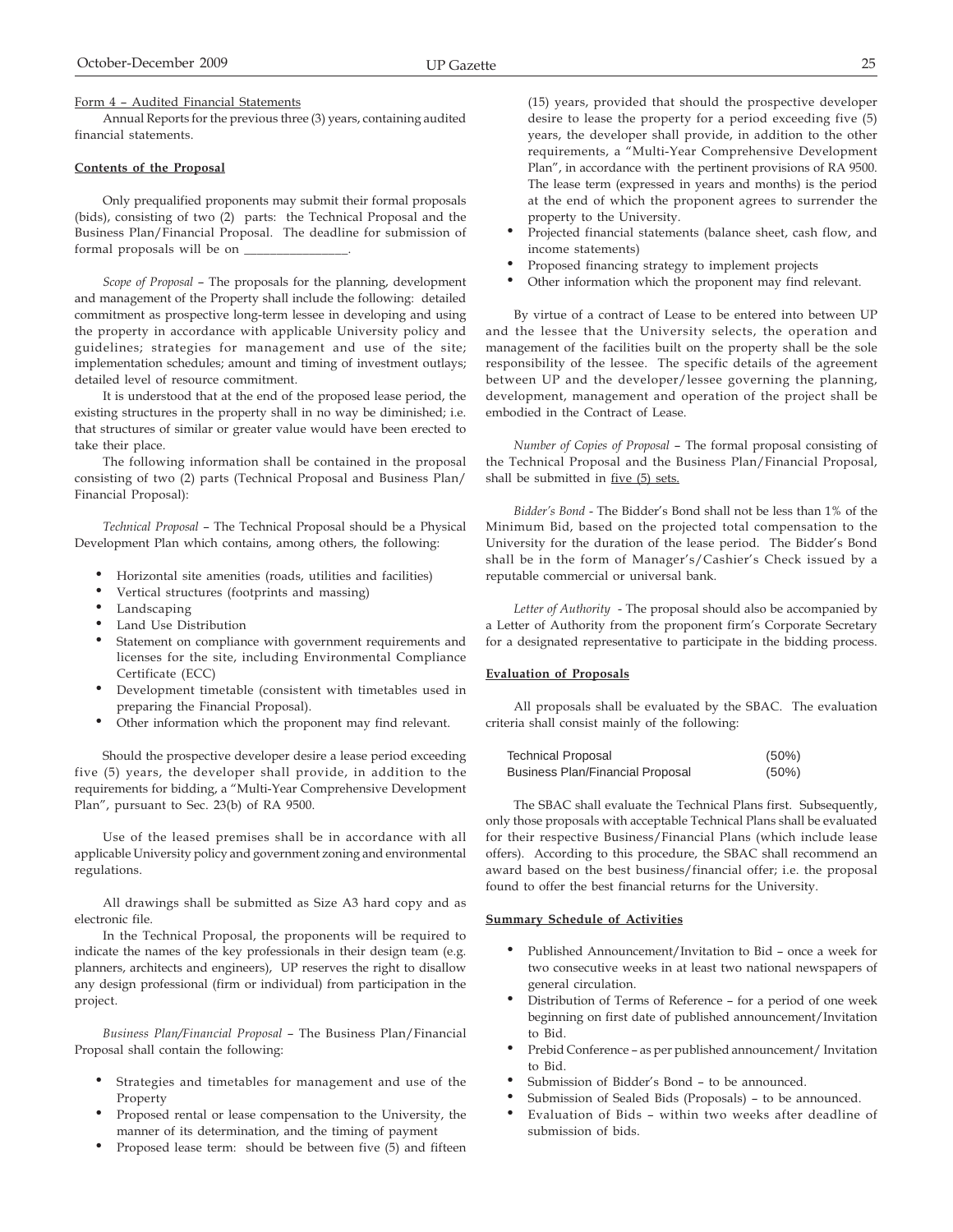- Announcement of Winning Bid
- Signing of Contract of Lease
- Turnover of Leased Premises
- Waiver

THE UNIVERSITY OF THE PHILIPPINES RESERVES THE RIGHT TO REJECT ANY OR ALL OFFERS AND TO WAIVE ANY DEFECTS OR TO ACCEPT SUCH OFFERS AS MAY BE CONSIDERED ADVANTAGEOUS TO THE UNIVERSITY.

## **Inquiries**

All inquiries should be coursed to the following address:

## **The Chair**

Special Bids and Awards Committee (SBAC) UP System Supply and Property Management Office (UPS-SPMO) Lower Ground Floor, Quezon Hall University of the Philippines Diliman, Quezon City 1101

Tel./Fax No. 926-4919 Tel. No. 981-8500 loc. 2538 e-mail: isagani.bagus@up.edu.ph

## *List of Appendices:*

- Prequalification Application Forms
- Location/Vicinity Map
- Property Map
- Draft Contract of Lease

Board action: **APPROVAL.**

#### **1248TH MEETING, 28 AUGUST 2009**

**Letter dated 6 November 2009 of Mr. Benjamin L. Santos, Jr. and Mr. Jossel I. Ebesate, President and Secretary respectively of the All U.P. Workers Union, Manila Chapter addressed to the Chairman and Members of the Board of Regents on the UP-PGH Faculty Medical Arts Building (FMAB)**

Mr. Benjamin L. Santos, Jr. and Mr. Jossel I. Ebesate wrote to the Board on 6 November 2009 requesting the latter "to immediately remedy a serious oversight relative to the recent confirmation by the BOR of the Contract of Lease of the UP-PGH Faculty Medical Arts Building (FMAB) with the Daniel Mercado Medical Center in view of certain requirements set forth by Republic Act 9500 or the University of the Philippines Charter of 2008." They are requesting for the immediate cancellation of the aforementioned Contract until such time that the safeguards set forth by the UP Charter of 2008 (RA 9500) as stated in Section 23 thereof, have been met and satisfied. They fear that the continued implementation of this Contract in spite of its procedural infirmities would serve as a precedent in future transactions of the University, forever tarnish the image of the University, especially the Board of Regents, and open a flood gate of legal actions all the way to the Supreme Court.

Chair Angeles distributed copies of the handout titled "The Faculty Medical Arts Building Procurement Process Points to Consider." Hereunder are the pertinent points highlighted by the Chair:

"1. The Contract and its procurement process will have to be reviewed by the Commission on Audit in terms of:

- a. Its compliance with the requirements of pertinent laws, rules and regulations for the alternative mode of Negotiated Procurement under EO 301, series 1987, and possibly RA 9184 which became effective in November 2004, and the guidelines on Joint Ventures including the prior Build-Operate-Transfer Law; and
- b. Its adherence to the pertinent provisions in the New UP Charter (RA 9500) governing asset disposition and real properties of the University specifically the provisions of Section 23 of the UP Charter.
- 2. In view of the continuing rejection by quarters of the University, particularly its doctors, other medical staff, and personnel who are members of the official employees' union, the members of the Board should revisit the following facts:
	- a. The withdrawal of four (4) other prospective bidders, the second failure of bidding, the continued negotiation with D. Mercado Medical Center (DMMC) as sole pre-qualified bidder while the second bidding was ongoing, and the eventual Negotiation with DMMC as the lone pre-qualified prospective bidder.
	- b. The Contract was awarded to DMMC, a private hospital entity which was to operate the FMAB inside the premises of the PGH, the premier government hospital serving the needs of thousands of poor patients everyday, the recipient of large sums of public funds for its operations and maintenance annually.
	- c. The Contract was awarded to DMMC at the price of P1 million lease per month as estimated by UP (a rate reportedly lower than others in the vicinity), but with a modification of the Terms of Reference, the lease period was lengthened from 15 years to 25 years with possible extension of 5 years. If the TOR was changed, then there is need to comply with the provisions of RA 9184, and with Section 23 of the UP Charter.
	- d. The scope of works which is not a straight lease, but includes civil works, conversion, rehabilitation and development – impacts on the capability and qualifications of the contractor, which is not contemplated under EO 301, s. 1987 but may be covered by the New Procurement Reform Act of RA 9184, and possibly the rules on Joint Venture, and the BOT Law. COA may have to understand fully the real nature of the contract and applicable laws, and whether all these were fully complied with by the parties.
- 3. Since the Board of Regents is called upon, as the highest governing body of UP, the national university, to correct any anomaly and ensure that all laws, rules and regulations are complied with for University contracts, and other procurements, the following have to be carefully reviewed, since the Board's attention has been called by the official union composed of its administrative or non-teaching staff, and in order to avoid liabilities to its members:

The Board may have to await the COA Opinion/ Confirmation considering the following relevant and important facts about the Contract with DMMC:

- a. From September 2006 till August 2007, there were two failed biddings on the Project, with DMMC considered the sole prequalified bidder during the first bidding.
- b. From September 2007 till July 2008, actual search for qualified bidders was conducted, while at the same time negotiations were ongoing with DMMC as the pre-qualified bidder in the first bidding.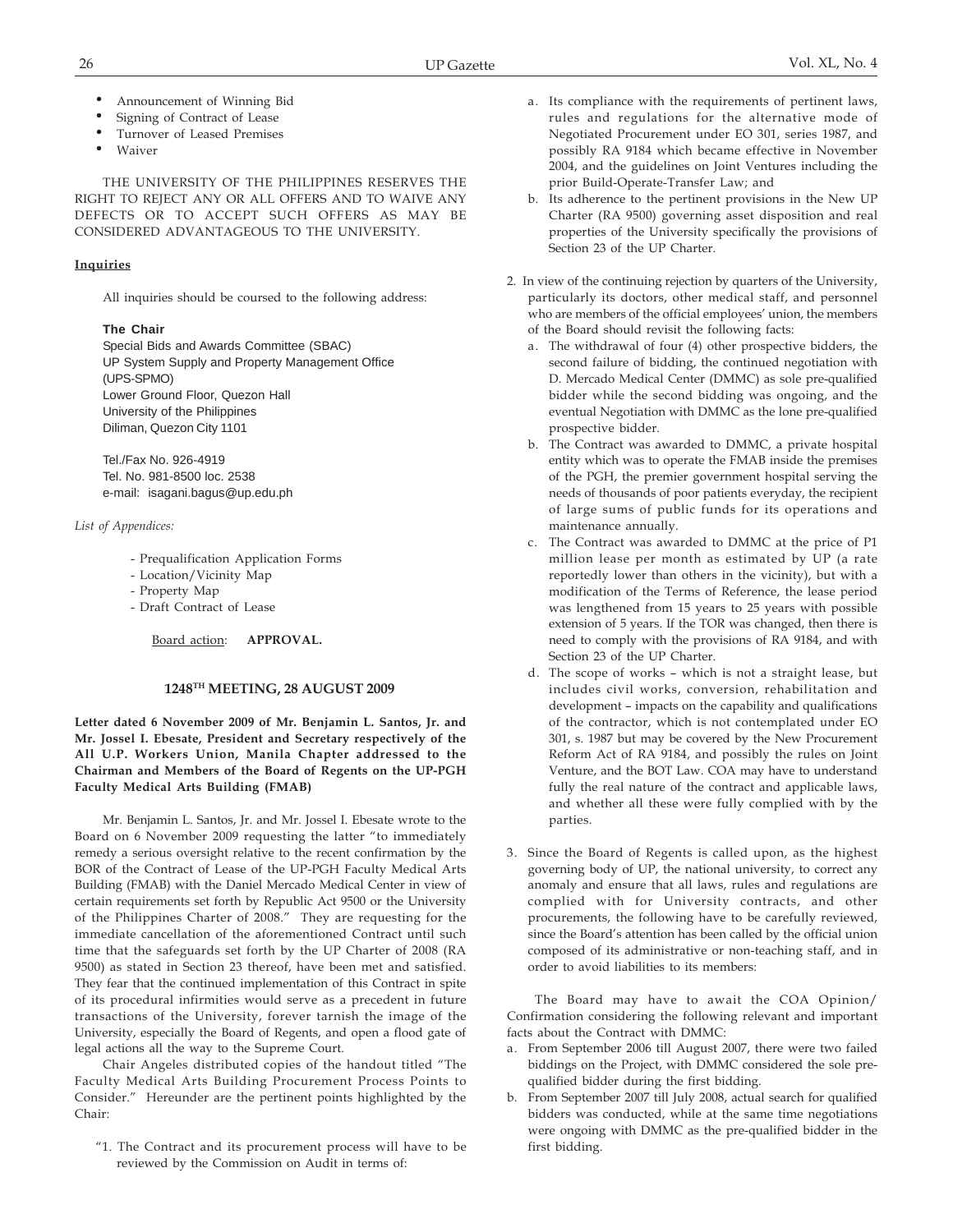- c. The Contract was awarded in February 2009 to DMMC, and the Contract of Lease was signed on June 18, 2009 by President Emerlinda R. Roman and the DMMC representative.
- d. However, on April 29, 2008 the new UP Charter was signed into law by President Gloria Macapagal-Arroyo, several months BEFORE the contract award to DMMC, and MORE THAN A YEAR before contract signing and BOR Confirmation. Since the UP Charter had already been signed to law when contract negotiation was still on process, the pertinent provision of the new UP Charter should have been considered and applied prior to contract award and event contract signing.
- e. There was no COA Contract review five (5) days after signing on June 18, 2009. When the Board made its decision (on simple majority vote on August 13, 2009, not complying with the  $\frac{3}{4}$ required vote), this was without the benefit of such review and COA confirmation (as required by COA Circular No. 2009- 002 which was already in effect as of May 2009), and without being informed of the stated non-compliance with the new UP Charter provision. Hence, the Board was not fully informed and advised of all these important developments and legal requirements when it deliberated no less than three times on this contract. In all its deliberations, the Board presumed regularity in the process.

Thus, it is prudent at this point to await the evaluation and confirmation of the Commission on Audit as the Constitutional body clothed with authority to review, evaluate, and assess the Contract, and suspend or defer any Inauguration planned for the purpose until this is fully cleared by COA."

The Chair reminded President Roman about two letters that he sent the latter earlier: the first was on October 21 where he reminded the President to refer the FMAB contract to the Commission on Audit, and the other one was on November 19 wherein he requested the deferment of any inauguration until the resolution of the issues. The Chair pointed out that he would like the Board members to hear the President's opinion on the matter.

President Roman said that on the Chair's directive that the contract be pre-audited based on the particular provision of RA 9184 regarding disposal of real property, the COA Circular states that only the following items shall be covered by pre-audit: "cash advances, payments of salaries and terminal leave benefits, payments for infrastructure projects, payments for road right of way, payments for procurement of capital assets, goods and services, payments made thru automatic debit advice (ADA), releases of funds to NGOs/POs, transfers of funds between government agencies subject to the exceptions provided in item 4.8 of the Circular, disbursements from trust funds of local government units, as limited in item 4.9, and disposal of real property and unserviceable property, subject to the limitations provided in item 4.10 of the same circular." As regards Section 4.10 of the same COA Circular, on the disposal of real property and unserviceable property, the President explained that this clearly shows that the subject Contract of Lease entered into with the Mercado Group is not covered by this particular provision. That was also the explanation given by the Resident Auditors of UP Diliman and UP Manila. The Contract requires a review after its confirmation by the Board. This is now being done by COA.

Chair Angeles asked the President to formally write the Commission on Audit clarifying this matter to them in order to protect the members of the Board from a possible suit. President Roman replied that they would try to get written comments from COA.

Chair Angeles then said that he wanted to put on record that he did not vote for this project. President Roman said that it is on record that the Chairman did not vote for it. The Chair then asked each Regent whether or not he/she voted for the FMAB.

The Chair, considering the very consistent protest of the All UP Workers Union and citing provisions of RA 9184 and 9500, said that the BOR members who have not voted for this project should express categorically that they did not vote for it.

President Roman emphasized that the matter is reflected in all the pertinent Minutes.

For the guidance of the Board, President Roman explained that the project was approved in the year 2005, when RA 9500 had not yet been issued. When the concept was approved, UP Manila started to work at the Terms of Reference for the project which was later on approved by the BOR in 2006, 2 years before the approval of the UP Charter. When the Board approved the Terms of Reference in 2006, that gave UP Manila the go-signal to start the bidding process which went on from 2006 to 2008. There were two (2) failed biddings. UP Manila was careful that every time they negotiated, they went back to the Board. When everything was decided with guidance from the Board, Regent Sarmiento and his group worked on the Contract and it was only finalized in 2009.

Chair Angeles opined that since there was no Award to the Contractor in 2008 and that there was no BOR confirmation, the Board should follow the procedure in RA 9500. President Roman stressed that the project was approved in 2005 and that this has been cleared with the lawyers.

Regent Cabrera informed the Board that upon reading the letter of Mr. Santos and Mr. Ebesate he was surprised that the issues raised by the two never cropped up in any of the BOR discussions of the FMAB. There could be possible violation of RA 9500. For one, Regent Cabrera said that in case of two failed biddings and negotiated transactions, if undertaken, the Board, when considering the approval of any such transaction, shall secure a fairness opinion report from an independent third party body. This body shall have five (5) members, three (3) of which shall be nominated by the Bankers Association of the Philippines (BAP), Investment Houses Association of the Philippines (IHAP), Trust Officers Association of the Philippines or the Financial Executive Institute of the Philippines (FINEX).

Another issue raised by Regent Cabrera is the required vote to confirm the Contract. Under the New Charter, if the contract or transaction involves an amount more than Fifty Million Pesos  $(P50,000,000.00)$ , it shall be approved by three fourths  $(3/4)$  of all the members of the Board.

The Staff Regent is concerned that the Board may have violated a provision of RA 9500.

President Roman explained that the safeguards mentioned in Section 23 of RA 9500 are not applicable to the FMAB Contract. It is specifically stated in the last sentence of Section 23 (d) of RA 9500 that the said provision (meaning Section 23 of RA 9500) "shall not apply to leases granted to faculty and staff as part of their benefit and made for academic purposes."

Looking at the objectives of the FMAB project, it is clear, the President said, that the Contract of Lease is an academic benefit in nature since the primary objective of the FMAB is to provide a "centralized teaching, training and research-related facility for the faculty, students, trainees, apprentices, medical residents and fellows."

In her letter to Mr. Santos and Mr. Ebesate, copies of which were distributed to the Regents, President Roman pointed out that on the issue of the voting of the members of the BOR on the confirmation of the subject Contract of Lease, the records would show that the said Contract was confirmed by a majority of the members of the Board during its August 2009 meeting. The vote requirement is not  $\frac{3}{4}$  but a simple majority as it does not involve an expenditure of P50,000,000.00 by the University but a receipt of One Million Pesos per month.

Regent Cabrera argued that the Contract contemplated by RA 9500 is a not a Contract between the University and its faculty or its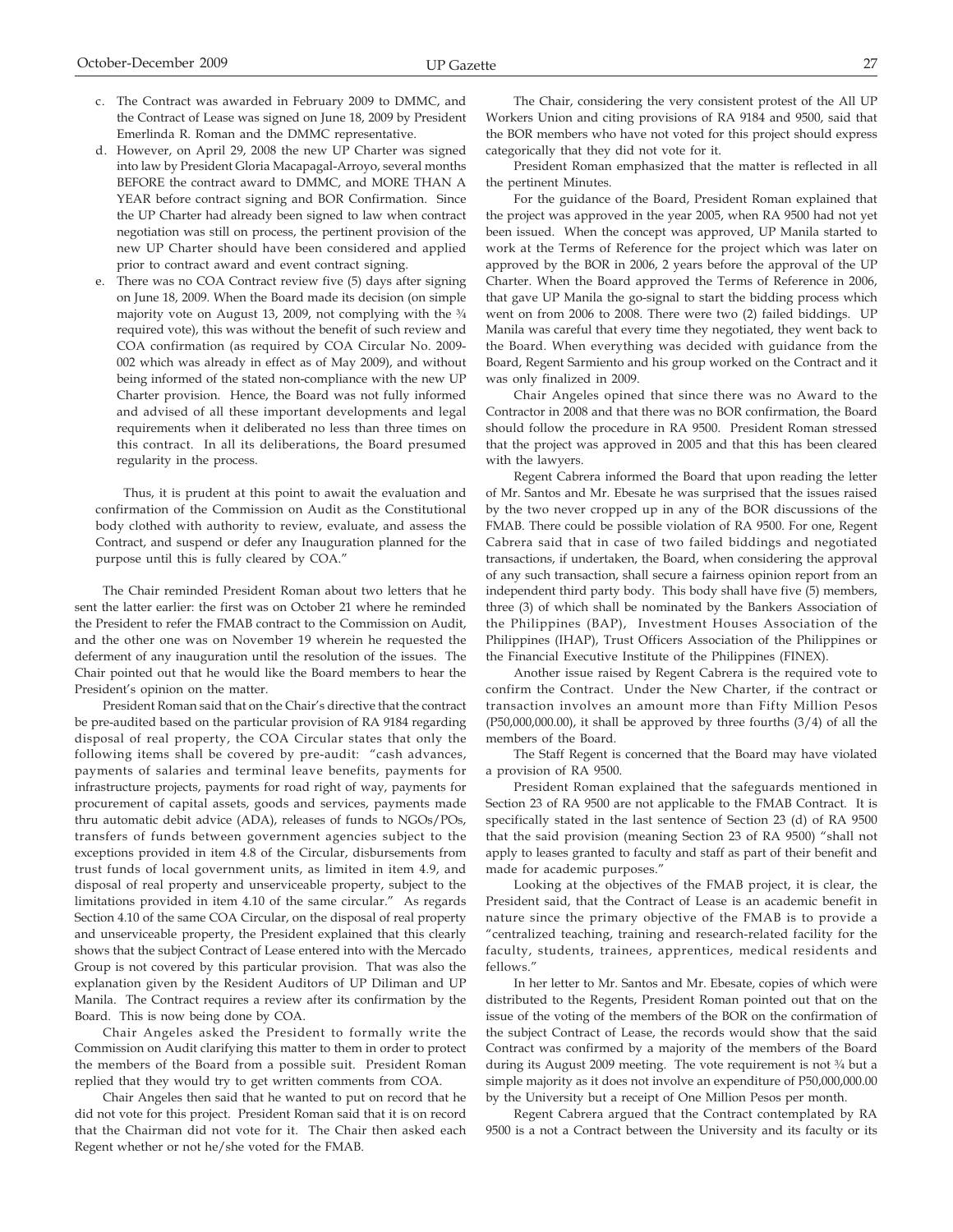entity. Regent Cabrera believes that the project would be exempted from the safeguards provided by RA 9500 if the Contract is initiated by the faculty or staff. The FMAB project from the point of view of the Staff Regent is governed by the safeguards provided for by the New UP Charter.

Regent Taguiwalo mentioned that it is important for the Board to agree on whether the Contract is covered by RA 9500 or not. If Daniel Mercado came in only in 2009, she said that the Contract is covered by RA 9500. It is clear that the award is with a private entity, not with the faculty, not with the faculty organization or a staff entity within UP. She therefore, agrees with the interpretation of Regent Cabrera. Regarding the vote requirement, the Faculty Regent said that the Contract with Daniel Mercado involves an amount which is more than P50 Million pesos. Thus, the  $\frac{3}{4}$  vote requirement is needed if RA 9500 applies in this particular case.

President Roman stressed that Daniel Mercado was already part of the bidding process when it started in 2007. ¾ votes of the Board approved the Project in 2005. The Terms of Reference was approved in 2006, the process for identifying the bidder started in 2007 and Daniel Mercado Medical Center was always in the process. It is not as if they came on board only in 2009.

Regent Gonzalez said that the Contract was well-studied by no less than Regent Sarmiento and herself and that like the others, they are concerned with the University, what is good for it, what is good for the faculty and what is good for everybody. They would not take up any Contract which would be contrary to the interest of UP and its community. The Regent said her concern for the UP is 10 times the others because she has been sitting in the Board for a long time without any remuneration.

Regent Pascual informed the Board that the issue is not new to him. Way back in September, before the BOR meeting in Baguio, the Regent said that he raised this particular issue with the Vice President for Legal Affairs, now present to attest to that. Vice President Te gave him the answer, similar to what the President is explaining now. The important thing to note, according to Regent Pascual is that the transaction involved pertains to a project that was approved in 2005. As far as he is concerned, the Project was already taking its course and going through the process based on the laws and regulations applicable in 2005. An intervening law like the New UP Charter, according to Regent Pascual, will no longer apply to this particular case because the motion has already been started for this Project. This is the reason, Regent Pascual said, why he did not raise this issue anymore in the UP Baguio meeting. He was convinced with the explanation given to him. If it is not covered by the new law, then the fairness opinion requirement does not apply nor the  $\frac{3}{4}$  vote by the members of the Board.

Regent Cabrera pointed out that the issue actually boils down to whether or not the FMAB Contract is covered by RA 9500. He agrees with the position that RA 9500 cannot be applied retroactively. But the FMAB Project, he said, has not been perfected when RA 9500 became operational. He asked if the Project is still not covered by RA 9500.

The Staff Regent asked which body would be the appropriate authority to advise the Board on this issue. He recalled that on the "back COLA" issue, one option suggested was to get the opinion of the Department of Justice.

Chair Angeles said that since the UP Charter had already been signed to law when the contract negotiation was still in progress, the pertinent provision of the new UP Charter should have been considered and applied prior to contract award and even contract signing. There was no COA Contract Review 5 days after signing on June 18, 2009 and the Board did not comply with the  $\frac{3}{4}$  required votes. The Board was not fully informed and advised of all important developments and legal requirements when it deliberated no less than three times on the contract. Therefore, the Chair said it is prudent at this point to await the evaluation and confirmation of the Commission on Audit as the constitutional body clothed with authority to review, evaluate and assess the Contract. He also suspended/deferred any inauguration planned for this purpose.

Chair Angeles then recommended to the Board that the issue be referred immediately to the Commission on Audit.

President Roman said the Contract was referred by UP Manila to COA a day after it has been confirmed by the Board.

Regent Taguiwalo thinks that, while the COA audit is going to be helpful, it is still important to come up with a resolution about RA 9500's applicability to the Contract and if they could not agree on that, what other options should they take to make sure that the spirit and intent of RA 9500 apply.

Regent Pascual requested the Vice President for Legal Affairs to enlighten them as to the logic of his opinion that RA 9500 does not apply to the FMAB Project.

Vice President Te explained that RA 9500 is a new law which came in April 2008 when transactions were already in place and were ongoing before the Charter took effect. The general rule is that the law is not retroactive. When the law retroacts, the law specifically says it will retroact, and RA 9500 does not say so.

As to the question on whether or not there is retroactivity or prospectivity on the FMAB Contract, Vice President Te said that there would be no retroactivity because the Project was approved already in 2005 and its Terms of Reference in 2006.

Regarding Section 23 which is cited by the Union in its letter, Vice President Te said that Section 23 particularly pertains to a General Policy on non-dissipation of the value of the assets of the University. Particular transactions apply under Section 23 one of which would be any transaction involving expenditure on the part of the UP or loss of the assets to sale or disposition. The FMAB Contract does not involve dissipation of assets, rather it involves an asset that now acquires greater value. Therefore, it is consistent with the general rule in Section 23 on non-dissipation of assets.

Vice President Te said that the provision of ¾ vote in relation to transactions involving 50 Million pesos falls within the general rule under Section 23. The University and its officials now have the positive duty to maintain if not enhance the value of its assets in line with the flexibility given to the University by its Charter. It is in this light that he recommended that the <sup>3/4</sup> vote does not apply in the FMAB project. Besides, this Contract has already been approved by previous Boards before the Charter came into effect. He assured the Board that he has reviewed the Contract in relation to the Charter and all existing laws.

Chairman Angeles said that since the awarding of the Contract and the signing of the Contract of Lease have been consummated after the New Charter was signed into law on April 29, 2008, this could be questioned in Court. The Contract may be beneficial to the faculty but the thing is, there is a law to be followed and a COA Contract Review required.

At this point, President Roman said that the Chair kept on harping that the Contract should have been pre-audited when in fact it should not be pre-audited. She said that she has basis for her opinion and that the University is conscious about the rules. She even mentioned that UP Manila submitted the Contract to COA a day after its confirmation. The Chair, however, seemed to insinuate that anomalies attended the process. First, he insisted that the Contract be preaudited when the rules are clear that this Contract is not covered by pre-audit. Then, he now says the Contract should have been submitted to COA for contract review. UP Manila submitted the Contract to COA on 22 October 2009, one day after the Board confirmed it, which is the practice in UP. As if not convinced by the President's statement, the Chair asked for a copy of the letter. The President put on record that she resents this and she would write about this.

Chairman Angeles explained that he just wants to protect the Board from any liability.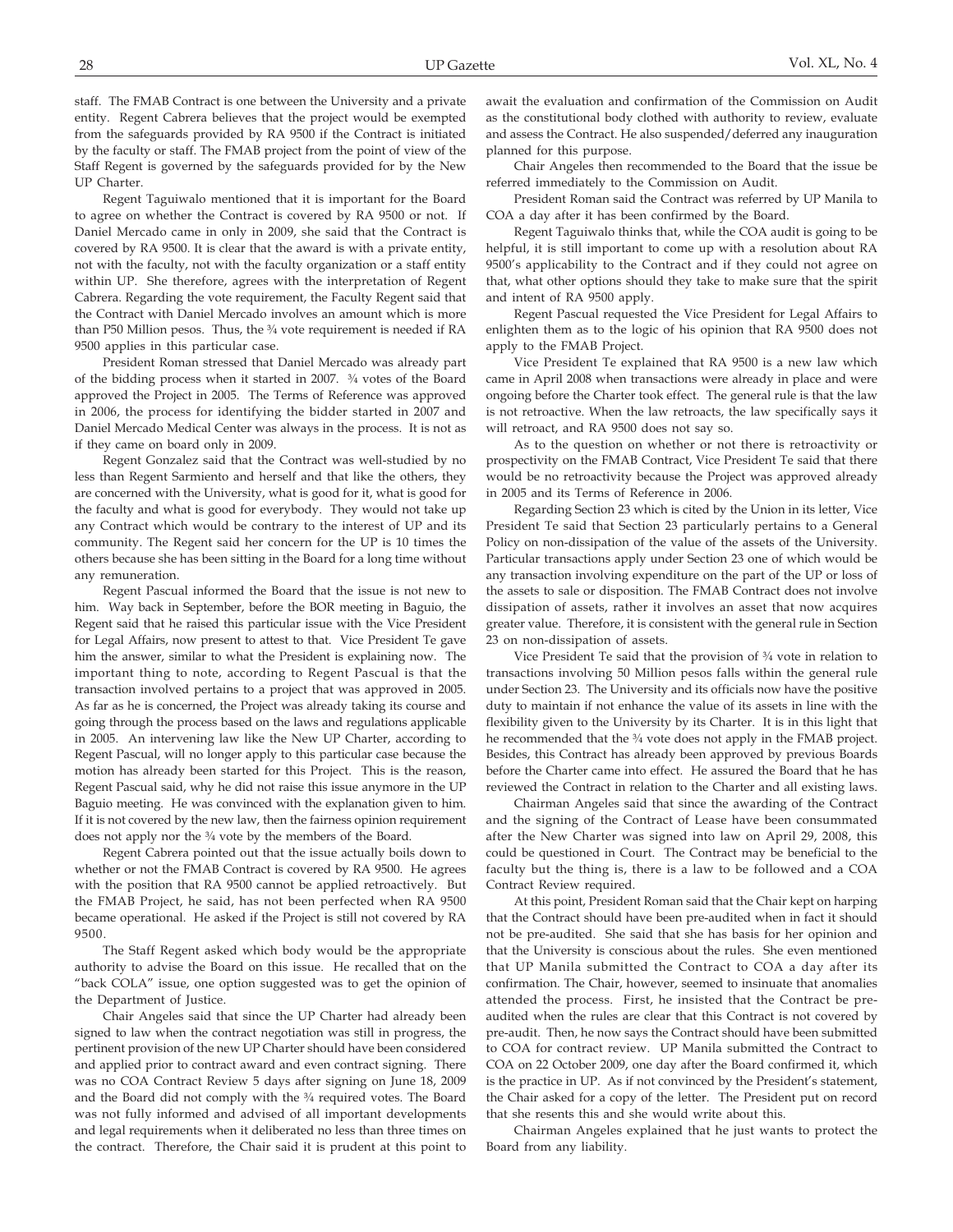Regent Chua moved that the matter be submitted to the Department of Justice for an opinion. Regent Cabrera seconded the motion. There being no objection, the Board decided to refer the issue to the Department of Justice.

#### **1249TH MEETING, 25 SEPTEMBER 2009**

## **Liham ng Pangulo ng All-UP Workers Union na may Petsang 6 Oktobre 2009 para sa Kahilingan na Ikonsidera ng UP Board of Regents ang Ibinigay nitong Pahintulot sa PNOC Upang Magsagawa ng Assessment sa mga UP Land Grants**

#### Nakasaad sa ilalim ang nilalaman ng liham:

*"Nais naming ipaabot na kaisa po ninyo kami sa pag-iisip kung papaano tayo magkakaroon ng dagdag na pondo para matustusan ang pangangailangan ng Unibersidad sa lahat ng programa nito dahil hindi sapat ang ibinibigay na pondo ng ating pamahalaan. Kabilang sa ginagawa ng unyon ang pagdalo sa mga ginaganap na budget hearing, pag-lobby sa mga kilalang kongresista at iba pa.*

. . .

*Sa paghahanap ng pondo ay hindi rin naming kinakaligtaan ang pagsasaalang-alang kung may mga sector na maaaring maapektuhan nito, lalo na kung may mga imprastrakturang itatayo at kung may masamang epekto ito sa kalikasan at kapaligiran.*

*Subalit tila yata sinusubok ang mga nagiging desisyon ng UP Board of Regents, o nagkataon lamang na sa katatapos na meeting noong September 25, 2009 sa UP Baguio, ay binigyan nito ng pahintulot ang PNOC DMC na magsagawa ng assessment sa mga UP Land Grants upang magtukoy ng mga potensyal areas na maaaring mapagkunan ng geothermal energy reserves, wind power, hydro resources (water supply and hydroelectric energy) na tutungo sa posibleng joint venture corporations with UP and relevant third parties.*

*Pagkatapos ng pulong ng BOR ay nagsisimula na noon ang pag-ulan sa Metro Manila at karatig bayan na humantong sa napakalagim na pangyayari ang pagbuhos ng napakalakas na ulan at nagdulot ng napakatinding pagbaha na kumitil sa buhay ng mahigit na 150 katao, nagwasak sa napakaraming bahay, negosyo, pananim na walang pinili mahirap man o mayaman.*

*Mga iginagalang at minamahal naming mga miyembro ng UP Board of Regents, taos puso po naming ipinaabot sa inyo na sana'y mabigyan niyo ng konsiderasyon ang inyon ibinigay na pahintulot sa PNOC DMC na magsagawa na ng assessment sa mga UP Land Grants, sa partikular hinihiling namin na bago pa muling bigyan ng pahintulot ang PNOC DMC ay magsagawa muna ang UP Board of Regents ng public hearing sa UPLB constituents upang marinig ang iba't ibang mga saloobin, ideya at mga pananaw sa isasagawang assessment ng PNOC. Kung inyong mamarapatin iminumungkahi din po naming na sana ay alamin din ng UP Board of Regents ang mga sumusunod na impormasyon/datos:*

- *1. Report ng UPLB administration sa mga naisagawa ng kahalintulad na proyekto sa mga UP Land Grants, kung nagkaroon na ito, upang malaman kung may mga naging epekto ito sa kalikasan at kapaligiran;*
- *2. Pagsumitihin din ang PNOC ng mga lugar/area na kung saan ay nakapagsagawa na ito ng kahalintulad na proyekto upang malaman natin ang mga naidulot na kabutihan nito sa ating kalikasan at mamamayang naninirahan malapit sa mga itinayong proyekto nito; at*

*3. Mag-ulat ang PNOC hingil sa operasyon ng MAK-BAN Geothermal Power Plant sa Laguna na kung saan ang nasabing Plant ay may butas o "wells" na nasasakupan ng Makiling Forest Reserve, UP Los Baños.*

*Naranasan natin nitong nakaraang mga araw ang matinding pagbaha, na sinasabing bahagi na din ito ng epekto ng climate change, sana'y maging isa tayo sa pagpigil upang hindi na lalong lumala ang pagkasira ng ating kalikasan at kapaligiran at lalong hindi ito sapitin ng ating mga anak at susunod na mga saling lahi."*

#### Board action: **NOTATION.**

*N.B. President Roman said that the Union is again questioning a unanimous decision made by the Board.*

*Regent Cabrera explained that he does not completely agree with the Union's intention considering that the Contract has been signed by the President and is just awaiting confirmation by the Board. He suggested that the BOR's confirmation of the Contract be temporarily deferred and that the Sectoral Regents be allowed to launch a forum on the issues pertinent to the PNOC project. If the two Sectoral Regents would agree, he is suggesting that the forum which is in the form of consultation be held for UPLB constituents who have asked questions as to whether PNOC could present similar projects that it has already undertaken. In this way, they would see the effects of such projects especially on the environment or on climate change. The Regent believes that the intention to develop geothermal energy is good. However, there are issues that need to be clarified, e.g. who would benefit from the project.*

*President Roman said that she could not understand how to operationalize Regent Cabrera's suggestion: to defer the confirmation of the Agreement, the process will continue but at the same time he wants to constitute another process.*

*Regent Taguiwalo clarified that the PNOC Contract would be taken up under agenda items for confirmation. They could raise some questions later when the particular Contract is discussed by the Board.*

*Chairman Angeles said that the matter has been approved by the Board and has been discussed. Regent Taguiwalo said there was really no problem because nobody raised a Motion for Reconsideration.*

*The Agenda item was noted by the Board.*

#### **Further Update on the Case Against Former Student Regent Hannah Serana**

Hereunder is a further update on the case against former Student Regent Hannah Serana from the Vice President for Legal Affairs.

> "Upon formal inquiry by our Office, through the Deputy General Counsel for Judicial Services, we have been informed by the Clerk of Court of the Sandiganbayan, 5<sup>th</sup> Division that the warrant of arrest issued by the Sandiganbayan against former Student Regent Serana cannot and has not been served because she (and her co-accused, her brother Ian) cannot be found. They both jumped bail and, as such, are considered fugitives.

> Pending their arrest, the case for estafa filed against them has been archived, starting in 2009." (Memorandum No. TOT-2009-157, dated October 23, 2009)

#### Board action: **NOTATION.**

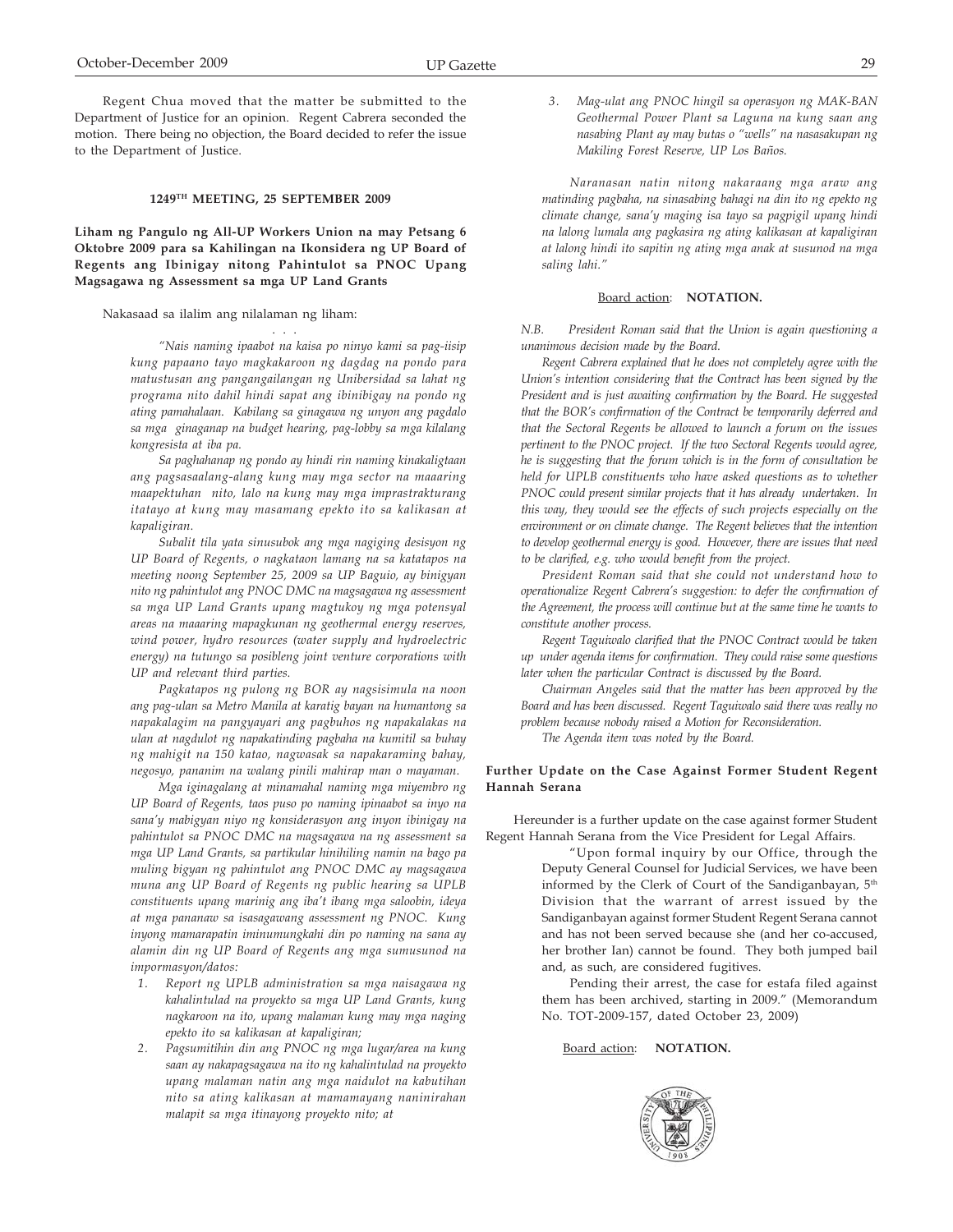### **Report of the Campuses on the Military Presence**

- a. UP Manila
- b. UP Mindanao

Student Regent Bañez reminded the Board that on the 25 September 2009 meeting of the Board in UP Baguio, Regent Sarmiento suggested that President Roman request report from the Chancellors of the different CUs as regards military presence in their respective campuses. The Student Regent said that her Office expresses appreciation for the reports submitted by UP Manila and UP Mindanao. The Chancellor of UP Los Baños in a letter dated 16 November 2009 updated the Board of Regents on two items raised during the last BOR meeting, as follows:

## *1. Statement from the Chancellor that he is condemning the branding of some UPLB students and faculty as communists/terrorists*

According to Chancellor Velasco, UPLB is dealing with the issue of branding of some students and faculty as communists/terrorists in a way they deem best. "While the act of unanimously issuing malicious publicity materials against certain group is condemnable in nature, we opted to deal with it in a civil manner because we are in a university. As such, our response should be in a balance with academic freedom and freedom of expression. We believe that the issuance of a statement of condemnation, as demanded from me by the Student Regent and by the group at UPLB calling themselves SAKBAYAN, is tantamount to preventing any individual, group or sector, for that matter, to air their concerns without fear of retaliation or intimidation."

## *2. Chancellor's Report on the Alleged Militarization of UPLB*

In the aforementioned letter, the UPLB Chancellor "forcefully and categorically denies the alleged militarization of UPLB campus, in particular to suppress or subvert student activism in the campus."

The recent entry and visits to the Campus by military personnel were part of UPLB's efforts to actively participate in the initiatives of the local government for peace and order in the community. Moreover, military personnel have also actively participated in the recent collection, repacking and transporting of relief goods in the campus for the victims of Typhoon Ondoy.

Regent Bañez informed the Board that she did some research on the materials submitted by Chancellor Velasco as part of his report. For instance, Mr. Krestoric C. Magbanua, mentioned in the letter of the Chancellor as the National Chairperson of the Confederation of the Advocates for Development and Reform (CADRE), has branded youth formations, i.e. Anakbayan, League of Filipino Students as members of the CPP-NPA-NDF. Now, the Student Regent said, Mr. Magbanua has written to the Chancellor, affirming the statement from the students that indeed he was invited to the Centennial Youth Forum which was spearheaded by the Laguna Peace and Order Council in cooperation with the Office of Student Affairs of UPLB.

The Chair asked Regent Bañez what she expects the Board to do. Regent Bañez said that the Memorandum issued by Chancellor Velasco does not reflect what was actually agreed upon during the last BOR meeting.

Chancellor Velasco, who was invited for this particular issue, informed the Board that he has condemned that act of red tagging of his students and faculty.

The Student Regent pointed out that nowhere in the memorandum of Chancellor Velasco could one find the explicit condemnation by the UPLB Administration of the red tagging of its students and faculty.

Chancellor Velasco explained that they have to be careful about certain balancing act of curtailing rights of certain individuals in the University against academic freedom. The University is well known as an institution respecting academic freedom and that they are trying to do that to the best of their ability.

Regent Taguiwalo said that they would not violate anyone's right by doing what was agreed upon in the September 25 Board meeting. They are just asking the UPLB Chancellor to condemn unsigned letters branding many students as communists/terrorists and several faculty members as communists/sympathizers. She said she has submitted several sources, like the 2008 US State Department Report on the Philippines which noted that the Philippine Government's counter insurgency strategy presumed that some civil society groups had ties with the CPP or NPA and alleged that security forces treat these leaders and community organizers as legitimate targets. She also cited the killings of Prof. Jose Ma. Cui of the University of Eastern Philippines and of Prof. Rodrigo Catagyong of the Eastern Samar State University. These professors were named or included in the socalled "Order of the Battle" for allegedly supporting the communist parties' armed wing.

Chairman Angeles asked the Faculty Regent what she expects the UPLB Chancellor to do.

Regent Taguiwalo said that the Chancellor could not place on the same weighing scale what the students of UPLB are doing vis-à-vis the Office of Student Affairs. They could file charges against students who are known and identified or are enrolled in the University. The Administration could always run after them if they feel that the students violated any rules of the University. In the meantime, anonymous letters have circulated twice in UPLB, she added.

Regent Bañez reiterated that the students' only requests are for the UPLB Chancellor to: (1) issue an explicit statement saying that he is condemning the communists/terrorists tagging of the students and faculty members of UPLB, and (2) not allow the Office of Student Affairs to be used or to use the UPLB as a venue for the proliferation of military propaganda.

Chair Angeles asked if doing what the students want the Chancellor to do would not endanger the Chancellor's life. Chancellor Velasco replied that he might be exposed to known entities that would threaten his life.

Regent Bañez commented that what Chancellor Velasco has mentioned is not grave as compared with a student/faculty to be tagged as communist or terrorist.

Chancellor Velasco stated that there was no mention of terrorism for that matter. It was clearly communism only and yet he still has to hear from the students themselves like SAKBAYAN, USC, Perspective and the groups of the Student Regent that they are not communists.

Regent Bañez said that there is really an explicit statement that those students and faculty are not only branded as communists or fronts of the CPP-NPA-NDFP but also terrorists. She then said that she wanted to put on record that she is Not a Communist.

Regent Pascual said that it is enough for him to know that the UP Los Baños Administration headed by Chancellor Velasco is not the one originating the questioned statements. It is enough that the Chancellor himself does not agree with what is going on, the circulation of unsigned letters. The name tagging or branding is going both ways. It is a two-way exchange of unsigned letters. Regent Pascual wonders what the UPLB Administration can really do. A statement of condemnation could even endanger the life of the Chancellor. The Regent added that the Board should not dictate on the Chancellor of any CU what he/she has to say.

Chair Angeles added that if the students could exercise academic freedom, the Chancellor or anybody for that matter in the UP administration could also exercise academic freedom.

Regent Taguiwalo clarified that there was never an issue that Chancellor Velasco was responsible for circulating the unsigned letters. What they ask of the Chancellor is to condemn the unsigned letters because one cannot cite academic freedom to defend unsigned letters which attack the constituents and legitimate students. It is a different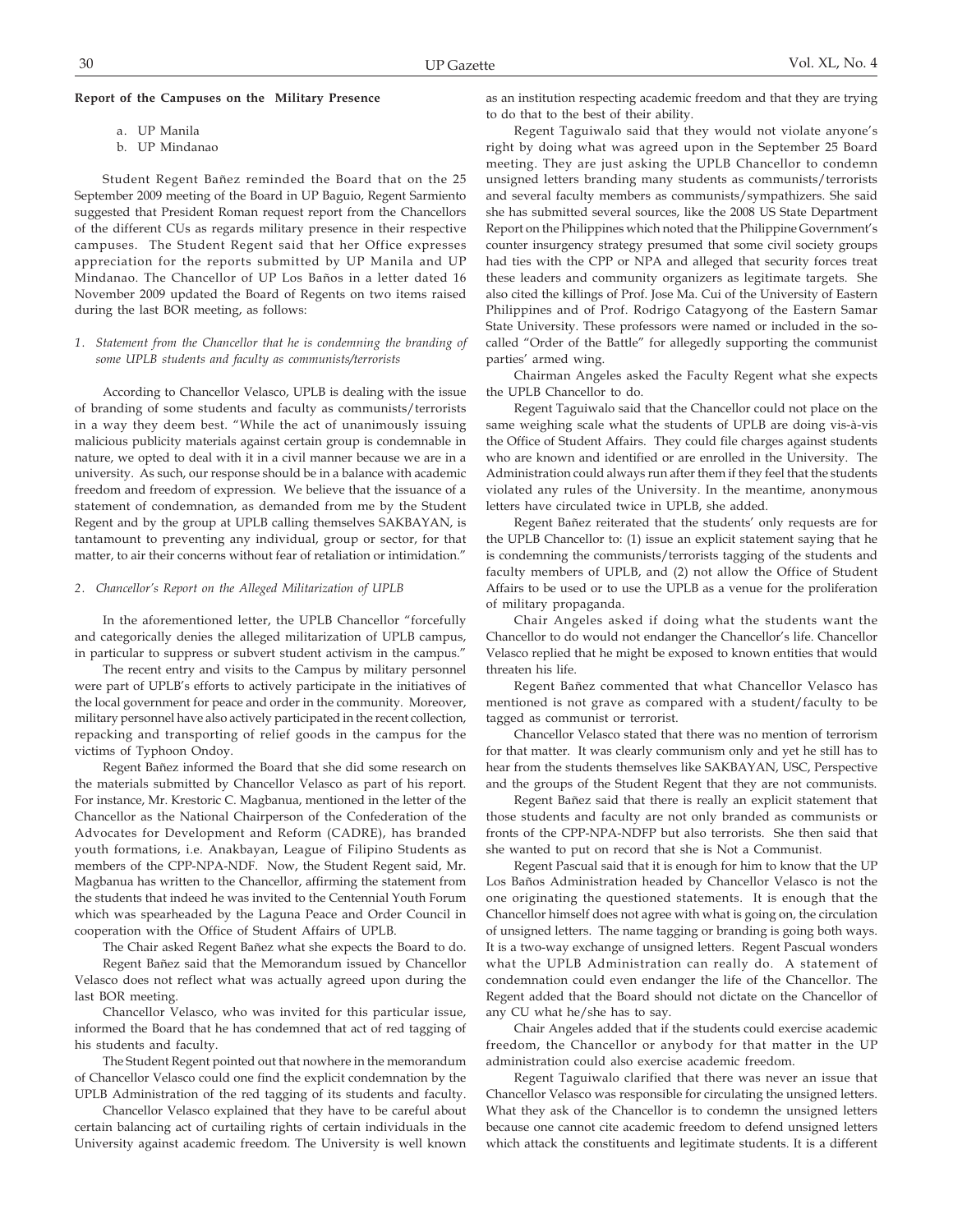matter if one says that the other side is doing it because these are students enrolled in UPLB. They can easily be traced. They even hold rallies in front of the Office of the Chancellor, in the exercise of their academic freedom. It would be a different thing to defend the academic freedom of non-UP entities hiding behind unsigned letters branding students and faculty members as communists/terrorists. The President herself has taken a strong stand vis-à-vis human rights violation or perceived to be human rights violation. There are several University Council Resolutions to that effect, so it is not a question of dictating it. It is also upholding the cherished principle of the University vis-à-vis academic freedom and the freedom to criticize within the University, the Faculty Regent added.

## **1250TH MEETING, 21 OCTOBER 2009**

## **Motion for Reconsideration of the Board's Decision on the Disciplinary Case Involving Six (6) School of Economics Students**

At its 1250<sup>th</sup> meeting held on 21 October 2009, the Board did not give due course to the "Motion for Reconsideration on the disciplinary case involving six (6) School of Economics students." However, the Board agreed to discuss in its next meeting the possibility of holding a dialogue with the University Council, including the possible creation of a Committee for this purpose.

Following the aforementioned agreement and upon the suggestion of Regents Cabrera and Pascual, the Board constituted the Committee that would dialogue with the University Council. Chaired by Alumni Regent, Alfredo Pascual, the Committee is composed of Faculty Regent Judy Taguiwalo, Staff Regent Clodualdo Cabrera and Student Regent Charisse Bernadine Bañez.

## **POLICY MATTERS**

### **Proposal to Increase the University Professor/University Professor Emeritus Grant from PhP200,000 to PhP250,000**

The University Professor and University Professor Emeritus Grants were established by the Board of Regents at its 1137<sup>th</sup> meeting on 25 November 1999 and 1203rd meeting on 24 November 2005, respectively.

In recognition of their outstanding scholarship and achievements in their respective fields, the University Professors and University Professors Emeriti may be given a PhP200,000/annum grant through a research contract in order to support their researches and creative works. So far their outputs have been published in reputable journals/ books or exhibited/performed.

Since 15%-20% of the grant is deducted in the form of withholding tax, the BOR approved in its 1207<sup>th</sup> meeting on 31 March 2006 the proposal to make the grant of PhP 200,000 net of tax.

Thus, the original amount of the grant of PhP 200,000 is circa 1999 while the PhP 200,000 net of tax is circa 2006.

It is now proposed that the University Professor/University Professor Emeritus Grant be increased to PhP 250,000/annum, net of tax, effective upon approval of the Board.

#### Board action: **APPROVAL.**

**Renaming of the "Learning Resource Center" to the "Teaching and Learning Resource Center", UP Visayas**

### **Rationale**

The Learning Resource Center (LRC) was established primarily as a systematic academic and psychosocial support program for the

Excellence-Equity Admissions System (EEAS) adopted by the UP System. The Center is envisioned to provide students with necessary assistance that will further enhance and enrich their quality of life on campus. Its main task is to provide instructional support services to UP students to ensure that the goal of promoting academic excellence will be realized in a more caring and nurturing environment. It is to administer learning assistance programs designed not only for freshmen but also for all other students in the University.

When the LRC was established in the Miag-ao and Iloilo City campuses under the Office of the Vice-Chancellor for Academic Affairs in 1997, it became an integral part of the University's democratization initiatives and continued to assist in maintaining its academic standards through its instructional and enrichment program. It began implementing the Summer Bridge Program (SBP) and provided tutorial services for students.

As the Center continues to implement learning assistance programs for students, it has also found the need to provide support structures that would enhance teaching competence among faculty. It therefore began to conduct training workshops/seminars on teaching principles and methods in collaboration with the Division of Professional Education, College of Arts and Sciences. It also made available to faculty resource materials on teaching through its newsletter and the Teaching Excellence Library.

The vision, mission, functions, and programs of the LRC have therefore evolved through time to cater not only to the needs of the students but of the faculty as well.

At present, the LRC Director also serves as Chairperson of the Peer Review of Teaching Committee (PeRTCom), which is the coordinating body of the Peer Review of Teaching Program (PRTP) in UP Visayas. The Center therefore facilitates the conduct of orientation seminars on the program as well as the training of peer observers (POs) in the different UPV campuses.

The expansion of the Center's functions and programs call for a more appropriate name for the unit. It is therefore proposed that the "Learning Resource Center (LRC)" be renamed as the "Teaching and Learning Resource Center" (TLRC).

Board action: **APPROVAL.**

## **Request for Temporary Waiver of the Faculty Tenure Rule in Favor of Dr. PHILIP J. PIPER, Associate Professor, Archaeological Studies Program, Effective 1 November 2009 until 31 May 2010**

Dr. Piper is a British national who obtained his Ph.D. in Bioarchaeology from the University of York, United Kingdom in 2003. He has published in ISI-indexed, non-ISI refereed international and local journals, and books. The most recent are five articles published in the July-August 2009 issue of the ISI-indexed journal *International Journal of Osteoarchaeology* and an article published in the *Journal of Archaeological Science* in June 2009. In 2008, his other research works were included in the *Biological Journal of the Linnean Society, Indo-Prehistory Association Journal, Antiquity, Hukay,* and *Palaeogeography, Paleoclimatology, Paleoecology.* He wrote a chapter in a refereed international book entitled *Islands of Inquiry (B.S.): Colonisation, Seafaring and the Archaeology of Maritime Landscapes,* which was published by Terra Australis. He has also five other papers accepted for publication in journals and co-authored seven chapters in an international monograph series which is currently in press. He has presented in various international and local conferences and served as peer-reviewer for some international publications.

Dr. Piper has demonstrated a very satisfactory teaching performance as reflected in his 1.65 average SET score for 1<sup>st</sup> semester and 1.60 for 2nd semester, AY 2008-2009. He handled the courses Archaeo 2, Archaeo 242, Archaeo 270, Archaeo 298 and will handle Archaeo 399 this 2nd semester. He served as thesis adviser and panel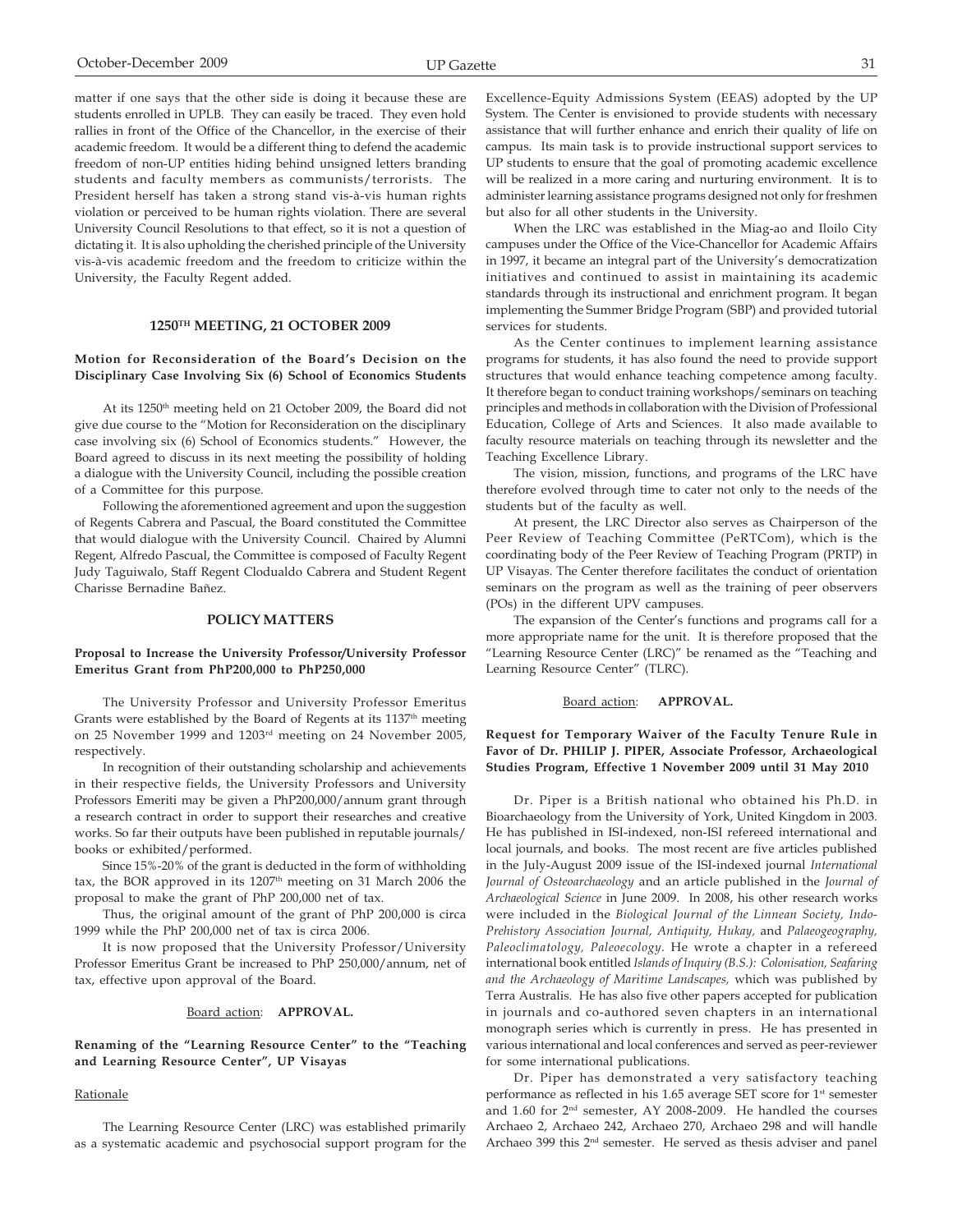member during the 1<sup>st</sup> semester and has ongoing thesis/dissertation advisees this 2nd semester.

Dr. Piper's services and expertise are needed in the ASP. He has met all the minimum requirements for tenure, however, his foreign citizenship prevents ASP from recommending him for tenure. Based on the opinion issued by the Diliman Legal Office in June 2004 regarding Prof. Jean Christopher Gallard's case, foreign professors cannot be appointed to a permanent item.

### Board action: **APPROVAL.**

**Request for Temporary Waiver of the Faculty Tenure Rule in Favor of Dr. MARIA CATALINA T. DE LUNA, Assistant Professor 1, Department of Basic Veterinary Science, College of Veterinary Medicine, UP Los Baños, Effective 1 November 2009 until 31 May 2010**

Dr. De Luna is an Assistant Professor 1 in the Department of Basic Veterinary Sciences, College of Veterinary Medicine. She has satisfied two (2) of the three (3) basic requirements for tenure in the University: a graduate degree and high evaluation ratings from her students. The publication requirement shall have been met by December 2009 with the acceptance of her paper entitled "Effect of total submandibular sialoadenectomy on the preputial and bulbourethral glands of sexually mature rats" by the *Philippine Journal of Veterinary Medicine*.

The waiver is being requested as a stop-gap measure for her services in the University.

### Board action: APPROVAL.

**Request for Temporary Waiver of the Faculty Tenure Rule in Favor of Ms. MA. TERESITA B. OSALLA, Assistant Professor 1, Department of Development Broadcasting and Telecommunication, College of Development Communication, UP Los Baños, Effective 1 November 2009 until 31 May 2010**

Ms. Osalla was appointed Assistant Professor 1 on November 14, 2006 in the Department of Development Broadcasting and Telecommunication, College of Development Communication. She obtained a graduate degree in the 1<sup>st</sup> Semester of SY 2003-2004 and consistently earned high evaluation ratings from her students. Her article titled "ICTs and Community Media: Process Documentation of Setting-Up an Enhanced Community Communication Station" has already been accepted for publication in the *Philippine Journal of Development Communication* which will come out in December 2009.

The waiver is being requested as a stop-gap measure for her services in the University.

### Board action: **APPROVAL.**

**Request for Temporary Waiver of the Faculty Tenure Rule in Favor of Dr. GERALD F. QUINITIO, Assistant Professor 4, Institute of Marine Fisheries and Oceanology, College of Fisheries and Ocean Sciences, UP Visayas, Effective 1 November 2009 until 31 May 2010**

Dr. Quinitio's research paper entitled "Development of the Gastrointestinal Tract and Associated Organs of the Rabbitfish, Giganus guttatus (Bloch) Larvae" was accepted for publication in the *UPV Journal of Natural Science, Volume 13, No. 2 (2008).* The journal is expected to come out in October 2009 as certified by Dr. Philip Ian Padilla, Executive Director.

Board action: **APPROVAL.**

**Request for Temporary Waiver of the Faculty Tenure Rule in Favor of Prof. ROBERTO C. BASADRE, Assistant Professor 5, UP Visayas Cebu College, Effective 1 November 2009 until 31 May 2010**

#### Educational Background

- Bachelor of Science in Civil Engineering, Cebu Institute of Technology, 1993
- Master of Education (Mathematics), UPV Cebu College, 2005

#### Employment Record in UPV

| <b>RANK</b>               | <b>PERIOD OF APPOINTMENT</b> |
|---------------------------|------------------------------|
| Instructor 1 (substitute) | $6/01/2003 - 10/31/2003$     |
| Instructor 1 (temporary)  | 11/01/2003 - 02/14/2007      |
| Assistant Professor 1     | 02-15/2007-03/31/2008        |
| Assistant Professor 5     | 04/01/2008 - 10/31/2009      |
|                           |                              |

- Obtained "Excellent" and "Very Good" ratings for his teaching performance
- Regularly observes consultation hours with students
- Initiates bridge sessions with his students who have
- learning gaps in the content continuum

### Extension manuals and instructional materials developed

- An Instructional Module: Statistics for High School Students;
- Mathematics Reviewer for Licensure Examination for Teachers (2006);
- Mathematics Reviewer for Math majors (2006);
- Mathematics for All (2002);
- Book of Abstract Reasoning (2003); and
- The Quiz Book (2000).

# Involvement in community and extension services

- *Collaborator and Trainor:* Department of Education Cebu City Divisions, Certificate Program in Elementary Mathematics Teaching, 2008;
- *Math Reviewer,* Licensure for Teachers, 2000- present
- *Trainor,* Collaboration for the Upliftment of Basic Education (CUBE) Phase 2, May 2007
- *Coordinator,* Math Enhancement Program, January-February 2006;
- *Facilitator,* Bantayan Island Teacher Training Program, August 2006;
- *Facilitator,* Alternative Classroom Teaching Strategies (ACTS, 2005;
- *Coordinator,* Summer Bridge Program, May 2005
- *Trainor,* Collaboration for the Upliftment of Basic Education (CUBE) Phase 1, October 2004; and
- *Facilitator*, Mathematics Teachers Guild of the Philippines, 2003

Prof. Basadre was also behind the UP High School Student Council's "Academic Mentoring Program", a project which won for UPV High School Cebu the recognition as one of the 2007 National Awardees in Search for the Ten Accomplished Youth Organizations (TAYO).

### Research Publication for Tenure

• Basadre, Roberto C., Judee Marie Ricana-Basadre, and Annabelle G. Maglasang, "Effectiveness of Service Learning in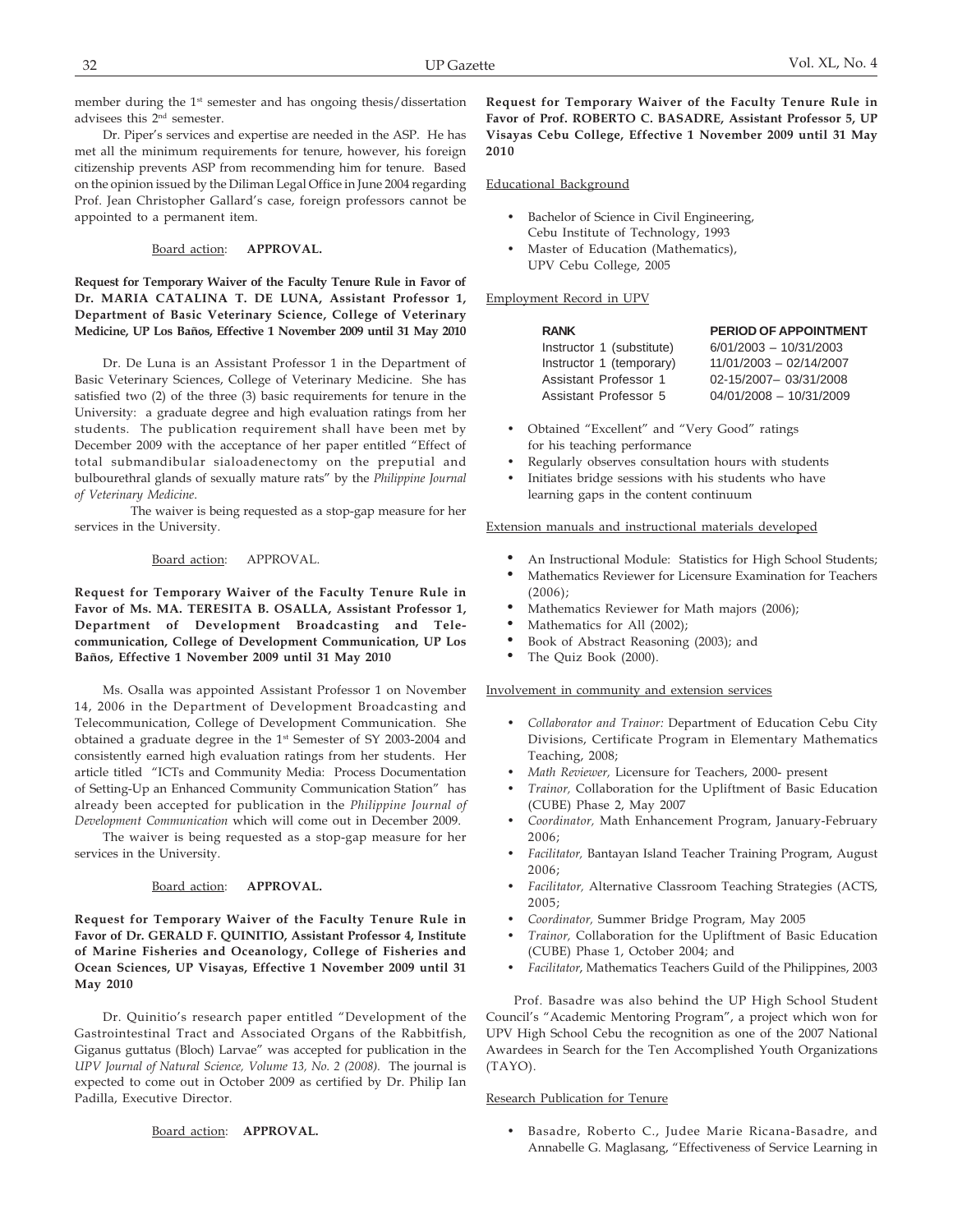The UPV Academic Personnel and Fellowship Committee in its October 12, 2009 meeting, recommended the temporary waiver of Article 178 of the UP Code in favor of Prof. Roberto C. Basadre to facilitate the renewal of his appointment.

# Board action: **APPROVAL.**

**Request for Temporary Waiver of the Faculty Tenure Rule in Favor of Prof. RICA P. CAINGLET, Assistant Professor 1, College of Arts and Sciences, UP Visayas Effective 1 November 2009 until 31 May 2010**

## Educational Background

- Bachelor of Science in Chemistry, UP Diliman, 1993
- Master of Science in Chemistry, UP Diliman, 2006
- Licensed Chemist

# Employment Record in UPV

| <b>RANK</b>                                   | PERIOD OF APPOINTMENT                   |  |  |
|-----------------------------------------------|-----------------------------------------|--|--|
| Instructor 1                                  | $6/01/1994 - 12/31/1996$                |  |  |
| Instructor 4                                  | $01/01/1997 - 06/30/2000$               |  |  |
| Instructor 5                                  | 07/01/2000-05/31/2002                   |  |  |
| • Non-renewal of appointment; she was covered |                                         |  |  |
| by the up-or-out policy (Article 177)         |                                         |  |  |
| Lecturer <sub>2</sub>                         | 06/13/2006 - 10/31/2006                 |  |  |
|                                               | Asst. Professor 1 11/02/2006-10/31/2009 |  |  |

- Will conclude the maximum allowable period of three years service as Assistant Professor on October 31, 2009
- Consistently obtained "Very Good" to "Excellent" ratings for her teaching performance
- Currently, Chairperson, Department of Chemistry, College of Arts and Sciences

### Research Involvement

- Cainglet, Rica P., Stephen Lee, Arnie R. de Leon, and Girlie Naomi N. Sison. 2006. "Electrochemical and Spectroscopic Studies of CO2 Reduction Product Using Polynuclear Rhenium Complexes"*.* In *Proceedings of the 21st Philippine Chemistry Congress, 2006.*
- Cainglet, Rica P., 2007. "Electrolytic Reduction of Carbon Dioxide Using Polynuclear Rhenium (1) Complexes"*.* In *27th Annual PAASE Meeting & Symposium and 2007 International Science and Technology Conference. Best Scientific Poster*

She is currently part of the research team on the bio-ethanol project of UP Visayas.

## Status of her article for publication

• Cainglet, Rica P., 2007. "Evaluation of antioxidant Properties of Bignay (Antidesma bunius) and Duhat (Syzygium cumini) wines using FRAP, DPPH and total Phenolic Content Assays" In *UPV Journal of Natural Sciences*

The Executive Editor of the said journal, Dr. Ebonia B. Seraspe, certified (dated October 8, 2009) that the paper is not yet ready for publication in its current form but could be published after some minor revisions. The manuscript has to be revised to satisfy the comments and suggestions of the reviewers of her paper.

The UPV Academic Personnel and Fellowship Committee in its October 12, 2009 meeting, recommended the temporary waiver of Article 178 of the UP Code in favor of Prof. Rica P. Cainglet to facilitate the renewal of her appointment.

## Board action: **APPROVAL.**

**Request for Temporary Waiver of the Faculty Tenure Rule in Favor of Prof. CONCEPCION P. PONCE, Assistant Professor 1, College of Arts and Sciences, UP Visayas Effective 1 November 2009 until 31 May 2010**

## Educational Background

- Bachelor of Science in Chemistry, UP Diliman, 1999
- Master of Science in Chemistry, UP Diliman, 2006
- Licensed Chemist

## Employment Record in UPV

| <b>RANK</b>               | PERIOD OF APPOINTMENT    |
|---------------------------|--------------------------|
| Instructor 1 (substitute) | $6/01/1999 - 05/31/2001$ |
| Instructor 1(temporary)   | 06/01/2001 - 06/30/2005  |
| Instructor 3              | 07/01/2005-02/04/2007    |
| Assistant Professor 1     | 02/05/2007 - 03/31/2008  |
| Assistant Professor 5     | 04/01/2008-10/31/2009    |

- Will conclude the maximum allowable period of three years service as Assistant Professor on February 4, 2010
- Consistently obtained "Very Good" ratings for her teaching performance
- Expertise in quantum Chemistry has made her invaluable
- Plans to hold a workshop for fabrication of instruments and another on computing methods involved in quantum chemistry
- Has established a linkage with a research laboratory on physical chemistry under Prof. Cynthia Goh at the University of Toronto
- Currently, College Coordinator of Instruction, CAS

## Research Involvement

Prof. Ponce has presented her work in the following scientific conferences:

- Ponce, C., L.M. Payawan and M.C. Goh. "Dip Self-Assembly of AgPAA-PDDA on Glass: Influence of Ionic Strength", (2008), *Transactions of the National Academy of Science and Technology, Vol. 30, Issue No. 1 p 170-171*
- Ponce, C., E.G. Tabares and R. Olaguer. "Germicidal Lamp-Induced Synthesis of Silver Nanoparticles in Crosslinked Polymer Globules", *Transactions of the National Academy of Science and Technology, Vol. 30, Issue No. 1 p 170-171*
- Dinglasan, J., Ponce, C., Velentalic, E., Lim,L.H., and Goh, M.C. "Self-Assembly of Silver/Polyacrylate (AgPAA) Nanocomposites". In *230th ACS National Meeting, Washington DC, August 2005*
- Ponce, C., Payawan, L. and Goh, M.C. "Syntheses and Characterization of Metal/Metal Sulfide Polyacrylate Nanocomposites". In *19th Philippine Chemistry Congress, Iloilo City, May 2004*

# Status of her article for publication

• Ponce, Concepcion P. "Germicidal-lamp Assisted Synthesis of Silver and Gold Nanoparticles". In *UPV Journal of Natural Sciences, Volume 14, No.1 (2009)*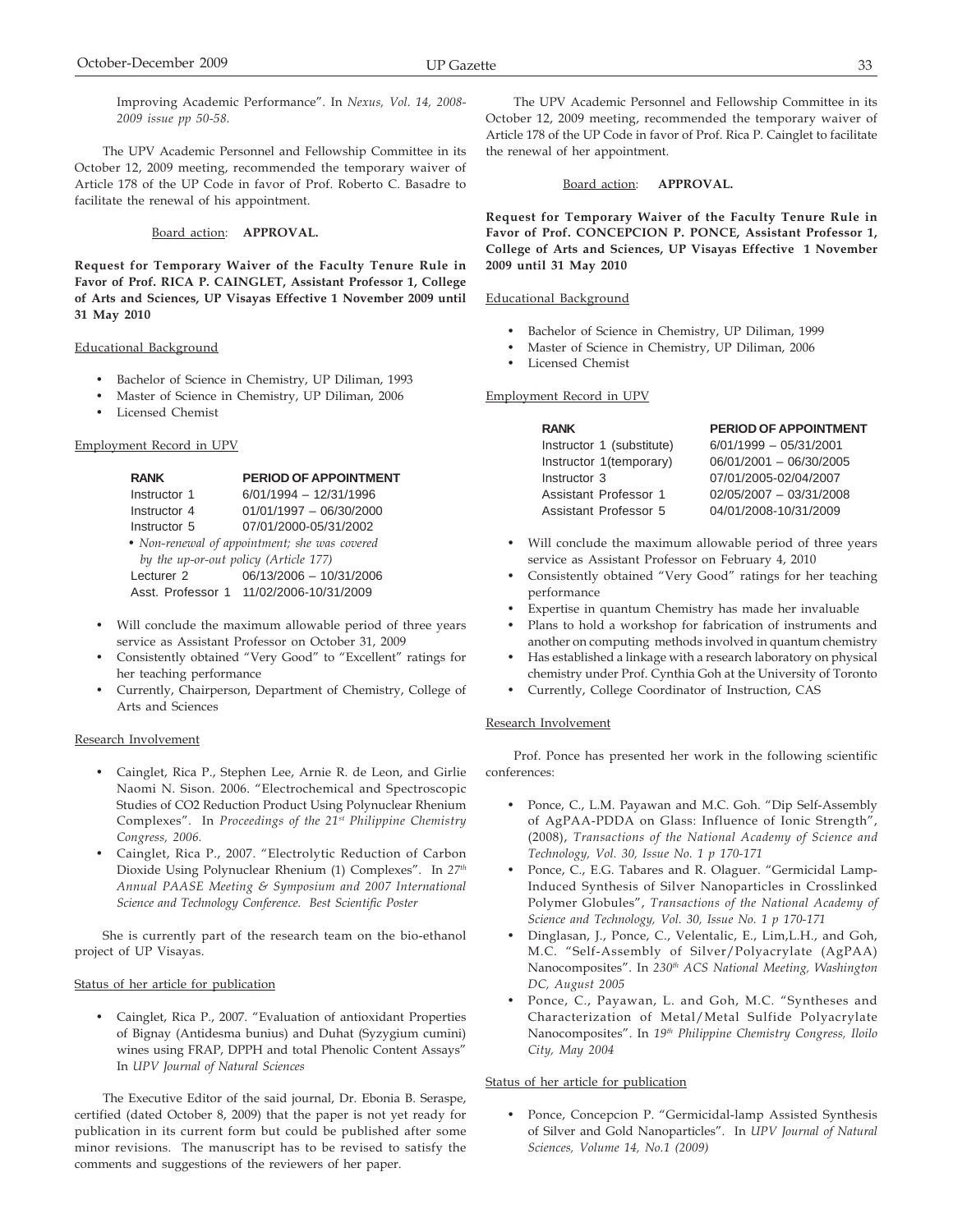The Executive Editor of the said journal, Dr. Ebonia B. Seraspe, certified (dated October 12, 2009) that the paper has been reviewed and accepted for publication.

The UPV Academic Personnel and Fellowship Committee in its October 12, 2009 meeting, recommended the temporary waiver of Article 178 of the UP Code in favor of Prof. Concepcion P. Ponce to facilitate the renewal of her appointment.

### Board action: **APPROVAL.**

## **Proposed Additional/Revised Guidelines for the UP President Edgardo J. Angara Fellowship Program**

### Background

The UP President Edgardo J. Angara Fellowship Program was established by the UP Board of Regents in its 1236<sup>th</sup> meeting held on 29 September 2008 to promote high level policy discussions and research on a wide range of topics that address national development goals and imperatives such as science and technology, fiscal, budget and financial studies, agriculture and rural development, environment and climate change, etc.

Through this fellowship program it is hoped that scholars, with their insightful analysis of development issues confronting the country, will be able to participate more actively and meaningfully in plotting the direction for a better Philippines.

The Program is funded by an initial amount of P50M contributed by friends and the family of Senator Angara. The funds are maintained as an endowment fund with its earnings disbursed for grants and awards. The fellowship shall provide a monetary award each of PhP500,000 which may be used by the fellow for research, local or foreign travel, and such other expenses as would be necessary for the fellow to undertake high level policy research or to participate in high level policy discussion in his/her area of expertise.

The fellowship is for one year within which time the fellow shall come up with a policy paper to be presented in a public forum and later published in an appropriate public policy journal.

The fellowship shall be open to regular full-time faculty members who have distinguished themselves in policy research, who have leadership potential and who have demonstrated commitment to service in both public and private sectors. Initially, the program will be to UP faculty only. After a successful take off, other professors and researchers may be considered.

Selection shall be done by a Fellowship Committee that will be formed by the UP President, consisting of no more than 5 members, 3 of whom are senior UP faculty members who are recipients of similar awards and have experience in this line, the Director General of NEDA and one leader from business, industry or the professions.

*The following additional/revised guidelines are proposed:*

- The fellowship will be open to UP regular full-time and parttime faculty and UP Professors Emeriti;
- The fellow may be on full time detail with pay to the UP Center for Integrative and Development Studies (UP CIDS) and/or to an appropriate government agency. This is necessary to enable the fellow to focus on his research;
- The selection of the fellow(s) shall be done by the Fellowship Committee, which shall submit its recommendations to the UP President, whose decision shall be final;
- Senator Edgardo J. Angara and the UP President may attend any or all of the meetings of the Fellowship Committee; and
- The UP CIDS shall serve as the Secretariat of the fellowship program.

Board action: **APPROVAL.**

## **FINANCIAL MATTERS**

#### **Christmas Grocery Allowance for 2009**

The Board, at its 1240<sup>th</sup> meeting held on 28 January 2009, confirmed the Memorandum of Agreement Amending the Collective Negotiation Agreement (CNA) between the University of the Philippines and the All UP Workers' Union as well as the All UP Academic Employees Union.

Article XIII (Fringe Benefits), Section 1 states "The University shall prioritize the use of savings in accordance with law, taking into account employee welfare and mandatory economic benefits. In addition, subject to the accomplishment of its mission, law, and availability of funds, the University shall provide the following:

. . .

## *b. Christmas grocery allowance"*

The President therefore requests authority to pay the grocery allowance for CY 2009 to all UP personnel covered by the CNA. In the spirit of equity, it is also proposed that the grocery allowance be given to all those not covered by the CNA between UP and the All UP Workers' Union as well as the All UP Academic Employees Union.

## Board action: **APPROVAL.**

**Request of UP Diliman for Authority to Charge PhP63,000,000.00 from the Undergraduate Tuition Increment Trust Fund as Certified by the UP Diliman Accounting Office as Available, for the following purposes:**

| <b>EXPENSE CLASS</b>   | <b>PURPOSE</b>                                                                        | <b>AMOUNT</b>    |
|------------------------|---------------------------------------------------------------------------------------|------------------|
| <b>MOOE</b>            | Supplemental MOOE for<br>maintenance and utilities                                    | PhP33,480,714.00 |
| Construction<br>Outlay | Additional funds to<br>cover rehabilitation<br>and site development<br>of dormitories | PhP29,519,286.00 |
|                        | TOTAL                                                                                 | PhP63,000,000.00 |

This is endorsed with the condition that the MOOE shall be used for units that cater specifically to students (e.g., dorms) or have student-related functions (e.g., OSSS)

It is understood that disbursements shall be made in accordance with the usual accounting and auditing rules and regulations.

#### Board action: APPROVAL.

## **Request of UP Los Baños for Authority to Augment the Computer Loan Program Seed Fund to PhP10,000,000 to be Charged Against the UPLB Endowment Fund**

The Computer Loan Program (CLP) was established by the Board of Regents in 2003 with a seed fund of PhP2,000,000 charged against the UPLB Endowment Fund.

There has been a significant increase in the number of computer loan application from UPLB employees. It is therefore requested that the CLP seed fund be augmented to PhP10,000,000 still charged against the UPLB Endowment Fund. This will enable UPLB to continue assisting its employees in acquiring computer units for their own use and encourage them to become more technically equipped and competitive.

Board action: **APPROVAL.**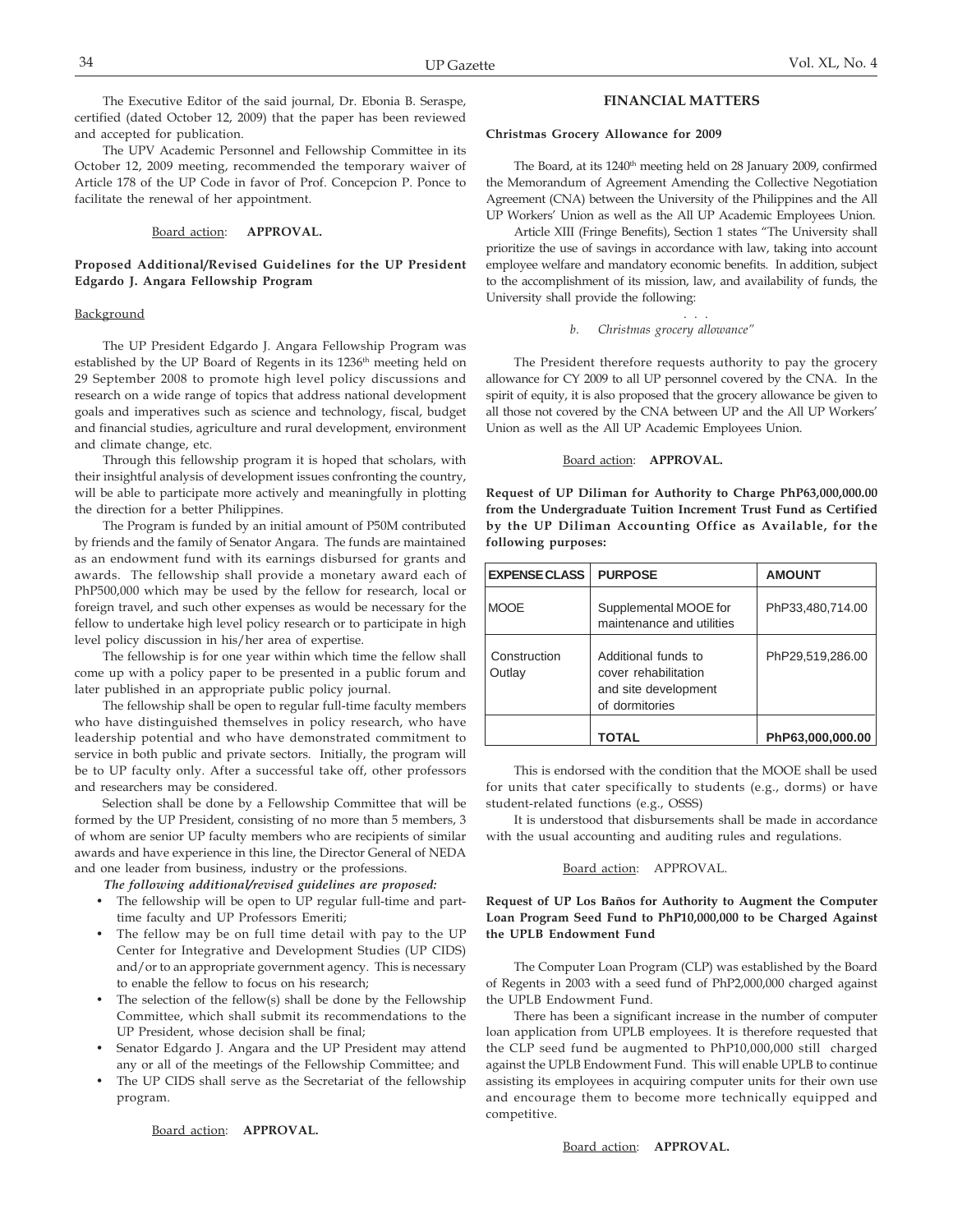# **APPOINTMENTS**

## **UNIVERSITY OFFICIALS**

### **UP Diliman**

**Prof. JULKIPLI M. WADI** as Dean, Institute of Islamic Studies, effective 1 December 2009 until 30 November 2012

## **UP Los Baños**

**Dr. ASUNCION K. RAYMUNDO** as Dean, College of Arts and Sciences, effective 1 December 2009 until her mandatory retirement on 15 August 2011

**Dr. AGNES C. ROLA** as Dean, College of Public Affairs, effective 1 December 2009 until 30 November 2012

### **UP Manila**

**Dr. REYNALDO H. IMPERIAL** as Dean, College of Arts and Sciences, effective 1 January 2010 until 31 December 2012

**Dr. JUSIE LYDIA J. SIEGA-SUR** as Dean, School of Health Sciences, effective 1 December 2009 until 30 November 2012

### **UP Visayas**

**Prof. MARGARITA DE LA CRUZ** as Dean, UP Visayas Tacloban College, effective 1 December 2009 until 30 November 2012

*N.B. The President informed the Board that UP Visayas Chancellor Minda Formacion has endorsed Professor Margarita de la Cruz for the deanship of UP Visayas Tacloban College. She said that she endorses this recommendation. However, there are concerns being raised by the Faculty Regent, as follows: (1) Prof. de la Cruz' lack of a PhD degree; (2) her hiring of a nephew, Mark Lama, first as a research assistant and technical consultant for the Regional Environmental Information System (REIS) and as research assistant for the Leyte Samar Heritage Center; and (3) her signing of a Memorandum of Agreement with the German Development Service and UP Visayas Tacloban College on 5 August 2005 and between GTZ and the Leyte Samar Heritage Center on 31 July 2003.*

*Based on the report of the Chancellor, copies of which were distributed to the Regents, the President said that nepotism does not apply in the case of Mr. Lama since he was hired as a project person. He was not hired by the University. In fact, Mr. Lama started as a volunteer for this project and was not even paid. When the DED Consultant needed an assistant, Mr. Lama offered his services. When the Consultant left, Mr. Lama was taken in as a project person. Even the issue of double compensation according to the President, does not apply since Mr. Lama was paid honoraria, not salary.*

*On the issue of the signing of the contract, the UPV Chancellor clarified in her letter to the Board that it was really the Chancellor at that time who signed the contract with the German group. The President explained that the transfer of money worth PhP83,000 was really an arrangement between the German Consultant who issued the check to Prof. de la Cruz so that an equipment could be bought. The money was indeed used to buy the equipment and the receipt was given to the German donor. It was not really a contract involving the University or a contract that would bind the University. It was a contract involving the purchase of equipment.*

*Beyond the aforementioned issues, President Roman said that there are factors that the Board should take into account. She said that she has no questions about the ability of the other nominee, Dr. Victorio Sugbo. He is academically qualified. Both nominees have good* *programs to pursue and both have the support of the students. However, Professor de la Cruz seemingly has more support from the faculty and the staff who believe that Professor de la Cruz is a more nurturing person. In a fractious unit like UPV Tacloban College, what is needed according to the President is a person who can heal.*

*Regent Taguiwalo pointed out that it is important for a dean to have a PhD degree since he is the academic leader of the college. The Policies and Guidelines on the Selection of Deans, approved by the Board of Regents in July 2005 provide that "academic merit takes precedence over popularity." In the case of UPV Tacloban College, the Faculty Regent said that there are two nominees, one with a PhD and one who has not completed her PhD. Regent Taguiwalo said that she raises this as a concern because in the Search Process Nomination paper, Professor de la Cruz indicated that she is a PhD candidate. The rule, however, provides that once one is affected by the Maximum Residency Rule (MRR) which allows for a maximum of 13 years to complete a PhD program, one should not say he/she is a PhD candidate.*

*According to the Faculty Regent, there is documentary evidence that the Contract between the German Development Service and the UP Visayas Tacloban College was signed in behalf of the University by Professor de la Cruz. She said that she is aware that a contract between the University and an outside entity can only be signed by the President of the University or by the Chancellor.*

*When asked by Regent Pascual if the lack of a PhD is a disqualification for the deanship, the President said "No." It is something that the Board may consider, the President said but it is not a disqualification. In the case of Professor de la Cruz, the President has been informed that she already passed the comprehensive exam and has submitted an acceptable dissertation proposal. Professor de la Cruz, however did not have the time to work on her dissertation because of administrative work.*

*Regent Cabrera clarified if for contracts involving purchase of software/licenses, anybody from the University could sign in behalf of the latter.*

*The President explained that what is being discussed is not a University program, but a project, i.e. the REIS, approved by the German Development Service and the then Chancellor of UP Visayas. In the process of pursuing the project, they had to buy equipment. What Professor de la Cruz signed was a contract to purchase equipment. The receipt was given to the German Consultant and the equipment turned over to UPV.*

*Regent Pascual made sure that the issue of contract signing is not a valid issue and that the PhD degree is not a requirement for the deanship.*

*Regent Taguiwalo reiterated the fact that the dean is an academic leader. If one cites administrative work as the reason for not finishing his/her PhD, the Regent asks "what moral right have you as the dean to expect your faculty to also complete the highest possible degree?"*

*The concerns raised by Regent Taguiwalo were also addressed by Chancellor Minda Formacion in her letter to the Board dated 11 November 2009 and in her letter to Regent Taguiwalo dated 12 November 2009.*

### **TRANSFER TO PERMANENT STATUS**

## **UP Diliman**

**Prof. Gavin C. Lee**, Assistant Professor 2 (Salary Grade 19-1), College of Business Administration, effective 23 November 2009

**Prof. Solomon F. Lumba**, Assistant Professor 1, (Salary Grade 18-1), College of Law, effective 23 November 2009

**Prof. Eden H. Terol**, Assistant Professor 2 (Salary Grade 19-1), UP Diliman Extension Program in Pampanga, effective 23 November 2009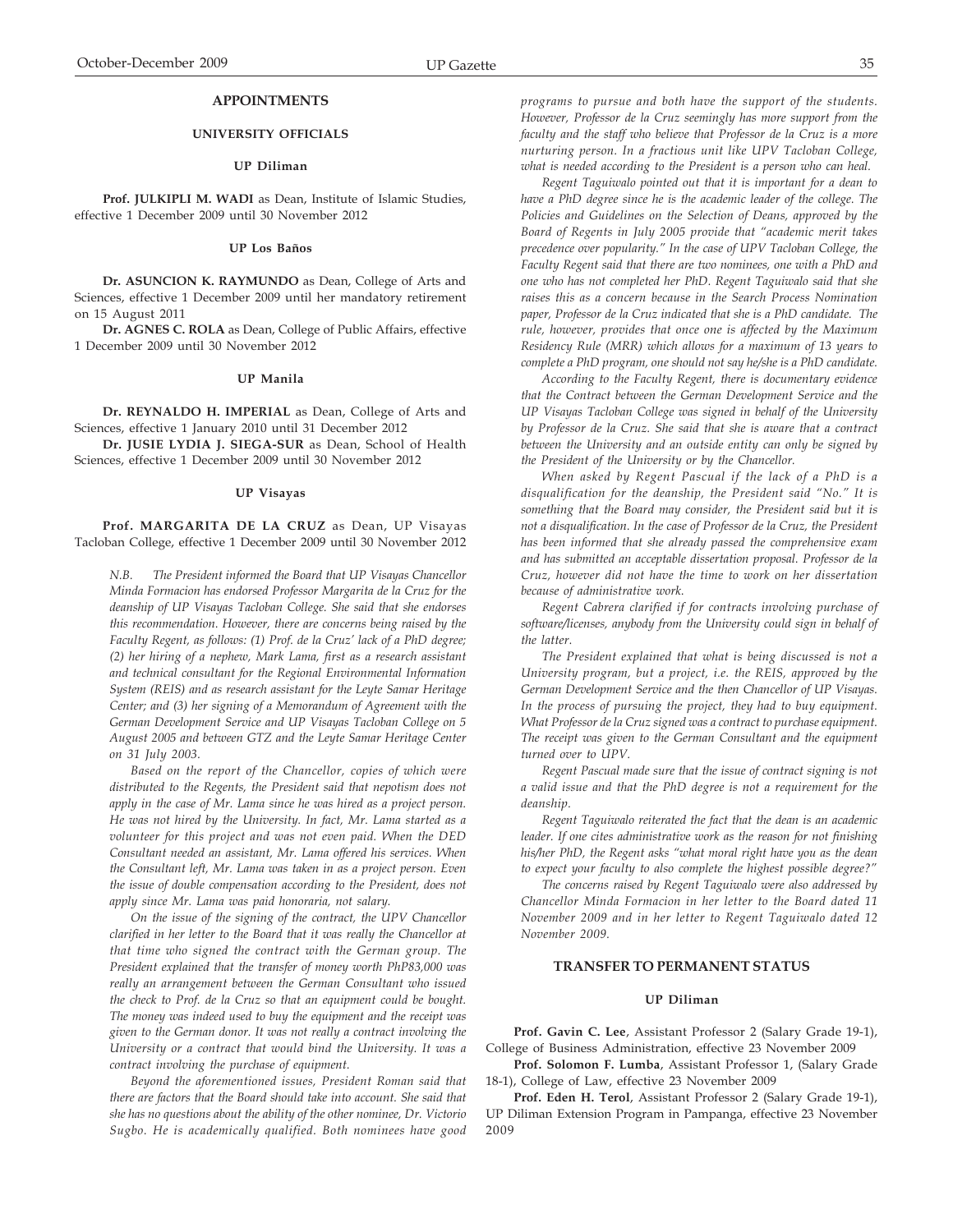**Prof. Jose Dan V. Villa Juan**, Assistant Professor 1 (Salary Grade 18-1), College of Architecture, effective 23 November 2009

#### **UP Los Baños**

**Prof. Jaymee R. Encabo**, Assistant Professor 1 (Salary Grade 18-1), College of Arts and Sciences, effective 23 November 2009

### **UP Manila**

**Dr. Ma. Celina U. Garcia**, Associate Professor 1 (Salary Grade 18-1), College of Dentistry, effective 23 November 2009

**Dr. Gerardo D. Legaspi**, Associate Professor 1 (Salary Grade 22-4) (part-time), College of Medicine, effective 23 November 2009

**Dr. Marissa B. Lukban**, Associate Professor 2 (Salary Grade 22- 5) (part-time), College of Medicine, effective 23 November 2009

**Dr. Alexis D.L. Reyes**, Associate Professor 3 (Salary Grade 23- 4) (part-time), College of Medicine, effective 23 November 2009

### **UP Visayas**

**Prof. Winsor B. Calamba**, Assistant Professor 3 (Salary Grade 19-3), UP Visayas Cebu College, effective 23 November 2009

**Prof. Mary Belle L. Guillergan**, Assistant Professor 1 (Salary Grade 18-1), College of Arts and Sciences, effective 23 November 2009

### **EXTENSION OF APPOINTMENT BEYOND COMPULSORY RETIREMENT AGE OF 65**

#### **UP Diliman**

**Prof. Josefina A. Agravante**, Professor 12 (Salary Grade 29-8), College of Arts and Letters, effective 1 November 2009 until 30 April 2010

**Prof. Salvador T. Carlota**, Professor 12 (Salary Grade 29-8), College of Law, effective 1 November 2009 until 31 October 2010

**Prof. Eduardo A. Labitag**, Professor 10 (Salary Grade 29-7), College of Law, effective 1 November 2009 until 31 October 2010

**Prof. Eleanor A. Malicdem**, Associate Professor 3 (Salary Grade 23-5), College of Home Economics, effective 1 November 2009 until 31 May 2010

**Prof. Delia H. Soro**, Associate Professor 5 (Salary Grade 25-3), UP Integrated School, College of Education, effective 15 November 2009 until 31 May 2010

## **ORIGINAL APPOINTMENT BEYOND COMPULSORY RETIREMENT AGE OF 65**

### **UP Diliman**

**Prof. Rosario D. Jimenez**, Professorial Lecturer 2, School of Urban and Regional Planning, effective 1 September 2009 until 31 August 2010

### **UP Manila**

**Dr. Frances Lina C. Lantion-Ang**, Clinical Professor, College of Medicine, effective 23 November 2009 until 31 May 2010

## **RENEWAL OF APPOINTMENT BEYOND COMPULSORY RETIREMENT AGE OF 65**

## **UP Diliman**

**Prof. Geodicio T. Sison**, Professorial Lecturer 2, School of Labor and Industrial Relations, effective 1 November 2009 until 31 October 2010

## **UP Manila**

**Dr. Thelma A. Rivera**, Professorial Lecturer 2, College Pharmacy, effective 1 November 2009 until 31 May 2010

#### **UP Visayas**

**Prof. Perla G. Gauzon**, Lecturer 2, College Management, effective 1 November 2009 until 31 March 2010

**Prof. Ofelia T. Pacete**, Senior Lecturer 3, College of Management, effective 1 November 2009 until 30 June 2010

**Prof. Lorenza B. Padojinog**, Professorial Lecturer 3, College of Management, effective 1 November 2009 until 30 June 2010

## **GRADUATION OF STUDENTS**

**Graduation** *ad referendum of Mr. LEANDRO D. SISANTE for the degree of Bachelor of Science in Civil Engineering, UP Diliman as of the end of First Semester 2009-2010 (November 2, 2009)*

The University Registrar certifies that Mr. Sisante has completed all the requirements for his degree as of the end of First Semester 2009- 2010.

His graduation has been recommended by the faculty of the College of Engineering and by the University Council, *ad referendum.*

The President, by virtue of the authority granted her by the Board, has approved the graduation of Mr. Sisante. Mr. Sisante has to submit his application for the Civil Engineering Licensure Examination on or before November 2, 2009, the deadline set by the Professional Regulatory Commission (PRC).

Board action: **CONFIRMATION.**

## **PROFESSORIAL CHAIRS/GRANTS ESTABLISHED/UPGRADED**

**Establishment of Professorial Chairs in Engineering**

| <b>Name of Professorial Chairs</b>      | Honorarium per Annum |
|-----------------------------------------|----------------------|
| Reciñas-Simon Professorial Chair        | 69,900.00            |
| Beta Epsilon Professorial Chair         | 69,900.00            |
| Chua Liong & Loreta Dy Chua             | 69,900.00            |
| Professorial Chair                      |                      |
| Don Felipe Say and Theresa              | 69,900.00            |
| Chua Say Professorial Chair             |                      |
| Marithe Girbaud Professorial Chair      | 69,900.00            |
| Maynilad Professorial Chair             | 69,900.00            |
| Prof. Dominador Ilio Professorial Chair | 69,900.00            |
| UPIEAA Professorial Chair               | 69,900.00            |
| Marubeni Professorial Chair             | 69,900.00            |
| Angel Alejandrino Professorial Chair    | 69,900.00            |
| Jesus Ferrer Professorial Chair         | 69,900.00            |
| ALEXAN Professorial Chair               | 69,900.00            |
| William Liu Professorial Chair          | 120,000.00           |
| William Liu Professorial Chair          | 120,000.00           |

The UP Engineering Research and Development Foundation shall manage the funds for the aforementioned Chairs.

# Board action: **APPROVAL.**

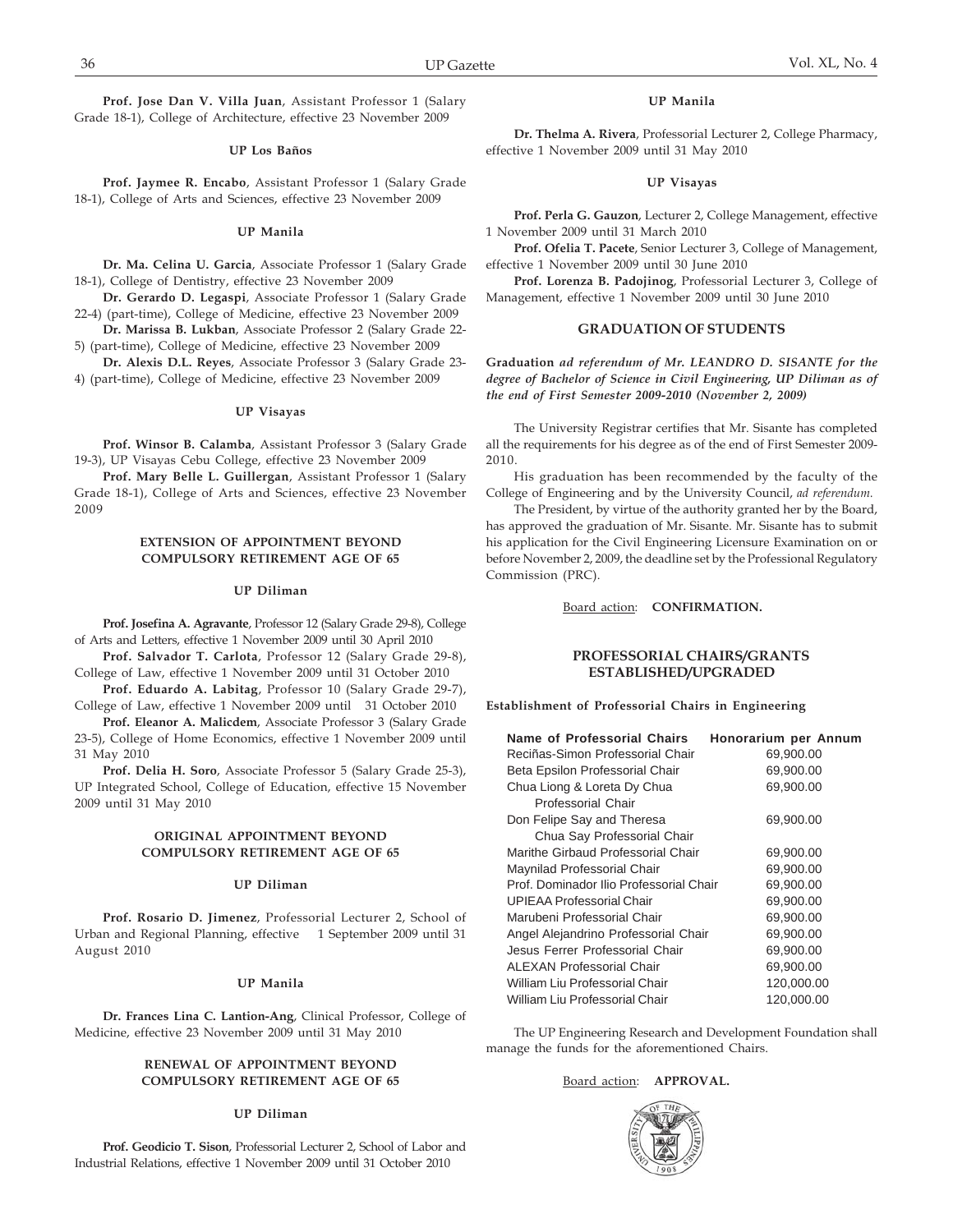**Establishment of the Drs. Elieser Suson and Eufrocina Suson/ Napoleon C. Ejercito Faculty Grant in Otolaryngology, College of Medicine, UP Manila**

- Donors: Dr. Elieser Suson, UPCM Class 1955, Dr. Eufrocina Vasquez Suson Class 1955 and Dr. Victor Ejercito, UPCM Class 1972 B
- Recipient: Faculty or Senior Resident of the Department of Otolaryngology (ENT), College of Medicine, Philippine General Hospital, UP Manila

#### Corpus of the grant donated December 2006: US\$20,000

This is a belated request for the establishment of a Faculty Grant in Otolaryngology in honor of Dr. Napoleon Ejercito who was a mentor to Dr. Suson and father of Dr. Victor Ejercito.

The corpus of the grant is with the UPMASA Permanent Endowment Fund. Funding was completed in December 2006 with the first disbursement made in 2007. Disbursement is scheduled in December of each year.

## Board action: **APPROVAL.**

## **Upgrading of the Vicente C. Quimbo, Sr. (UP AB 1920) Memorial Professorial Chair to Vicente C. Quimbo, Sr. (UP AB 1920) Memorial Centennial Professorial Chair**

The Donor, Vicente Quimbo (BSBA 1969), donated to the UP Business Research Foundation, Inc. a total of PhP800,000 in 2008 and 2009 to increase the professorial chair endowment fund to PhP1,500,000.

#### Board action: **APPROVAL.**

### **Upgrading of the Novellino Wines Faculty Grant to Professorial Chair**

The Donor, Vicente Quimbo (BSBA 1969), donated to the UP Business Research Foundation, Inc. additional funds to increase the endowment fund to PhP600,000.

# Board action: **APPROVAL.**

## **MATTERS CONFIRMED BY THE BOARD**

## *The Board CONFIRMED the following:*

### **MEMORANDA OF AGREEMENT**

*Note: These agreements have gone through the standard University processes from the Constituent Universities (CUs) concerned and the University System. In cases where there were irregularities in the processes, the documents were returned for review of or to exact compliance by the concerned.*

#### **UP System**

## **Memorandum of Understanding amongst the following:**

*Chulalongkorn University; Burapha University; University of Malaya; University of Indonesia;*

*Universitas Pelita Harapan; University of Social Sciences and Humanities, Hochiminh City; University of Social Sciences and Humanities, Hanoi; University of the Philippines; Royal University of Phnom Penh; National University of Laos; (Participating Universities in Southeast Asia) and Korea Australasia Research Centre, The University of New South Wales, Sydney (KAREC-UNSW)*

Project: Promotion of academic and educational exchange related to Korean Studies

## Particulars:

### Collaborative Research in Korean Studies

- 1. KAREC-UNSW and the Participating Universities will design and conduct collaborative research in Korean Studies and the related fields. The research topics will cover interdisciplinary studies in wide areas including economic, socio-political, and cultural developments. In particular, comparative research on Korea, Australia and Southeast Asia is to be encouraged to promote collaborative research and to find policy implications;
- 2. The cost and conditions of such agreements will be negotiated individually. KAREC-UNSW will endeavour to obtain the seeding research grants for the collaborative research projects. The participating universities in Southeast Asia will also try to find local matching fund, wherever possible and appropriate; and
- 3. For issues related to copyright and intellectual property arising from the collaborative research, all parties will follow international convention on intellectual property. Specific decisions, if need be, will be made by the KAREC Advisory Board.

#### Staff Exchange

The Participating Universities and KAREC-UNSW may nominate one or more of its academic and research staff to visit another university for the purpose of collaborative research, subject to the approval of the host university. In such cases, the sending university will provide the Research Fellow with normal salary based on the sending institution's regulations. The host University will provide institutional courtesies, library and research facilities and an appropriate appointment.

## Student Exchange

Each University may send postgraduate students who are currently participating in the collaborative research project, to another university for a fixed period.

#### Exchange of Academic Materials

Each University shall exchange all relevant materials related to the collaborative research, such as those relating to the library. The libraries can also exchange reference materials for research purposes.

## Terms of Cooperation

The terms of cooperation for each specific activity implemented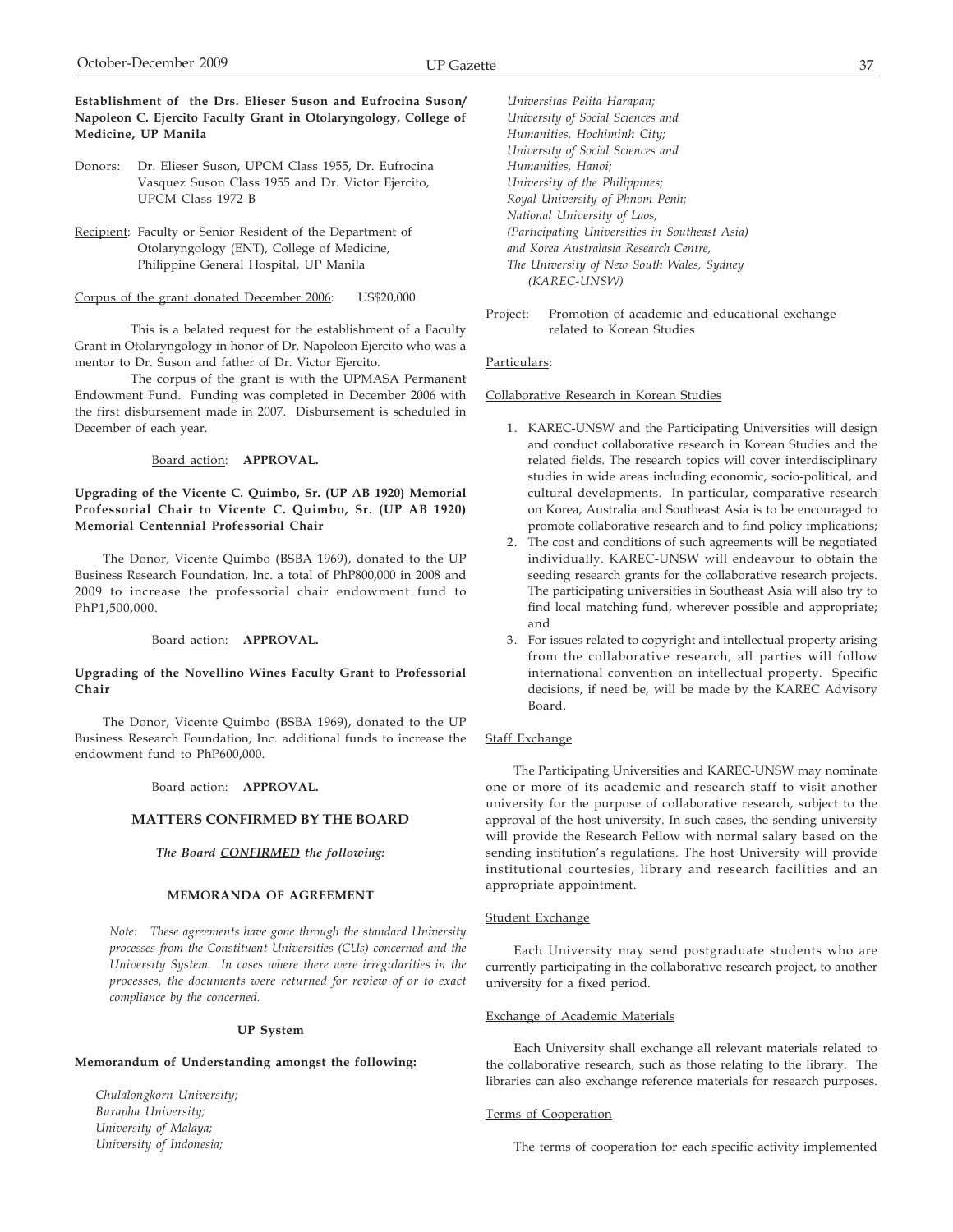under this Memorandum of Agreement shall be mutually discussed and agreed upon in writing by both parties prior to the initiation of that activity.

## Coordination of the Exchange

- 1. Each institution shall designate a Liaison Officer to develop and coordinate the specific activities agreed upon; and
- 2. Through these offices, all parties may initiate proposals for activities and specific details of any such activities will be set forth in a letter of agreement.
- Effectivity: Effective on the date of signature. It may be amended by agreement of the parties. It is renewed every five years without change on that date unless one party gives notice six months in advance.
- Date notarized: 7-10 July 2009

## **Memorandum of Agreement between the University of the Philippines and the PNOC Development and Management Corporation (PNOC-DMC)**

Project: Evaluation and assessment of the potential of UPLB land grants and other real estate for purposes of supporting the UP System in accordance with RA 9500

Implementing Unit: UP Los Baños

## Terms and Conditions:

- a. During the existence of the Agreement, PNOC-DMC shall undertake an evaluation and assessment of the Quezon Land Grant, the Laguna-Quezon Land Grant, and the Makiling Forest Reserve to determine the feasibility of undertaking projects pertaining to hydro resources, energy generation, and other potential revenue-generating projects. This is without prejudice to and shall take into consideration ongoing development projects being undertaken by other parties such as the University of the Philippines Alumni Association's (UPAA) efforts in relation to the Makiling Forest Reserve;
- b. During the existence of the Agreement, the obligations and responsibilities of the PARTIES shall be as follows:
	- 1. UP shall:
		- 1.1. Extend its cooperation and share information on any Master Plan, Project Study already prepared by UP and make available to PNOC-DMC at all times all pertinent records and information such as, but not limited to, plans, feasibility studies, design and engineering works and technical studies done for the project and/or similar past projects done by UP;
		- 1.2 Provide technical assistance to PNOC-DMC, the extent of which shall be further defined by the parties within a reasonable period of time upon the signing of the Agreement;
		- 1.3 Provide ingress and egress to the properties to PNOC-DMC and its authorized representatives for purposes of performing its duties and responsibilities under the Agreement; and
		- 1.4 Assist the PNOC-DMC in securing the Environmental Compliance Certificate (ECC) and in conducting the Environment Impact Assessment (EIA) Study required by the Department of Environment and

Natural Resources (DENR) for any project to be undertaken within the land grants and other real properties by PNOC-DMC.

- 2. PNOC-DMC shall:
	- 2.1 Fund and conduct pre-development activities including, but not limited to, resource assessments, planning and feasibility studies and project proposal preparations;
	- 2.2 Harmonize the existing plans and programs of the UPLB and create an integrated Sustainable Resource Development (SRD) Plan (the Master Plan) for the development of UPLB's land grants and other real estate; and
	- 2.3 Develop design and engineering plans that will form the basis for project implementation subject to viability and a positive determination to proceed and subject to mutually acceptable terms under a definitive agreement among the Parties.
- c. The Parties agree to discuss and negotiate in good faith, during the effective period of the Agreement, the terms and conditions of definitive contracts and other agreements which may be necessary in the implementation of identified viable projects;
- d. In case of positive determination on the viability of a particular project(s), PNOC-DMC shall have the first option to proceed with its implementation subject to mutually acceptable terms under a definitive agreement among the Parties and in accordance with applicable laws and regulations;
- e. The Parties undertake to perform the above duties and responsibilities taking into consideration faithful compliance with environmental laws, least dislocation and priority access to livelihood and employment opportunities to affected settlers;
- f. The Parties agree that any information derived during the course of this Agreement shall remain and be kept in strictest confidence by both Parties. No Party shall disclose or issue or make any announcement concerning the confidential information without the prior written consent of the other Party, except for such disclosures as may be required under existing laws, rules, regulations or any court or administrative order. In case such disclosure is required, each Party shall notify and consult the other Party before making such disclosure. The Parties, however, are free to disclose such information to their legal, financial and other necessary advisers, provided that the Parties shall secure, as far as practicable, their conformity to the confidentiality obligations herein;
- g. Any and all notices required under the Agreement shall be in writing and shall be served to the Parties at their respective addresses hereunder indicated, unless and until a different address has been designated by written notice to the other Party;
- h. The failure of either Party to insist upon the strict performance of any of the terms and conditions hereof shall not be deemed as a waiver of any right or remedy, nor shall it be construed as a waiver of any subsequent breach or default;
- i. The Parties hereby declare that they have read, understood and accepted all the terms of the Agreement, and that this Agreement states the entire agreement between the Parties; and neither of them is and shall be bound by any stipulation, representation, agreement or promise not contained or duly incorporated herein. All prior agreements or arrangements, whether written or oral, between the Parties relating to the subject matter hereof are deemed cancelled and superseded.
- j. If one or more provisions of the Agreement shall be held invalid, illegal or unenforceable, the remaining provisions shall remain in, and shall be given, full force and effect. The Parties hereby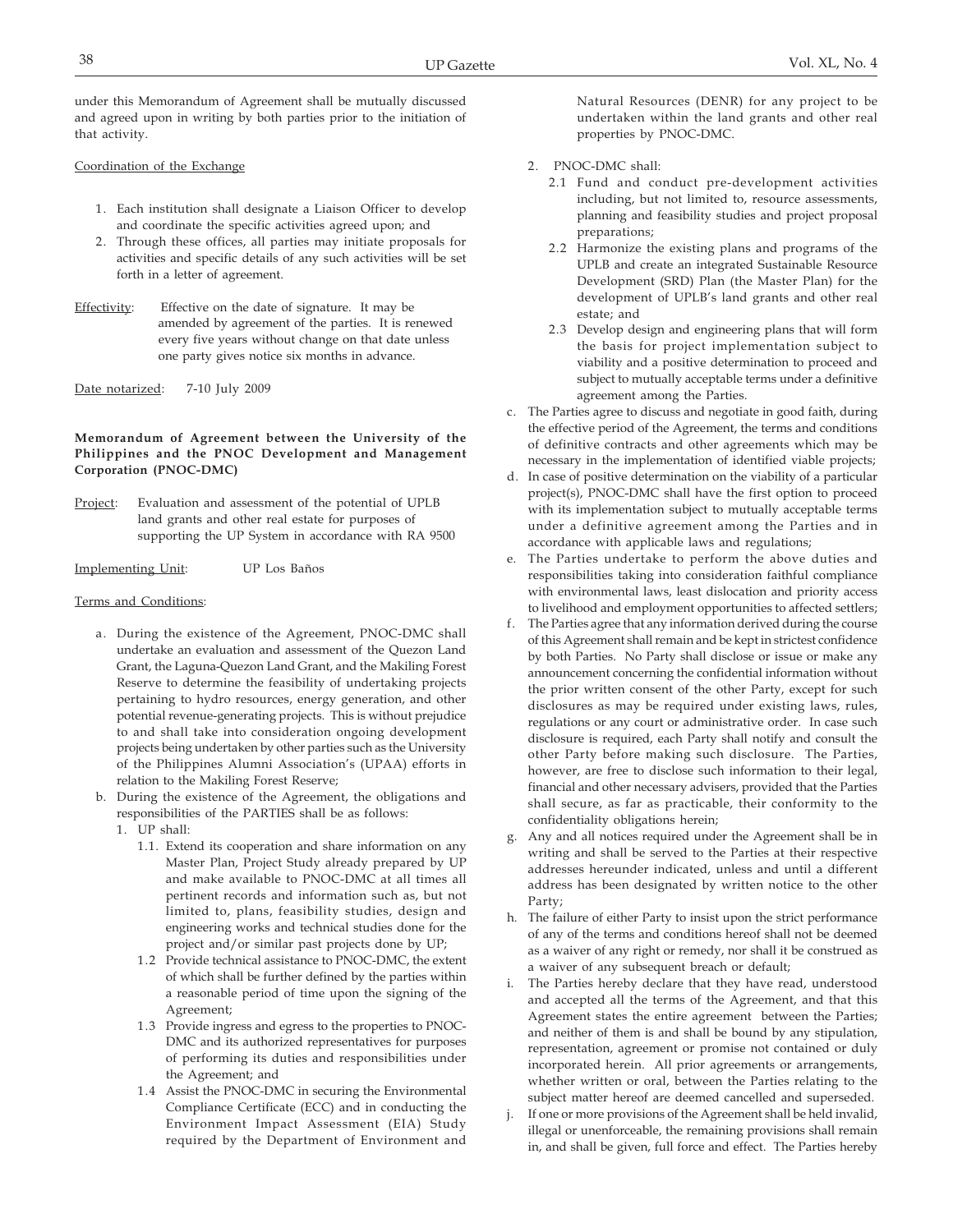agree to renegotiate the terms and conditions of the Agreement with respect to the provisions held invalid, illegal or unenforceable; and

- k. Any dispute, claim or controversy which may arise out of or in connection with the Agreement shall be settled amicably by the Parties within thirty (30) days from receipt of the notice by one party from the other. Any dispute, claim or controversy that remains unresolved after the thirty (30)-day period shall be referred to Mediation in accordance with the provisions of the Administrative Code of the Philippines.
- Effectivity: This Agreement shall expire three (3) years from the signing by both Parties, as evidenced by the date of signing. However, either Party may terminate the Agreement by serving a written notice of its intent and the reasons thereof to the other Party at least ninety (90) days before the intended date of termination.

## Date notarized: 12 October 2009

*N.B. Regent Cabrera reiterated an earlier suggestion that the confirmation of this Memorandum of Agreement be deferred to enable the Sectoral Regents to conduct Regents' Forum in the form of consultation at UPLB. This would enable PNOC to make clear and answer several issues, like their track record in developing potential areas for possible resources. Environmental issues are big concerns nowadays especially because of the recent calamity brought about by typhoons.*

*Regent Pascual said that his understanding is that in the process of doing the study, PNOC will do the things that Regent Cabrera and some constituents are looking for. So, he thinks that there is no need to have those things done before confirming the Memorandum of Agreement because the study would precisely include consultations, environmental impact assessment and all those things that they are after.*

*Regent Cabrera said that it was only after the calamity (that hit our country) that he realized that there are still things that he should know, especially question like, if there would be actual drilling in the forest area or in Mt. Makiling.*

*President Roman replied that everything is exploratory, whatever projects PNOC would identify would be the subject of another agreement.*

*Regent Pascual affirmed that it is a study phase and in the process of doing the study, he expects PNOC to do the necessary consultations. President Roman called the attention of Regent Cabrera to page 5, letter D which states that "in case of positive determination on the viability of a particular project, PNOC-DMC should have the first option to proceed but subject to mutually acceptable terms under a definitive agreement among the Parties and in accordance with the applicable laws and regulations. Another safeguard, the President said, is found on page 7, letter j of the MOA: "If one or more provisions of the Agreement shall be held invalid, illegal or unenforceable, the remaining provisions shall remain and shall be given full force and effect. The Parties hereby agree to renegotiate the terms and conditions of the Agreement with respect to the provision held invalid, illegal or unenforceable." The President further explained that no other project would be implemented except to study the possibilities that could be done for the Land Grant.*

*Regent Taguiwalo's concern, according to her, is the provision that "The parties undertake to perform the above duties and responsibilities taking into consideration faithful compliance with environmental laws, least dislocation and priority access to livelihood and employment opportunities to affected settlers." She is wondering why there is this provision.*

*Vice President Te explained that the intent of the agreement is for PNOC to conduct feasibility studies, exploratory studies on what could be done on the Land Grant. It is clear to both parties that there is nothing they will do subsequent to the MOA, like putting up structures, drilling exploration, etc. because it is very clear that PNOC would submit on a per project basis what they intend to do. They would include in the feasibility study possible dislocations and what are their plans. If it would involve moving to other areas, they would present their plans.*

*Regent Pascual's understanding of the provision, according to him, is that UP is already setting the parameters that would be taken into account when they do the study and planning. They should not plan something that involves substantial relocation of people or violation of any environmental laws.*

## **Amendment to the Second Consolidated Renewal of Lease Contract between the University of the Philippines System (Lessor) and the International Rice Research Institute (Lessee)**

In addition to the area currently being leased by the Lessor specified in paragraph 1 of the Second Consolidated Renewal of Lease Contract, the leased premises shall also include Blocks D24, 25 and a portion of 26. IRRI shall continue to allow the University of the Philippines in Los Baños (UPLB) access to the remaining portion of its work area in Block D26.

Date notarized: 23 October 2009

## **UP Diliman**

**Project Contract between the University of the Philippines through the College of Law and the Research & Development Foundation of the College of Education, Inc. (R&DFCEI)**

- Project: Law Aptitude Examination (LAE) for the College of Law
- Description of the Project: To prepare and conduct the LAE and analyze the results of the examination of the applicants for admission to the College of Law

Amount of the Project:

*The College of Law shall pay the R&DFCEI the amount of:*

- 1) PhP747.50 per examinee for a minimum of 1,300 examinees and the same amount for every examinee in excess of 1,300; and
- 2) PhP22,000.00 for scanning expenses.

- a. The College of Law and the R&DFCEI through the LAE Testing Committee have agreed that the latter will undertake the preparation and conduct of the LAE in five (5) testing centers in UP Diliman, UP Cebu, UP Baguio, UP Iloilo, and UP Davao as well as the analysis of the LAE results for 2009;
- b. The final examination results will be submitted on or before December 18, 2009. There shall be a penalty of 5% of the total amount due for every day of delay; and
- c. The R&DFCEU shall allow the Dean and the Chairpersons of the Admission Committee of the College of Law to read and review the 2007 and 2008 LAE, and the 2009 LAE after it has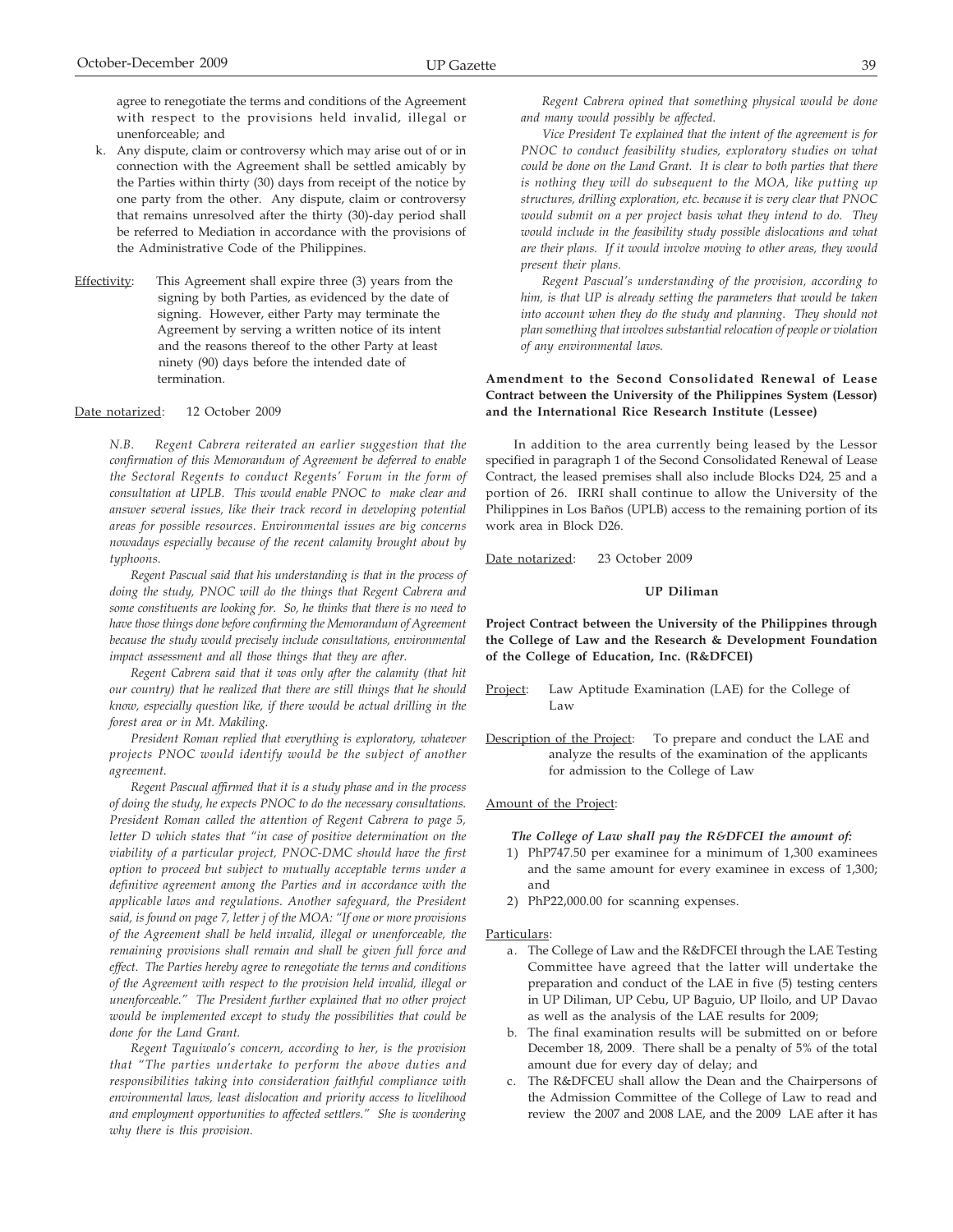been administered at the College of Education LAE Office at anytime during business hours.

Effectivity: July 1, 2009 to February 28, 2010

Date notarized: 8 October 2009

**Memorandum of Agreement between the University of the Philippines and the Office of the President**

Project: Mandatory Continuing Legal Education (MCLE) Training Services

Implementing Unit: UP Law Center

Amount: PhP150,000 for 30 participants

### Particulars:

- a. The parties will jointly conduct Mandatory Continuing Legal Education Compliance Program for the members of the bar. For this purpose, the parties shall agree upon the specific topics, the lecturers and the schedule of the seminar;
- b. UP shall take charge of the design of the modules and of their implementation and the accreditation thereof by the MCLE Office, deploying its resources for the purpose. UP shall also be responsible for inviting the selected lecturers, providing transportation and honoraria for said lecturers and preparing sufficient seminar materials for at least thirty (30) participants; and
- c. The OP shall take charge of the identification of the participants and their invitations to the MCLE Compliance Program as well as, the choice of venue. The meals of participants, lecturers and the UP Law Center staff shall be for the account of OP.

## **Memorandum of Agreement between the University of the Philippines (UP) and the Food and Drug Administration (FDA)**

Project: Crafting of the Implementing Rules and Regulations of Republic Act No. 9711

Implementing Unit: UP Law Center

## Particulars:

### *The University of the Philippines undertakes to:*

- a. Research on, consolidate comments and inputs of all stakeholders relevant to, and draft the Implementing Rules and Regulations, based on the expert information supplied to it;
- b. Provide technical assistance to public consultations as may be conducted by the First Party relative to the Project including acting as facilitator to such public consultations;
- c. Submit regular reports on the Project to the First Party;
- d. Ensure that the funds received from the First Party are used to defray all the agreed costs and expenses in the Project; and
- e. Submit a post-audited financial report to the First Party by the UP Resident Auditor on the project funds one (1) month after the completion of the contracted works and the acceptance thereof by the First Party.

### *The FDA:*

a. Undertakes to provide relevant expert information to be supplied by resource persons designated by it, as may be necessary for the Second Party to prepare the draft of the Implementing Rules and Regulations; and

- b. Agrees to provide funding in the amount of PhP427,680.00 in accordance with the Proposed Budget which amount shall be deposited to the account of the Second Party.
- Effectivity: Shall be for a period of four (4) months beginning September 15, 2009 to January 15, 2010

Date notarized: 20 October 2009

**Memorandum of Understanding between the University of the Philippines (UP), De La Salle University (DLSU), and the Department of Science and Technology (DOST)**

Project: Use of ERDT Equipment by the Consortium Members

Implementing Unit: College of Engineering, UP Diliman

Particulars:

## *Obligation of UP:*

- a. UP shall purchase the equipment necessary for its ERDT project component subject to pertinent laws and regulations, and existing accounting and auditing rules on the use of government funds including the issuance of acknowledgment receipt for equipment;
- b. UP through the College of Engineering shall have primary responsibility for the accountability and maintenance of the equipment purchased for the project while in its custody; and
- c. UP shall likewise purchase upon request/authority from DOST, the equipment for DLSU under its program component and agrees to loan such equipment to the latter, provided that (a) expenses for shipping of equipment shall be borne by DLSU, (b) maintenance of equipment while on loan shall be the responsibility of DLSU, and (c) upon completion of the project, the loaned equipment shall be turned over to UP.

#### *Obligation of DLSU:*

- a. The DLSU shall be responsible for transporting the project equipment from UP to its premises and back to UP, providing adequate insurance cover or bond for any and all risks thereby;
- b. The DLSU shall see to it that the equipment is in functional condition prior to its use, and in that same condition after its use as it turns it over to UP; and
- The DLSU shall keep UP free and harmless from any and all kinds of liability/damage that may arise during its use of the equipment for the project, or in the course of its transporting the said equipment.
- Period of the Contract: Shall be coextensive with the duration of the approved ERDT Project, for which the equipment was specifically purchased the description and number of which are listed in Annex A and made an integral part of the MOU

Date notarized: 12 August 2009

**Memorandum of Understanding between the University of the Philippines, Ateneo De Manila (ADMU), and the Department of Science and Technology (DOST)**

Project: Use of ERDT Equipment by the Consortium Members

Implementing Unit: College of Engineering, UP Diliman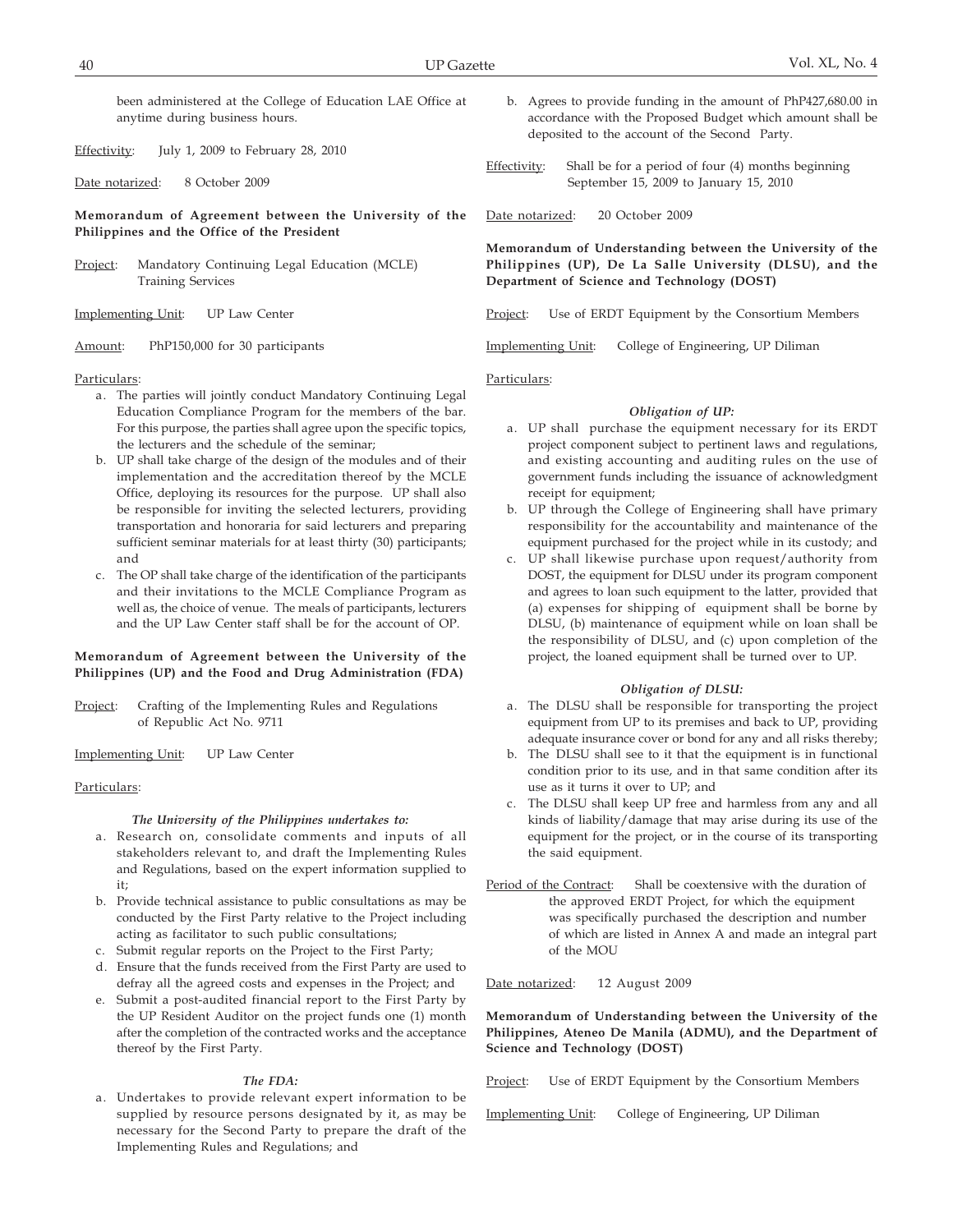### *Obligation of UP:*

- a. UP shall purchase the equipment necessary for its ERDT project component subject to pertinent laws and regulations; and existing accounting and auditing rules on the use of government funds including the issuance of acknowledgment receipt for equipment;
- b. UP, through the College of Engineering, shall have primary responsibility for the accountability and maintenance of the equipment purchased for the project while in its custody; and
- c. UP shall likewise purchase upon request/authority from DOST, the equipment for ADMU under its program component and agrees to loan such equipment to the latter, provided that (a) expenses for shipping of equipment shall be borne by ADMU, (b) maintenance of equipment while on loan shall be the responsibility of ADMU, and (c) upon completion of the project, the loaned equipment shall be turned over to UP.

### *Obligation of ADMU:*

- a. The ADMU shall be responsible for transporting the project equipment from UP to its premises and back to UP, providing adequate insurance cover or bond for any and all risks thereby;
- b. The ADMU shall see to it that the equipment is in functional condition prior to its use, and in that same condition after its use as it turns it over to UP; and
- c. The ADMU shall keep UP free and harmless from any and all kinds of liability/damage that may arise during its use of the equipment for the project, or in the course of its transporting the said equipment.
- Period of the Contract: Shall be coextensive with the duration of the approved ERDT Project, for which the equipment was specifically purchased the description and number of which are listed in Annex A and made an integral part of the MOU
- Date notarized: 3 August 2009

**Vehicle Research and Testing Project between the University of the Philippines and the Philippine Council for Industry and Energy Research and Development (PCIERD)**

Project: Vehicle Research and Testing Project Y3

Implementing Unit: College of Engineering, UP Diliman

#### Particulars:

- a. The College of Engineering requested financial assistance for the Y3 implementation of the DOST-GIA project "Vehicle Research and Testing Project"'
- b. The request was approved by the DOST-Execom with a total DOST financial grant in the amount of PhP6,574,202.28 covering the period February 15, 2008 to February 14, 2009;
- c. The financial grant of PhP6,574,202.28 shall be subject to the following conditions:
	- c.1.That all pertinent provisions of the memorandum of Agreement covering the project and "A.O. 006-guidelines for the Grants-In-Aid Funds of DOST and its Agencies" shall be in full force and effect unless otherwise provided herein;
- c.2. That results of the program/project shall be governed by DOST Memorandum Circular No. 001, series of 2002;
- c.3. That the approved work and financial plans shall be strictly followed and any deviation needs to be approved by DOST through PCIERD before said change shall be executed;
- c.4. That accomplishment report of the project and audited financial report on the grant shall be submitted to DOST within three (3) months after the completion of the project period;
- c.5. That proper acknowledgment of the financial and other assistance by DOST shall be given due credit in all reports, articles and news releases;
- c.6. That in addition to the semi-annual and annual progress reports, a technical report in publishable form shall be submitted at the end of the project period; and
- c.7. That all income derived from the program/project, if any, and all unexpended balance after the termination of the program/project shall be reported immediately and remitted to DOST at the end of the program/project duration.

Date notarized: 22 May 2008

**Renewal of the University of the Philippines' Low Energy Plasmas Project with the Department of Science and Technology (DOST) and the Philippine Council for Advanced Science and Technology Research and Development (PCASTRD)**

- Project: Transport of Low Energy Plasmas for the Synthesis of TiCn/TiCuN Films and Ion Treatment of Polymers which has 3 component projects: *Project 1* TIN/TICN/TixCuyNz Coating Technology with the SPNIS and PSTNIS
	- *Project 2* Polymer Treatment of Low Energy Ions from Gas Discharge Ion Source (GDIS)
	- *Project 3* Beam Focus, enhancement and Transport in the PSTNIS
- Implementing Unit: National Institute of Physics (NIP), College of Science
- Project Leaders: Drs. Henry J. Ramos and Gene Q. Blantocas

### Particulars:

- a. The NIP requested financial assistance for the Y3 implementation of the DOST-GIA project;
- b. The request was approved by the DOST-Execom with a total DOST financial grant in the amount of PhP4,658,564.22 covering the period April 15, 2009 to April 14, 2010:

*Project 1* - PhP2,122,851.93 *Project 2* - PhP1,999,886.15 *Project 3* - PhP535,826.14

- c. The financial grant of PhP4,658,564.22 shall be subject to some conditions; and
- d. PCASTRD shall continue to monitor the program/project. As such, the approved work and financial plans shall be strictly followed and any deviation shall have to be approved by DOST through PCASTRD before any change shall be executed.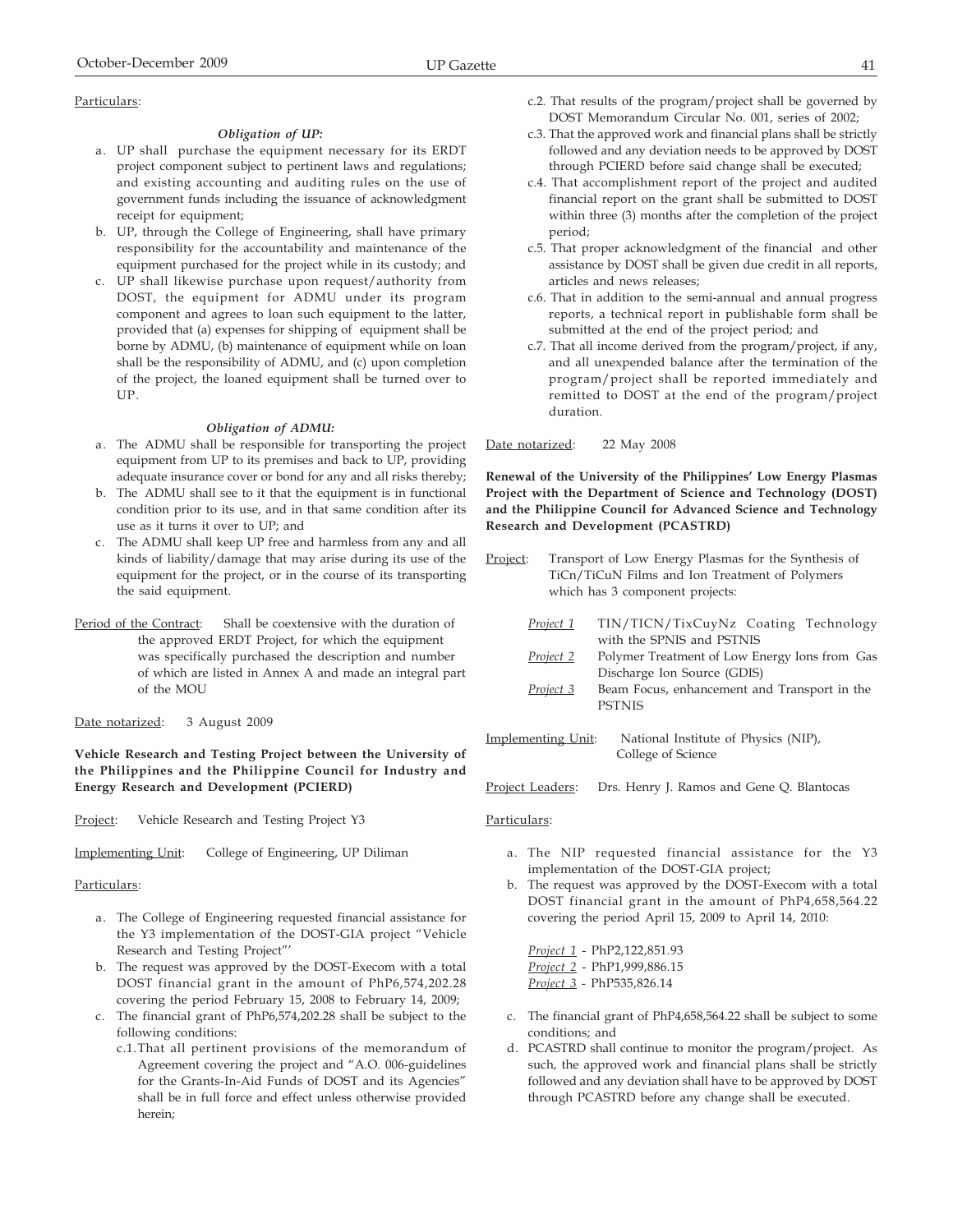**Contract of Award between the University of the Philippines Diliman (Host Institution), the Department of Science and Technology (DOST) and Dr. DENNIS I. MERINO (Awardee)**

Project: Balik Scientist Program Short-Term Awardee

## Particulars:

## *The DOST shall:*

- a. Provide the Awardee the following incentives applicable to him as Balik Scientist Program (BSP) Short-Term Awardee:
	- a.1.Reimbursement of the peso equivalent of the cost of roundtrip economy airfare originating from foreign country to the Philippines by the most direct route. Computation shall be based on the currency rate prevailing on the date when the airline ticket was purchased; and
	- a.2. Daily subsistence allowance (DSA) amounting to US\$150/ day for 61 days to be paid in Philippine currency.
- b. Monitor and evaluate the activities of the Awardee to ensure the successful implementation of his Terms of Reference;
- c. Coordinate with the Host Institution on the areas/aspects where the expertise of the Awardee can be tapped optimally; and
- d. Recommend/arrange other related activities as may be accommodated other than those pre-identified by the host institution to ensure optimum benefits from the Awardee's presence and engagement under the Program.

### *The Awardee shall:*

- a. Carry out the activities contained in the approved Terms of Reference and forming part of the Agreement;
- b. Submit a report of his activities to DOST and Host Institution immediately after the engagement;
- c. Recommend other activities/programs to enhance his engagement and other relevant undertakings to help achieve the objectives of the BSP;
- d. Submit to DOST any discovery, innovation, design, model or process relating to or arising from work on a research project funded by DOST while on engagement as BSP Awardee and abide by the rules governing intellectual property rights as observed by DOST and the Host Institution;
- e. Secure prior approval by DOST of any intent to leave the country before the expiration of his stay as covered by the Agreement;
- f. Conduct himself in a manner befitting his stature and submit himself to the jurisdiction of duly constituted authorities, and existing laws of the Philippines; and
- g. Refund in full or proportionately, if he has rendered at least 50% of the service obligation to the Host Institution, for failure to comply with the terms and conditions and to meet the target output(s) through his own fault or willful neglect, resignation or other causes within his control, all expenses incurred by the BSP incident to the award as determined by the Inter-Agency Implementing Committee of the Balik Scientist Program.

### *The Host Institution shall:*

- a. Agree to be assessed by DOST in relation to the Terms of Reference and proposed activities of the Awardee;
- b. Adhere to the responsibilities indicated in the approved Terms of Reference as prearranged with the Awardee;
- c. Monitor and evaluate the activities of the Awardee and make proper recommendation to DOST as warranted;
- d. Commit to provide adequate and available resources and facilities to ensure a productive stay of Awardee; and
- e. When feasible retain the Awardee as part of its organization under mutually acceptable terms and under existing labor laws and regulations in the Philippines.
- Effectivity: Effective 1 June 2009 and shall remain in force for a period of 61 days

Date signed: 10 July 2009

**Addendum to the Contract of Award between the University of the Philippines Diliman (Host Institution), the Department of Science and Technology (DOST) and Dr. ROMMEL D.GOMEZ (Awardee)**

Project: Balik Scientist Program Awardee

## Particulars:

To conform with the Implementing Rules and Regulations of the Balik Scientist Program under Executive Order No. 150, and to usual auditing rules and regulations, the following terms and provisions are hereby deleted and instead replaced as follows:

## *The provisions in Section 2.1 should be replaced by the provision herein set forth:*

*2.1 Carry out the enumerated activities contained in the approved Terms of Reference in two (2) phases within a period of one (1) year, with Phase One in August 2008 for a period of twenty (20) days and Phase Two in July to July 2009 for a period of twenty (20) days.*

Date notarized: 15 July 2009

## **Deed of Assignment between the University of the Philippines and the Programming Guild (Assignors)**

Assignment of Copyright: Software entitled Computerized Applications for University Official Registration for Student Organization with the Bukluran Program

## Particulars:

### *The Assignors:*

- a. Warrant that the software is original and that they are the authors of the same;
- b. Irrevocably transfer and assign to the University, its successors and assigns in perpetuity, all rights (whether now known or herein after invented), title and interest, throughout the world, including any copyrights and renewals or extensions thereto, in the Software;
- c. Assign, and transfer to the University, the entire right, title and interest in all income, royalties and payments now or hereafter due or payable with respect to the software; and
- d. Undertake to execute all papers and perform such other acts, as the University may deem necessary to secure for the University the rights herein assigned.

Date signed: 14 September 2009

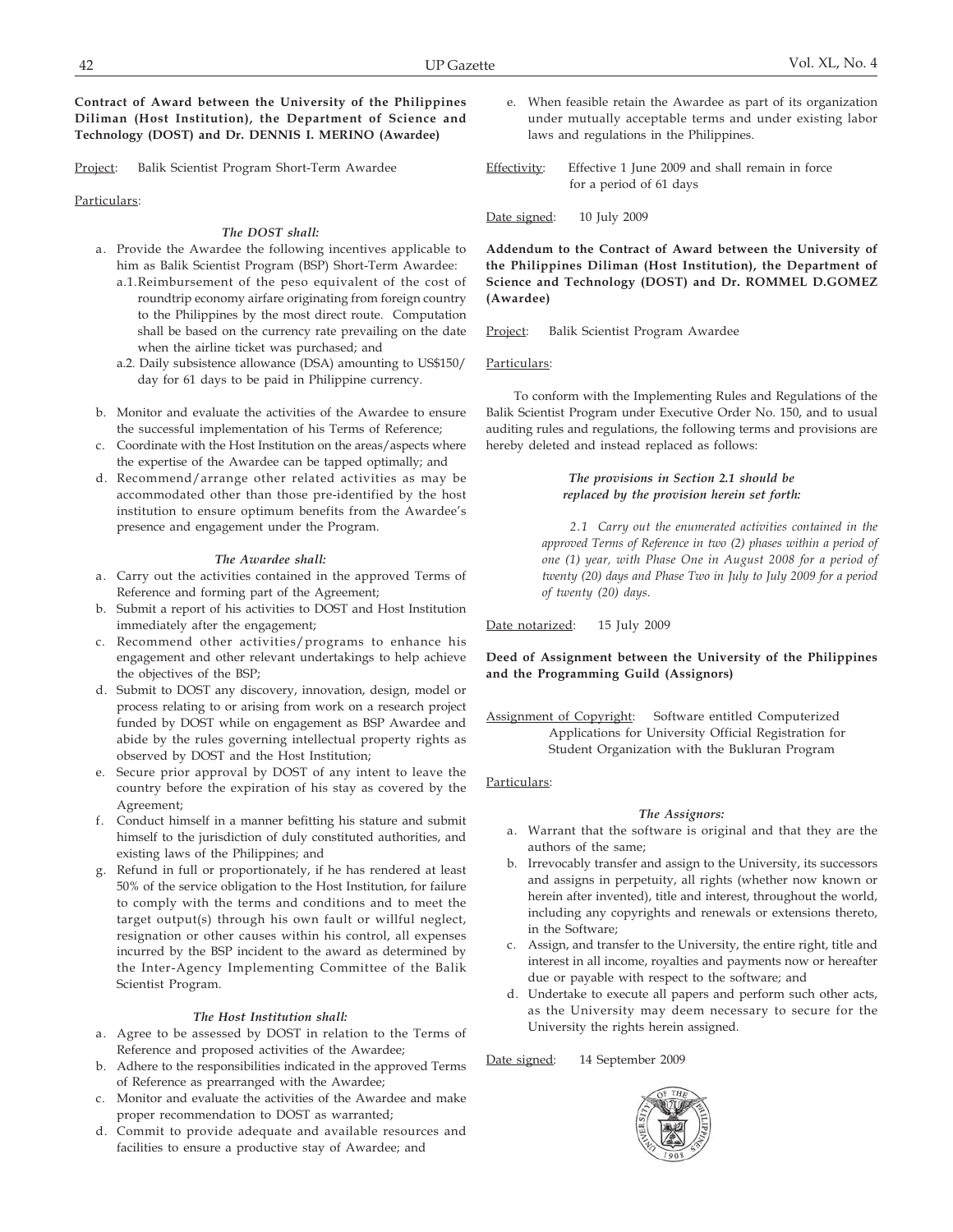## **UP Los Baños**

**Memorandum of Understanding between the University of the Philippines Los Baños (UPLB) and the Far East University (FEU), Korea**

Project: Exchange Program

#### Particulars:

- a. FEU and UPLB agreed to promote the following exchange activities based on their respective academic and educational needs:
	- a.1. exchange of faculty and scholars (professors, lecturers, or researchers);
	- a.2. exchange of students;
	- a.3. exchange of academic information and materials;
	- a.4. organization of joint research programs;
	- a.5. organization of joint conferences; and
	- a.6. other academic exchanges agreed to by both parties.
- b. The implementation of each specific exchange based on the agreement shall be separately negotiated and determined by both universities. Efforts shall be made by both sides to find financial sources for carrying out the exchange programs; and
- c. All intellectual properties including but not limited to all researches planned, performed, accomplished under this MOU and all specific exchanges covered by this MOU shall be subject to the provisions of the Governing Principles and Policies on Intellectual Property Rights.
- Effectivity: Effective upon signing by both parties and shall continue to be in force and effect for five (5) years but not later than June 19, 2014
- Date notarized: 2 September 2009

# **DEEDS OF DONATION**

## **UP Diliman**

**Deed of Donation and Acceptance between the University of the Philippines Diliman (Donee) and the San Miguel Foundation Inc. (Donor)**

Donations: Musical Instruments

Amount of Donation: Estimated at PhP2.5 Million

### Particulars:

#### *Obligation of the Donor:*

The Donor hereby donates to the Donee the Musical Instruments on an "as-is where-is basis", subject to the faithful and complete performance by the Donee of the conditions, obligations, representations, warranties and covenants, set out in the Deed. The parties agree that the obligation of the Donor under the Agreement shall be limited to its donation of the Musical Instruments to the Donee.

### *Obligations of the Donee:*

- a. The Donee hereby receives and accepts the Musical Instruments donated by the Donor, subject to its faithful and complete performance of the following obligations:
	- 1. Pick-up the Musical Instruments and sign the necessary acknowledgement receipt whereby the Donee will certify

and acknowledge that it has received the Musical Instruments in good condition;

- 2. Ensure that the Musical Instruments will be used exclusively by the Donee for benefit of the faculty members and students in its Conservatory of Music;
- 3. The Musical Instruments shall not be transferred to any other location outside the Donee's address;
- 4. Maintain the proper use and upkeep in good condition of the Musical Instruments;
- 5. Any and all costs for the maintenance and repairs of the Musical Instruments shall be the responsibility of the Donee at its sole expense;
- 6. Acknowledge that the Musical Instruments were donated out of the liberality and kindness of the Donor;
- 7. Hold the Donor free and harmless against any and all claims, damages and liabilities, including but not limited to damages to any property of, or injuries that may be sustained by and/or death of, any person arising out of or in connection with the operation, use, maintenance and safekeeping of the Musical Instruments;
- 8. Execute and deliver any and all documents that may be required by the Donor in connection with the Donation; and
- 9. Make available to the Donor the use of the Musical Instruments, free of charge, upon Donor's written request, therefore, sent to Donee at least one (1) month prior to the intended date of use.
- b. The Donee hereby represents, warrants and covenants to the Donor that:
	- 1. It has the power to enter into and perform the conditions and obligations under the Deed, and has taken all the necessary actions to authorize its execution and delivery and the performance of its terms and conditions; and
	- 2. Its signatory is duly authorized to sign the Deed and accept the Musical Instruments for and on behalf of the Donee.

Effectivity: Effective immediately upon execution and signing

Date notarized: 1 October 2009

## **UP Open University**

**Deed of Donation between the University of the Philippines Open University (Donee) and the International Rice Research Institute (IRRI) (Donor)**

Donation: Used computers particularly described as follows:

HP CPU – Serial No. SGH43201KN HP Monitor – Serial No. CNC42912LH HP CPU – Serial No. SGH43201GZ HP Monitor – Serial No. CNC4300TZP

- a. The Donee needs the aforementioned used computers for the official use of the students in the UPOU Learning and Testing Centers;
- b. The Donor voluntarily and freely gives, transfers and conveys by way of Donation unto said Donee the used computers, including rights, interest and titles which said Donor has in the said used computers, in "as-is where-is" condition, subject to the following conditions:
	- 1. The parties agree that all taxes, customs duties, imports, fees, charges and any and all financial burden, occasioned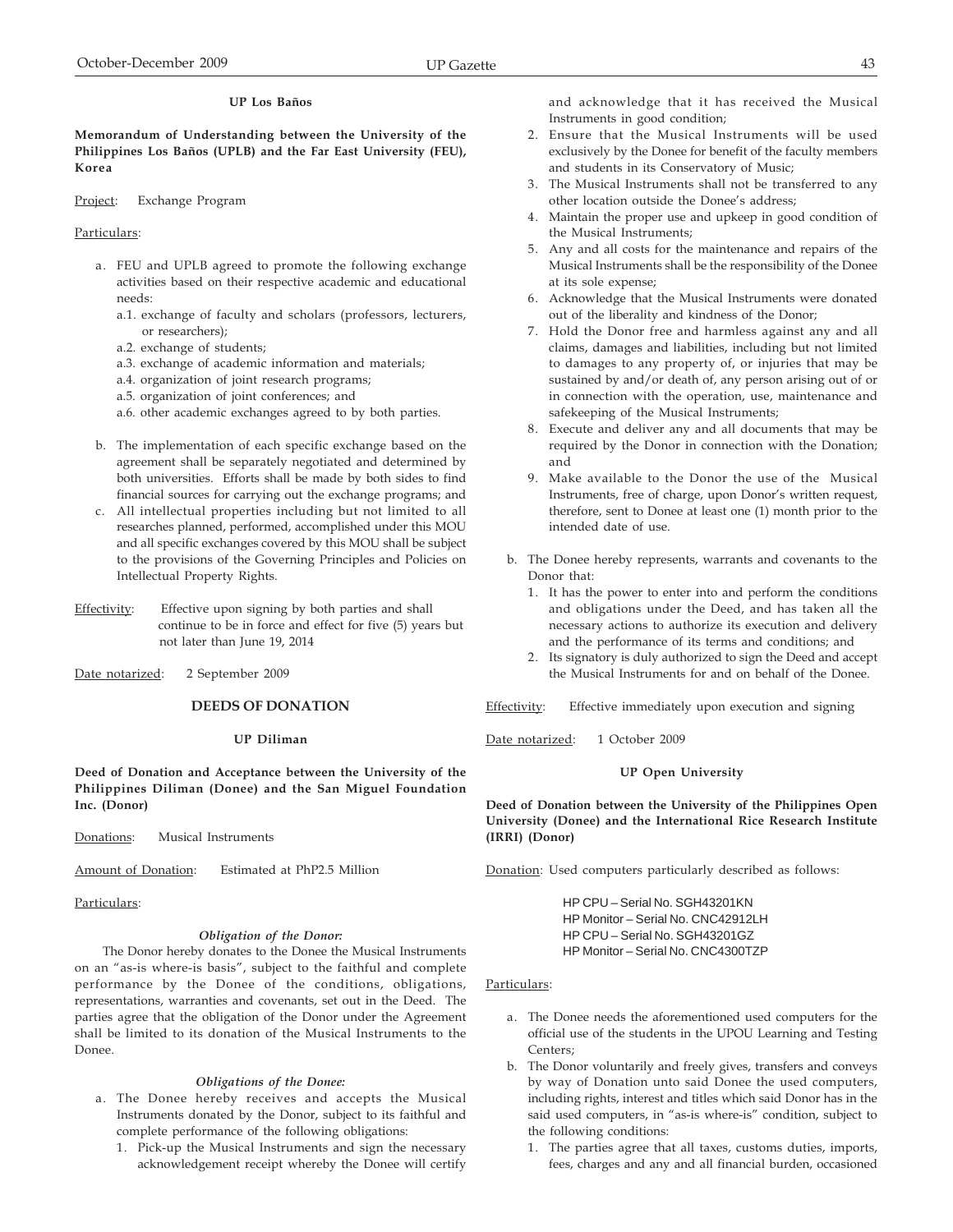by or arising from this transfer or which may be due the Philippine government as a result of this donation, shall be the sole responsibility of the Donee;

- 2. That the used computers are in good working condition to Donor's knowledge, and that the Donor shall not be liable for any defects in their functionality once the donated computers are inspected and accepted by the Donee; and
- 3. The Donee accepts the donation and expresses its appreciation to the Donor.

Date notarized: 29 May 2009

**Deed of Donation between the University of the Philippines Open University (Donee) and the International Rice Research Institute (IRRI) (Donor)**

Donation: Used vehicle particularly described as follows:

| Make & Type: | 1999 Nissan Sentra 4dr Sedan |
|--------------|------------------------------|
| Motor No.    | GA16-P001976H                |
| Chasis No.   | BAYALHAB14-C51578            |
| Plate No.    | OEV-20969                    |
| CR No.       | 59626034                     |
| OR No.       | 519924996                    |
| Body No.     | $C - 601$                    |

### Particulars:

- a. The Donee needs the aforedescribed used vehicle for its official use.
- b. The Donor hereby voluntarily and freely gives, transfers and conveys by way of donation unto said Donee the used vehicle described above, including rights, interest and title which said Donor has in the said used vehicle, in "as is where is" condition, subject to the following conditions:
	- 1. Parties agree that all taxes, customs, duties, import fees, charges and any and all financial burden, occasioned by or arising from this transfer or which may be due the Philippine government as a result of this agreement, shall be the sole responsibility of the Donee;
	- 2. The Donee undertakes to register the above-described used vehicle in its name within 60 days from the date of this Deed of Donation and agrees to furnish the Donor photocopies of the new certificate of registration as soon as possible;
	- 3. That the used vehicle is in good working condition to Donor's knowledge, and that the Donor shall not be liable for any defects in their functionality once the donated vehicle is inspected and accepted by the Donee; and
	- 4. The Donee accepts this donation and expresses its appreciation to the Donor for its generosity and further agrees that the above-described vehicle will be used for the purpose above-specified.

Date notarized: 29 May 2009

## **OTHER MATTERS**

**Request of UP Los Baños for Authority to Purchase One (1) Unit ISUZU ELF, 6-Wheeler Manlift for the Use of the UPLB Physical Plant Maintenance Services Office (PPMSO) Electrical Section**

The vehicle costs PhP500,000.00 which will be charged against UPLB-IRRI Campus Maintenance Fund. The said vehicle will be used by the PPMSO's Electrical Section, UP Los Baños which is in charge of inspection, repair and maintenance of all electrical lines and light posts in the campus.

The Electrical Section urgently needs such vehicle in their daily operations and the acquisition of such shall help them perform and deliver better services to the University.

## Board action: **APPROVAL.**

### **PAASCU Accreditation of UP Manila Colleges**

The issue of PAASCU accreditation of UP Manila Colleges was brought to the attention of the Board by the Student Regent in her letter dated 8 October 2009.

Regent Bañez, on behalf of her constituents raised among others the following issues:

- 1. Is there a necessity for the University to seek such accreditation from a private accrediting association given that it shall award accreditation stature according to its standards of 'excellence' used and enjoined by Private Higher Educational Institutions?
- 2. Is it practicable for the University to seek such accreditation from a private accrediting association given that it shall cost the university accreditation fees?
- 3. How will such accreditation from a private accrediting associations benefit the University or shall it pose possible infringement on our institutional autonomy and prized academic freedom? If such, how will this benefit the University comprised of students, faculty, workers and employees?

The Chair announced that CHED is reviewing a pending proposal on the policies that the said Agency has to adopt for accreditation. Right now, he said that there are different bodies in the Philippines that accredit programs and they indicate leveling, Level I, II, III and IV. He made a survey of the best practices among the countries in the ASEAN region, the Asia Pacific and even Europe and he found out that there is no such practice of leveling. The moment a college is accredited, it may be upgraded depending on the best practices for three (3) years, renewable and being reviewed every year. He said he has no objection to the accreditation of the UP Manila Colleges. He asked President Roman if it is only UP Manila who is submitting some courses for accreditation. The President said the others are not.

Regent Pascual inquired why UP Manila is initiating this precedent-setting action of seeking accreditation. Chancellor Arcadio, who was invited for this item, explained that accreditation has been in UP Manila for the last 50 years. They have about 90 programs and all of them are accredited by various accrediting agencies. All programs in the medical area, e.g. residency programs, are accredited. The PGH and the BS Occupational Therapy program have international accreditation. The Doctor of Medicine program was the first PAASCUaccredited program. The Medicine program was first accredited 10 years ago and now it is in Level III, principally because of UP's role as a leader in education. Dr. Arcadio said that they could not ask other schools to raise their standards if their Colleges are not accredited. So, they have to join the accreditation group in order that they could raise the level and quality of education. In the health professions, accreditation is a CHED requirement to qualify as a Center of Excellence.

According to Chancellor Arcadio, Chartered Universities may decide to be a member of any of the accrediting agencies. The UP Manila College of Medicine decided to join PAASCU per agreement with the members of the Association of Philippine Medicine Colleges (APMC). PAASCU and APMC developed the evaluation instrument. The other accrediting agencies do not have an evaluation instrument for the Basic Medical Education Program.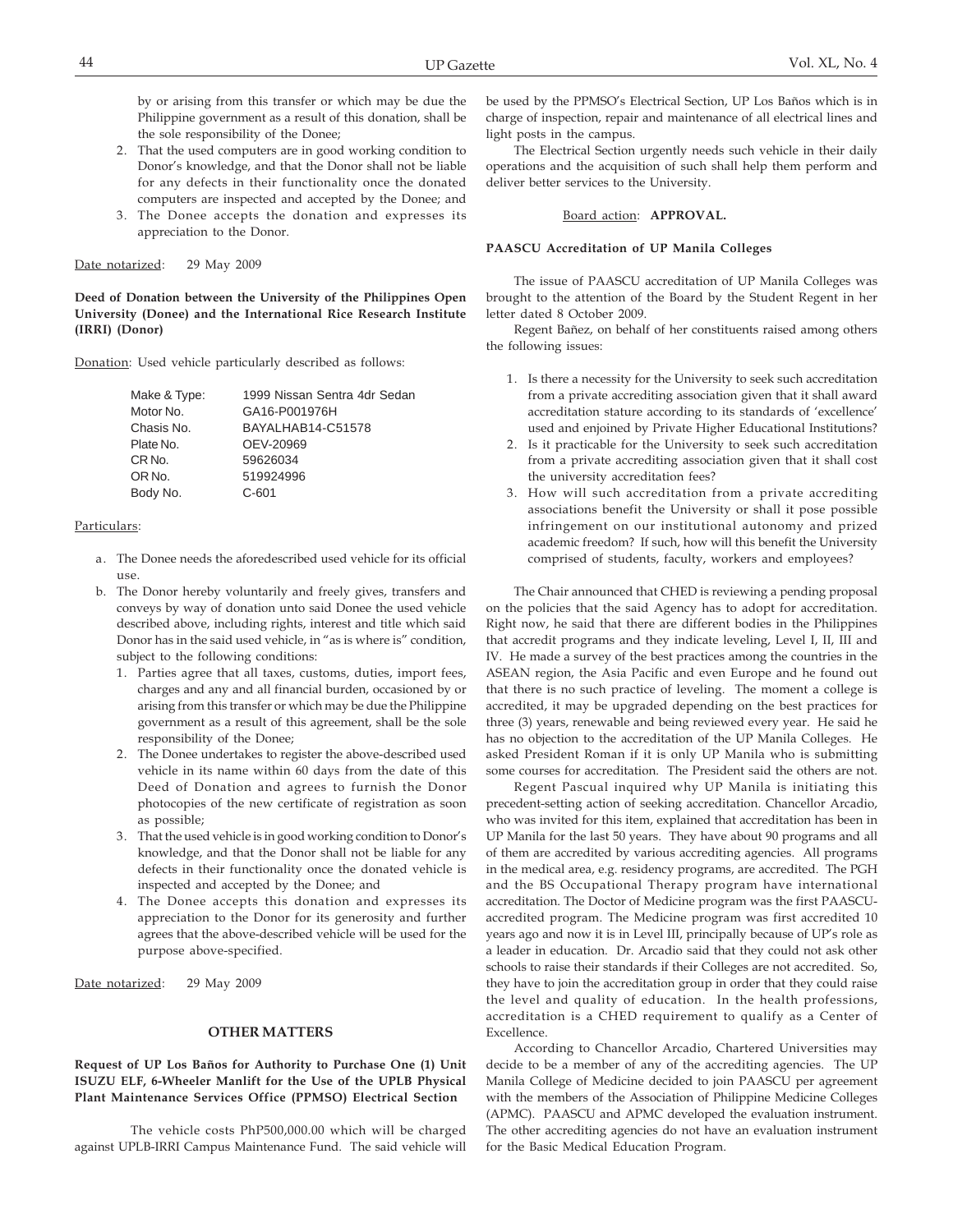The Chair explained that if the accreditation is in Level II, the College has to wait for two (2) years before going to Level III, then another two (2) or three (3) years before going to another level.

Chancellor Arcadio said it took the College of Medicine 5 years to get to Level III.

Chair Angeles said that under the new rules colleges could be accredited without waiting too long, if they have excellent programs.

Chancellor Arcadio said that their accreditation proposal is for 5 programs, and 5 colleges are preparing for accreditation. These include the non-health colleges.

Regent Taguiwalo said that in terms of continually raising academic standards, external or internal accreditation is something that the University should go for. Her main concern though with the PAASCU accreditation of UP Manila is the fact that PAASCU's member schools are all private universities and colleges. Moreover, the UP Manila Chancellor is a member of the Board of Directors of PAASCU. She then raised the issue of possible conflict of interest.

Chancellor Arcadio explained that the Chancellor did not ask the Deans to be accredited only by PAASCU. They are free to choose any of the five (5) accrediting bodies to accredit them. However, PAASCU is the only one with the instrument for medicine. For Dentistry, PACU-COA is the only one with the accrediting instrument.

Regent Pascual inquired if there is a UP System policy on accreditation. President Roman replied that there is no policy and that the colleges are free to decide if they want to be accredited or not. She said that accreditation also has advantages especially for graduates who go abroad. Some employees and some countries look at the organizations or countries that have accredited the programs of said graduates. However, some units of the University question the criteria used for accreditation. The President also mentioned that the concern of the Student Regent is that in the process of accrediting, we might be putting ourselves at a disadvantage or making life more difficult for our faculty and for our students.

Chair Angeles said there is also an advantage to this accreditation. If academic programs are given accreditation and are declared as Centers of Excellence (COE), there is a benefit given by CHED. The initial benefit for the COE is P2 Million. He gave as example UP Diliman and UP Los Baños which are both considered COE in IT.

Chancellor Arcadio clarified that PAASCU has no accreditation fee. The accreditors work voluntarily, *pro bono*. In other agencies, CHED gives financial assistance for accreditation fees.

Regent Pascual said that the accrediting body is not an independent one and is composed of representatives of the institutions that are being accredited. It is actually a peer evaluation system.

Chancellor Arcadio explained that the accreditation process would entail a series of visits by PAASCU observers in classrooms, departments, laboratories and other venues in the academic process. It would also entail an evaluation of the educational institution's curriculum and the faculty's teaching method as well as scrutiny of facilities and equipment which will subsequently be voted based on PAASCU standards of an "excellent education."

Responding to the President who articulated a concern raised by the students, Chancellor Arcadio said that accreditation would not result in an increase in tuition.

Regent Bañez inquired if there is an accrediting body for SUCs. The Chair replied that they have their own accrediting body, the Association of Local Colleges and Universities Commission on Accreditation (ALCUCOA). The President of the Philippines, however, issued an EO to regulate this accrediting body. He is now in the process of preparing policy guidelines and standards so that they would be guided.

Regent Pascual inquired if UP Manila is also submitting itself for accreditation by international accrediting bodies. Chancellor Arcadio replied that PAASCU is an international accrediting agency. It is a founding member of the International Network for Quality Assurance Agencies in Higher Education (INQAAHE). For example, he said that the US Department of Education, through its National Committee on Foreign Medical Education, has recognized PAASCU process as an accreditation process. So, if a school is accredited by PAASCU, its foreign students are eligible to get federal loans in the US.

Regent Taguiwalo suggested that they be allowed to have continuing dialogue with the UP Manila Chancellor and other faculty members regarding this issue. She said that PAASCU is always cited and that they are just concerned that UP has been a secular University for a long while and they hope it remains that way. PAASCU is full of Catholic and private universities. UP sets the highest standards, so far, higher than other universities in the country. The Faculty Regent is even thinking of a Regents' Forum on this issue.

Chancellor Arcadio said he is open to a continuing dialogue on the issue of accreditation.

**Proposed Schedule of Meetings of the Board of Regents for 2010**

| <b>DATE</b>                                        | <b>VENUE</b>                                           |
|----------------------------------------------------|--------------------------------------------------------|
| 29 January (Friday)<br>$9:00$ a.m. $-12:00$ noon   | <b>UP Open University</b><br>Los Baños, Laguna         |
| 26 February (Friday)<br>$9:00$ a.m. $-12:00$ noon  | UP Mindanao<br>Mintal, Tugbok District,<br>Davao City  |
| 25 March (Thursday)<br>$9:00$ a.m. $-12:00$ noon   | BOR Room, Quezon Hall<br><b>UP Diliman</b>             |
| APRIL                                              | NO BOR MEETING DUE TO<br><b>COMMENCEMENT EXERCISES</b> |
| 27 May (Thursday)<br>$9:00$ a.m. $-12:00$ noon     | BOR Room, Quezon Hall<br><b>UP Diliman</b>             |
| 25 June (Friday)<br>$9:00$ a.m. $-12:00$ noon      | <b>UP Visayas</b><br><b>Iloilo City</b>                |
| 29 July (Thursday)<br>$9:00$ a.m. $-12:00$ noon    | <b>UP</b> Manila<br>Taft Avenue, Manila                |
| 27 August (Friday)<br>$9:00$ a.m. $-12:00$ noon    | UP Baguio<br><b>Baguio City</b>                        |
| 24 September (Friday)<br>$9:00$ a.m. $-12:00$ noon | UP Los Baños<br>Los Baños, Laguna                      |
| 29 October (Friday)<br>$9:00$ a.m. $-12:00$ noon   | BOR Room, Quezon Hall<br><b>UP Diliman</b>             |
| 26 November (Friday)<br>$9:00$ a.m. $-12:00$ noon  | UP Visayas Cebu College<br>Lahug, Cebu City            |
| 18 December (Friday)<br>$2:00$ p.m. $-5:00$ p.m.   | <b>BOR Room, Quezon Hall</b><br><b>UP Diliman</b>      |

Board action: **NOTATION.**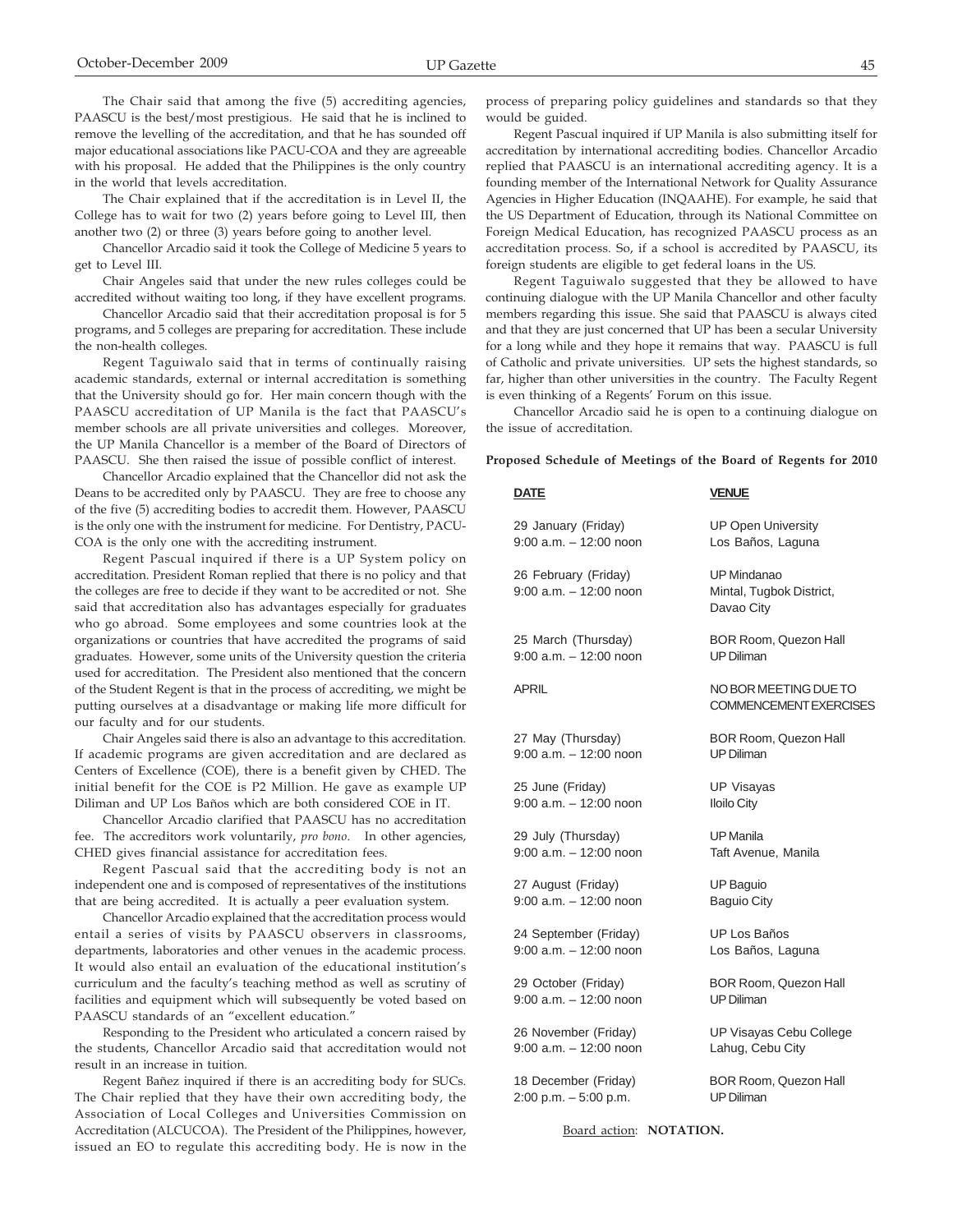## **On the Directorship of the UP Diliman Extension Program in Pampanga**

Regent Taguiwalo reminded the President that to date, there is no report yet on the directorship of the UPDEPP. The incumbent, who is on her third term, has been serving on a hold over capacity. She hopes that this matter could be taken in the December meeting of the Board.

## **MATTERS FOR INFORMATION OF THE BOARD**

### *The Board NOTED the following:*

**Request of The ASEAN University Network for the University of the Philippines to Host the 2nd ACCESS Dialogue Event: Physical and Virtual Mobility as an Instrument for Integration, to be held on 28-30 May 2010**

In reference to the 25<sup>th</sup> Meeting of the ASEAN University Network (AUN) Board of Trustees held in Phnom Penh in July 2009, the 2nd Academic Cooperation Europe – Southeast Asia Support (ACCESS) Dialogue Event on the matter of Physical and Virtual Mobility as an Instrument for Integration is to be held in May 2010.

The AUN would like the University of the Philippines to consider being the host for the 2nd ACCESS Dialogue Event: Physical and Virtual Mobility as an Instrument for Integration, which is tentatively scheduled on 28-30 May 2010.

## **Constitution and By-Laws of the UP Diliman Extension Program in Pampanga Student Council (UPDEPP SC)**

The University of the Philippines Diliman Extension Program in Pampanga (UPDEPP) has been in existence for more than thirty years. From its founding, it has been envisioned as the region's center for scholastic excellence. While UP Diliman has been generous in providing extension services for the unit, it is deemed inadequate considering the present needs of the extension program.

Last 2 December 2008, the University of the Philippines Extension Program in Pampanga Student Council (UPDEPP SC) informed Prof. Elizabeth L. Enriquez of its plan of ratifying its Constitution. The main and urgent task of the Student Council is to provide its future officers a ratified and updated Constitution that will help them serve the UPDEPP students. For almost eleven years, UPDEPP SC did not have a formal Constitution. The UPDEPP used an informal constitution for the past three years as a reference. For these years, the Constitution being used is considered unofficial because it was not ratified by the UPDEPP student body.

UP Diliman's University Student Council (UPD SC) Constitution has its merit but it could not be applied under the conditions present in the extension program.

The UPDEPP SC wants to have a constitution that will embody the student body's desire for self-sufficiency and autonomy from the mother campus.

To address the problem, the outgoing Student Council decided to ratify a new Constitution. Ms. Maria Helena S. Garcia, UPDEPP SC Chairperson, drafted a proposed Constitution. This proposed Constitution was deliberated by the UPDEPP SC until it came up with a final draft.

This final draft was presented to the student body. Last 10 March 2009, the UPDEPP SC conducted a referendum on the final draft of the proposed Constitution. The UPDEPP has 566 students based on the students' registration in the First Semester of Academic Year 2008-2009. The Student Relations Officer, Ms. Sharon Mañalac, advised the Student Council to get at least 50% plus one to ensure the success of the referendum. The referendum was participated in by 288 students (50.88% of the total population of UPDEPP Students). 268 or 93.05% agreed to the proposed Constitution; 12 or 4.17% did not agree and the remaining 8 or 2.78% were neutral.

Some of the important articles of the ratified UPDEPP SC Constitution are as follows:

> Article VI Composition and Membership Article XII Funds of the Council Article XIII UPDEPP League of Representatives; and Article XVII Amendments

By virtue of the authority granted him by the Board of Regents, the Chancellor of UP Diliman has approved the Constitution.

## **DEEDS OF DONATION**

### **UP Diliman**

**Deed of Donation and Acceptance between the University of the Philippines Diliman (Donee) and Engineer Mark S. Romano (Donor)**

Donation: Pulse Plater with the following specifications:

Built-in constant current source: 1 Amp maximum output Voltage: 20 Volts Max Pulse tiem: 0.1 millisecond pulse 2-port anode-cathode tap Computer interface: via LPT1 Input: 220 V, 60 Hz

Amount of Donation: PhP180,000

- End User: Department of Mining, Metallurgical and Materials Engineering (DMMM), College of Engineering
- Date notarized: 19 October 2009

**UP Los Baños**

**Deed of Donation between the University of the Philippines Los Baños (Donee) and the University of the Philippines Alumni Association of Sacramento and Vicinity (Donor)**

Amount of Donation: PhP57,480

Purpose: Establishment and maintenance of an educational assistance loan fund

- a. The Donor wishes to donate such fund to the Donee primarily to establish an educational loan fund entitled UPAASV Student Loan Fund and that this loan fund will be made available to bonafide undergraduate students of the College of Agriculture and College of Veterinary Medicine, officially enrolled, with at least a scholastic standing of "warning" as certified by the College Secretary.
- b. The Donor wishes that the educational loan fund be managed by the Office of Student Affairs under the guidance of the Special Committee assigned by the Chancellor who will formulate the administrative policies, guidelines and procedures for the program.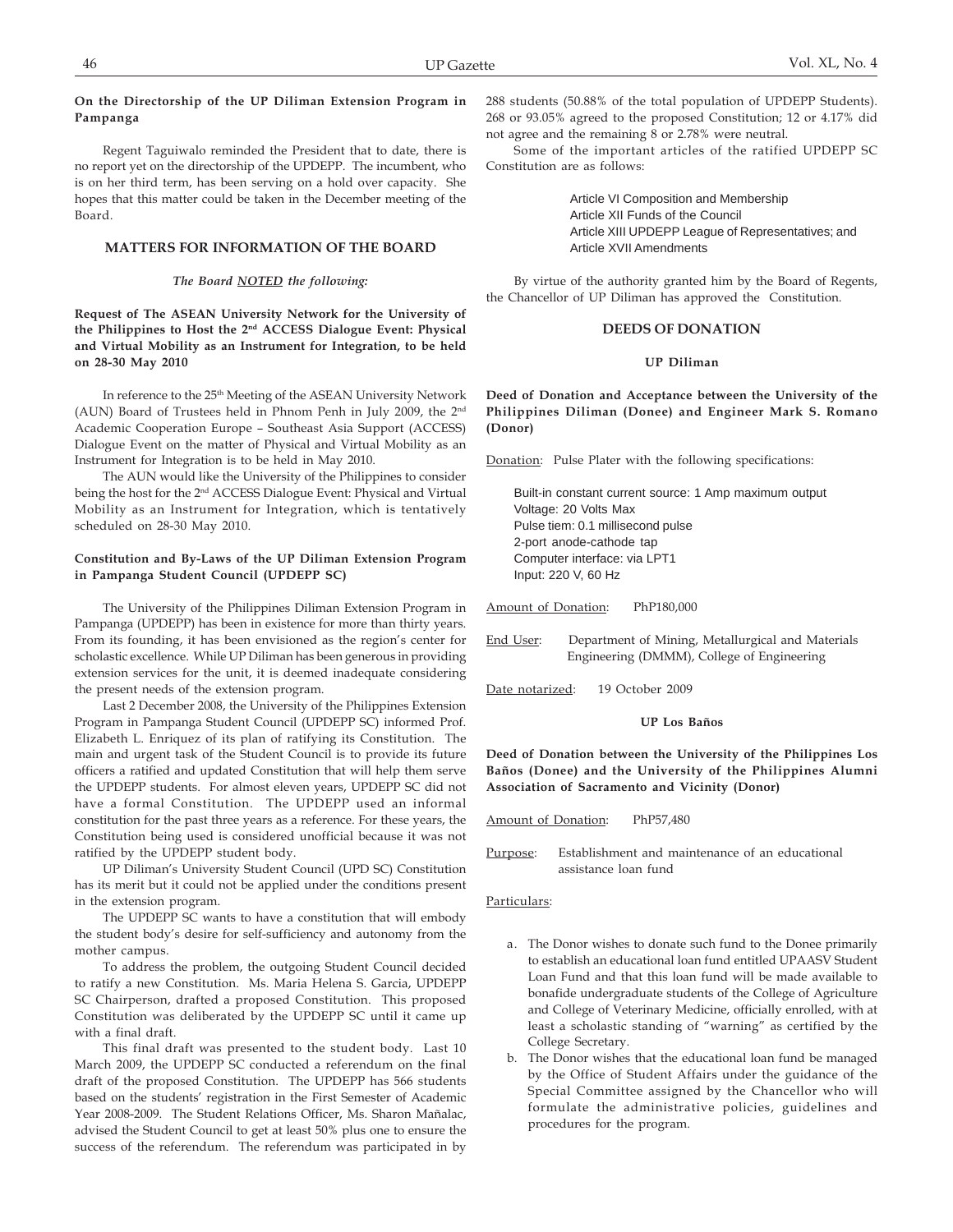d. The Donee accepts this gift and donation made in its favor by the Donor and hereby makes manifest its gracefulness and appreciation for the kindness and generosity of the Donor.

Date notarized: 25 September 2009

## **CONTRACTS/AGREEMENTS**

## **UP Diliman**

**General Construction Agreement between the University of the Philippines Diliman (University) and the Mechanics Construction Corporation (Contractor)**

- Project: Proposed Renovation of Multimedia Room Facility, Engineering Library and Computer Science Building
- Mode of Procurement: Public bidding in accordance with RA 9184 and its Implementing Rules and Regulations
- Amount of Contract: PhP712,219.22
- Statement of compliance: In the Procurement of Civil Works for this Project, the requirements of RA 9184 and its Implementing Rules and Regulations, as well as the University's Delineation of Authority, have been complied with.

## Particulars:

- a. The Contractor shall:
	- 1. Supply and provide all labor, materials, tools, and equipment, including power and water, transportation and other facilities, services, and all related works for the Project, in accordance with the issued plans, drawings, schedule, technical specifications, and other related contract documents, necessary to prosecute the work to completion, as called for in the plans and Scope of Works;
	- 2. At its own expense, be responsible for the unloading, unpacking, and inspection of all contract-furnished materials, machinery, and equipment delivered to the construction site, and shall also be responsible for the storage, control, transportation, safekeeping, and any other necessary arrangement for such materials, machinery, and equipment within the site;
	- 3. Ensure adequate protection at all times of all materials, machinery, and equipment in the construction site against damage, robbery, and pilferage, and shall be responsible for any damage or loss; and
	- 4. Render warranty services on all works performed in accordance with the provisions of the Agreement and the Contract Documents.
- b. Prior to or upon signing of the Agreement, the Contractor shall furnish the University a performance bond to guarantee the faithful performance of its obligations under the Agreement and to answer for obligations arising out of or in accordance with the agreement.
- c. The Contractor shall furnish the University with a guarantee bond in an amount equal to ten percent (10%) of the Contract

Price, effective for a period of one (1) year reckoned from the date of Final Acceptance. Said Guarantee Bond is to answer for any loss, damage, injury, or expense which the University may incur to make good defects in workmanship or materials that may become evident within one (1) year from the date of Final Acceptance.

- d. The Office of the Campus Architect of the University shall have the following functions and responsibilities:
	- 1. Oversee and monitor all phases of construction works covered under the agreement. This provision shall not relieve the contractor of its duties and responsibilities;
	- 2. Conduct regular inspection of the ongoing construction works, its premises, including the inspection of the materials and supplies being used for construction;
	- 3. Recommend to the University or its proper authorities, any work changes, suspension, or stoppage of the works; and
	- 4. Certify as to the percentage of completion of the construction works.

Period of Contract: Sixty calendar days as specified in the Notice to Proceed issued by the University

Date notarized: 14 October 2009

**General Construction Agreement between the University of the Philippines Diliman (University) and the Mechanics Cons. Corporation (Contractor)**

- Project: Proposed Rehabilitation of Pillars/Exterior Columns (Part 2), Bocobo Hall, College of Law
- Mode of Procurement: Public bidding in accordance with RA 9184 and its Implementing Rules and Regulations
- Amount of Contract: PhP990,151.63
- Statement of compliance: In the Procurement of Civil Works for this Project, the requirements of RA 9184 and its Implementing Rules and Regulations, as well as the University's Delineation of Authority, have been complied with.

- a. The Contractor shall:
	- 1. Supply and provide all labor, materials, tools, and equipment, including power and water, transportation and other facilities, services, and all related works for the Project, in accordance with the issued plans, drawings, schedule, technical specifications, and other related contract documents, necessary to prosecute the work to completion, as called for in the plans and Scope of Works;
	- 2. At its own expense, be responsible for the unloading, unpacking, and inspection of all contract-furnished materials, machinery, and equipment delivered to the construction site, and shall also be responsible for the storage, control, transportation, safekeeping, and any other necessary arrangement for such materials, machinery, and equipment within the site;
	- 3. Ensure adequate protection at all times of all materials, machinery, and equipment in the construction site against damage, robbery, and pilferage, and shall be responsible for any damage or loss; and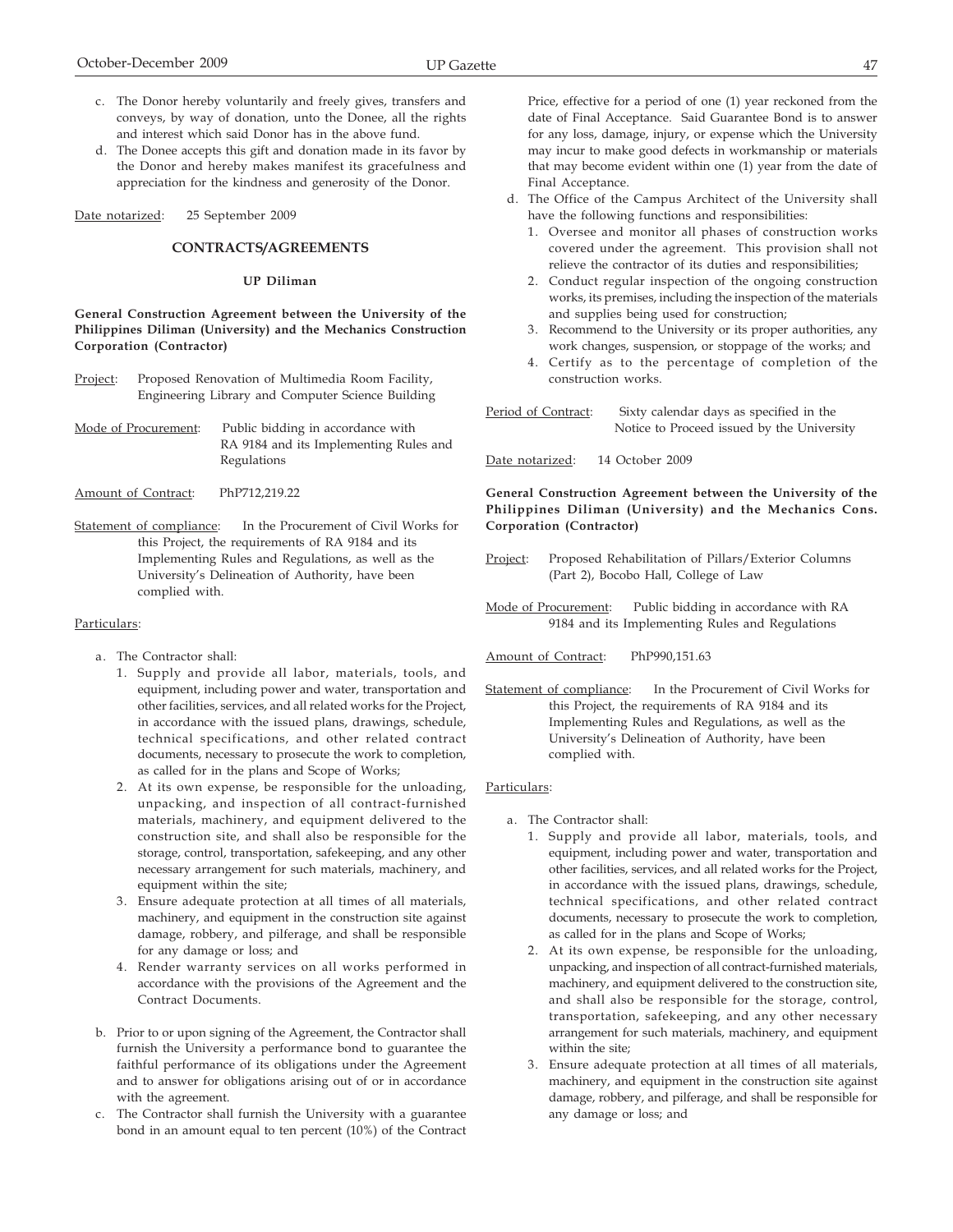- 4. Render warranty services on all works performed in accordance with the provisions of the Agreement and the Contract Documents.
- b. Prior to or upon signing of the Agreement, the Contractor shall furnish the University a performance bond to guarantee the faithful performance of its obligations under the Agreement and to answer for obligations arising out of or in accordance with the agreement.
- c. The Contractor shall furnish the University with a guarantee bond in an amount equal to ten percent (10%) of the Contract Price, effective for a period of one (1) year reckoned from the date of Final Acceptance. Said Guarantee Bond is to answer for any loss, damage, injury, or expense which the University may incur to make good defects in workmanship or materials that may become evident within one (1) year from the date of Final Acceptance.
- d. The Office of the Campus Architect of the University shall have the following functions and responsibilities:
	- 1. Oversee and monitor all phases of construction works covered under the agreement. This provision shall not relieve the contractor of its duties and responsibilities;
	- 2. Conduct regular inspection of the ongoing construction works, its premises, including the inspection of the materials and supplies being used for construction;
	- 3. Recommend to the University or its proper authorities, any work changes, suspension, or stoppage of the works; and
	- 4. Certify as to the percentage of completion of the construction works.
- Period of Contract: Sixty calendar days as specified in the Notice to Proceed issued by the University

Date notarized: 30 September 2009

## **Construction Management Services Agreement between the University of the Philippines Diliman (University) and TCGI, Inc. (Construction Management Consultant)**

- Project: Construction Management Services for the Proposed Institute of Chemistry Building, Phase 2, National Science Complex
- Mode of Procurement: Public bidding in accordance with RA 9184 and its Implementing Rules and Regulations
- Amount of Contract: PhP3,334,587.20
- Statement of compliance: In the Procurement of Civil Works for this Project, the requirements of RA 9184 and its Implementing Rules and Regulations, as well as the University's Delineation of Authority, have been complied with.

## Particulars:

- a. The Scope of Services, Duties and Responsibilities of the Construction Management Consultant are set forth in the Terms of Reference which is made an integral part of the Agreement.
- b. Prior to or upon signing of the Agreement, the Construction Management Consultant shall furnish the University a Performance Bond to guarantee the faithful performance of its obligations under the Agreement and to answer for obligations arising out of or in accordance with the Agreement.
- Period of Contract: Within 365 calendar days as specified in the Notice to Proceed issued by the University
- Date notarized: 16 October 2009

**Contract for Security Services between the University of the Philippines Diliman (University) and Bolinao Security and Investigation Service, Inc. (Agency)**

- Service: Provision of Security Services for the South Sector, UP Diliman
- Mode of Procurement: Public bidding in accordance with RA 9184 and its Implementing Rules and Regulations
- Amount of Contract: PhP36,034,996.08
- Statement of compliance: In the Procurement of Civil Works for this Project, the requirements of RA 9184 and its Implementing Rules and Regulations, as well as the University's Delineation of Authority, have been complied with.

## Particulars:

- a. Bolinao Security and Investigation Service, Inc. shall secure the safety of the properties of the University, and the life, limb and property of University faculty, students and employees and third persons against any damage, loss or other risks while remaining in or otherwise found in UP Diliman's South Sector for 1 year.
- Effectivity: Effective 7:00 a.m. of 31 May 2009 until 7:00 a.m. of 31 May 2010
- Date notarized: 28 September 2009

**Construction Management Service Agreement between the University of the Philippines Diliman (University) and Philipp's Technical Consultants Corporation (Construction Management Consultant)**

- Project: Construction Management Services for the Proposed Electrical and Electronics Engineering (EEE) Building 2
- Mode of Procurement: Public bidding in accordance with RA 9184 and its Implementing Rules and Regulations
- Amount of Contract: PhP4,214,800
- Statement of compliance: In the Procurement of Civil Works for this Project, the requirements of RA 9184 and its Implementing Rules and Regulations, as well as the University's Delineation of Authority, have been complied with.

- a. The Scope of Services, Duties and Responsibilities of the Construction Management Consultant are set forth in the Terms of Reference which is made an integral part of the Agreement.
- b. Prior to or upon signing of the Agreement, the Construction Management Consultant shall furnish the University a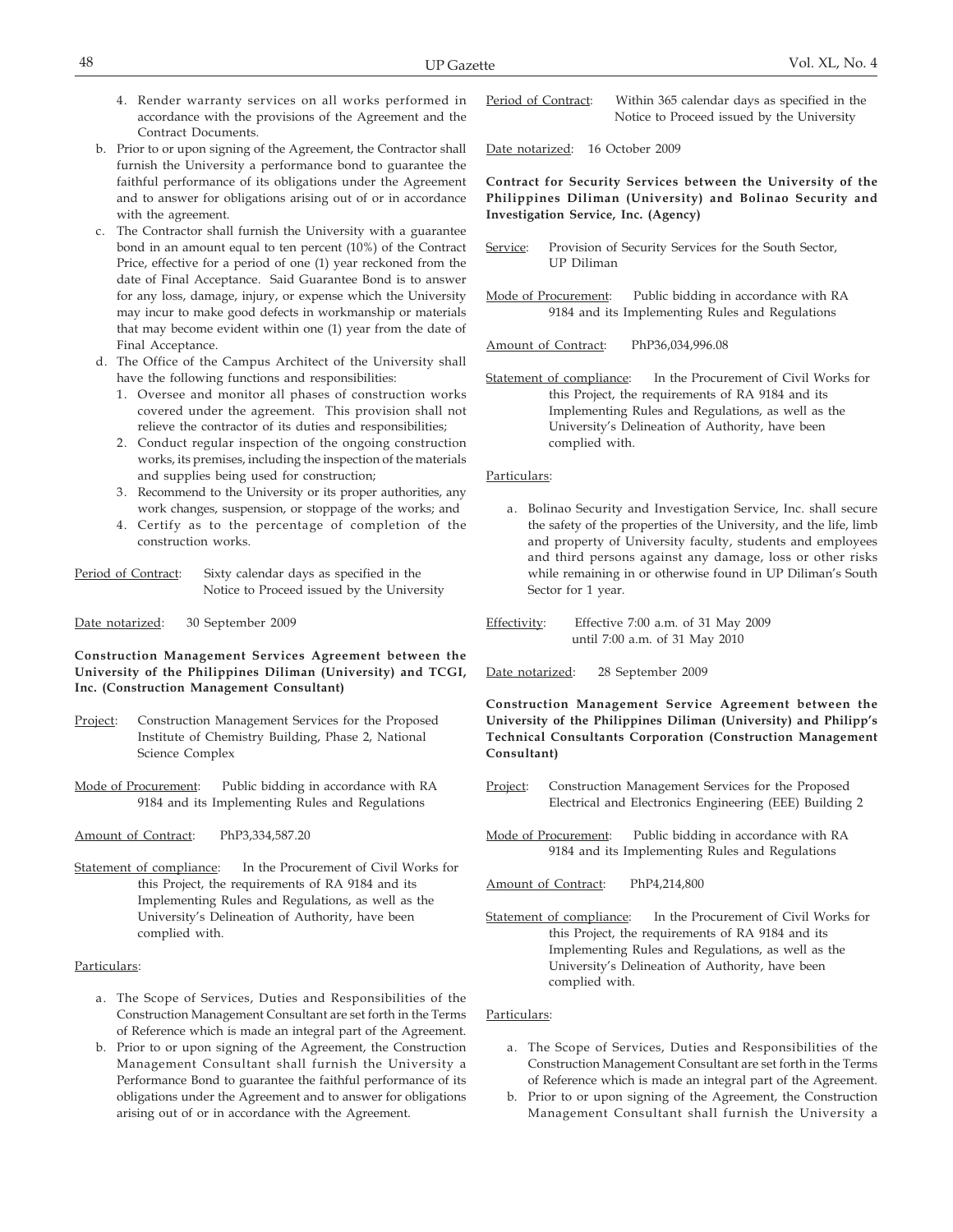Performance Bond to guarantee the faithful performance of its obligations under the Agreement and to answer for obligations arising out of or in accordance with the Agreement.

- Effectivity: Complete the project within 365 calendar days (actual construction works) as specified in the Notice to Proceed
- Date notarized: 21 July 2009

**UP Open University**

## **Contract of Lease between the University of the Philippines Open University (UPOU) and the Catanduanes State Colleges (CSC)**

- Project: Lease of spaces as testing centers for UPOU distance education degree program
- Leased Area: Approximately 24 sq.m. of office space located at the Conference Room of the CSC CATNET Bldg., for exclusive use as a testing center
- Rental Rate: PhP1,000 (fixed daily rate) for actual use for testing purposes
- Effectivity: Effective for a period of one (1) year beginning 01 June 2009 and may be renewed by the Parties every year thereafter, unless sooner terminated with 60 days prior notice by either Party

Date notarized: 9 July 2009

### **1252ND MEETING, 18 DECEMBER 2009**

## MATTERS ARISING FROM THE 1251<sup>st</sup> MEETING **HELD ON 23 NOVEMBER 2009**

## **On the Request for Opinion on the Interpretation of Sec. 23 of Republic Act No. 9500 (or the UP Charter of 2008) from the Department of Justice (DOJ)**

Staff Regent Cabrera inquired if the University has already forwarded its request to the Department of Justice for opinion on the interpretation of Sec. 23 of RA 9500. The Regent requested that the members of the Board be given copies of the letter.

Vice President Te said that he already sent the request for opinion to DOJ as instructed by the Board. A copy of the letter was given to the Secretary of the University and it could be made available to the Regents.

# **REPORT FROM THE SECTORAL REGENTS**

## **FACULTY REGENT'S REPORT**

"My report to the Board of Regents' meeting last November 23, 2009 while included in the agenda was not discussed in the meeting itself and is not included in the minutes of that meeting.( *No report was presented nor a written copy of the report was submitted. Hence, it does not appear in the minutes of the meeting.)*

Hence my December 18, 2009 report to the BOR contains the following:

- 1. Report to the November 23 BOR meeting
- 2. Updates on the concerns raised in the November 23 report
- 3. Proposal to convene the joint monitoring group composed of

UP representatives and DILG representatives contained in the December 2, 1992 agreement between UP and DILG

### **Report to the November 23, 2009 BOR meeting**

,,,,,,,,,

The main concern addressed by the Office of the Faculty Regent this past month is the tenure issue involving three faculty members of University of the Philippines Diliman.

#### **Updates on the appeal of the three untenured UP Diliman faculty**

As of December 17, 2009, Prof. Shirley Palileo-Evidente of the College of Mass Communication and Prof. Joy Savella of the College of Home Economics have not received any response from UP Diliman Chancellor Sergio S. Cao regarding their appeal.

Prof. Sarah Raymundo is awaiting the response of President Roman to her appeal for tenure.

## **Proposal to convene the joint monitoring group composed of UP representatives and DILG representatives contained in the December 2, 1992 agreement between UP and DILG**

Last December 2, 2009, Quezon City police were involved in the violent attempt to disperse protesting faculty, staff and students inside the UP Diliman campus.

The University of the Philippines have two agreements with national agencies regarding the entry of military and police forces into the various campuses.

These are the June 30, 1989 agreement between then UP President Jose V. Abueva and then Secretary of National Defense Fidel V. Ramos and the December 2, 1992 agreement between then UP President Jose V. Abueva and then Secretary of the Department of Interior and Local Government Rafael M. Alunan III.

A common provision of the two above agreements is the constitution of a joint monitoring group "which should meet at least twice a year, or as often as necessary to determine compliance with the agreements." The joint monitoring group in the 1992 agreement between UP and the DILG is composed of "the UP Faculty Regent, the UP Student Regent, the UP Vice President for Public Affairs or his representative, the UP Vice Chancellor for Student Affairs, the UP Vice Chancellor for Community Affairs, the Undersecretary of Interior and Local Government or his representative, the PNP Director for Investigation, the Deputy Regional Command for Operations concerned and the Director, PNP Legal Advocate or his representative."

I would like to propose that the University requests the DILG for the convening of the joint monitoring group to look into the December 2, 2009 incident which involved the Quezon City police and to come out with recommendations on how to improve the implementation of the December 2, 1992 agreement."

Regent Taguiwalo called the attention of the Board to the Agreement signed by then Secretary of National Defense Fidel V. Ramos and then UP President Jose V. Abueva and the Agreement between then Secretary Rafael M. Alunan III of the Department of Interior and Local Government and then UP President Jose V. Abueva. Both Agreements define the relationships of UP and the DND as well as police offices vis-à-vis the entry of soldiers and/or policemen in the University. The Faculty Regent reiterated her proposal to convene the Joint Monitoring Group composed of UP representatives and DILG Representatives as contained in the December 2, 1992 Agreement between UP and DILG.

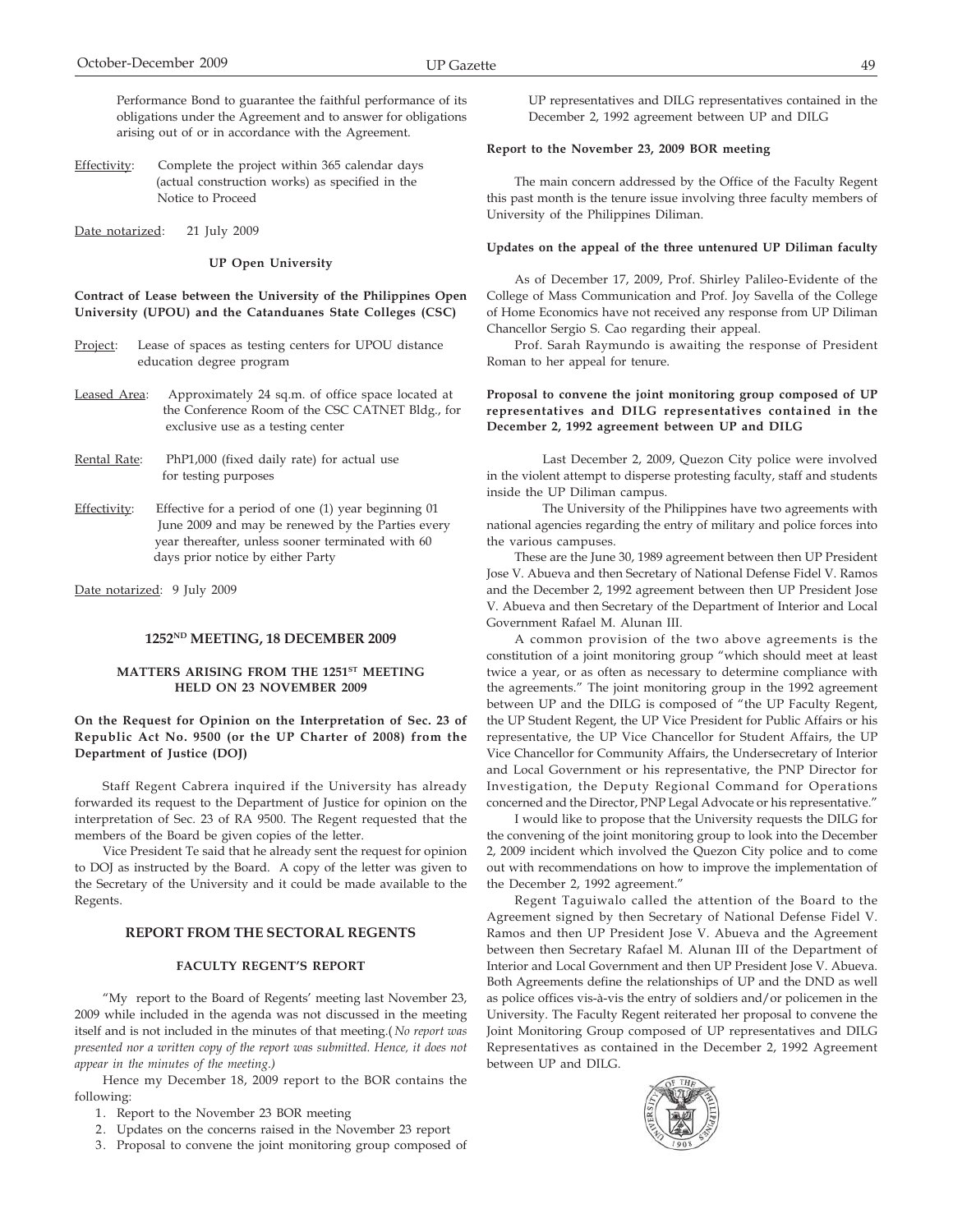## **POLICY MATTERS APPROVED**

**UNIVERSITY OF THE PHILIPPINES MANILA POLICY ON RETURN SERVICE AGREEMENT AS AN ADMISSION REQUIREMENT** (As approved by the University Council during a Special Meeting on November 4, 2009 and affirmed on December 3, 2009 during the Regular University Council Meeting)

### Background: **Return Service Agreement with UP Manila Graduates**

The University of the Philippines Manila is the birthplace of the University of the Philippines. It has three campuses at present: Manila campus where the 8 colleges, the Philippine General Hospital and the National Institutes of Health are located; Palo, Leyte where the School of Health Sciences Main campus is; and Baler, Aurora where the SHS Extension Campus Baler is located. By 2010, there will be a fourth campus in Koronadal City, South Cotabato where the SHS Extension Campus Mindanao will be located.

UP Manila offers 19 baccalaureate degree programs, 26 graduate degree programs and 13 doctoral degree programs. It also has 28 residency and 60 post-residency programs jointly run by the PGH and the College of Medicine.

#### *Framework for Return Service Agreement*

The University of the Philippines was created as the State University in 1908 *(Philippine Commission Act 1870).* It is financially subsidized by the government and its subsidy is higher than any of the other 110 state colleges and universities.

UP Manila was mandated by law to be the Health Sciences Center *(RA 5163 of 1967)*. True enough, 8 of its 9 degree granting units produce different health professionals.

During the centennial year of the University in 2008, a new UP Charter was passed and one of the purposes of the University is to lead as a public service university by providing various forms of community, public, and volunteer service, and scholarly and technical assistance to the government, the private sector, and civil society while maintaining its standards of excellence *(RA 9500 Sec. 3, No. 5)*.

In response, the University during its systemwide conference setting framework for future directions of the University for the next 100 years has for its second framework "preparing students for leadership responsibilities" *(UP Systemwide Conference on Future Directions, May 2009)*. For its part, UP Manila during its action planning workshop identified "return service agreement with corresponding placement and support mechanism" as an important action point *(Action Point, UP Manila Conference, August 2009).*

## *Rationale for return service agreement*

Exodus of our health professions graduates is one of the main reasons for the return service agreement. Records show that 76 % of those who apply for work abroad are medical and health professionals. This has contributed to the shortage of health professionals in the country (*HHR Study of IHPDS, 2005*) and further aggravated the maldistribution of health professionals in the Philippines.

#### *Experience on Return Service Agreement in the Philippines*

Educational institutions like Mindanao State University College of Medicine, Pamantasan ng Lungsod ng Maynila, Philippine Military Academy and Ateneo de Zamboanga College of Medicine have return service mechanism for its graduates.

Government programs like DOST Scholarships, "*Pinoy"* MD program and Midwifery Scholarship Program of the Philippines also have return service components. In the private sector, Kellogg Scholarships and the "*Doctor para sa Bayan"* of the First Gentleman also have return service component.

### **Return service agreement in the University of the Philippines**

The Philippine Medical School was established by the Commonwealth Act No. 1415 on December 1, 1905 to address the critical lack of physicians as raised by the local medical society. In 1915, the government expanded its health services which led to increased demands of medical graduates. A contract was signed by students for them to serve for 2 years in government in exchange for tuition waiver for 5 years of medical education. This provision disappeared in 1920.

The UP Manila School of Health Sciences was established with the mandate to serve the underserved Filipinos in rural and remote areas. For 33 years with just a social contract, about 90% of SHS graduates are still serving the Philippines. Most of those who left have served the required period of return service. In 2008, the Board of Regents approved the recommendation to have a legal and binding agreement for graduates of SHS to serve the community which nominated them for acceptance, for 2 years for every year of education.

In 2005, the Regionalization Program of the UP College of Medicine started implementing the "Acceptance to Serve and Assumption of Liability (ASAL) Agreement." Students who indicated Regionalization Program in their application shall serve for 5 years in the region which nominated them. This was likewise approved by the BOR. In 2008, the BOR also approved the "Return Service Agreement" as requirement for admission in the UP College of Medicine. Applicants to the College of Medicine started signing in 2009. When they graduate in 2014 and after passing the physician licensure examination, they shall serve for 3 years in the Philippines.

All Colleges shall be participating in this initiative. However, for the first years of implementation, the following Colleges are covered by this unified policy: College of Allied Medical Profession, College of Dentistry, College of Medicine, College of Nursing, College of Pharmacy, College of Public Health and the School of Health Sciences.

All Colleges/units going into RSA have consulted with stakeholders through meetings and surveys. Majority have approved the Return Service Agreement as admission requirement. Their respective College Councils have also approved the recommendation. During the Special meeting of the University Council on November 4, 2009, the unified policy was approved.

### **GENERAL POLICY**

- 1. Return service agreement is an absolute admission requirement for all CHW (SHS), *baccalaureate* programs (CAMP, CN, CP, CPH, SHS), DDM and MD programs.
- 2. The agreement states that the student shall serve in the Philippines within 5 years after graduation.
- 3. The agreement is signed by the Chancellor of UP Manila for the University and the prospective students and their parents witnessed by the Dean/Director.
- 4. The graduate shall serve for a period specified by their college, the period of which should not be less than 2 years.
- 5. The graduate shall serve preferably in accordance with the role of the defined profession or health related profession along three functions but not limited to direct service, education/ training, research. Return service shall preferably be an employment with government agencies/institutions, underserved towns/ provinces, non-government and cause oriented organizations.
- 6. The graduate is expected to serve fully within 5 years. If after 5 years, the graduate has not served fully the RSA, he/she will pay double the cost of his/her education at prevailing rate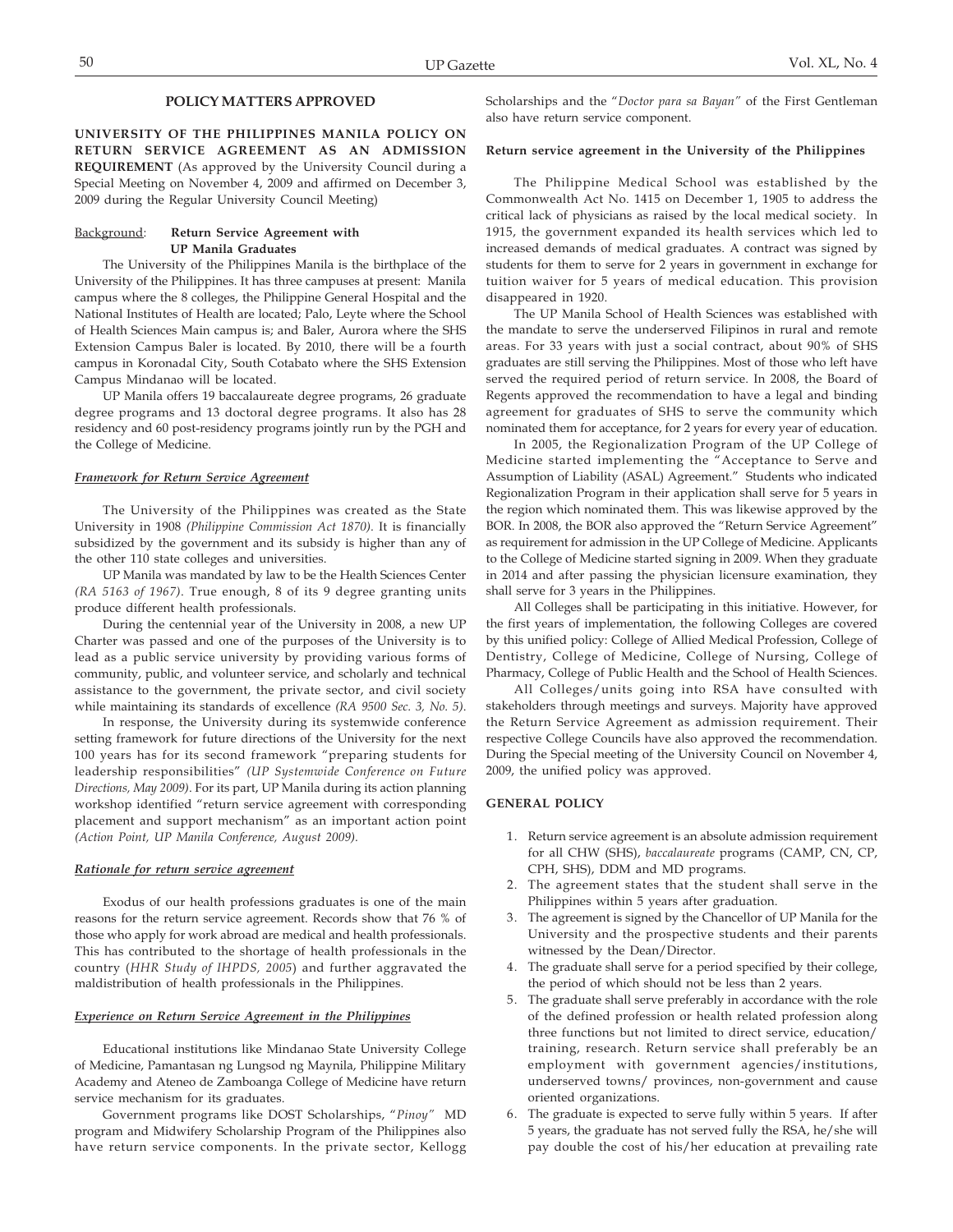from time of entry plus interest less the total amount of tuition paid.

- 7. Cost of education shall be computed based on total subsidy of UP/government and donations made to specific colleges/ units that enhance education/training of students in the university.
- 8. Enrolling for second degree like Master degree, MD, or LIB or other program cannot be considered as return service.
- 9. To facilitate serving of Return Service Agreement by graduates of UP Manila, the Philippine General Hospital and UP System shall give priority to UPM graduates for employment for vacancies and when requirements for employment are met.
- 10. UP Manila shall develop placement process for implementation of RSA with the Office of Alumni Affairs and Placement as the implementing office for the program.

# Board action: **APPROVAL.**

## **Establishment of the Office of Design and Planning Initiatives under the Office of the Vice President for Development**

The Vice President for Development shall have the following functions (953rd BOR Meeting, 29 July 1982):

- 1. Prepare and maintain a master plan for the development of the University System and its campuses;
- 2. Advise, assist, and coordinate campus development planning efforts;
- 3. Formulate and maintain design, construction, and maintenance standards for campus development, infrastructure, building, housing, open space, and other physical facilities;
- 4. Develop policies for acquisition, use, and disposition of campus lands;
- 5. Conduct planning inventories and studies to assess the physical, manpower, and financial resources available or required for implementing development plans and projects of the System;
- 6. Formulate and maintain financial and fiscal policies, plans, and programs for generating funds for University programs and projects;
- 7. Provide leadership and assist campuses in securing regular appropriations, endowments, grants, and other forms of income to support University programs;
- 8. Formulate and maintain policies and regulations for business enterprises engaged in by the University and its units or permitted to operate in University premises; and
- 9. Maintain a list of projects which are considered important but which have been hitherto unfunded, which shall be readily available for possible donors and other sources of funds.

Towards the fulfillment of these functions, the Office of the Vice President for Development proposes the establishment of the Office of Design and Planning Initiatives (ODPI) which would assist in the formulation of the land use and master plans for UP System properties and for the University's land grants, and coordinate with the Chancellors of the different Constituent Universities in the regular update and enhancement of their campus master plans. These shall be in accordance with the Guidelines for General Development Strategies and presented and approved by the President's Advisory Council (PAC) during its meeting held in Baguio City on 14 August 2009.

The Office shall be under the supervision of the Office of the Vice President for Development (OVPD), and shall be headed by a Director who shall [preferably] be a member of the faculty of the College of Architecture. He shall be assisted by a deputy director from the School of Urban and Regional Planning (SURP), with consultants from the College of Engineering, the College of Business Administration, the College of Social Work and Community Development, and other academic units, as needed. An initial staff complement of four (4) shall be required to ensure that the office is able to effectively fulfill its objectives. Such staff shall be initially composed of an Administrative Officer (strong in design and research), two designers/CADD people, and a support/liaison person. The Office shall be based at the College of Architecture in UP Diliman.

# *Specifically, the Office shall:*

- 1. Review the Land Use Plans of the University System and its constituent universities at least once every ten years, to ensure that such plans remain relevant and in consonance with current conditions and realities. Changes will then be suggested to the Chancellors of the different CUs on possible updates that may be integrated into each existing plan;
- 2. Formulate Master Development Plans for UP System properties and the different CUs where required, to serve as guides in the continuing physical development of the University and its different constituent universities. The end result would be plans showing the actual physical layout of campuses and other University properties, locations of individual buildable lots, traffic and pedestrian configurations, utility requirements and layout, in-campus transportation systems, and other physical requirements. Professional help may be required for the more detailed plans, and this may be contracted out;

For this and the above task, the Office of the Planning and Design Initiatives shall work with the Offices of the Campus Architect of the different CUs.

- 3. Define the distinctive UP character that will be integrated into buildings and landscapes to be designed and constructed within University premises;
- 4. In consultation with the College of Engineering, design for the present and projected utility requirements of the University, ensure the efficient use of facilities, and move towards the realization of greener sources of energy;
- 5. Assist the different constituent universities in planning for housing facilities for faculty, staff, and students, working towards the reasonable satisfaction of such housing requirements; and
- 6. Assist in the formulation of physical plans for the more effective utilization of the University's real estate assets, so as to generate maximum revenue from such land resources. Plans should however be balanced with UP's ecological and environmental concerns, and must keep in focus the University's three main thrusts of teaching, research, and extension.

# Board Action: **APPROVAL.**

*N.B. Staff Regent Cabrera inquired on the rationale for the creation of the Office of Design and Planning Initiatives under the Office of the Vice President for Development. For a time Regent Cabrera said, there is no such office and projects e.g., the Ayala Techno Hub proceeded smoothly. He stressed that the Administration is strict in the filling up of administrative positions and here is one office creating another office. The non-filling up of positions in the rank and file results to double/multiple tasking and the population of the rank and file is getting smaller.*

 *President Roman said that there would be no additional budget because personnel in the University would be placed in the said office, i.e. a Deputy Director would come from the School of Urban Planning with Consultants from the College of Engineering. No new items would be created since the new office would make use of the existing personnel of the University.*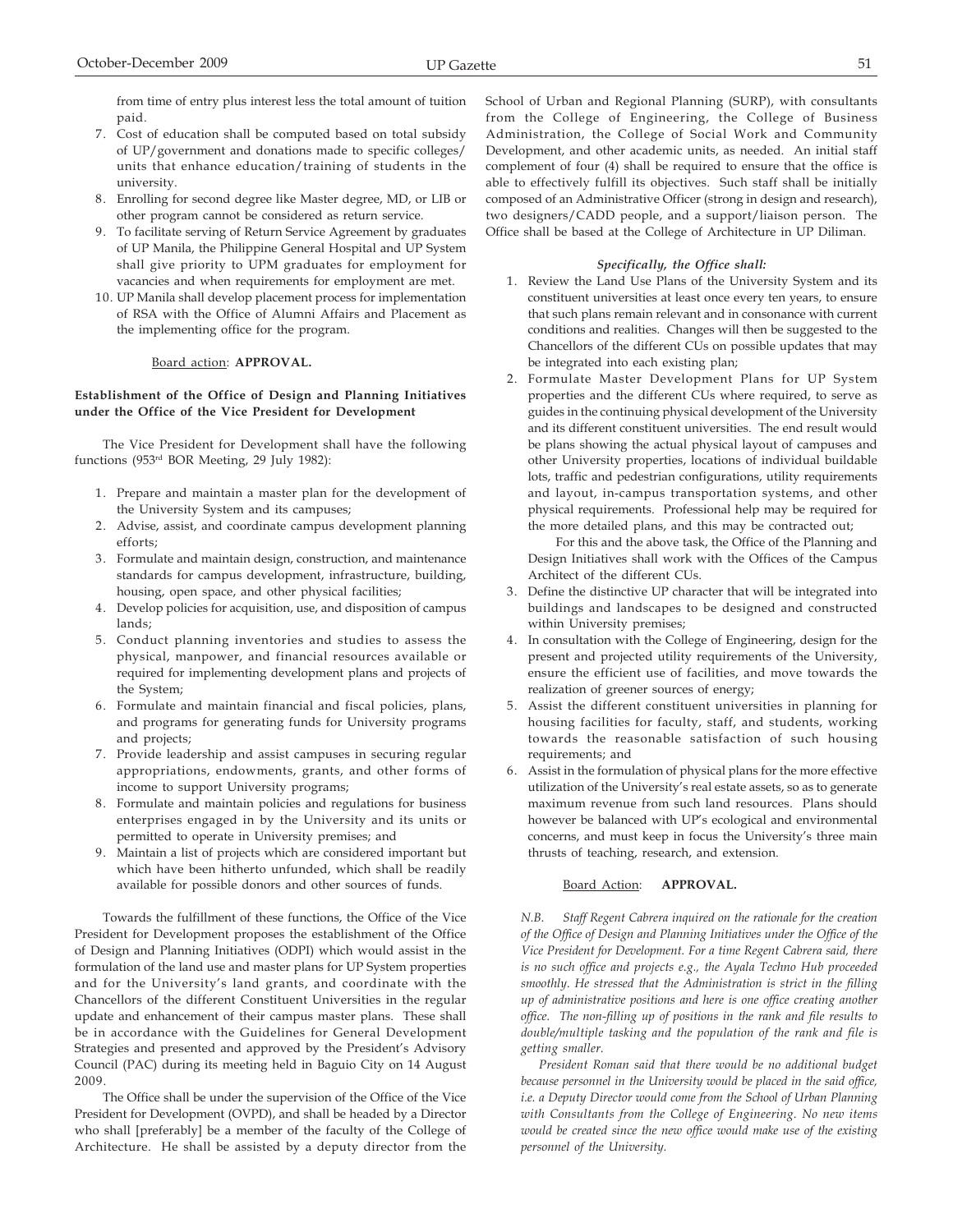*Regent Taguiwalo requested from the Office of the Secretary of the University, new offices and items that have been created from 2005 to present. She said that she has seen through the Board decisions and understands that new items have really been created. Thus, she would just want to study the rationale behind the creation of new offices while it is sometimes difficult to ask for an item for academic units, like the request of the College of Social Work and Community Development for an Associate Dean for their Doctoral Program.*

## **Proposed Increase in the Subsidy for the Annual Medical-Physical Examination of Faculty, Employees/Staff of UP Baguio, UP Visayas and UP Mindanao**

#### Background

The Board of Regents in its 1157<sup>th</sup> meeting on 19 December 2001, approved free medical examination for UP Visayas, UP Mindanao and UP Baguio. In its 1159<sup>th</sup> meeting on 21 March 2002, the BOR gave authority to the Chancellors of the UP Visayas and UP Mindanao, and the then Dean of UP Baguio to negotiate with private hospitals to provide annual physical-medical examinations for their faculty, staff, and in some cases, students, provided the amount does not go beyond PhP400/person.

## **Rationale**

The initial proposal to adjust the subsidy for the annual medical/ physical examination of their faculty and staff was submitted by UP Baguio. The current amount of PhP400/employee barely covers the fees for the mandatory tests (chest x-ray, complete blood count, urinalysis, fecalysis and ECG) and special tests like blood chemistry. Unlike other campuses which have infirmaries, UP Baguio has to contract out the annual physical examinations every year and it was noted that some employees have been skipping important diagnostic tests due to escalating costs. The increase to PhP800/employee is based on the lowest submitted quotation by a medical laboratory in Baguio City.

Upon discussion of this proposal at the SFPOC meeting held on 8 October 2009, the SFPOC recommended that the Chancellors of UP Baguio, UP Visayas and UP Mindanao be given the authority to adjust the subsidy for the annual medical-physical examinations based on the prevailing rates in their area, covering the mandatory examinations (chest x-ray, complete blood count, urinalysis, fecalysis, and ECG for those more than 40 years of age).

During the last President's Advisory Council meeting the President approved for endorsement to the Board an increase in the subsidy for the annual physical-medical exam from PhP400 to PhP800 for the employees of UP Baguio, UP Visayas and UP Mindanao, to cover for the mandatory tests (chest x-ray, complete blood count, urinalysis, fecalysis, and ECG) and special tests like blood chemistry.

### Board action: **APPROVAL.**

## **Request of Mr. DANILO TORRES, JR. for Waiver of Interest Charges on the STFAP Benefits He Has to Reimburse**

Mr. Danilo Torres, Jr. (SN 89-10862), College of Engineering student, respondent in Student Disciplinary Tribunal (SDT) Case No. 93-019 for violation of Section 2, paragraph (i) of the Rules and Regulations on Student Conduct and Discipline, pleaded guilty to withholding information in his Socialized Tuition Fee and Assistance Program (STFAP) application regarding an Isuzu Jeepney and a Toyota Jeep.

## *On 21 February 1994, the SDT decided that the penalties are the following:*

- 1. suspension from the University for a period of one (1) year; and
- 2. reimbursement of all STFAP benefits received.

## *On 09 March 1994, the Executive Committee modified the SDT penalties, as follows:*

- 1. suspension from the University for a period of one (1) year;
- 2. reimbursement of all STFAP benefits received; and
- 3. permanent disqualification from STFAP and all other University scholarships.

The total amount to be reimbursed by Mr. Torres is PhP60,782.76, PhP21,280 of which is the principal amount while the remaining PhP39,502.76 is the interest at twelve (12) percent per annum from March 1994 to 15 September 2009.

Mr. Torres appeals that the interest charges be waived because his wife is suffering from renal disease (ESRD 2 to Chronic Glomerulonephritis) and is undergoing maintenance medication and hemodialysis 4-5 hours, two times a week. Based on the submitted medical certificate, the cost of hemodialysis per treatment is Five Thousand Nine Hundred Pesos (PhP5,900).

The Board, in similar instances, waived the penalty of reimbursement of STFAP benefits. In its 1149<sup>th</sup> Meeting on 29 March 2001, the Board decided not to impose upon Mr. Rañon, the accessory penalty of reimbursement of STFAP benefits. In its 1150<sup>th</sup> Meeting on 24 May 2001, the Board again waived the accessory penalty of reimbursement of STFAP benefits.

In this case, Mr. Torres, on humanitarian grounds, is merely asking for the waiver of interest charges in his STFAP financial obligations.

It is also noteworthy that the Rules and Regulations on Student Conduct and Discipline, as approved and amended by the Board, do not prohibit the waiver of interest charges.

Board action: **APPROVAL.**

### **FINANCIAL MATTERS**

### **Payment of Productivity Enhancement Incentive (PEI) for FY 2009**

This proposal was presented as part of the report of the President. The President requested authority to pay the Productivity Enhancement Incentive (PEI) for FY 2009, subject to availability of funds.

The Productivity Enhancement Incentive (PEI) for 2009 in the amount of Ten Thousand Pesos (PhP10,000) will be given to all qualified employees. Seven Thousand Pesos (PhP7,000) will come from the DBM and an additional amount of up to Three Thousand Pesos (PhP3,000) will be charged to CU savings.

### Board action: **APPROVAL.**

## **APPOINTMENTS**

#### **UNIVERSITY OFFICIALS**

#### **UP System**

**Prof. JOSELITO G. FLORENDO** as Director, System Budget Office, effective 1 January 2010 until 31 December 2010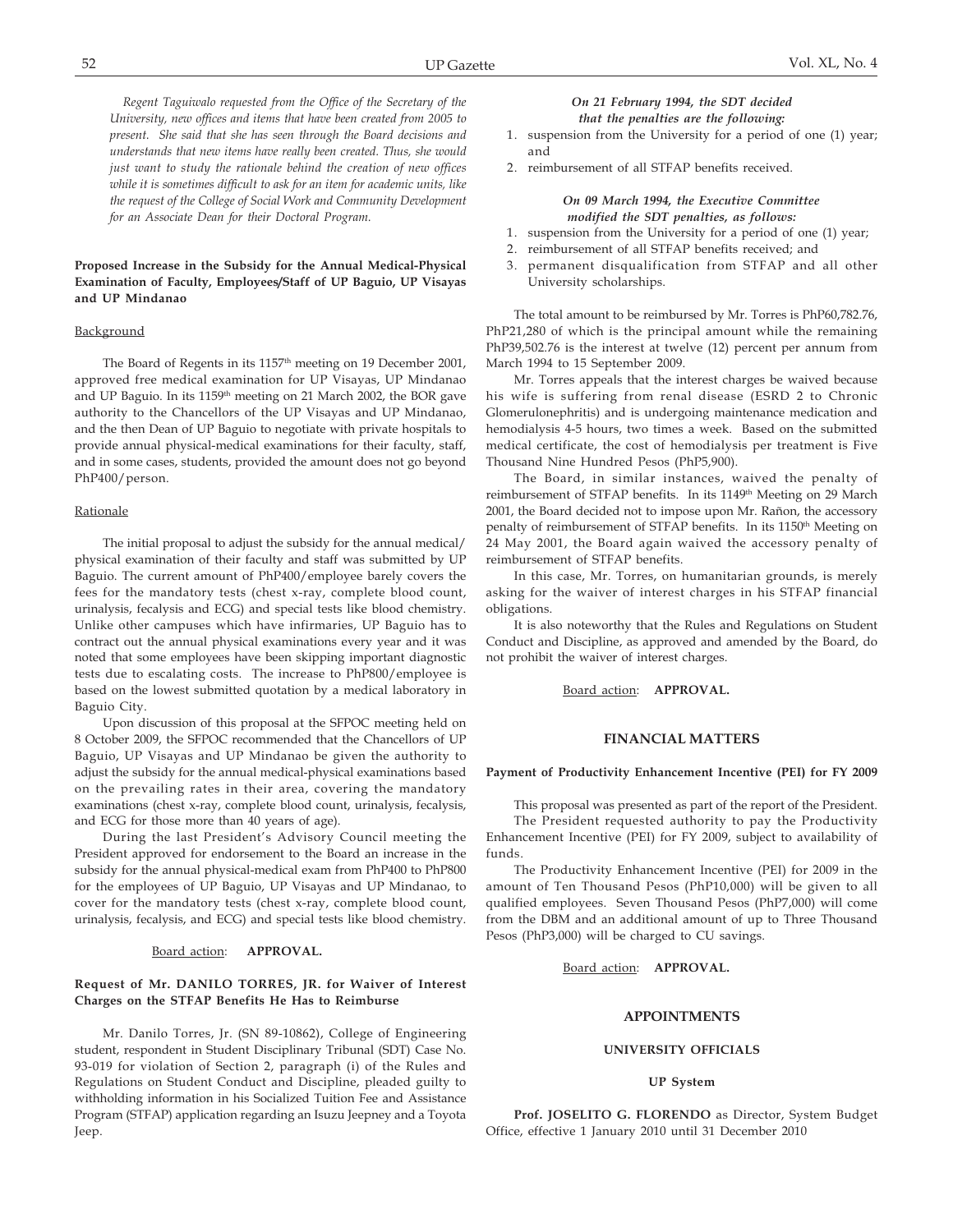**Prof. Flordeliza A. Lantican** as Dean, College of Economics and Management, effective 18 December 2009 until 17 December 2012

#### **UP Manila**

**Dr. Vicente O. Medina III** as Dean, College of Dentistry, effective 1 January 2010 until 31 December 2012

**Dr. Jose C. Gonzales** as Director, Philippine General Hospital, effective 1 January 2010 until 31 December 2012

*N.B. The Chair had to leave for another commitment after the election of the PGH Director. The Co-Chair, President Roman, took over as presiding officer.*

## **FACULTY MEMBERS RECOMMENDED FOR APPOINTMENT AS UP ARTISTS FOR THE PERIOD 2009-2011**

The UP Arts Productivity System Committee recommends the following faculty members as UP Artists for the period 2009-2011:

| <b>CU</b>          | <b>UP ARTIST RANK</b> |
|--------------------|-----------------------|
| <b>UP Diliman</b>  | Artist 3              |
| <b>UP Diliman</b>  | Artist 3              |
| <b>UP Diliman</b>  | Artist 3              |
| <b>UP Diliman</b>  | Artist 3              |
| <b>UP Diliman</b>  | Artist 2              |
| <b>UP Diliman</b>  | Artist 2              |
| <b>UP Diliman</b>  | Artist 2              |
| <b>UP Diliman</b>  | Artist 2              |
| <b>UP Diliman</b>  | Artist 2              |
| <b>UP Diliman</b>  | Artist 2              |
| <b>UP Diliman</b>  | Artist 2              |
| <b>UP Diliman</b>  | Artist 2              |
| <b>UP Diliman</b>  | Artist 2              |
| <b>UP Diliman</b>  | Artist 1              |
| <b>UPOU</b>        | Artist 1              |
| <b>UP Diliman</b>  | Artist 1              |
| <b>UP Diliman</b>  | Artist 1              |
| <b>UP Diliman</b>  | Artist 1              |
| <b>UP Mindanao</b> | Artist 1              |
| <b>UP Diliman</b>  | Artist 1              |
| <b>UP Diliman</b>  | Artist 1              |
| <b>UP Diliman</b>  | Artist 1              |
|                    |                       |

Based on the guidelines approved by the BOR in 2008, the UP Arts Productivity Award consists of the title "UP Artist" and a monetary award.

All applications were reviewed very rigidly by both the UP Diliman Sub-Committees and the UP System Committee.

There are a few more applications that the UP System and UP Diliman committees are still jointly reviewing pending submission of pertinent documents by the applicants. The President requests authority from the Board to approve subsequent recommendations that the Committee will make.

Board action: **APPROVAL.**



### **TRANSFER TO PERMANENT STATUS**

### **UP Diliman**

**Prof. Minerva S. Baylon**, Associate Professor 1 (Salary Grade 22-7), National College of Public Administration and Governance, effective 18 December 2009

**Prof. Nathalie N. Dela Torre**, Assistant Professor 1 (Salary Grade 18-1), School of Library and Information Science, effective 18 December 2009

**Prof. Juergen K. Facundo**, Assistant Professor 3 (Salary Grade 19-3), UP Diliman Extension Program in Pampanga, effective 18 December 2009

**Prof. Roel M. Ocampo**, Assistant Professor 7 (Salary Grade 21- 5), College of Engineering, effective 18 December 2009

**Prof. Augustus C. Resurreccion**, Associate Professor 1 (Salary Grade 22-4), College of Engineering, effective 18 December 2009

## **UP Manila**

**Prof. Carissa Paz C. Dioquino**, Associate Professor 4 (Salary Grade 24-3) (part-time), College of Medicine, effective 18 December 2009

**Prof. Leonardo R. Estacio, Jr.**, Associate Professor 3 (Salary Grade 23-4), College of Arts and Sciences, effective 18 December 2009

**Prof. Laufred I. Hernandez**, Assistant Professor 4 (Salary Grade 20-1), College of Arts and Sciences, effective 18 December 2009

**Prof. Roderick L. Salenga**, Assistant Professor 4 (Salary Grade 20-1), College of Pharmacy, effective 18 December 2009

### **UP Visayas**

**Prof. Geofe O. Cadiz**, Assistant Professor 1 (Salary Grade 18- 1), UP Visayas Cebu College, effective 18 December 2009

**Prof. Brian C. Ventura**, Assistant Professor 1 (Salary Grade 18- 1), College of Arts and Sciences, effective 18 December 2009

#### **ORIGINAL APPOINTMENT**

#### **UP Mindanao**

**Prof. Benjamin C. Bagadion, Jr.**, Professor 4 (Salary Grade 27-5), School of Management, effective 18 December 2009 until 31 May 2010

### **REAPPOINTMENT/REEMPLOYMENT**

### **UP Manila**

**Prof. Filomena S. San Juan**, Professor 4 (Salary Grade 26-4) (part-time), College of Medicine, effective 18 December 2009 until 21 February 2010

## **EXTENSION OF SERVICE BEYOND COMPULSORY RETIREMENT AGE OF 65**

## **UP Diliman**

**Prof. Gerardo Agulto, Jr.**, Professor 5, (Salary Grade 27-7), College of Business Administration, effective 1 January 2010 until 31 December 2010

**Prof. Dolly GL Mibolos**, Associate Professor 7, (Salary Grade 25-6), College of Social Sciences and Philosophy, effective 19 November 2009 until 31 December 2009

**Prof. Antonietta S. Rosel**, Associate Professor 5, (Salary Grade 25-3), College of Social Sciences and Philosophy, effective 1 November 2009 until 31 October 2010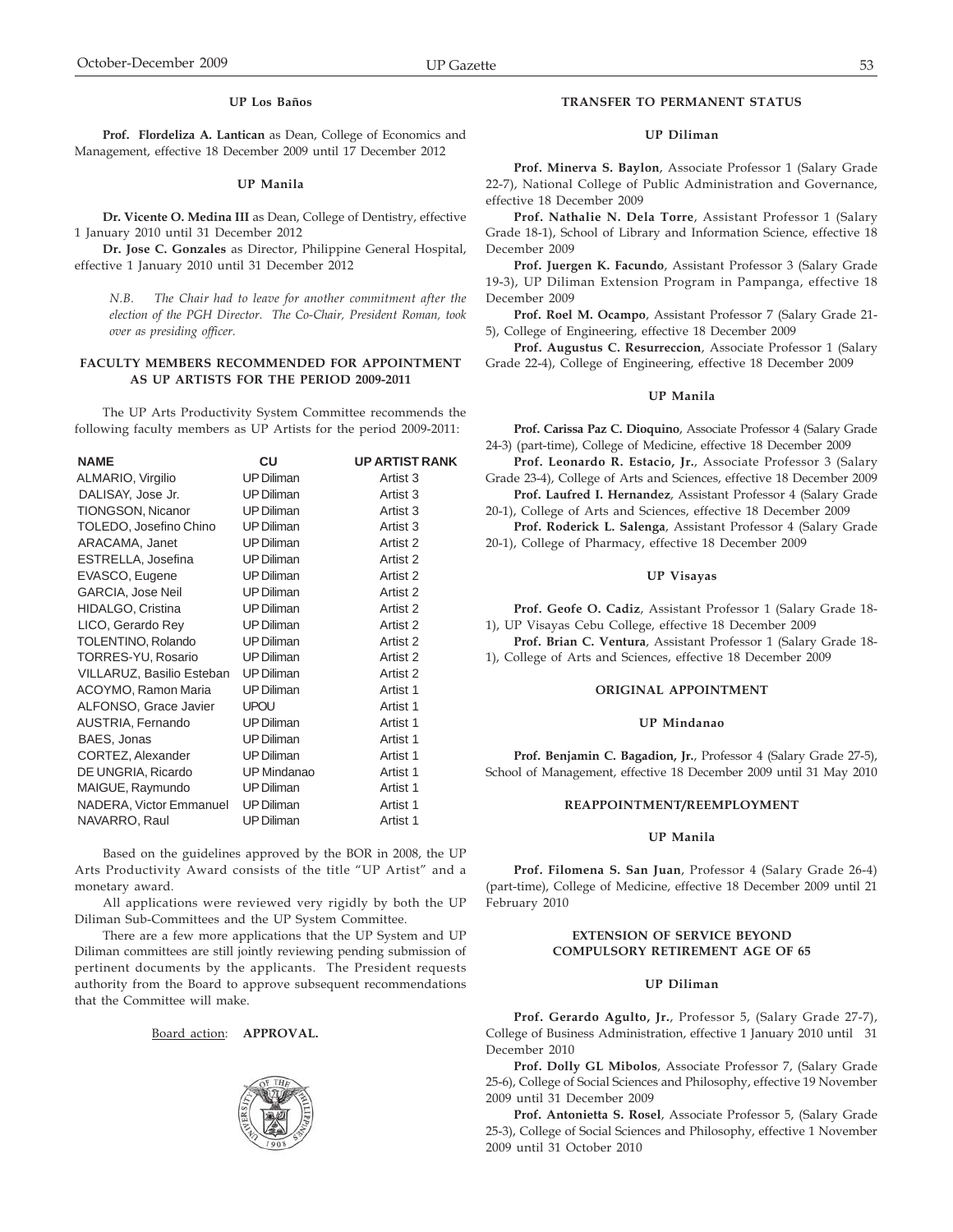**Prof. Jaime B. Veneracion**, Professor 12, (Salary Grade 29-8), College of Social Sciences and Philosophy, effective 3 January 2010 until 31 May 2010

**Prof. Elizabeth R. Ventura**, Professor 12, (Salary Grade 29-8), College of Social Sciences and Philosophy, effective 1 November 2009 until 31 October 2010

### **UP Los Baños**

**Prof. Wilfredo P. David**, Professor 12, (Salary Grade 29-8), College of Engineering and Agro-Industrial Technology, effective 12 October 2009 until 31 October 2009

## **UP Manila**

**Prof. Irma L. Parajas**, Professor 12, (Salary Grade 29-8), College of Public Health, effective 9 January 2010 until 31 May 2010

## **ORIGINAL APPOINTMENT BEYOND COMPULSORY RETIREMENT AGE OF 65**

### **UP Diliman**

**Prof. Eden L. Layda**, Senior Lecturer 3, Asian Center, effective 10 November 2009 until 23 March 2010

#### **UP Los Baños**

**Prof. Emeterio S. Solivas**, Professorial Lecturer 4, College of Arts and Sciences, effective 18 December 2009 until 31 May 2010

#### **UP Manila**

**Prof. Ernesta G. Quintana**, Adjunct Research Professor, National Institutes of Health, effective 18 December 2009 until 31 May 2010

#### **UP Open University**

**Prof. Perla E. Legaspi**, Professorial Lecturer 1, Faculty of Management and Development Studies, effective 7 November 2009 until 2 April 2010

#### **UP Visayas**

**Prof. Alfredo B. Montaño**, Senior Lecturer 2, effective 24 November 2009 until 28 February 2010

## **RENEWAL OF APPOINTMENT BEYOND COMPULSORY RETIREMENT AGE OF 65**

## **UP Diliman**

**Prof. Marie E. Aganon**, Professorial Lecturer 5, School of Labor and Industrial Relations, effective 1 November 2009 until 31 October 2010

**Prof. Ernesto P. Pineda**, Professorial Lecturer 5, College of Business Administration, effective 1 January 2010 until 31 December 2010

**Prof. Mary Racelis**, Professorial Lecturer 5, College of Social Sciences and Philosophy, effective 1 November 2009 until 31 October 2010

**Prof. Mila A. Reforma**, Professorial Lecturer 5, National College of Public Administration and Governance, effective 5 October 2009 until 31 March 2010

## **UP Baguio**

**Prof. Bienvenido P. Tapang, Jr.,** Professorial Lecturer 1, College of Social Sciences, effective 17 November 2009 until 31 March 2010

### **UP Visayas**

**Prof. Ma. Vicente C. Gacutan**, Professorial Lecturer 1, College of Arts and Sciences, effective 1 November 2009 until 5 April 2010 **Prof. Irene N. Valencia**, Professorial Lecturer 1, College of Arts

and Sciences, effective 1 November 2009 until 5 April 2010

**Prof. Merlie A. Wenceslao**, Professorial Lecturer 3, UP Visayas Tacloban College, effective 1 November 2009 until 31 March 2010

## **REAPPOINTMENT BEYOND COMPULSORY RETIREMENT AGE OF 65**

### **UP Diliman**

**Prof. Jose P. Tabbada**, Professorial Lecturer 3, UP Diliman Extension Program in Olongapo, effective 1 November 2009 until 31 October 2010

#### **UP Manila**

**Prof. Cecilia V. Tomas**, Clinical Professor, College of Medicine, effective 18 December 2009 until 31 May 2010

## **UP Open University**

**Prof. Rogelio V. Cuyno**, Professorial Lecturer 5, Faculty of Management and Development Studies, effective 7 November 2009 until 2 April 2010

**Prof. Jose Marasigan**, Professorial Lecturer 5, Faculty of Education, effective 7 November 2009 until 2 April 2010

**Prof. Caridad M. Natividad**, Professorial Lecturer 5, Faculty of Education, effective 7 November 2009 until 2 April 2010

**Prof. Silverio S. Obungen**, Professorial Lecturer 2, Faculty of Education, effective 7 November 2009 until 2 April 2010

### **CORRECTION OF DATE OF APPOINTMENT AS DEAN**

#### **UP Diliman**

**Prof. Vivien M. Talisayon** as Dean, College of Education from 22 July 2007 until 21 July 2010 to 22 July 2007 until 17 January 2010

## **GRADUATION OF STUDENTS**

**Graduation of students from UP Manila who completed all the requirements for their respective degrees/titles as of the end of the First Semester, AY 2009-2010 or as of the end of the term specified and endorsed by the University Council at its meeting held on 3 December 2009**

# Board action: **APPROVAL.**

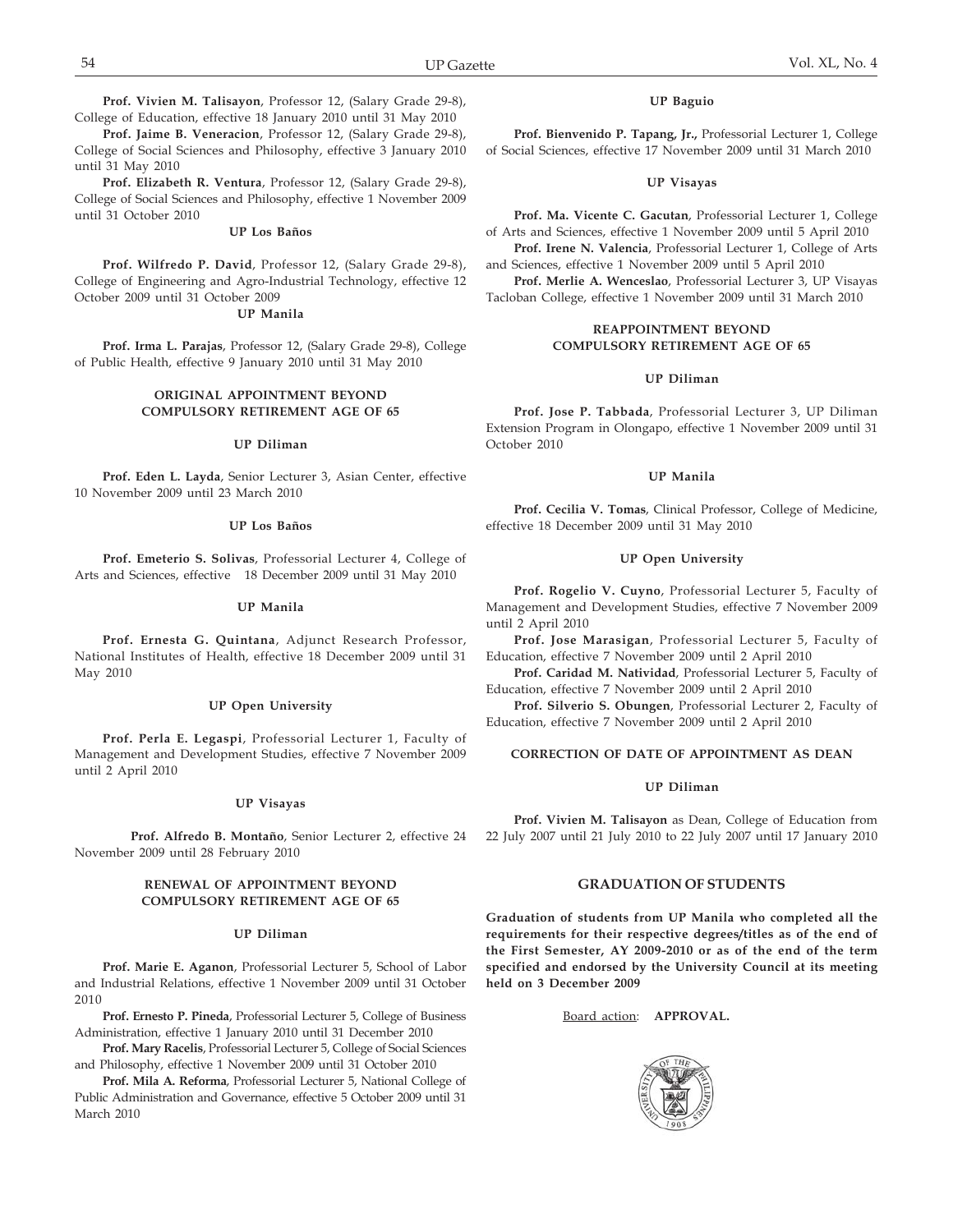**Graduation of students from UP Mindanao who completed all the requirements for their respective degrees/titles as of the end of the First Semester 2009/Third Trimester 2008-2009 or as of the end of semester/term specified and endorsed by the University Council at its meeting held on 23 November 2009**

Board action: **APPROVAL.**

## **PROFESSORIAL CHAIRS/AWARDS/ GRANTS ESTABLISHED**

## **Establishment of the CSSP Faculty Award for Continued Excellence in Teaching and Research**

The College Executive Board of the College of Social Sciences and Philosophy (CSSP) requests permission to establish the CSSP Faculty Award for Continued Excellence in Teaching and Research.

The proposed award recognizes the significant achievements of CSSP faculty members who have already reached the rank of Professor 11 or 12 (SG 29-8). CSSP has eighteen (18) professors at this rank now.

These professors cannot be given further merit promotions but they continue to excel in teaching, mentoring and research. The award is aimed at encouraging these senior professors to continue serving the University at their utmost.

Similar to the College of Science Award, this award consists of a certificate of merit signed by the CSSP Dean and a cash award equivalent to fifty percent (50%) of the difference of the annual salary for a Professor 12 (SG 29-8) and a Professor 10 (SG 29-7) for every merit step per year that is computed from the last call for promotions. The Department Academic Personnel Committee will recommend the number of steps that is due to a qualified CSSP faculty member who can only earn the maximum equivalent of two (2) steps or 100% of the salary difference between a Professor 12 and a Professor 10 rank.

The implementation of the CSSP Faculty Award is subject to the availability of funds in the CSSP Graduate Tuition Fee Increment Fund.

The effectivity will be 1 April 2010 following the announced next round of faculty merit promotions.

### Board action: **APPROVAL.**

### **Establishment of the Centennial Legacy Professorial Chair**

The UP Intercollege Class '58 Foundation, Inc. is pleased to transmit the third and last tranche of their pledged Centennial Legacy Professorial Chair in the amount of PhP750,000.

The UP Intercollege Class '58 Foundation, Inc. is privileged to be given the opportunity to contribute to the development of the University in fulfillment of the aims and objectives of their Foundation, culminating in this particular gift. This opportunity provided the Foundation with avenues by which the members of the Foundation could show their gratitude to their Alma Mater.

The total donation in the amount of PhP1.5 Million is with the UP Foundation Inc.

# Board action: **APPROVAL.**



# **MATTERS FOR CONFIRMATION**

## **MEMORANDA OF AGREEMENT**

### **UP System**

**Minutes of Meeting between the Japanese Detailed Planning Study Team and Authorities Concerned of the Government of the Republic of the Philippines on Japanese Technical Cooperation for the Advanced IT Human Resource Development Project**

Project: Advanced IT Human Resource Development Project

Purpose: The organizational capacity of UP IT Training Center (UP-ITTC) will be strengthened as the human resource development center to provide the training courses meeting the needs of IT industry for advanced IT engineers, and the sustainability of UP-ITTC's operation will be more stable in technical and financial aspect.

Implementing Agency: University of the Philippines

Duration: One (1) year from March 2010

Particulars:

#### *Measures to be taken by JICA*

*The following matters were confirmed in the discussion between the Philippine and Japanese sides:*

- a. Dispatch of JICA experts The dispatch of JICA experts, when necessary, will be conducted for the purpose of technical cooperation. The expected fields of JICA experts are shown in Annex 1 of the Minutes. However, the field and numbers of JICA experts are subject to change due to its surrounding conditions.
- b. Provision of machinery and equipment

The Japanese side will provide the Project with equipment needed to effectively and efficiently implement the Project within its budget. The cost of installation including local labor will be covered by the Project budget.

### c. Counterpart Training in Japan

The Counterpart Training will be conducted within the Project budget for acquiring the knowledge and skills in necessary fields.

#### *Measures to be taken by the Philippine side*

*In accordance with the laws and regulations which are in force, the Philippine side takes the following measures at its own expenses:*

- a. Provision of office space and facilities for JICA experts and local consultant, when and if the need arises
- b. Assignment of Counterparts

The Philippine side has agreed to assign the counterpart for Japanese experts.

c. Facilitation of Customs duties, internal taxes and any other charges in terms of the procurement of Equipment.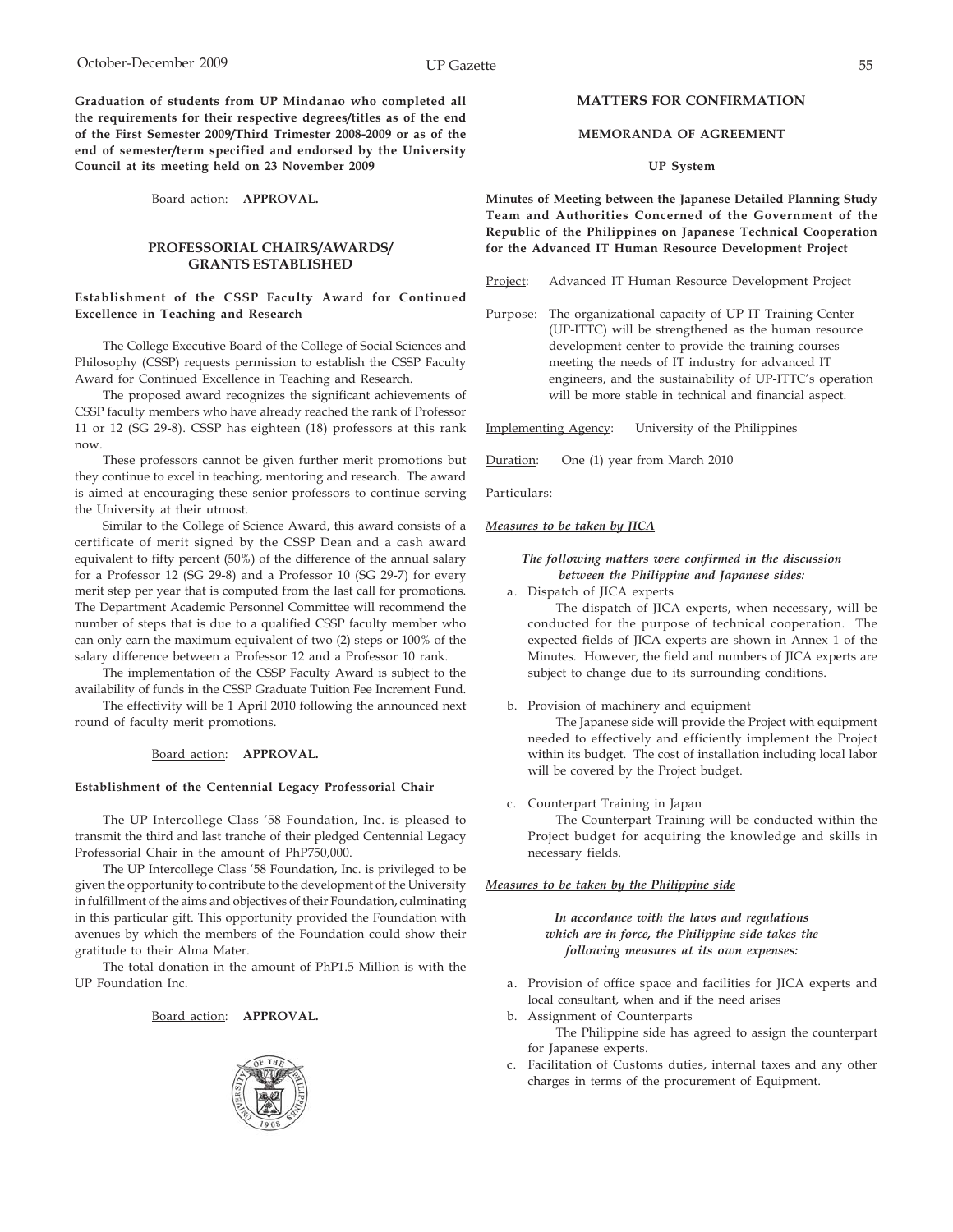## **UP Diliman**

**Memorandum of Agreement between the University of the Philippines and the Bases Conversion and Development Authority (BCDA)**

- Project: Road Facilities Inventory for the Subic-Clark Tarlac Expressway (SCTEX)
- Implementing Unit: National Center for Transportation Studies (NCTS)

Amount of the Project: PhP370,000

## Particulars:

## *Obligations of UP through the NCTS:*

- a. Assessment of needs pertaining to the adequacy of traffic control devices as well as the suitability of the same;
- b. Review of as-built plans of the expressway's vertical and horizontal alignments, signage, pavement markings and guardrails;
- c. Conduct of a road safety audit along the expressway and its immediate environs;
- d. Formulation of recommendations;
- e. Coordinate with and conduct orientation for BCDA technical officers and staff who will be involved in the implementation of the project; and
- f. Submit to BCDA the following:
	- f.1. Preliminary Report the preliminary report should contain an assessment of directional signs and the methodology and proposed schedule of field surveys including the road safety audit to be conducted for the SCTEX. UP shall submit the Preliminary Report two weeks upon the commencement of work.
	- f.2 Draft Final Report the draft final report must be submitted to BCDA at least one (1) week prior to the completion date of the study. It shall include the complete and detailed findings and recommendations for comments of the BCDA. These are comprised of the road safety audit, the assessment of plans, the assessment of facility needs and recommendations for the improvement of the SCTEX especially in the context of road traffic safety.
	- f.3 Final Report the final report shall include the complete and detailed findings and recommendations incorporating the comments of BCDA. Two (2) hard copies and a soft copy in compact disc (CD) form of the final report shall be submitted within one (1) week from receipt of the comments to the Draft Final Report of BCDA.
- g. UP shall use Microsoft Word, Excel, PowerPoint and Project as appropriate in preparing project documents.

## *The final report shall include:*

- Assessment of as-built plans including alignment, cross section, signage, pavement markings and guardrails;
- Road safety audit;
- Assessment of needs for the facilities including suitability of and additional traffic control devices; and
- Recommendations for the improvement of the facilities.

## *Obligations of BCDA:*

a. Make available to the UP through the NCTS the information as may be deemed critical inputs to the Road Facilities Inventory for the SCTEX. These include the following:

- a.1. maps/plans of the expressway;
- a.2. traffic reports showing current traffic volume and traffic accidents;
- a.3. details of any proposed local and area-wide traffic management strategies;
- a.4. maps/plans showing existing and proposed land-use strategies;
- a.5. planning reports and associated plans, typical cross sections; and
- a.6. proposed grade lines comprising the plans to be audited.
- b. Allocate necessary funds to carry out all the provisions of the Agreement. BCDA shall pay UP the following fees:
	- b.1. BCDA agrees to pay UP a total service fee of 370,000.00, inclusive of taxes
	- b.2. BCDA agrees to pay UP in four (4) separate installments in accordance with the following schedule:
		- 30% of the total service fee (PhP111,000) shall be paid to UP upon signing of the agreement to cover costs of field surveys;
		- 20% of the total service fee (PhP74,000) shall be paid to UP upon submission of the Preliminary Report
		- 30% of the total service fee (PhP111,000) shall be paid to UP upon submission of the Draft Final Report; and
		- 20% of the total service fee (PhP74,000) shall be paid to UP upon submission of the final acceptance of the final Report.

Period of Project: Effective immediately after its signing by both parties

Date notarized: 13 July 2009

## **Memorandum of Understanding for Scientific Cooperation between the University of the Philippines and the Philippine Eagle Foundation (PEF)**

- Project: Conduct of research and research-related activities in the conservation of Philippine Biodiversity
- Implementing Unit: Institute of Biology, College of Science

## Particulars:

### *The parties agree on the following terms and conditions:*

- a. The University will cooperate with PEF in research and researchrelated activities in the conservation of Philippine Biodiversity, particularly with regard to the Philippine Eagle and other threatened and endemic species which are under the care of the PEF-managed Philippine Eagle Center;
- b. The University and PEF may undertake joint consultations, field expeditions, seminars and conferences and carry out such programs as are directly responsive to the problems of biodiversity conservation;
- c. The University and PEF will make available its faculty members and staff to participate in the implementation of mutually agreed conservation projects;
- d. Participation of faculty member/s of one institution to projects implemented by the other shall be covered by project-specific Terms of Reference; as agreed upon by their respective heads;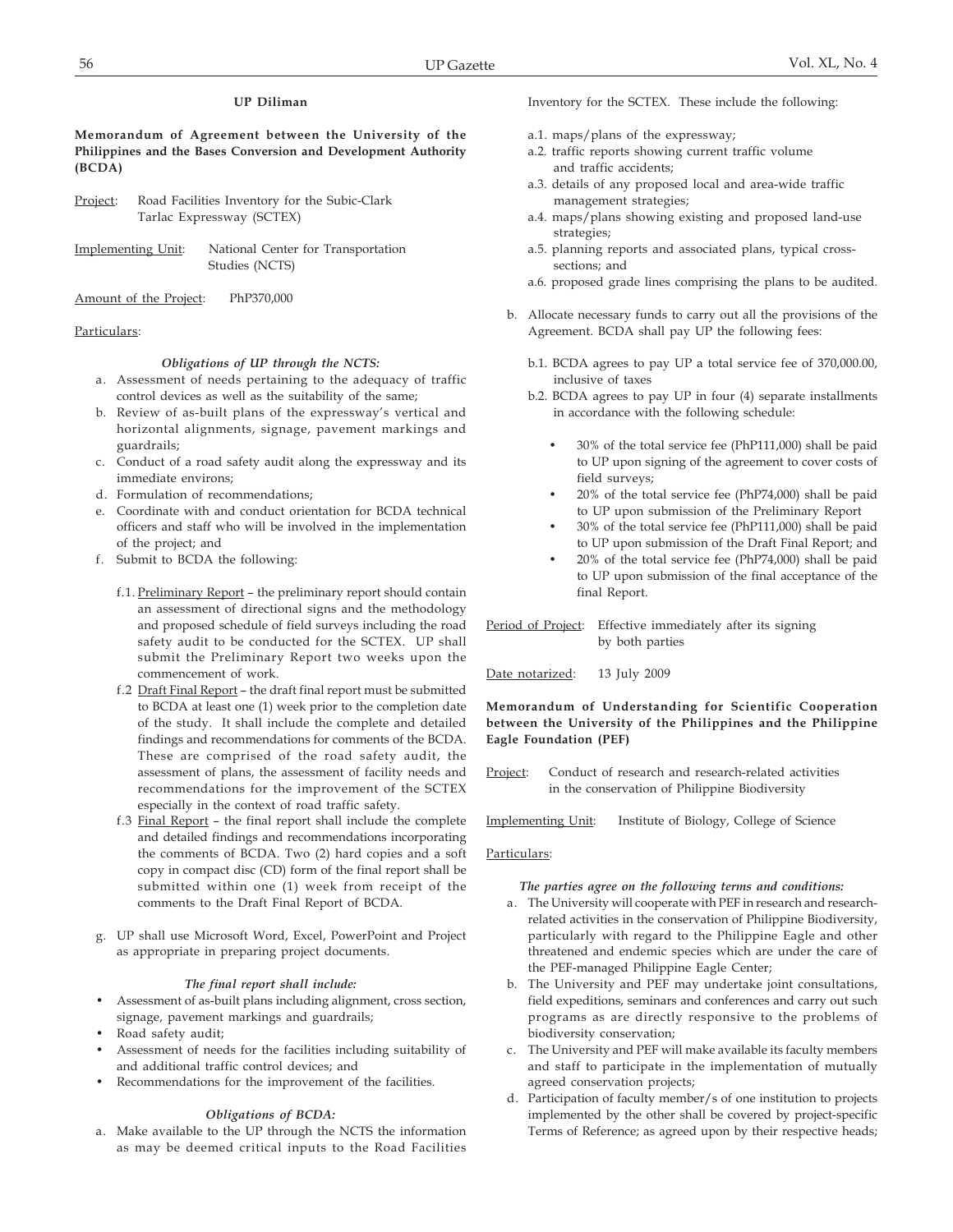- e. The University shall provide reasonable access to laboratory facility for faculty or graduate students of the other institution who are involved in the projects;
- f. The parties agree to collaborate and coordinate with each other on data sharing and application of science to advance Philippine Eagle research and biodiversity conservation work;
- g. The parties may provide mutual and available support including but not limited to administrative, logistical, and financial as well as other resources to ensure the success and accomplishment of the undertakings; and
- h. The parties commit to abide by all Philippine laws and regulations in its pursuit of programs and projects on Philippine Eagle and biodiversity conservation relative to the undertaking.
- Effectivity: Effective for five (5) years upon execution by the parties

Date notarized: 28 October 2009

**Memorandum of Agreement between the University of the Philippines Diliman, Ateneo de Manila University (ADMU), Department of Science and Technology (DOST) and the Philippine Council for Advanced Science and Technology Research and Development (PCASTRD)**

- Project: ERDT: Printable Solar Cell Device Coupled with a Supercapacitor Energy Storage Device
- Implementing Unit: College of Engineering
- Amount of the Project: PhP7,407,664

## Particulars:

- a. The project shall be undertaken by ADMU and UPD as collaborating agencies in accordance with the approved project proposal and shall be monitored by PCASTRD. UPD will procure the necessary equipment for the project and lend said equipment to ADMU for the purpose of the project. It is hereby understood that the proponent agency will be allowed to use the equipment of the collaborating agencies;
- b. The DOST support for the Project grant shall be a financial grant of PhP7,407,664 to be expended as allocated in the approved Project Line-item Budget. The Revised Guidelines Governing the Grants-in-Aid Program of DOST shall govern the implementation of the program; and
- c. The project funds shall be released directly by DOST to ADMU and UPD for the equipment outlay subject to fund availability and the projects' fund utilization, except for the project management cost which will be directly released by DOST to PCASTRD as the monitoring council.
- Period of Project: The project shall be completed within a period of two (2) years with Y1 grant covering from October 1, 2009 to September 30, 2010. The project shall be implemented during said period or immediately after the release of the project funds

Date notarized: 5 November 2009

# **Memorandum of Understanding between the University of the Philippines Diliman and the University of San Carlos (USC)**

Project: Research collaboration

Implementing Unit: Marine Science Institute (MSI), College of Science

#### Particulars:

- a. UP-MSI and USC shall collaborate on research on climate change and the resulting vulnerability of coastal habitats in the Philippines, and share information through mutually approved mechanisms, arrangements and authorships in publications of direct collaborations; and
- b. UP-MSI shall make available information derived from studies on *Lumun lumun* and relevant information in relation to the studies on Cebu Province coastal monitoring related to the Integrated Coastal Enhancement Coastal Research, Evaluation and Adaptive Management (ICE CREAM)program through the projects under Dr. Porfirio M. Aliño and undertaken by Mr. Rommel Seronay and his dissertation advisor, specifically for the purpose of a joint collaborative work between Mr. Dave Anthony Valles and Ms. Annie Diola-Kintanar and her supervisor, Dr. Filipina B. Sotto.

Effectivity: Effective upon signing by the parties

Date notarized: 6 October 2009

**Memorandum of Agreement between the University of the Philippines Diliman and the Philippine Council for Advanced Science and Technology Research and Development (PCASTRD)**

Project: Improving Fire Endurance of Wood via Plasma Technology

Project Leader: Dr. Henry J. Ramos

Implementing Unit: National Institute of Physics (NIP), College of Science

Amount of the Project: PhP1,369,696

#### Particulars:

- a. The project shall be undertaken by the Project Leader in accordance and in conformance with the Guidelines to PCASTRD Grants-in-Aid for Research and Development and Guidelines for the Grants-in-Aid Funds of DOST and its Agencies;
- b. PCASTRD shall support the project in the grant of 1,369,696.00 only, the detailed breakdown of which is in the Project Line-Item Budget; and
- c. The Project Leader is expected to fulfil the obligations spelled out in the Annexes of the MOA.
- Period of the Project: Shall be effective on August 1, 2009 and shall be in force and effect for one (1) year, but not later than July 31, 2010

Date Notarized: 8 September 2009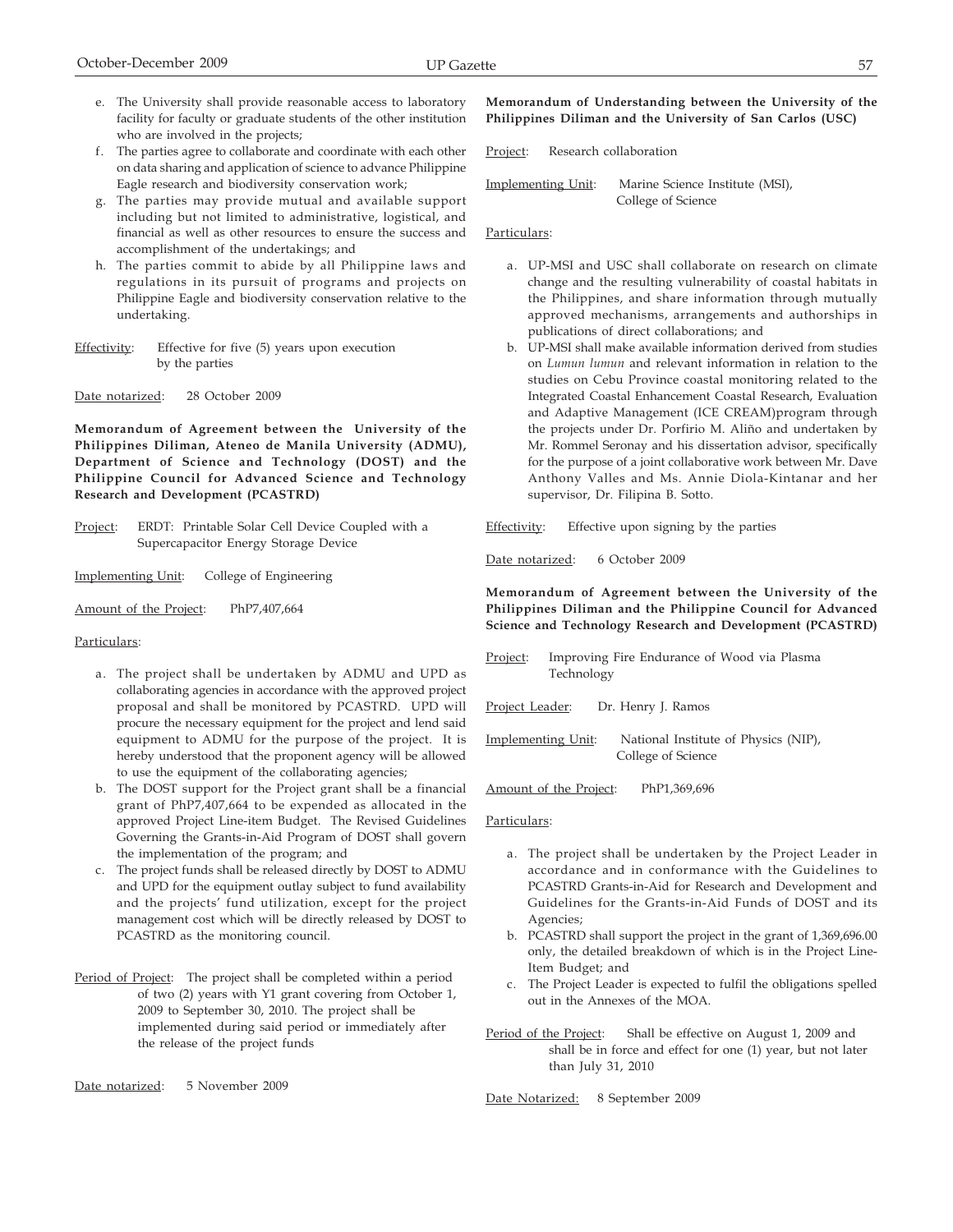## **UP Los Baños**

**Memorandum of Agreement between the University of the Philippines Los Baños and the Philippine Tourism Authority (PTA)**

Project: Improvement on the existing dilapidated facilities of the Makiling Botanic Gardens under the Proposed "Makiling Botanic Gardens Nature Conservation Education and Ecotourism Center"

Implementing Unit: College of Forestry, UPLB

## Particulars:

- a. PTA shall fund the construction of the facilities needed to proceed with the project which involves: reconstruction of existing dilapidated pavilion of the Makiling Botanic Gardens into a 300 sq. meter floor area multi-purpose facility, construction of a new education and information building, and construction of new restrooms near the pavilion, in accordance with plans and specifications to be agreed upon estimated to cost about PhP24 Million; and
- b. Upon completion of construction, PTA shall turn over the facilities to UPLB. UPLB shall be responsible thereafter for the administration, operation, continued maintenance and upkeep of the facilities in accordance with the objectives of the project.
- Effectivity: Effective upon signing by both parties and shall be in force and effect for six (6) months or such other time frame as the parties may agree on, supervising and managing the construction activities until completed

Date notarized: October 19, 2009

# **OTHER MATTERS**

## **Effectivity of Promotions 2009**

This matter was presented as part of the report of the President.

The President informed the Board that as per the Department of Budget and Management (DBM), promotions for 2009 will be effective 1 June 2009, instead of 1 April 2009, as previously announced. This practically amends the effectivity of promotions already approved by the Board of Regents. Thus, Board action is needed to implement the new effectivity date of promotions for 2009.

## Board action: **APPROVAL.** Promotions take effect June 2009.

## **Request of UP Diliman for Permission to Cut Coconut Trees**

*The coconut trees are located at the following sites:*

- 1. Between Nos. 54 and 58, F. Aguinaldo St., UP Diliman Campus (coconut tree whose fruits frequently fall on the roofing of said residences)
- 2. Buildings 4, 5 and 6, Sikatuna Bliss II, UP Diliman Campus

Said trees pose serious danger to the residents in the area.

Board action: **APPROVAL**.

## **Request of President Roman for Authority to Travel to Taiwan from 27-31 December 2009 to Participate in a Tour Arranged by the Taipei Economic and Cultural Office (TECO)**

The President requests permission to travel on official time to Taiwan from 27 to 31 December 2009, inclusive of travel time, to participate in a tour arranged by the Taipei Economic and Cultural Office (TECO) in the Philippines. As Ambassador Donald C.T. Tee cites in his letter, the tour is for observation and familiarization with the culture, tourism, education, socio-economic and political development in Taiwan.

The Ministry of Taiwan will provide a roundtrip ticket, hotel accommodation and local transportation during the visit.

### *From UP, the President requests the following to be taken from the UP International Linkages Fund:*

- 1. the usual pre-travel allowance;
- 2. actual cost of un-sponsored meals; and
- 3. portion of the daily subsistence allowance (DSA) intended for the incidentals.

The President also requests her salary for the period, permission to use the official passport and exemption from payment of travel tax.

### Board action: **APPROVAL.**

**Request of President Roman for Authority to Travel to Kuala Lumpur, Malaysia from 27-31 March 2010 to Attend the 3rd ASEAN-China Rectors' Conference and the 2nd AUN Rectors' Meeting**

The President requests permission to travel on official time to Kuala Lumpur, Malaysia from 27 to 31 March 2010, inclusive of travel time, to attend the 3<sup>rd</sup> ASEAN-China Rectors' Conference and the 2nd AUN Rectors' Meeting.

The ASEAN University Network (AUN) will provide the economy roundtrip air ticket, hotel accommodation, meals and local transportation.

> *From UP, the President requests the following to be taken from the UP International Linkages Fund:*

- 1. the usual pre-travel allowance;
- 2. actual cost of un-sponsored meals; and
- 3. portion of the daily subsistence allowance (DSA) intended for the incidentals.

The President also requests her salary for the period, permission to use the official passport and exemption from payment of travel tax.

# Board action: **APPROVAL.**

**Request of the UPLB Chancellor for a Board Resolution in Support of Their Project Proposal Entitled "Geo-spatial Center for Agroecosystem and Environmental Resource Monitoring, Planning and Disaster Preparedness of Agricultural Production Areas Towards Food Security"**

The aforementioned proposal was submitted to the Department of Agriculture (DA) for possible funding under the Agricultural Competitiveness Enhancement Fund (ACEF).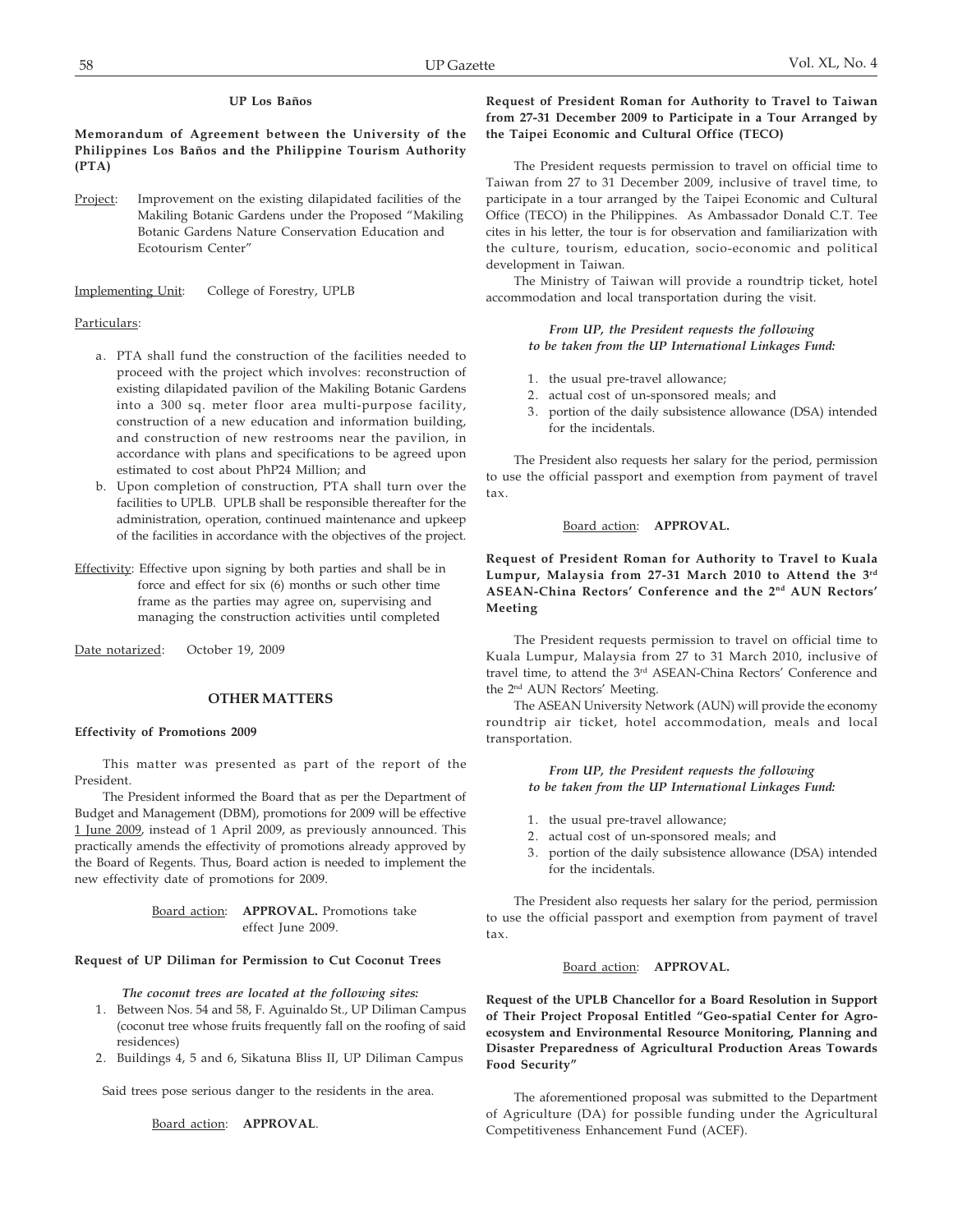## *The ACEF National Secretariat informed UPLB that their proposal will be scheduled for detailed evaluation subject to the submission of additional requirements, among which is the BOR Resolution citing the following:*

- a. Request for ACEF assistance;
- b. Proposed Equity Contribution;
- c. Assurance of Funds for MOOE during and after Project Implementation; and
- d. Designated Representative who shall transact with DA for and its behalf.

UPLB proposes the grant of Php200 Million from the ACEF, to be managed by the UPLB Administration, in order to rehabilitate existing structures into state-of-the-art laboratories, construct new facilities and purchase specialized equipment important in conducting R and D and providing services needed by DA. To ensure project sustainability after project completion, UPLB is committing its available resources for manpower, maintenance and operating needs. UPLB Administration will assist the University in financially managing the different income generating activities (e.g. analyses, trainings, sales of technologies and knowledge products, etc.) to ensure efficient plowback of finances to maintain the equipment and facilities.

Upon completion of the project, UPLB expects that more technologies such as remote sensing and geographic information on agriculture, fishery and the environment would be generated and made available for use of the stakeholders in the agricultural industry. Moreover, the University will be able to perform more advanced laboratory tests for regulatory purposes, provide more science-based information leading to proper planning and monitoring of the agricultural industry. The University will also cater to more clientele and provide them with updated and reliable knowledge products through the print, online and radio-based media.

With these contributions, the University projects a more vibrant agriculture sector resulting from (a) productive and efficient farmers and fisherfolks using UPLB technologies, (b) sustained agricultural information and extension support coming from the University.

The proposed Center will be located within the UPLB campus, but the research, development and extension programs will be implemented and piloted all over the country specially in areas highly vulnerable to climate change based from IPCC 2007 4<sup>th</sup> assessment report and national assessment. The UPLB, as the national center for agriculture, biotechnology, environment and natural resources with faculty and staff trained to support the mandate of the Department of Agriculture is in a better position to host this project.

#### Board action: **APPROVAL.**

## **Request of the Institute of Human Genetics, National Institutes of Health, UP Manila for Authority to Purchase the ISCAN System (Microarray Scanner) from Diamed Enterprise Through Direct Contracting Under Sec. 50 (c) of RA 9184**

UP Manila has to finalize the procurement of the Microarray Scanner within December to meet the deadline set by the DOST-PCHRD. If the transaction is not completed before the year ends, the funds will revert back to the Department of Budget and Management and a new request will have to be made.

The budget for the purchase of the equipment is part of a P63 Million research grant for four approved projects. Only one company, Diamed Enterprise, responded to the Philgeps posting for a period of 21 days. The Bids and Awards Committee III of UP Manila certifies that based on the comparison conducted among the five systems of most commonly used microarray scanners in the market, only the

ISCAN Microarray Scanner meets the requirement of the end-user, the Institute of Human Genetics. Moreover, the Committee certifies that based on the documents submitted by Diamed Enterprise, the company has the financial capability of supplying the machine to the University.

The President informed the Board that the Vice President for Administration was asked to make sure that the provisions of the Procurement Law are complied with.

## Board action: **APPROVAL.**

## **On The Directorship of UP Diliman Extension Program in Pampanga (UPDEPP)**

Regent Taguiwalo inquired about the status of the selection of the Director of UP Extension Program in Pampanga. The Faculty Regent put on record that the term of office of the incumbent director of the UPDEPP ended last May 2009. The incumbent has been holding over for almost seven (7) months already. Regent Taguiwalo also cited that the existing rule on the selection of deans, directors and other university officials is being violated for 5 months already without a recent explanation on why there is a continuing delay in submitting to the Board the list of nominees for the position.

In response to the query of the Faculty Regent, the President said that she has informed the Chancellor many times about the need for a report but to date she has not received any report from the Chancellor.

Regent Taguiwalo asked what the recourse of the Board would be to ensure that the current policies are followed and that the request of the Board is answered.

Staff Regent Cabrera suggested that the Board issue a resolution directing the Chancellor to submit a report including the list of nominees for consideration by the Board at its next meeting.

The President recalled that in the past, the search process yielded only two nominees, the incumbent who has already served three terms and one who had minimal support from the constituents. The Board agreed to extend the search and look for more nominees. The Chancellor actively searched for more nominees, but there are no takers, so far.

When asked by Regent Pascual if the Pampanga directorship is a hardship post, President Roman replied that it is not really a hardship post. But one appointed may have to relocate to Pampanga. Dr. Juliet Mallari, the incumbent is the first from the place to occupy the post. In the past, the post was occupied by faculty from UP Diliman.

Regent Taguiwalo pointed out that the Chancellor should be asked to submit a report on the various steps he has taken to find nominees for the post since the Board decision to expand the search process from the two (2) original nominees. The Faculty Regent said that she has heard otherwise, i.e. there are people nominated who are willing to accept the nomination but were not interviewed by the Chancellor. She said that she wants to get the entire picture.

President Roman assured the Board that she would request again the Chancellor to submit a written report on the Search for the Directorship of the UP Diliman Extension Program in Pampanga.

## **Proposed Acquisition/Use of** *TRV Sardinella***, Owned By UP Visayas for Training and Laboratory Purposes of SUCs under PASUC VI**

Chair Angeles requested from the floor that this item be included in the agenda of the Board. Unfortunately, he had already left for another commitment when the Board reached this particular item.

President Roman explained that the University is disposing the TRV Sardinella because of its high maintenance/repair cost. The State Universities and Colleges offered to buy the vessel in the amount of P4 Million being set aside by the Commission on Higher Education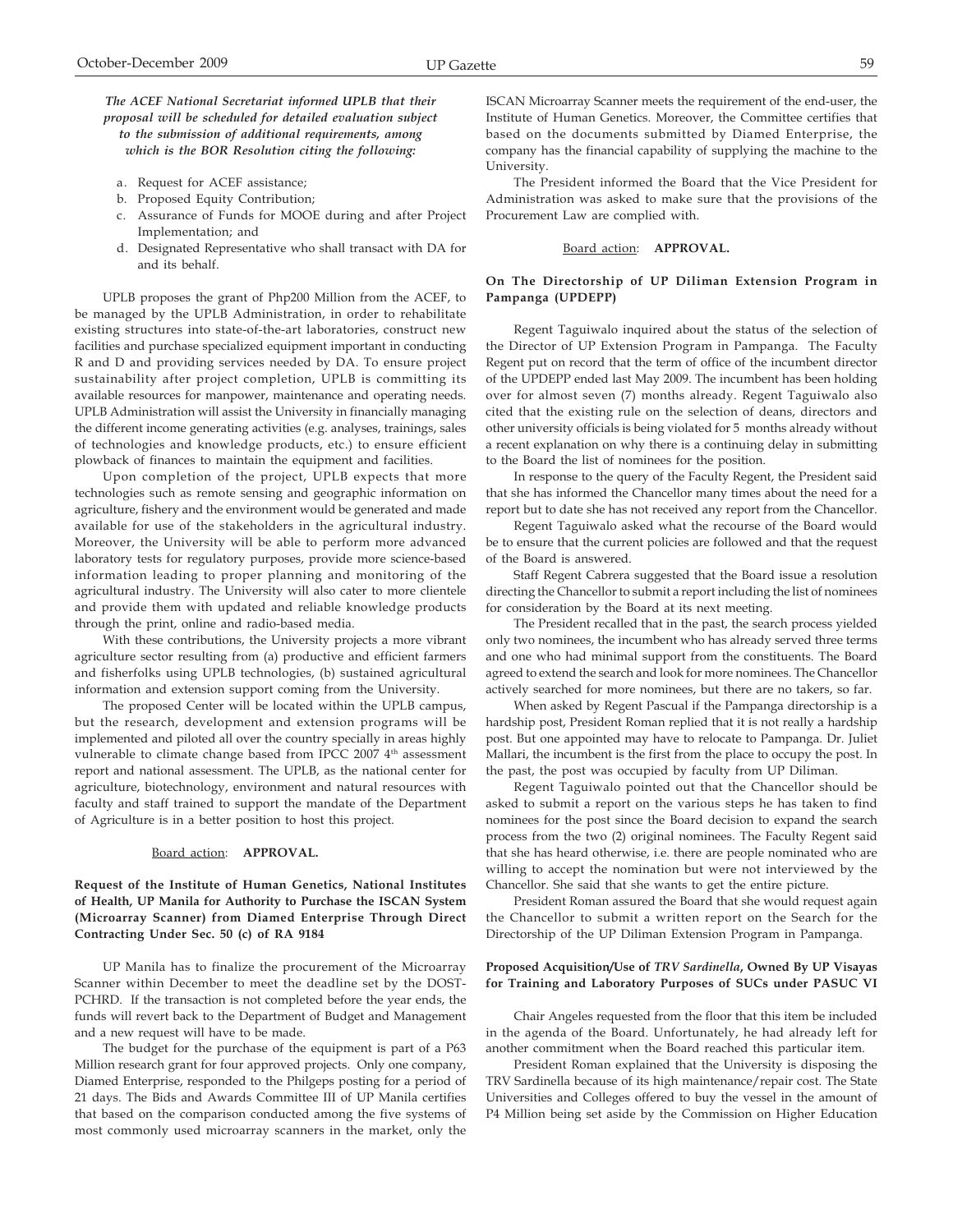(CHED). However, the Commission on Audit (COA) valued the vessel at P8 Million and therefore it had to be bidded out.

Chair Angeles is proposing to acquire the vessel at P4 Million. President Roman said that she wants to be cautious on the matter because COA valued the vessel at PhP8 Million.

President Roman said that she talked to the Chancellor of UP Visayas, Dr. Minda J. Formacion, and the Chancellor told her that COA advised them to go through the process. The first bidding has failed. If the second bidding fails again, COA will review the value of the vessel and perhaps lower its cost.

The President then suggested that the process be completed. If the second bidding fails, there is reason for direct negotiation. The negotiation should be simple since this is going to be a government to government negotiation. In deference to the Chair, President Roman proposed that this matter be taken up anew in the next meeting of the Board.

Faculty Regent Taguiwalo concurred with the Motion of the President to defer action on the matter for the next Board meeting.

## **Protest of Regent Abraham Sarmiento on the Election of Dr. Jose C. Gonzales as Director of the Philippine General Hospital**

Regent Sarmiento put on record his intent to protest the election of Dr. Gonzales as Director of the Philippine General Hospital. He said that he would submit his written protest within fifteen (15) days. The Regent is concerned that the Student Regent was allowed to vote even if she is not enrolled and has a suspension order.

Regent Taguiwalo asked if this would affect the effectivity of the decision. President Roman said "No." She added that the term of office of Dr. Alfiler ends on December 31. She is not sure though if Regent Sarmiento will submit his protest soon enough and probably the President said a special meeting of the Board could be convened.

The Faculty Regent clarified that the decision to elect Dr. Gonzales as PGH Director holds until there is an overturning of that decision. To this, the President concurred.

## **MATTERS FOR INFORMATION**

### **Request of UP Baguio to Move the Schedule of the University Council Meeting from 7 December 2009 to 14 December 2009**

UP Baguio is requesting that the schedule of their University Council Meeting be moved from 7 December 2009 to 14 December 2009. This change is being done in view of the PAC meeting which is scheduled on 7 December 2009.

The President, by virtue of the authority granted her by the Board, approved this request.

## **DEEDS OF DONATION**

## **UP Diliman**

**Deed of Donation and Acceptance between the University of the Philippines Diliman (Donee) and the IBF Electronic GmbH & Co. KG (Donor)**

- Donations: One (1) Quartz Glass Window, one (1) Spare Quartz Glass and Seals, one (1) Variable Power Supply, one (1) Spare Thyristor Controller, one (1) Magnetron Head, one (1) 3-Stub-Tuner
- End user: Plasma Physics Laboratory, National Institute of Physics, College of Science

### Particulars:

- a. The Donor warrants that the abovementioned items are free from all liens, encumbrances and other charges;
- b. The Donor hereby transfers and conveys, by way of donation unto the Donee the absolute ownership and possession of the abovementioned items; and
- c. The Donee hereby accepts and acknowledges receipt of the donation, and expresses its appreciation and gratitude for the kind generosity of the Donor, warranting that the abovementioned items shall be properly maintained and utilized solely for the purpose intended.

Date notarized: 16 November 2009

**Deed of Donation and Acceptance between the University of the Philippines (Donee) and the Toshiba Information Equipment (Philippines), Inc. (Donor)**

Donation: Laboratory and Scientific Equipment (8 units Oscilloscope, 10 units Multimeter, 3 units LCR meter)

Estimated Amount of Donation: PhP2,400,000

End User: National Institute of Physics, College of Science,

#### Particulars:

- a. The Donor warrants that the laboratory and scientific equipment are free from all liens, encumbrances and other charges;
- b. In consideration of the above premises and the liberality of the Donor and of the high esteem which the Donor holds for the Donee, the Donor hereby transfers and conveys by way of donation unto the Donee the absolute ownership and possession of the laboratory and scientific equipment; and
- c. The Donee hereby accepts and acknowledges receipt of the donation and expresses its appreciation and gratitude for the kind generosity of the Donor warranting that the laboratory and scientific equipment shall be properly maintained and utilized solely for the purpose intended.

Date notarized: 11 September 2009

# **UP Manila**

**Deed of Donation and Acceptance between the University of the Philippines Manila (Donee) and the Community Health Resource Foundation, Inc. (Donor)**

- Donation: Two (2) units brand new overhead projector, 3M, 250V with serial numbers 248286 and 248328
- Amount of Donation: PhP18,500
- Recipient: School of Health Sciences, Palo, Leyte, executed by Community Health Resource Foundation, Inc., in favor of the University of the Philippines through the University of the Philippines Manila
- Particulars: The Donor, as an act of liberality and generosity, voluntarily and freely gives, transfers, conveys by way of donation, the said equipment.

Date notarized: 3 June 2009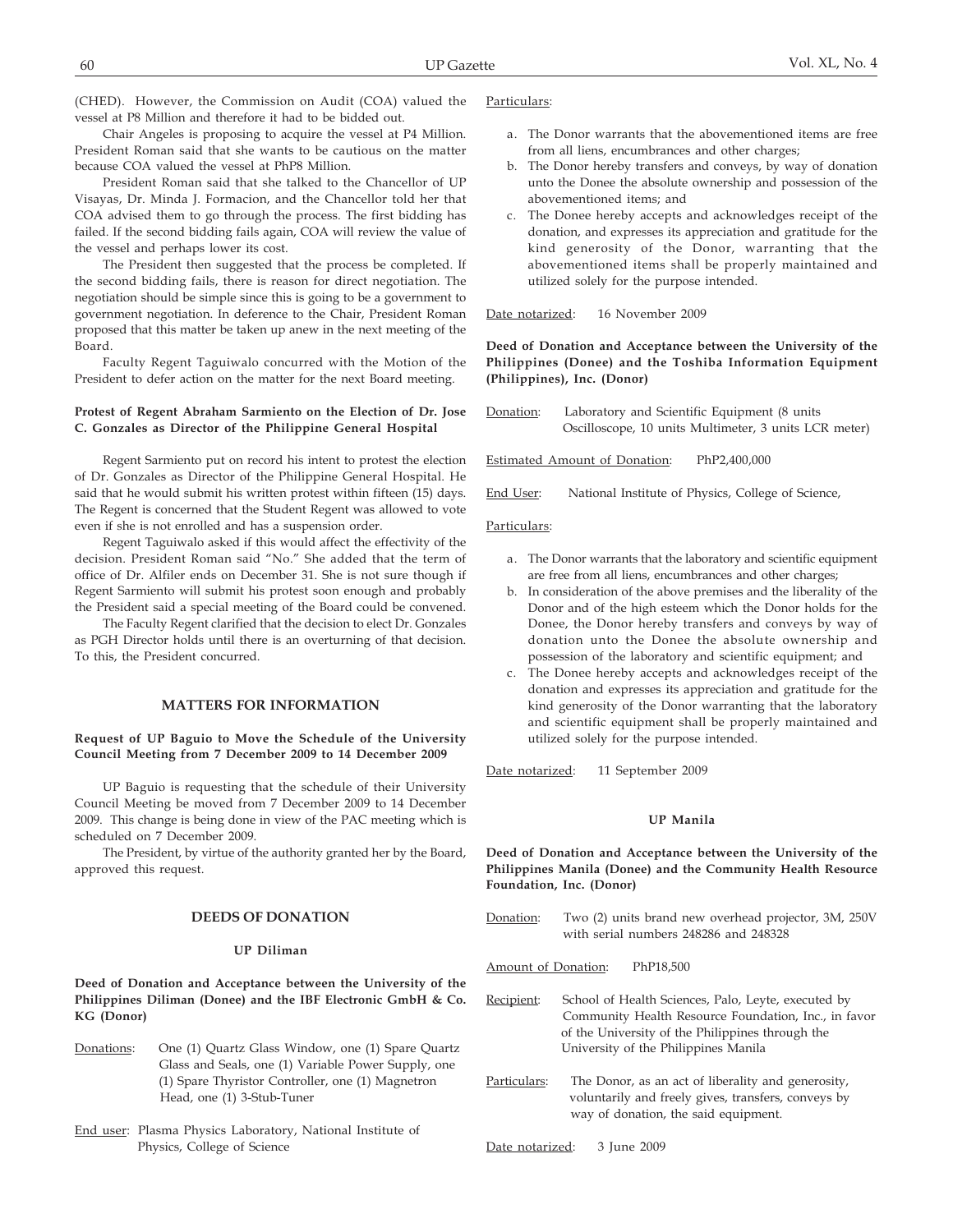# **CONTRACTS/AGREEMENTS**

## **UP Diliman**

**Architectural and Engineering Design Services Agreement between the University of the Philippines Diliman (University) and TCGI, Inc. (Design Consultant)**

- Project: Proposed Energy and Environmental Engineering Building, Engineering Complex
- Mode of Procurement: Public bidding in accordance with RA 9184 and its Implementing Rules and Regulations
- Amount of Contract: PhP5,002,228
- Statement of compliance: In the Procurement of the Consulting Services for this Project, the requirements of RA 9184 and its Implementing Rules and Regulations, as well as the University's Delineation of Authority, have been complied with.

## Particulars:

- a. The Design Consultant shall provide and perform for the University the following architectural and engineering design services:
	- 1. Detailed Design of the Energy and Environmental Engineering Building. Preparation of detailed and scaled floor plans, elevations and sections; architectural details; structural and civil plans and details, mechanical and electrical plans and details; outline specifications; cost estimate and site development.
	- 2. Contract Documents Preparation Complete construction drawings, specifications and bill of quantities of the Energy and Environmental Engineering Building based on the approved detailed designs, specifications and estimates.
	- 3. Construction Inspection

 Regular site visits and attendance in construction meetings to check on the faithfulness of the execution of each phase of the Project to the plans, specifications and other related construction contract documents.

- b. The Design Consultant shall perform the following services:
	- 1. Architectural
	- 2. Structural Engineering
	- 3. Electrical Engineering
	- 4. Mechanical Engineering
	- 5. Sanitary Engineering
	- 6. Geotechnical Engineering
	- 7. Landscape Architect
- c. Prior to or upon signing of the agreement, the Design Consultant shall furnish the University a Performance Bond to guarantee the faithful performance of its obligations under the Agreement and to answer for obligations arising out of or in accordance with the Agreement.
- d. The University, through the OCA, shall:
	- 1. With the assistance of the end-user, provide the Design Consultant with full information regarding the requirements of the Project.
- 2. Ensure the availability, programming and allocation of funds for the payment of the services of the Design Consultant.
- 3. Coordinate with the Design Consultant, the Construction Management Team, and the end-user in the design and implementation of the Project.
- 4. Assist in the coordination of the Design Consultant with various utility agencies in regard to the design and subsequent construction of the project.
- 5. Assist in the evaluation of technical and financial bids for the architectural and engineering design of the Project.
- 6. Facilitate the proper implementation of the Project, in coordination with the Construction Management Team, the end-user and the University, in compliance with approved construction plans, specifications, budget.

Period of Contract: One Hundred Twenty (120) calendar days as specified in the Notice to Proceed issued by the University

Date notarized: 28 October 2009

## **General Construction Agreement between the University of the Philippines Diliman (University) and Incore Builders and Development (Contractor)**

Project: Proposed Supply and Property Management Office

Mode of Procurement: Public bidding in accordance with RA 9184 and its Implementing Rules and Regulations

- Amount of Contract: PhP4,058,899
- Statement of compliance: In the Procurement of Civil Works for this Project, the requirements of RA 9184 and its Implementing Rules and Regulations, as well as the University's Delineation of Authority, have been complied with.

- a. The Contractor shall:
	- 1. Supply and provide all labor, materials, tools, and equipment, including power and water, transportation and other facilities, services, and all related works for the Project, in accordance with the issued plans, drawings, schedule, technical specifications, and other related contract documents, necessary to prosecute the work to completion, as called for in the plans and Scope of Works;
	- 2. At its own expense, be responsible for the unloading, unpacking, and inspection of all contract-furnished materials, machinery, and equipment delivered to the construction site, and shall also be responsible for the storage, control, transportation, safekeeping, and any other necessary arrangement for such materials, machinery, and equipment within the site;
	- 3. Ensure adequate protection at all times of all materials, machinery, and equipment in the construction site against damage, robbery, and pilferage, and shall be responsible for any damage or loss; and
	- 4. Render warranty services on all works performed in accordance with the provisions of the Agreement and the Contract Documents.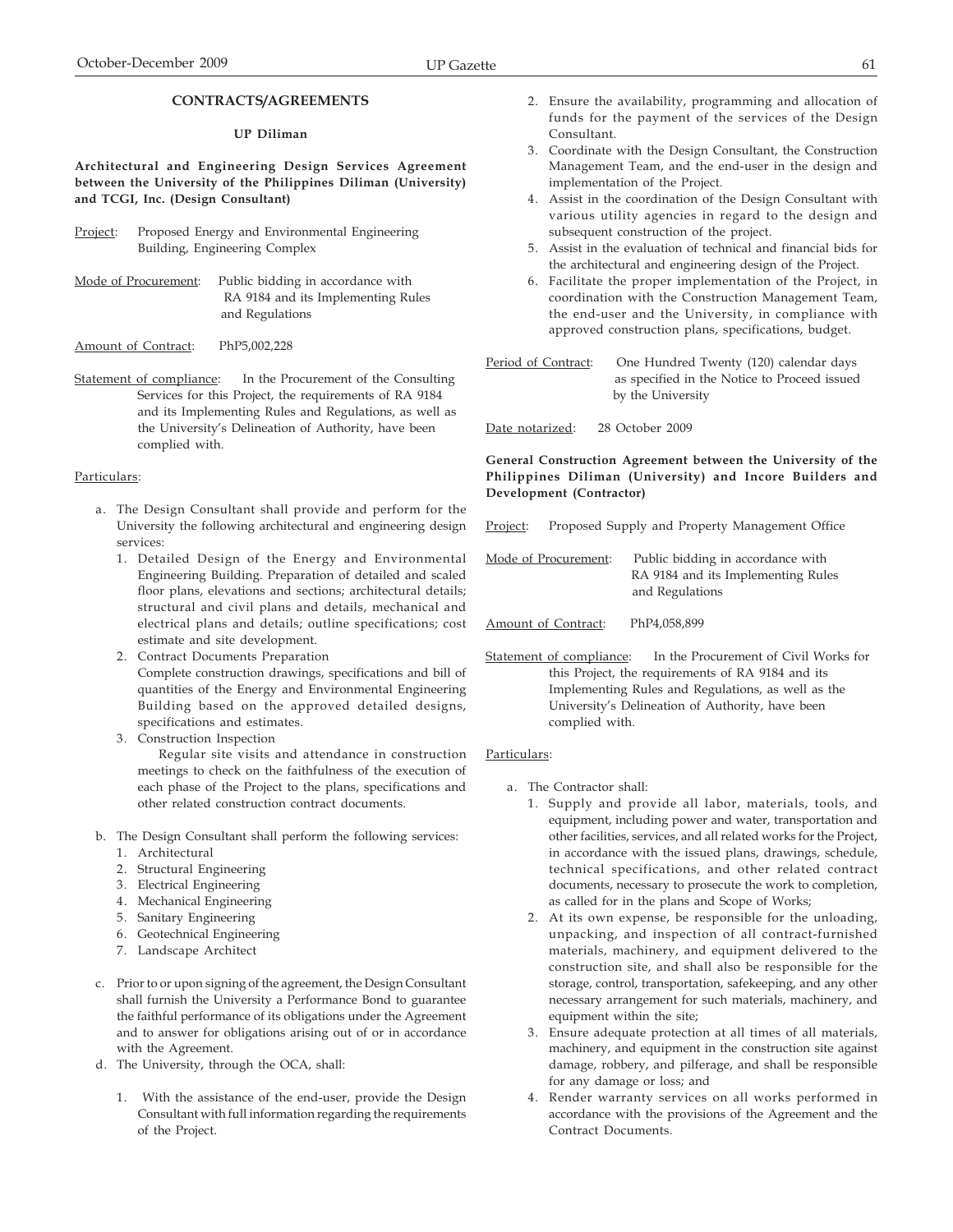- b. Prior to or upon signing of the Agreement, the Contractor shall furnish the University a performance bond to guarantee the faithful performance of its obligations under the Agreement and to answer for obligations arising out of or in accordance with the agreement.
- c. The Contractor shall furnish the University with a guarantee bond in an amount equal to ten percent (10%) of the Contract Price, effective for a period of one (1) year reckoned from the date of Final Acceptance. Said Guarantee Bond is to answer for any loss, damage, injury, or expense which the University may incur to make good defects in workmanship or materials that may become evident within one (1) year from the date of Final Acceptance.
- d. The Office of the Campus Architect of the University shall have the following functions and responsibilities:
	- 1. Oversee and monitor all phases of construction works covered under the agreement. This provision shall not relieve the Contractor of its duties and responsibilities;
	- 2. Conduct regular inspection of the ongoing construction works, its premises, including the inspection of the materials and supplies being used for construction;
	- 3. Recommend to the University or its proper authorities, any work changes, suspension, or stoppage of the works; and
	- 4. Certify as to the percentage of completion of the construction works.

| Period of Contract: | Sixty calendar days as specified in the    |
|---------------------|--------------------------------------------|
|                     | Notice to Proceed issued by the University |

## Date notarized: 26 October 2009

## **General Construction Agreement between the University of the Philippines Diliman (University) and Power Dimension, Inc. (Contractor)**

Project: Proposed Rehabilitation of Power System and ACU System of the UP Alumni Engineers Centennial Hall

Mode of Procurement: Public bidding in accordance with RA 9184 and its Implementing Rules and Regulations

Amount of Contract: PhP3,488,512.54

Statement of compliance: In the Procurement of Civil Works for this Project, the requirements of RA 9184 and its Implementing Rules and Regulations, as well as the University's Delineation of Authority, have been complied with.

## Particulars:

- a. The Contractor shall:
	- 1. Supply and provide all labor, materials, tools, and equipment, including power and water, transportation and other facilities, services, and all related works for the Project, in accordance with the issued plans, drawings, schedule, technical specifications, and other related contract documents, necessary to prosecute the work to completion, as called for in the plans and Scope of Works;
	- 2. At its own expense, be responsible for the unloading, unpacking, and inspection of all contract-furnished

materials, machinery, and equipment delivered to the construction site, and shall also be responsible for the storage, control, transportation, safekeeping, and any other necessary arrangement for such materials, machinery, and equipment within the site;

- 3. Ensure adequate protection at all times of all materials, machinery, and equipment in the construction site against damage, robbery, and pilferage, and shall be responsible for any damage or loss; and
- 4. Render warranty services on all works performed in accordance with the provisions of the Agreement and the Contract Documents.
- b. Prior to or upon signing of the Agreement, the contractor shall furnish the University a performance bond to guarantee the faithful performance of its obligations under the Agreement and to answer for obligations arising out of or in accordance with the agreement.
- c. The Contractor shall furnish the University with a guarantee bond in an amount equal to ten percent (10%) of the Contract Price, effective for a period of one (1) year reckoned from the date of Final Acceptance. Said Guarantee Bond is to answer for any loss, damage, injury, or expense which the University may incur to make good defects in workmanship or materials that may become evident within one (1) year from the date of Final Acceptance.
- d. The Office of the Campus Architect of the University shall have the following functions and responsibilities:
	- 1. Oversee and monitor all phases of construction works covered under the agreement. This provision shall not relieve the Contractor of its duties and responsibilities;
	- 2. Conduct regular inspection of the ongoing construction works, its premises, including the inspection of the materials and supplies being used for construction;
	- 3. Recommend to the University or its proper authorities any work changes, suspension, or stoppage of the works; and
	- 4. Certify as to the percentage of completion of the construction works.

Period of Contract: Within 90 calendar days as specified in the Notice to Proceed issued by the University

Date notarized: 28 October 2009

**General Construction Agreement between the University of the Philippines Diliman (University) and Incore Builders and Development (Contractor)**

- Project: Proposed UP Theater Renovation, University Theater
- Mode of Procurement: Public bidding in accordance with RA 9184 and its Implementing Rules and Regulations
- Amount of Contract: PhP985,995
- Statement of compliance: In the Procurement of Civil Works for this Project, the requirements of RA 9184 and its Implementing Rules and Regulations, as well as the University's Delineation of Authority, have been complied with.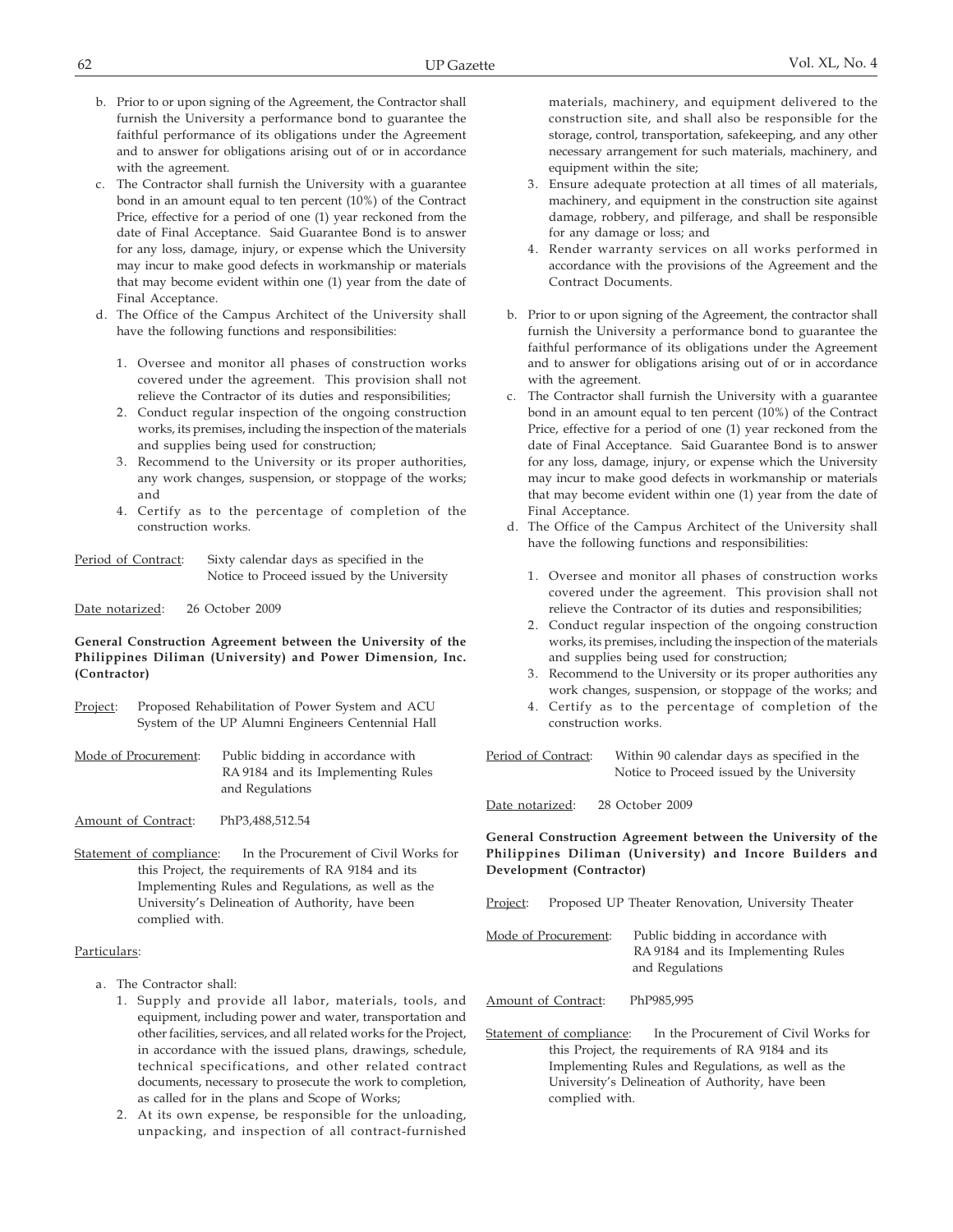- a. The Contractor shall:
	- 1. Supply and provide all labor, materials, tools, and equipment, including power and water, transportation and other facilities, services, and all related works for the Project, in accordance with the issued plans, drawings, schedule, technical specifications, and other related contract documents, necessary to prosecute the work to completion, as called for in the plans and Scope of Works;
	- 2. At its own expense, be responsible for the unloading, unpacking, and inspection of all contract-furnished materials, machinery, and equipment delivered to the construction site, and shall also be responsible for the storage, control, transportation, safekeeping, and any other necessary arrangement for such materials, machinery, and equipment within the site;
	- 3. Ensure adequate protection at all times of all materials, machinery, and equipment in the construction site against damage, robbery, and pilferage, and shall be responsible for any damage or loss; and
	- 4. Render warranty services on all works performed in accordance with the provisions of the Agreement and the Contract Documents.
- b. Prior to or upon signing of the Agreement, the contractor shall furnish the University a performance bond to guarantee the faithful performance of its obligations under the Agreement and to answer for obligations arising out of or in accordance with the agreement.
- c. The Contractor shall furnish the University with a guarantee bond in an amount equal to ten percent (10%) of the Contract Price, effective for a period of one (1) year reckoned from the date of Final Acceptance. Said Guarantee Bond is to answer for any loss, damage, injury, or expense which the University may incur to make good defects in workmanship or materials that may become evident within one (1) year from the date of Final Acceptance.
- d. The Office of the Campus Architect of the University shall have the following functions and responsibilities:
	- 1. Oversee and monitor all phases of construction works covered under the agreement. This provision shall not relieve the Contractor of its duties and responsibilities;
	- 2. Conduct regular inspection of the ongoing construction works, its premises, including the inspection of the materials and supplies being used for construction;
	- 3. Recommend to the University or its proper authorities, any work changes, suspension, or stoppage of the works; and
	- 4. Certify as to the percentage of completion of the construction works.

Period of Contract: Within 60 calendar days as specified in the Notice to Proceed issued by the University

Date notarized: 26 October 2009

# **UP Manila**

## **Contract for Disposal of Hazardous and Toxic Health Care Waste (DHTHCW) between the University of the Philippines Manila (UPM) and Cleanway Technology Corporation (CTC)**

Service: Collection, Transportation, Treatment and Proper Disposal, using DENR-accepted technology/methods, as provided for by the Clean Air Act of 1999 and other pertinent laws and legislations, the hazardous toxic health care wastes generated by UP Manila

| Mode of Procurement: | Public bidding in accordance with  |
|----------------------|------------------------------------|
|                      | RA 9184 and its Implementing Rules |
|                      | and Regulations                    |

Amount of Contract: UP Manila shall pay to CTC a service fee of PhP23 per kilogram to be computed based on the total collection accumulated on a monthly basis, inclusive of 12% VAT which shall incur more or less a total of PhP7,556,397 for the contract period of 12 months

Statement of compliance: Pertinent laws (Clean Air Act of 1999 and other pertinent laws and legislations), University rules and regulations have been fulfilled/complied with in the execution/ signing of the contract

## Particulars:

## *Responsibilities of the contractor:*

- a. CTC shall collect, transport, treat, properly dispose, using DENR - accepted technology/methods, as provided for by the Clean Air Act of 1999 and other pertinent laws and legislations, the hazardous and toxic health care wastes generated by UP Manila which are under the following categories: infectious waste, pathological and anatomical waste, sharp object, pharmaceutical waste, chemical waste, busted fluorescent lamps/bulbs;
- b. The frequency and manner of collection, transport, treatment and disposal of hazardous and toxic health care wastes shall be in accordance with the conditions stated in the contract;
- c. CTC shall collect and properly dispose the biomedical and toxic waste of UP Manila as the need arises which need shall be mutually agreed upon by the parties;
- d. CTC shall supply pails free of charge at the collection points or garbage station as mutually agreed upon;
- e. CTC shall collect waste materials at an area designated by the UP Manila personnel;
- f. Every first week of the month, CTC shall issue to UP Manila a certificate of disposal for every particular biomedical and toxic waste disposed that conforms to existing laws;
- g. For monitoring purposes, CTC shall issue control forms for every collection thereon indicating the total weight of the waste collected using CTC measuring devices; and
- h. CTC shall post a performance bond in the form of surety bond equivalent to at least 30% of the Contract Price or in the amount of Php2,266,919.01 to be secured from the Government Service Insurance System (GSIS) or other reputable financial institution.

Period of Contract: Effective 1 September 2009 until 31 August 2010

Date notarized: 28 September 2009

## **General Construction Agreement between the University of the Philippines Manila (UPM) and PGM Construction and Plumbing Services (PGMCPS)**

- Project: Renovation of Classroom (Room 407) at Lara Hall, College of Public Health
- Mode of Procurement: The subject agreement to be executed between the parties passed through the usual procedure,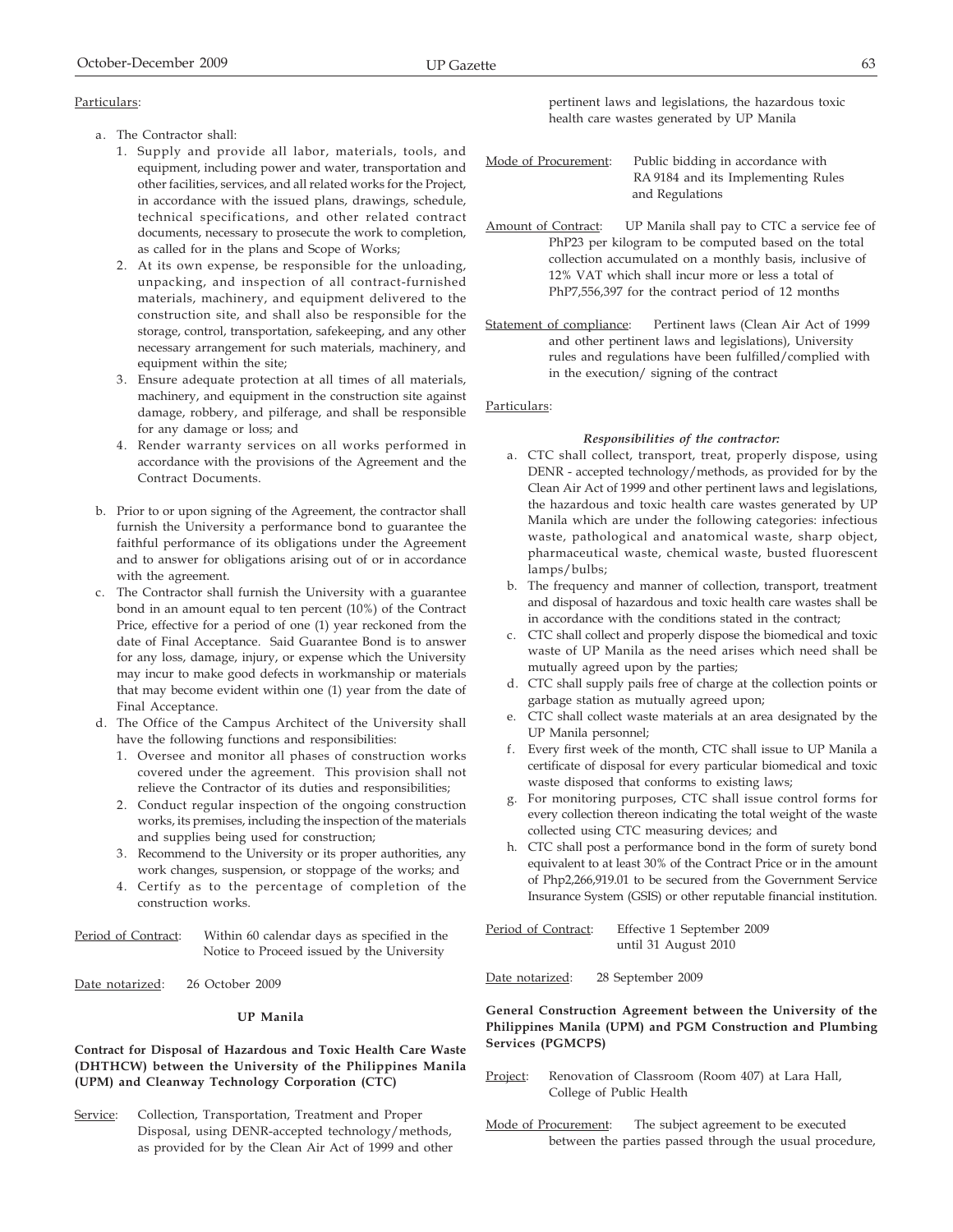including a public bidding which was conducted on 12 August 2009, where PGMCPS was determined by BAC 2 as a responsive bid/proposal

Amount of Contract: PhP748,338.89

Statement of compliance: Pertinent laws (RA 9184), the Government Procurement Reform Act and Implementing Rules and Regulations (IRR), University rules and regulations have been fulfilled/complied with in the execution/signing of the contract

## Particulars:

## *Responsibilities of the Contractor:*

- a. The Contractor shall secure all pertinent permits required by any government office or agency in connection with the project;
- b. The Contractor shall comply with all laws, rules and regulations promulgated by the government of the Republic of the Philippines, including those on labor, environment, safety and sanitation, those regulating the construction industry, and other pertinent laws;
- c. The Contractor shall immediately notify the University in writing and comply with the instructions to be given by the University, if any portion of the agreement or parts of the contract documents are contrary to any law, rule or regulation;
- d. The Contractor shall take all precautionary measures to ensure the safety and convenience of the workers and the general public and to take all appropriate steps to prevent damage or injury to persons or property in or about or adjacent to the premises where the work is being performed;
- e. The Contractor warrants and guarantees that all materials to be used for the project are new, free from hidden defects, and fully complies in every respect with the specifications, approved samples, and other requirements of the contract documents;
- f. The Contractor warrants that the works done under this agreement, including those performed by sub-contractors, if any, shall be free from defect, shrinkage, fault due to defective or improper materials, planning or workmanship;
- g. In the event of pre-termination, the Contractor, its representatives, personnel, or sub-contractors shall voluntarily turn over the project to the University and in no case continue occupying the premises and its surroundings;
- h. The Contractor shall leave the work in good order upon completion;
- i. The Contractor shall be responsible for the storage and safekeeping of all University supplied materials, if any, fully turned over to its custody by the University;
- j. The Contractor assumes full responsibility for the acts, omissions, or negligence of its employees, workers, agents, and those of its sub-contractors and their employees, as well as for all other persons doing work under this agreement; and
- k. The Contractor shall hold the University free and harmless from, and hereby binds and obligate itself to indemnify the University for liabilities, losses, damages, injuries including death, claims, demands, suits, proceedings, judgments, awards, fines, penalties and all expenses of whatever kind and nature arising from and by reason of the agreement.

Period of Contract: Within 45 working days reckoned from the date of receipt of the Notice to Proceed

**Contract for Dismantling and Disposal of Asbestos Ceiling Panels between the University of the Philippines Manila and ASM Francisco Construction and Development Corporation (ASMFDC)**

- Service: Dismantling, collection, transportation and proper disposal, using DENR-accepted technology/methods, as provided for by the Clean Air Act of 1999 and other pertinent laws and legislations, the Asbestos Ceiling Panels generated by the rehabilitation of the Old College of Dentistry Building
- Mode of Procurement: Public bidding in accordance with RA 9184 and its Implementing Rules and Regulations
- Amount of Contract: UP Manila shall pay ASMFDC a service fee of PhP868,000 inclusive of all taxes, licenses, and other charges which may accrue by virtue of the contract, upon completion of disposal and submission of corresponding Certificate of Disposal issued by the authorized representative of the final disposal facility
- Statement of compliance: Pertinent laws (Clean Air Act of 1999 and other pertinent laws and legislations), University rules and regulations have been fulfilled/complied with in the execution/signing of the contract

## Particulars:

## *Responsibilities of the contractor:*

- a. ASMFDC, through the subcontractor, shall dismantle, collect, transport, properly dispose, using DENR-accepted technology/ methods, as provided for by the Clean Air Act of 1999 and other pertinent laws and legislations, the asbestos ceiling panels generated by the rehabilitation of the Old College of Dentistry Building;
- b. The dismantling, collection/packaging, transport and disposal of the asbestos ceiling panels shall be done in accordance with the Scope of Works and Specifications for the contract; and
- c. ASMFDC shall post a performance bond in the form of surety bond equivalent to at least 30% of the contract Price or in the amount of PhP260,400 to be secured from the Government Service Insurance System (GSIS) or other reputable financial institution.
- Period of Contract: The Contractor shall complete the dismantling and disposal works within 15 calendar days reckoned from the date of acceptance of Notice to Proceed

Date notarized: 19 October 2009

**Supply Contract between the University of the Philippines (University) and Brownstone Asia-Tech, Inc. (Supplier)**

Supply: Ion Fleet LC/MS with PQD Features and its accessories

| Mode of Procurement: | Public bidding in accordance with  |
|----------------------|------------------------------------|
|                      | RA 9184 and its Implementing Rules |
|                      | and Regulations                    |

Amount: PhP13,500,000

Date notarized: 20 October 2009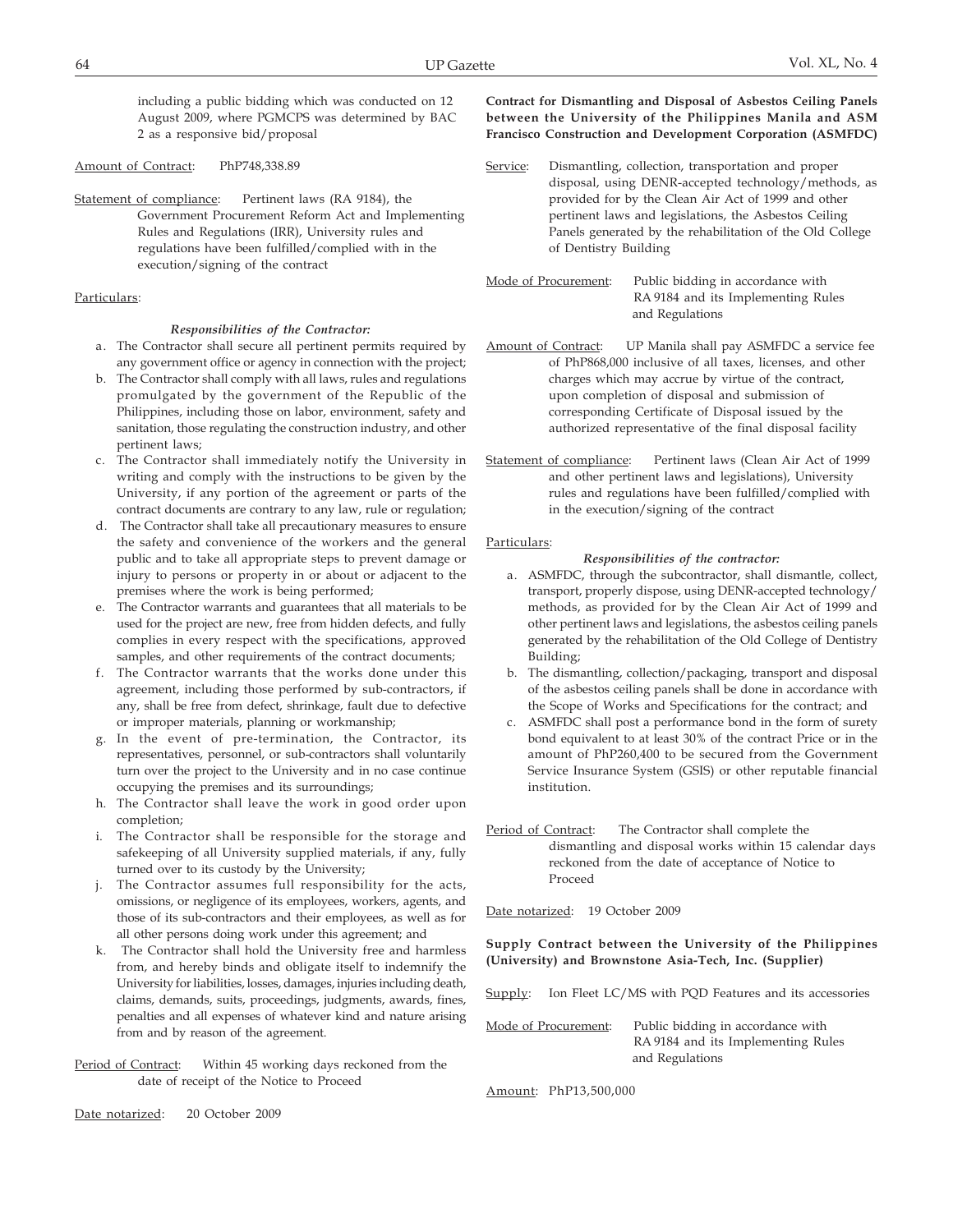- Statement of compliance: Pertinent laws (RA 9184), the Government Procurement Reform Act and Implementing Rules and Regulations (IRR), University rules and regulations have been fulfilled/ complied with in the execution/signing of the contract
- Period of Contract: Complete delivery of the Ion Fleet LC/MS with PQD Features and its accessories to UP Manila DPSM, College of Arts and sciences shall be made within a period not longer than sixty to seventy five (60-75) days upon the receipt of Purchase Order by the Supplier

Date notarized: 2 December 2009

## **Supply Contract between the University of the Philippines (University) and Lifeline Diagnostics Supplies, Inc. (Supplier)**

- Supply: 120 kits of MP Neonatal PKU, 2000T for the Institute of Human Genetics, National Institutes of Health (IHG-NIH)
- Mode of Procurement: Public bidding in accordance with RA 9184 and its Implementing Rules and Regulations
- Amount: PhP7,200,000
- Statement of compliance: Pertinent laws (RA 9184), the Government Procurement Reform Act and Implementing Rules and Regulations (IRR), University rules and regulations have been fulfilled/ complied with in the execution/signing of the contract

## Particulars:

*Dr. Carmencita D. Padilla, Director of Institute of Human Genetics, submitted a justification for the purchase of the MP Neonatal PKU, 2000T from Lifeline Diagnostics Supplies, Inc. as follows:*

- a. That they have previously validated the kits' suitability and effectiveness for large-scale neonatal screening through extensive parallel tests;
- b. That they have been using the kits for PKU screening for more than a year; and
- c. That the kits are sold by Lifeline Diagnostics Supplies, Inc., the exclusive dealer and manufacturer which does not have sub-dealers selling at lower prices and for which no suitable substitute can be obtained at more advantageous terms to the government.
- Period of Contract: Complete delivery of the MP Neonatal PKU, 2000T to UP Manila Institute of Human Genetics, National Institutes of Health shall be made within a period not longer than three (3) months upon the receipt of the Supply Contract by the Supplier

Date notarized: 20 November 2009

## **UP Open University**

**Contract of Lease between the University of the Philippines Open University (UPOU) and UP Baguio (UPB)**

- Project: Lease of space to be used by UPOU as its office for the Learning Center and as classroom for its study sessions
- Leased Area: Approximately 64 sq.m. of office space located at #1 Governor Pack Road, Baguio City
- Rental Rate: PhP10,000/ month plus PhP2,000/ month flat fee for cost of utilities, security and janitorial
- Effectivity: Effective for a period of two (2) years beginning 1 August 2009 until 31 July 2011

Date notarized: 17 August 2009

## **Contract of Lease between the University of the Philippines Open University (UPOU) and the Department of Education, Division of Misamis Occidental (DepEd, MIS. OCC.)**

- Project: Lease of space as testing center for its UPOU's distance education degree programs
- Leased Area: Approximately 10 sq.m. of office space located at DepEd, MIS. OCC., Osilao Street, Oroquieta City
- Rental Rate: PhP500 fixed monthly rate for actual use
- Effectivity: Effective for a period of one (1) year beginning 1 June 2009 and may be renewed by the parties every year thereafter, unless sooner terminated by sixty (60) days prior written notice by either party
- Date notarized: 7 August 2009

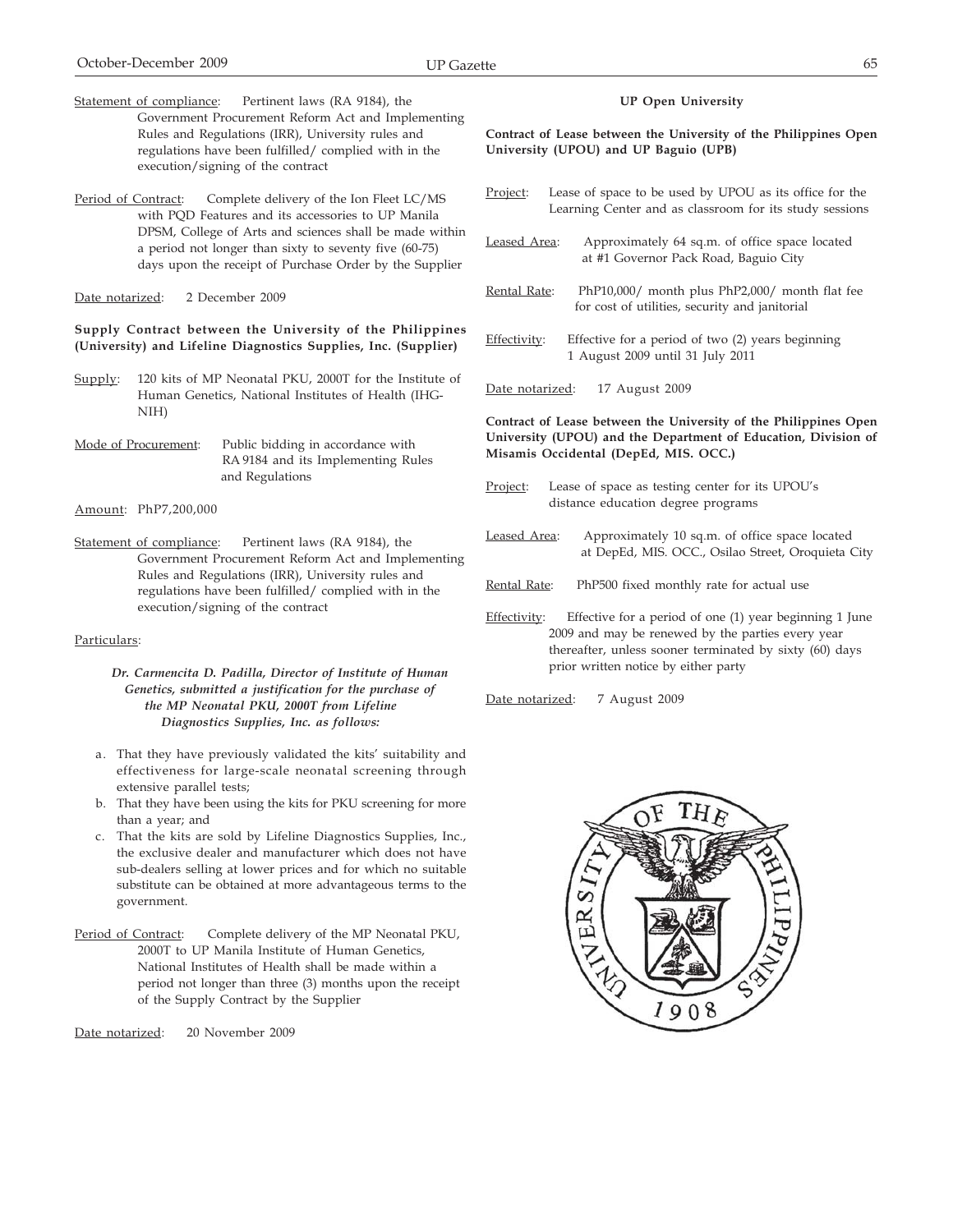# **SEPARATIONS FROM THE SERVICE**

#### **UP MANILA**

**Bragado, Jilden Riva S.**, Administrative Officer V, National Institutes of Health, effective 15 October 2009, Resignation

**De Pano, Jossa M.**, Executive Assistant II, National Institutes of Health, effective 19 October 2009, Resignation

**Dimasuay, Teresita J.**, Administrative Officer III, Central Administration, effective 24 October 2009, Compulsory Retirement

**Valbuena, Leah Veneessa L.**, Senior Lecturer 1, College of Arts and Sciences, effective 31 October 2009, Resignation

**Del Rosario, Glenn Sandee**, Instructor 2, College of Pharmacy, effective 31 October 2009, Resignation

**Dullas, Cristina T.**, Administrative Aide VI, Central Administration, effective 01 November 2009, Resignation

**Mariano, Leonardo Jr. M.**, Instructor 1 (PT), College of Allied Medical Professions, effective 01 November 2009, Resignation

**Cantomayor, Diosdado C.**, Instructor 2, College of Arts and Sciences, effective 01 November 2009, Resignation

**Rubio, Maria Elena T.**, Lecturer 1, College of Arts and Sciences, effective 01 November 2009, Resignation

**Tabin, Lorenzo II R.**, Instructor 1, College of Arts and Sciences, effective 11 November 2009, Resignation

**Batay, Carolyn L.**, Instructor 2, College of Pharmacy, effective 01 November 2009, Resignation

**Alcasabas, Ana Patricia A.**, Research Assistant Professor 1, National Institutes of Health, effective 10 November 2009, Resignation

**Paglalunan, Catalino B.**, Administrative Aide III, College of Arts and Sciences, effective 08 December 2009, Death

### **PHILIPPINE GENERAL HOSPITAL**

#### *As of 1st Quarter 2009*

**Celestino, Mila Anne P.**, Medical Officer III, effective 14 January 2009, Resignation

**Rodriguez, Don M.**, Medical Officer III, effective 01 January 2009, Resignation

*As of 2nd Quarter 2009*

**Catbagan, Adrian B.**, Medical Specialist III (PT), effective 15 April 2009, Transfer

**Legaspi, Eric Dennis C.**, Medical Specialist III (PT), effective 01 June 2009, Transfer

#### *As of 3rd Quarter 2009*

**Catiwala-an, Michael T.**, Medical Officer III, effective 28 August 2009, Completion of Training

**Manapat, Adrian E.**, Medical Specialist III (PT), effective 03 September 2009, Transfer

**Dela Cruz, Karina Michaela C.**, Medical Officer III, effective 31 August 2009, Resignation

**Lopez, Maria Luisa A.**, Pharmacist II, effective 16 July 2009, Resignation

#### *As of 4th Quarter 2009*

**Abad, Elizabeth M.**, Pharmacist III, effective 14 October 2009, Resignation

**Alamis, Zindy**, Nursing Attendant II, effective 28 December 2009, Resignation

**Arambulo, Ma. Cresilda G.**, Nurse II, effective 24 December 2009, Resignation

**Arboleda, Raquell DJ.**, Medical Technologist II, effective 01 November 2009, Resignation

**Austral, Vanessa A.**, Nurse II, effective 07 November 2009, Resignation

**Bacuyag, Daisy P.**, Pharmacist III, effective 04 November 2009, Resignation

**Balais, Oliver A.**, Nurse II, effective 03 December 2009, Resignation

**Batalla, Mary Grace Anne P.**, Nurse II, effective 02 November 2009, Transfer

**Bautista, Marlon E.**, Pharmacist III, effective 04 December 2009, Resignation

**Bayawa, Marivic P.**, Nursing Attendant II, effective 31 December 2009, Resignation

**Baylon, Sharon R.**, Nurse II, effective 11 October 2009, Resignation

**Berdejo, Michelle P.**, Nurse II, effective 06 November 2009, Resignation

**Calugay, Jennielyn E.**, Nurse II, effective 09 November 2009, Resignation

**Contrevida, Grace S.**, Nurse III, effective 26 October 2009, Resignation

**Cunanan, Christian P.**, Nurse II, effective 26 November 2009, Resignation

**De laTorre, Sergio Jr. S.**, Nurse III, effective 19 November 2009, Resignation

**Dela Peña, Miraflor H.**, Social Welfare Officer II, effective 15 December 2009, Resignation

**Del Rosario, Maria Luisa C.**, Nurse I, effective 10 December 2009, Resignation

**Deocampo, Rona J.**, Nurse II, effective 28 December 2009, Resignation

**Deyto, Sheena J.**, Nurse II, effective 22 October 2009, Resignation

**Domingo, Arva Mae H.**, Nurse II, effective 09 November 2009, Resignation

**Domingo, Emily Jean T.**, Nurse II, effective 28 November 2009, Resignation

**Domingo, Everlyn C.**, Nurse II, effective 15 November 2009, Resignation

**Domingo, Roland Enrique D.**, Director II, effective 03 November 2009, Resignation

**Episcope, Medy C.**, Medical Technologist III, effective 31 October 2009, Compulsory Retirement

**Espejo, Candice C.**, Nurse II, effective 04 December 2009, Resignation

**Espinoza, Joana Paola M.**, Nurse II, effective 27 November 2009, Resignation

**Esquivel, Grace R.**, Nurse III, effective 16 November 2009, Resignation

**Eugenio, Rodolfo Jr. L.**, Nurse II, effective 03 November 2009, Resignation

**Fernandez, Leah P.**, Medical Technologist II, effective 19 October 2009, Resignation

**Galvez, Charen L.**, Nurse II, effective 07 December 2009, Resignation

**Gamit, Danilo L.**, Nurse II, effective 19 November 2009, Resignation

**Gaspar, Julieta B.**, Nurse II, effective 05 December 2009, Resignation

**Gesolgon, Nadja L.**, Nurse II, effective 03 October 2009, Resignation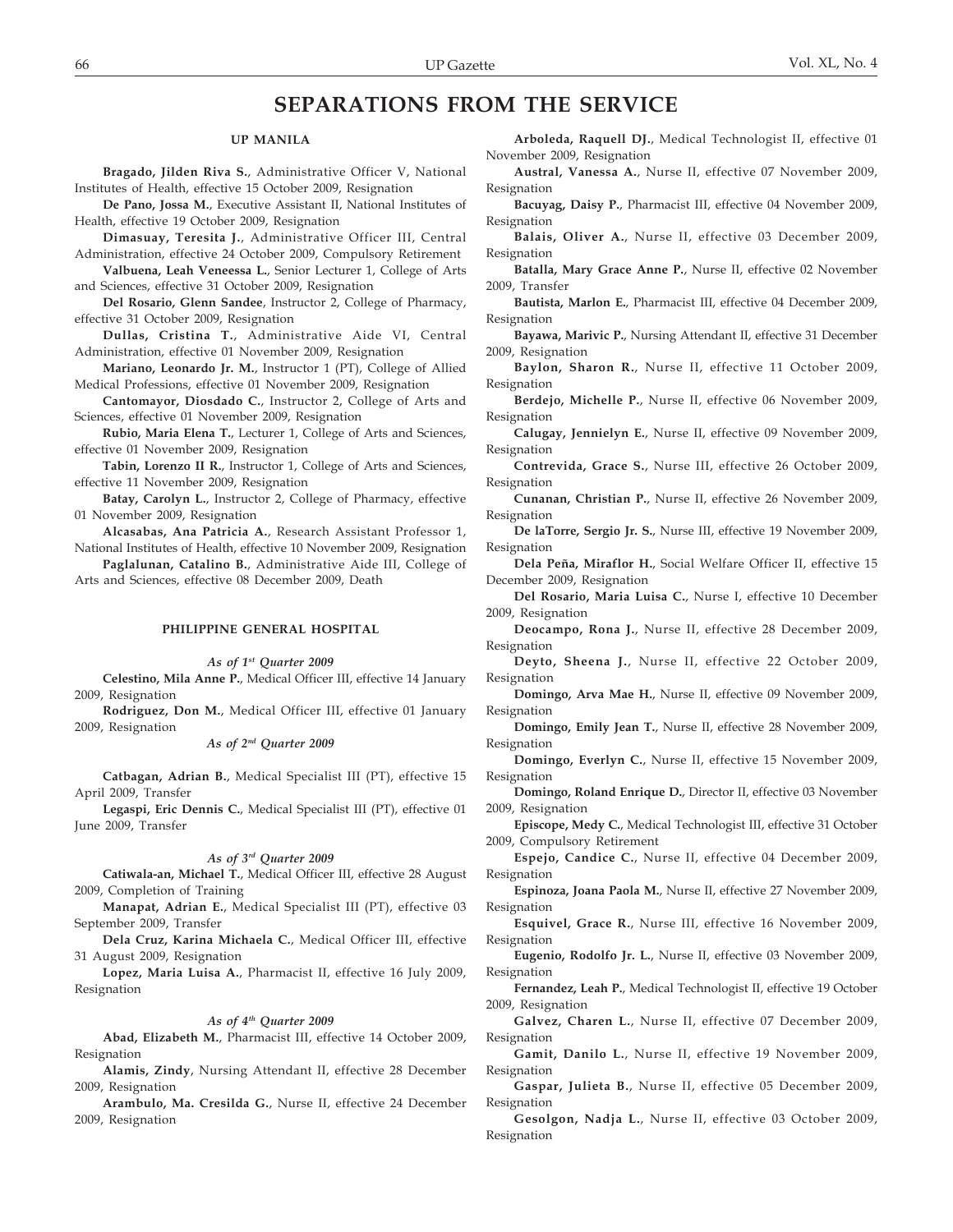**Gloria, Delisha D.**, Pharmacist II, effective 01 December 2009, Resignation

**Guoc, Maryanne R.**, Nurse II, effective 19 November 2009, Resignation

**Guarin, Rizalito S.**, Administrative Aide III, effective 21 December 2009, Death

**Guzman, Rowel D.**, Laboratory Aide II, effective 01 October 2009, Resignation

**Laforteza, Wilda Richa M.**, Nurse II, effective 01 November 2009, 01 November 2009

**Lagunday, Majella P.**, Nurse II, effective 23 December 2009, Resignation

**Llaguno, Reylynne B.**, Nurse II, effective 19 December 2009, **Resignation** 

**Lunas, Christian Czar C.**, Nurse II, effective 05 October 2009, Resignation

**Macalinao, Joseph Avelino C.**, Physical Therapist II, effective 09 October 2009, Resignation

**Mactal, Napoleon Y.**, Nurse II, effective 09 November 2009, Resignation

**Manalastas, Ma. Shiela T.**, Administrative Aide IV, effective 06 October 2009, Resignation

**Manalo, Robert Cris C.**, Nurse II, effective 16 November 2009, Resignation

**Manigos, Anson R.**, Nurse II, effective 16 November 2009, Resignation

**Mendoza, Jerewin R.**, Nurse II, effective 30 November 2009, Resignation

**Nobleza, Joseph DG.**, Nurse II, effective 06 December 2009, Resignation

**Nubla, Daisie S.**, Laboratory Aide II, effective 17 October 2009, Resignation

**Olivar, Catherine I.**, Nurse II, effective 01 October 2009, Resignation

**Palafox, April Rose M.**, Nurse II, effective 06 November 2009, Resignation

**Peñaflor-Ang, Ethel Rose T.**, Nurse III, effective 29 November 2009, Resignation

**Pentinio, Edelyn R.**, Nurse II, effective 05 October 2009, Resignation

**Perez, Maria Salome D.**, Nursing Attendant II, effective 04 December 2009, Optional Retirement

**Pineda, Marianne Paula S.**, Nurse II, effective 20 October 2009, Resignation

**Rabang, Concepcion M.**, Records Officer II, effective 09 December 2009, Optional Retirement

**Ravancho, Ria N.**, Nurse II, effective 06 December 2009, Resignation

**Recidoro, Joann B.**, Nurse II, effective 20 December 2009, Resignation

**Rilloraza, Michelle G.**, Nurse II, effective 28 November 2009, Resignation

**Roque, Rosalie M.**, Nurse II, effective 25 October 2009, Resignation

**Saludes, Wilhelmina A.**, Nursing Attendant II, effective 04 December 2009, Optional Retirement

**Salvador, Jessica A.**, Nurse II, effective 05 December 2009, Resignation

**Sarmiento, Sheryl L.**, Nurse II, effective 30 November 2009, Resignation

**Somintac, Arphie T.**, Nurse II, effective 31 December 2009, Resignation

**Tapia, Adolfo III T.**, Nurse II, effective 05 October 2009, Resignation

**Torlao, Jolie Grace R.**, Nurse II, effective 24 October 2009, Resignation

**Tugade, Leo de Vera**, Radiologic Technologist II, effective 05 October 2009, Resignation

**Valmeo, Juanito Jr. E.**, Nurse II, effective 05 October 2009, Resignation

**Villanueva, Cherry Ann S.**, Nurse II, effective 16 November 2009, Resignation

**Pal, Ma. Eugenia B.**, Administrative Aide IV, effective 01 October 2009, Resignation

**Reyes, Reynar Christian A.**, Nurse II, effective 01 December 2009, Resignation

#### **UP LOS BAÑOS**

**David, Wilfredo P.**, Professor 12, College of Engineering and Agro-Industrial Technology, effective 12 October 2009, Retirement

**Echano, Franco E.**, Administrative Aide I, Office/Unit, effective 25 October 2009, Retirement

**Durante, Clemenia T.**, Accountant III, Accounting Office, effective 21 November 2009, Retirement

**Flavier, Maxima E.**, Professor 5, College of Arts and Sciences, effective 31 October 2009, Retirement

**Gibas, Emmanuel J.**, Security Guard III, Office/Unit, effective 19 October 2009, Retirement

**Lapie, Fernando B.**, Farm Worker I, College of Agriculture, effective 07 October 2009, Death

**Llaguna, Elena S.**, Administrative Officer V, Office/Unit, effective 20 October 2009, Death

**Mellodillar, Leopoldo A.**, Administrative Officer I, Office/Unit, effective 07 October 2009, Retirement

**Mulimbayan, Armando M.**, Security Guard III, Office/Unit, effective 04 October 2009, Retirement

**Quimio, Celsa A.**, Associate Professor 2, College of Agriculture, effective 12 October 2009, Retirement

**Rovelo, Jaime M.**, Farm Worker II, College of Agriculture, effective 26 October 2009, Retirement

**Solivas, Emeterio S.**, Associate Professor 7, College of Arts and Sciences, effective 31 October 2009, Retirement

**Vicencio, Beato L.**, Forest Technician II, College of Forestry and Natural Resources, effective 01 October 2009, Retirement

**Albao, Marvin A.**, Associate Professor 2, College of Arts and Sciences, effective 01 November 2009, Resignation

**Baril, Lorenzo G.**, Administrative Aide V, Office/Unit, effective 14 November 2009, Retirement

**Biado, Ruth Eloisa O.**, Instructor 2, Office/Unit, effective 15 November 2009, Resignation

**Cabrera, Jonathan F.**, Assistant Professor 1, Office/Unit, effective 01 November 2009, Resignation

**Comendador, Avelina J.**, Medical Technologist III, Office/Unit, effective 10 November 2009, Retirement

**De Sagun, Christine D.**, Instructor 4, Office/Unit, effective 16 November 2009, Resignation

**Gapud, Marietta A.**, Assistant Professor 7, College of Arts and Sciences, effective 04 November 2009, Retirement

**Mataverde, Clemente P.**, Administrative Aide III, Office/Unit, effective 25 November 2009, Death

**Medrano, Anthony Hilmer S.**, Instructor 5, Office/Unit, effective 01 November 2009, Resignation

**Nucup, Noly N.**, Administrative Assistant III, Office/Unit, effective 12 November 2009, Death

**Piamonte, Germelina R.**, Administrative Officer II, Office/Unit, effective 11 November 2009, Death